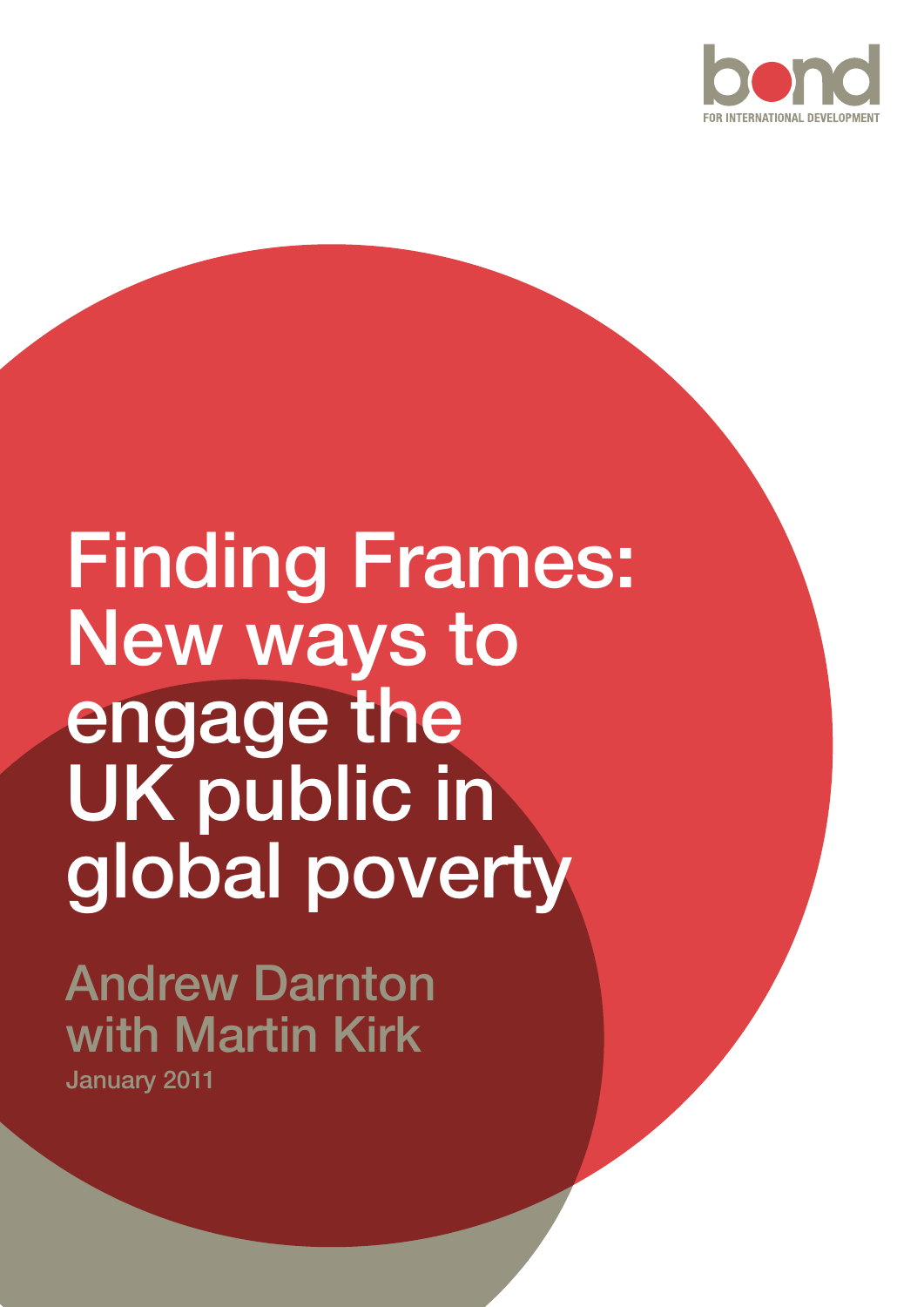### **Background**

This report is the product of a six-month study initiated by Oxfam, and supported by the Department for International Development (DFID). The aim of the study was to explore the potential for frames theory to be used as a practical tool to re-engage the UK public in global poverty – an objective not pursued in concert by the development sector since Make Poverty History in 2005.

In exploring the uses of frames theory, we have built on work by Tom Crompton at WWF-UK, who began the task of linking values to frames and thereby suggesting new ways forward for engaging the public in environmental issues and actions. An important finding from his *Common Cause* paper is that there is a common set of values that can motivate people to tackle a range of 'bigger than self' problems, including the environment and global poverty. The implication is that large coalitions can – and must – be built across thirdsector organisations to bring about a values change in society. This report responds to that call.







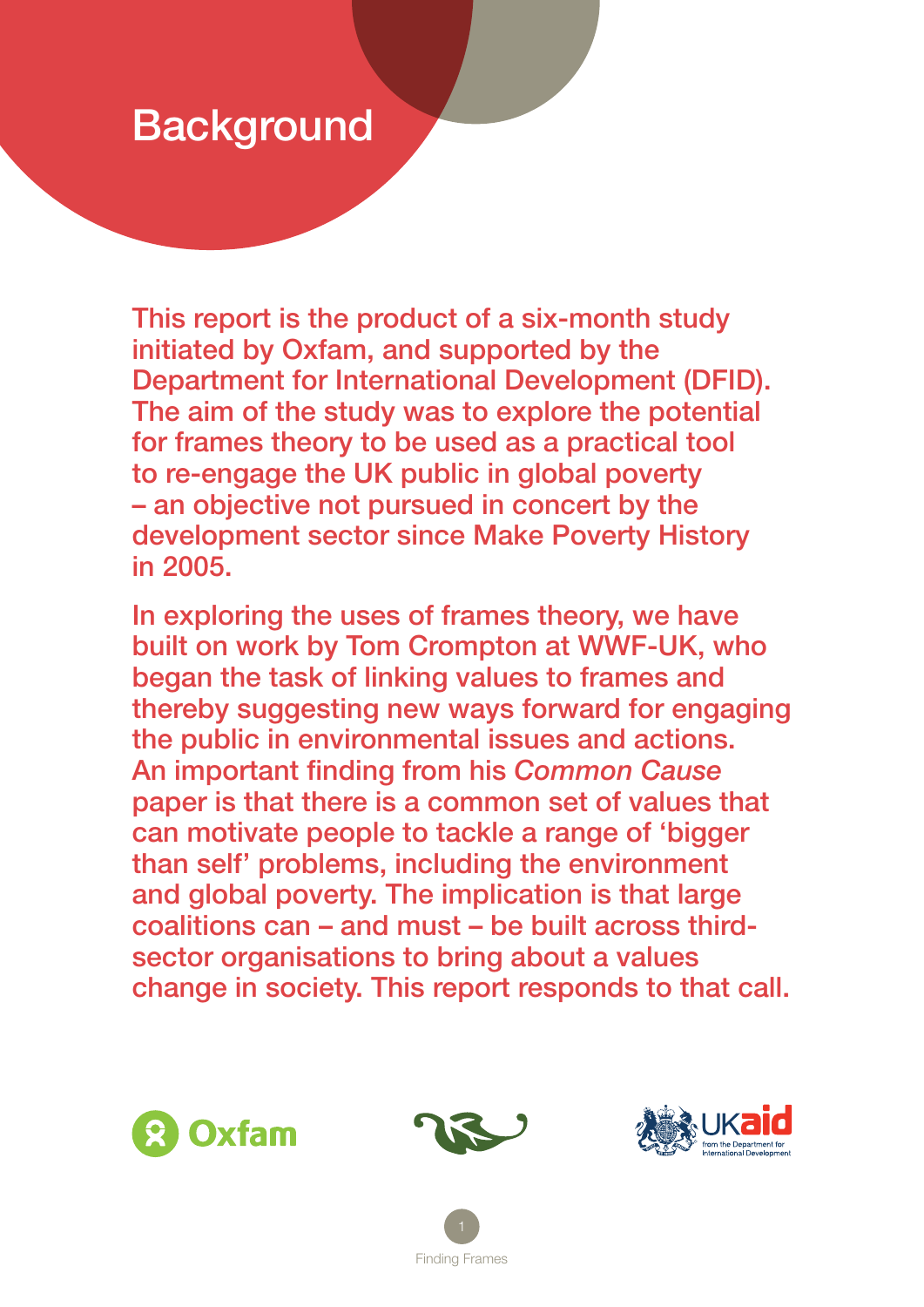#### **Methodology**

The report is based on mixed methods: mainly secondary research (ie a literature review) with some important deliberative elements brought in. Early in the study we convened a group of senior NGO staff to talk about the common practices and working assumptions in the development sector. This staged conversation became a key input into our research method. It was observed by Joe Brewer, a cognitive policy expert, who identified some of the frames present in the conversation. This has provided the kernel of our analysis of current, and possible future, frames for the sector.

This study is envisaged as the first stage in a much longer, and more collaborative, programme of work. We would like to see further debate and deliberation around the frames we have begun to identify, followed by research to validate and refine these frames. There should also be further opportunities for the sector to develop frames-based approaches to public engagement, in close co-operation with one another.

#### Acknowledgements

This paper was lead-authored by Andrew Darnton (AD Research & Analysis), in close collaboration with Martin Kirk (Head of UK Campaigns, Oxfam). They were supported by a 'core team' comprising Tom Crompton (Change Strategist, WWF-UK); Jonathan Smith (Head of UK Campaigns, Save the Children); Joe Brewer (Cognitive Policy Works); and Paul Chilton (Professor of Cognitive Linguistics, Lancaster University).

We relied heavily on high-quality project management from Martin Hall at Oxfam, and latterly on the production side from Tim Gee at Bond; with impeccable editing by Martin Cottingham and design by Justin Folker at Ninepoint. We would particularly like to thank those from the sector who took part in the staged conversation for this study, and those who have generously made time to comment on this and earlier drafts of the report (see table on page 3). Above all, we are grateful to Mark Poston and Pippa Ranger at DFID (for supporting this bold programme of work and providing valuable comments along the way) and to Karen Darnton, without whom this project and its people would never have come together.

#### **Disclaimer**

This material has been funded by UKaid from the Department for International Development, however the views expressed do not necessarily reflect the department's official policies.

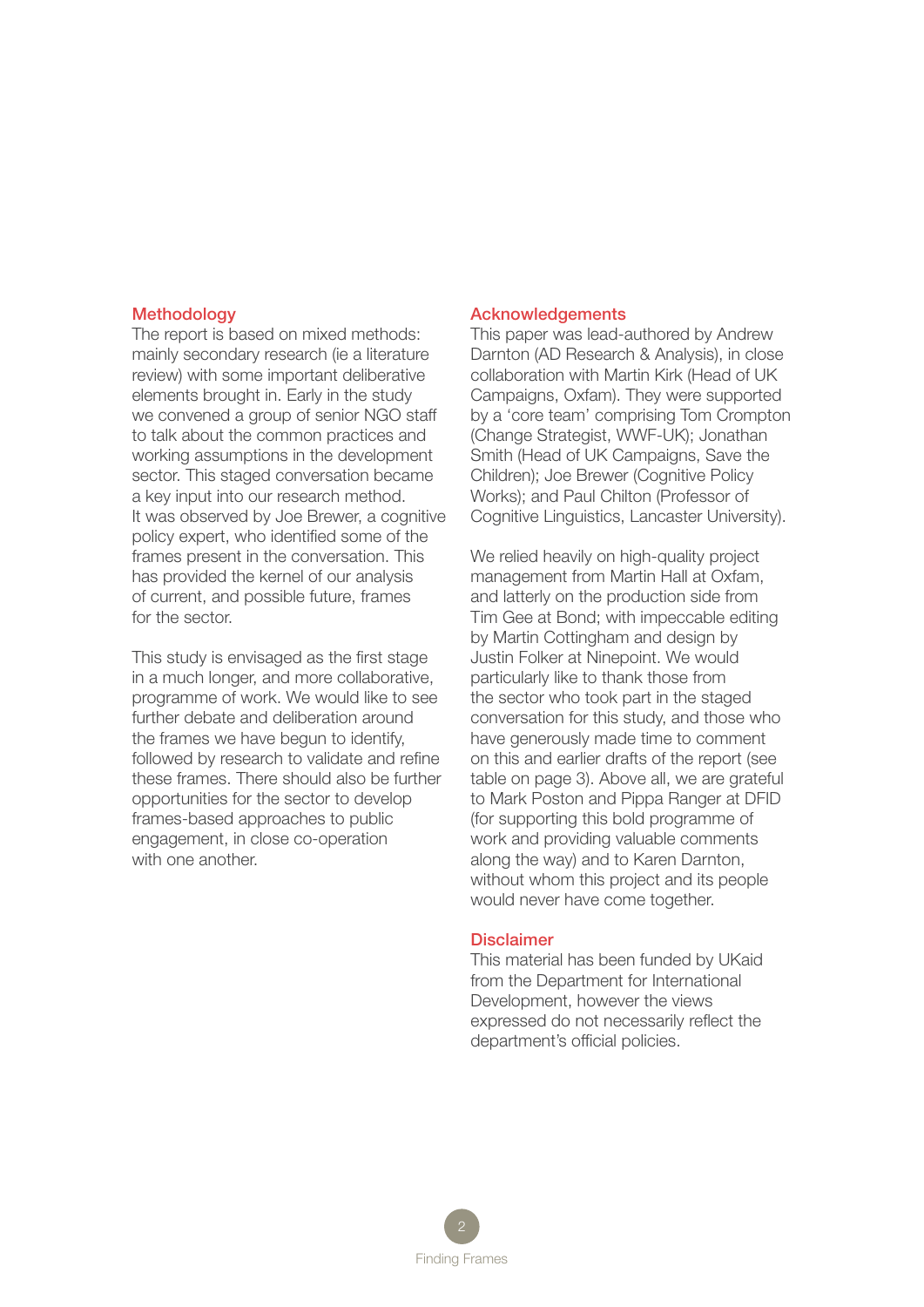

Andrew Barton Head of Relationship Marketing, Oxfam

Bev Jones **Consultant** 

Doug Bourn Director, Development Education Research Centre, Institute of Education

Duncan Green Head of Research, Oxfam

Gareth Cornwall **Consultant** 

Glen Tarman Advocacy and Representation Manager, Bond

Hetan Shah Chief Executive, DEA

Jake Elster Jones AD Research & Analysis

Jean Francois Mouhot NGOs in Britain Project Officer, University of Birmingham

John Blewitt Director of Lifelong Learning, Aston University

Jonathan Charteris-Black Professor of Linguistics, University of the West of England Judith Robertson Head, Oxfam Scotland

Kevin McCullough Head of Campaigns, CAFOD

Mark Galloway Chief Executive, IBT

Matt Baillie Smith Reader in Sociology, Northumbria University

Nick Sireau Founder, SolarAid

Paul Brannen Head of Advocacy and Influence, Christian Aid

Paul Hilder Campaigns Director, Oxfam

Richard Graham Head of International Grants, Comic Relief

Simon Moss Co-founder, Global Poverty Project

Sue Bishop Communications Director, ActionAid

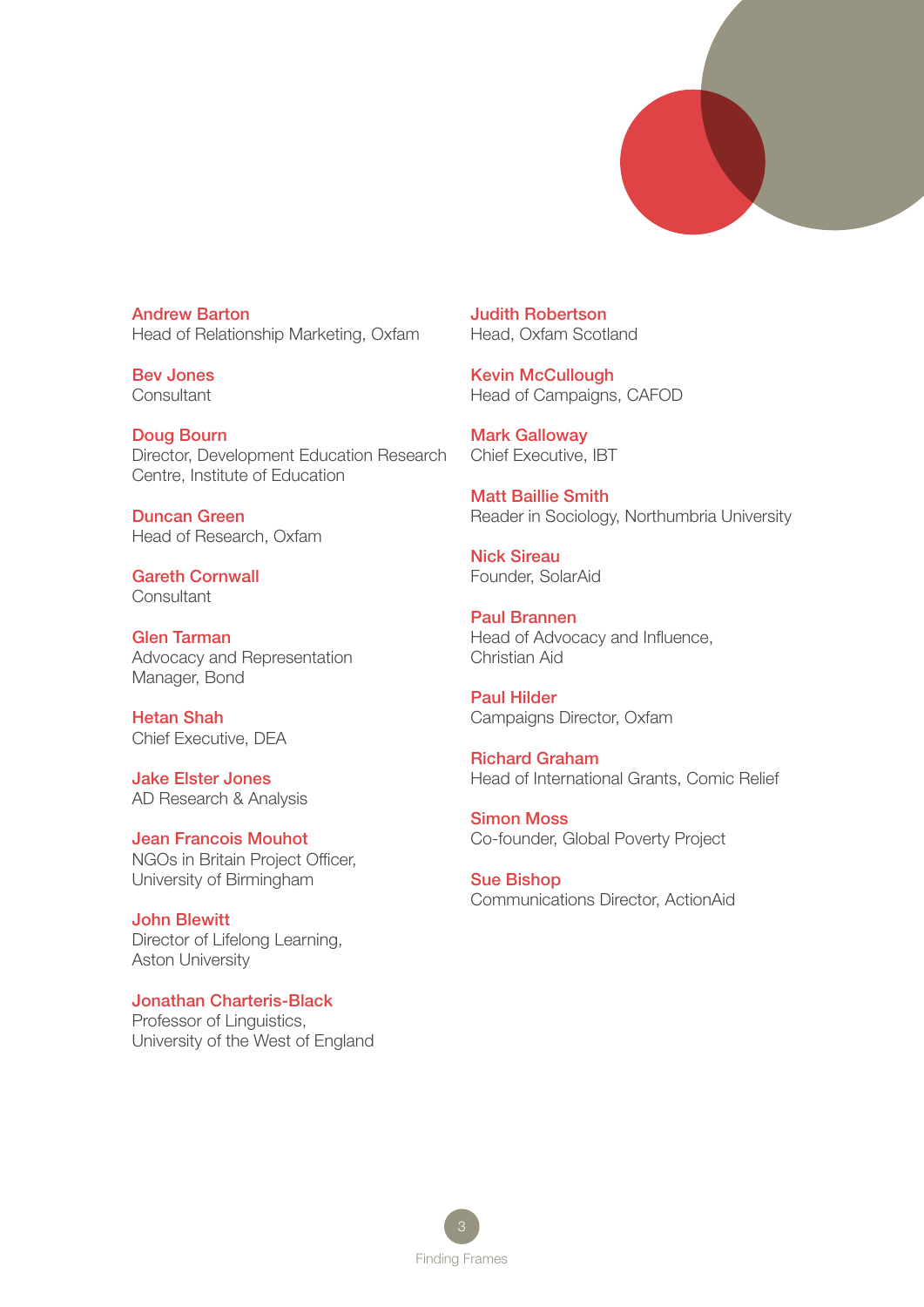## **Contents**

| <b>Executive Summary</b>                              | 5   |
|-------------------------------------------------------|-----|
| <b>Full Commentary</b>                                |     |
| 1. The state of public engagement in global poverty   | 12  |
| 2. The role of values in public engagement            | 36  |
| 3. A frames approach to public engagement             | 65  |
| 4. Towards positive frames for development            | 80  |
| 5. Implications for practice                          | 96  |
| 6. Next steps                                         | 112 |
| Annex A: Surface frames for the UK development sector | 116 |
| <b>Annex B: Selected references</b>                   | 118 |

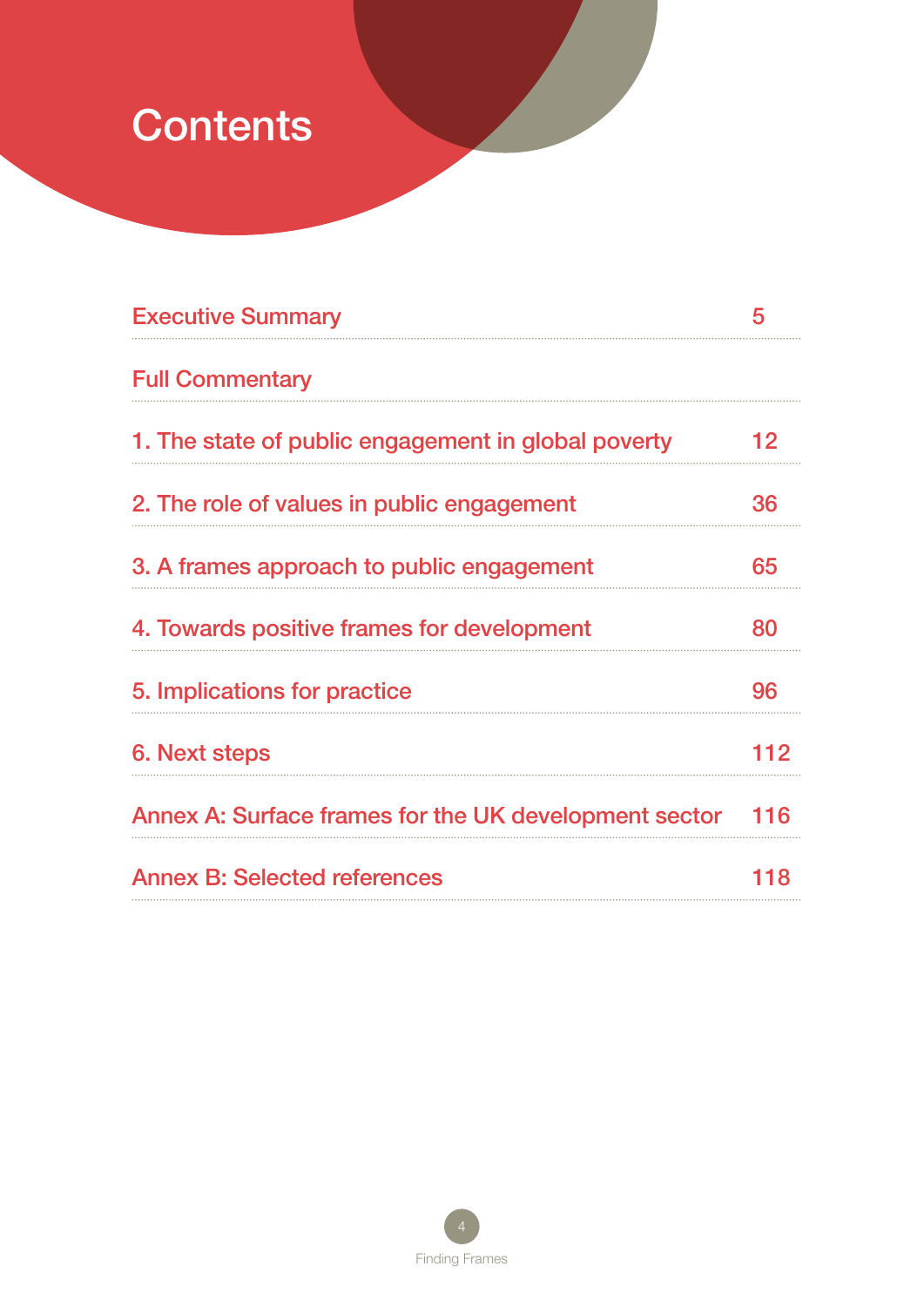### **Executive Summary**

The basic argument of this paper is that there is a problem in terms of the UK public's levels of engagement with global poverty. Simply put, people in the UK understand and relate to global poverty no differently now than they did in the 1980s. This is the case despite massive campaigns such as the Jubilee 2000 debt initiative and Make Poverty History; the widespread adoption and mainstreaming of digital communication techniques and social networks; steady growth in NGO fundraising revenues; the entire Millennium Development Goal story; and the establishment of a Westminster consensus on core elements of development policy.

By many measures we have made amazing strides forward in recent years, but the public have largely been left behind. The result is that we operate within social and, by extension, political conditions that are precarious in the immediate term and incommensurate to the challenges of poverty and climate change in the medium and long term.

This study looks at what can be learned from values (the guiding principles that individuals use to judge situations and determine their courses of action) and frames (the chunks of factual and procedural knowledge in the mind with which we understand situations, ideas and discourses in everyday life). Values and frames offer ways to look at the problem of public engagement with global poverty and to identify possible solutions.

If we apply values and frames theory to the question of how to re-engage the public, we come up with some compelling insights into the impact of our existing practices and some striking solutions to the problems that these reveal. They may not be perfect solutions, and they bring with them significant challenges. But we believe they offer something valuable and timely: a fresh perspective. The persistent problem of public engagement suggests it is time for the development sector to transform its practices radically. Values and frames offer pathways to potential solutions that should be debated across the sector, and now.

#### The problem

• Public engagement matters because the UK public has a vital role to play in tackling global poverty. This role can be described as having three dimensions. First, the public provides a licence for NGOs and government to take immediate action on global poverty (in supporting public spending on development aid, for example).

Second, individuals make a positive difference through the actions they take in their daily lives (eg giving money, buying ethical or fairtrade products, volunteering and lobbying). Third, public support opens up a space for debate in society, which in turn gives government the opportunity to make the systemic changes required to tackle the causes of global poverty.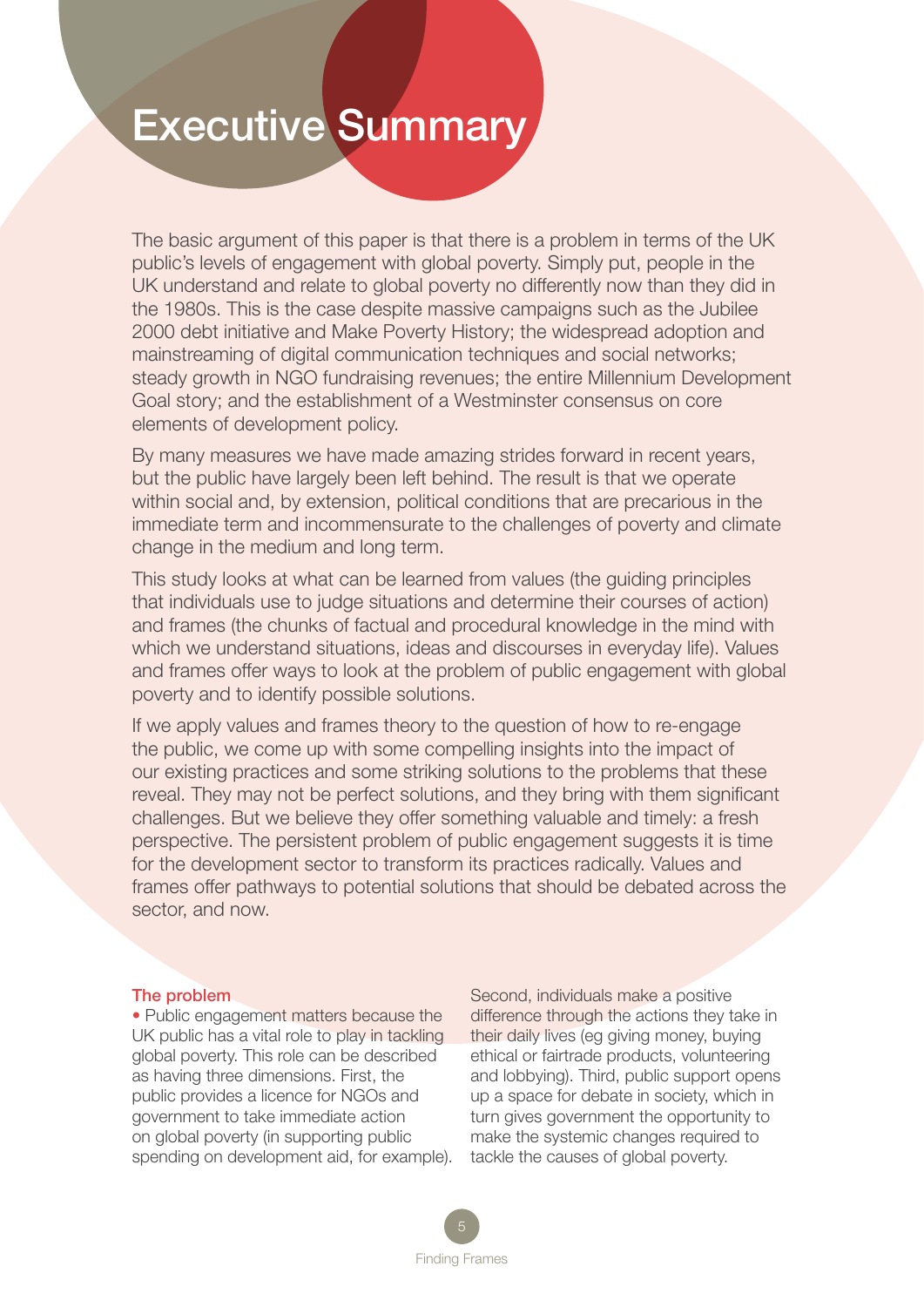• The UK public is stuck in terms of how it engages with global poverty. Since 1997 around 25% of the UK public have reported being 'very concerned' about global poverty. In 2005, as Make Poverty History built up, these levels reached 32%. But they have fallen ever since, and are now back at 24%. Meanwhile the segmentation model used by the Department for International Development (DFID) suggests that the proportion of the most engaged segment of the public has shrunk by a third since April 2008. It now stands at only 14%.

• The quality of public engagement is also low: *"the public as a whole remain uninterested and ill-informed".* Even engaged people can't sustain a conversation about debt, trade or aid for long.

• The causes of poverty are seen as internal to poor countries: famine, war, natural disasters, bad governance, overpopulation and so on. The dominant paradigm has been labelled the Live Aid Legacy, characterised by the relationship of 'Powerful Giver' and 'Grateful Receiver'. Public perceptions have been stuck in this frame for 25 years. As one respondent said in recent research: *"What's happened since Live Aid? I was at school then. Now I'm 36 and nothing has really changed."*

• The practices of the development sector are strongly implicated in the state of public engagement. Data on voluntary income suggest that increasing incomes have been gained by changing the nature of engagement: by turning members into supporters, and setting them at arm's length. In the social movement literature, today's NGOs are described as 'protest businesses', and their model of public engagement is called 'cheap participation' (characterised by low barriers to entry, engagement and exit – all of which generate high churn). The sector's engagement models have achieved big numbers and ever-increasing incomes, but with what impact on the quality of public engagement?

• Make Poverty History exemplifies these themes. On the one hand, it was a spectacular success: a mass mobilisation with near universal awareness. On the other hand, it changed nothing for the UK public. The transformative potential offered by the rallying cry of 'justice not charity' went unheard, in part because it was unfamiliar and hard to comprehend, and also because it was drowned out by the noise of celebrities, white wristbands and pop concerts.

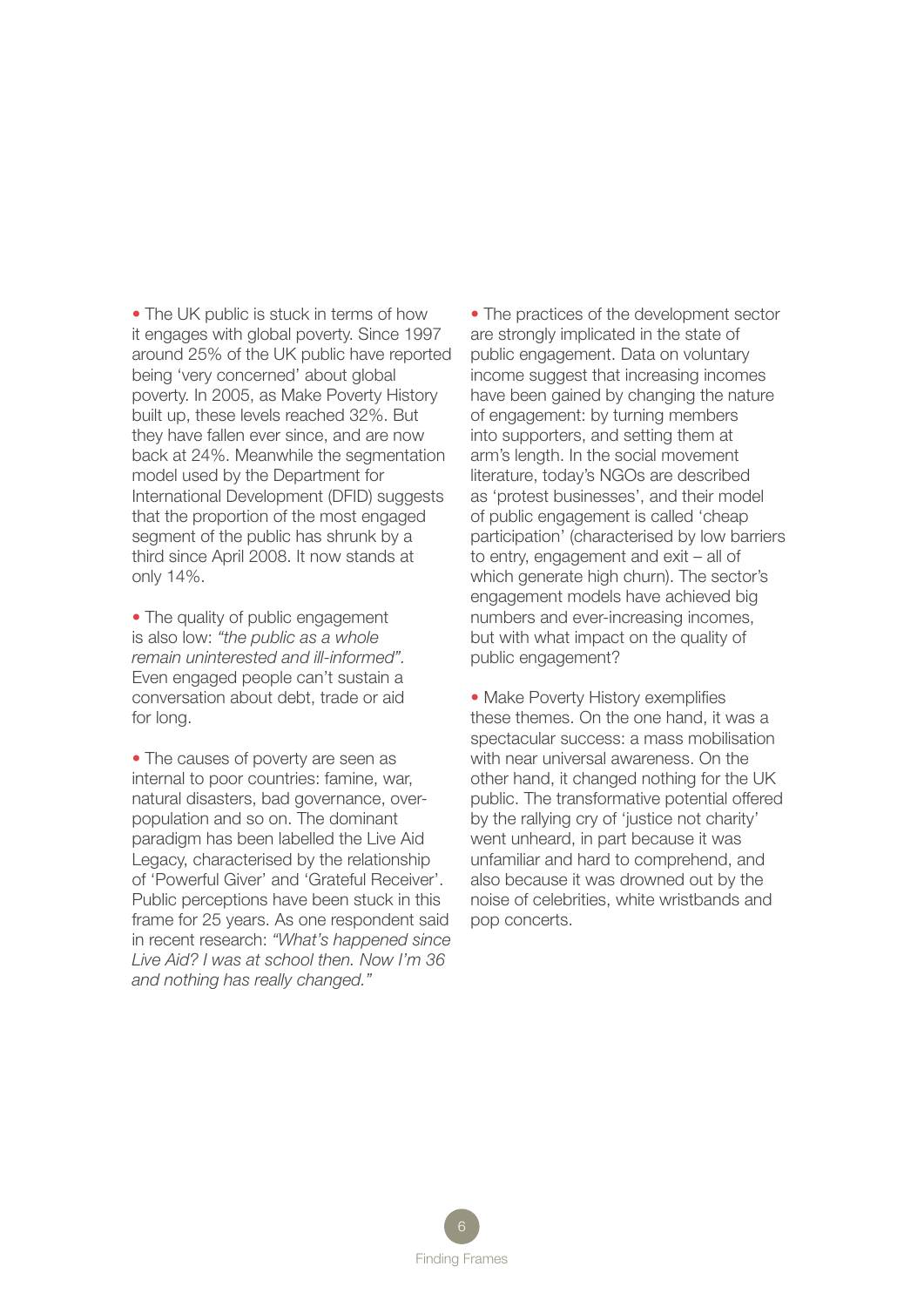• Our reading of the Make Poverty History campaign suggests that the prevailing 'transaction frame' (in which support for tackling poverty is understood simply as making donations to charities) proved too strong. Meanwhile all the things that made the campaign 'mass' reinforced the consumerist values that make the transaction frame so dominant. In the end, Live8 reminded everyone of 1985; in the public mind, Make Poverty History became the slogan for Live8, and the Live Aid Legacy was (inadvertently) reinforced.

• The Make Poverty History case study demonstrates that frames and values can be powerful theoretical lenses through which to see problems. The rest of this paper explores these theories further. It also investigates where some of the solutions might lie, if a values and frames approach is adopted.

#### Towards solutions

• Values are powerful guiding principles that are foundational to humans' motivational systems. Empirical research shows that they correlate strongly with patterns of behaviour. People who have stronger 'self-transcendent' values tend to engage in more pro-social behaviours, and sustain that engagement over time. This suggests that if the development sector wants to widen or extend public engagement, we should appeal primarily or even exclusively to people's self-transcendent motivations. If we appeal to their self-interest, they will only become more self-interested, and less likely to support pro-social campaigns in the longer term.

• A large body of cross-cultural research indicates that there are relatively few human values, and that these can be clustered into ten types. They are all inter-related, such that changes in one affect others. Values types can be plotted in a circle of compatible and conflicting values known as a circumplex. If you reinforce values on one side of this circumplex, you will suppress values on the other side. The values the NGO sector is interested in when it campaigns on 'bigger than self' problems (such as global poverty and environment issues) are primarily of the type called Universalism. This includes the values of Equality and Social Justice, as well as Unity with Nature. The antagonistic values to these on the circumplex are known collectively as the Power and Achievement values, including Wealth and Status.

• Frames offer one way of activating positive values. They have a rich academic heritage, having first come to prominence in the mid-1970s. Put simply, we understand things, mostly subconsciously, using frames. In language, for example, our 'frame' for a word is not just its dictionary meaning but also all the other things we know, feel or have experienced in relation to it. When we hear a particular word or encounter a specific situation, the dictionary meaning and all those other bits of knowledge and experience are activated in our brains. This is the 'frame' for a word or scene – and hence it is thought that frames can activate values.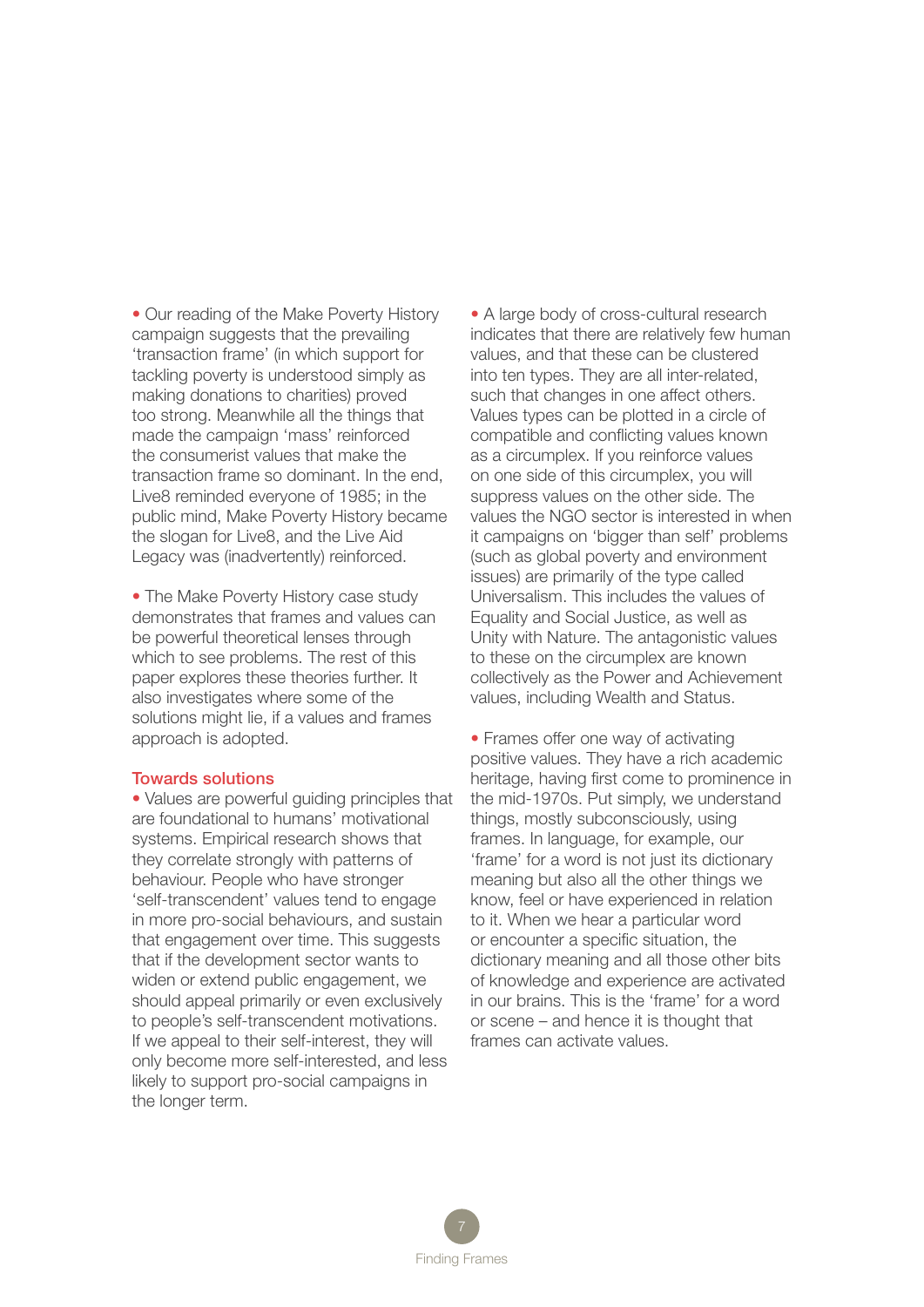• Since 2000, frames have begun to be used as practical tools, particularly by cognitive linguists such as George Lakoff. Lakoff's work on 'cognitive policy' in the US has applied frames theory to political problems. He split out the frames concept into 'deep frames' and 'surface frames', the distinction being that deep frames essentially represent whole worldviews. Deep frames connect to values systems and hence are more foundational and abstract than surface frames. Surface frames are closer to the 'simple' meanings of words – not just the dictionary definition, but the whole 'chunk' of related knowledge. This theory can teach us much about which frames we should use in our messages, but it can also help us to identify the deep frames around which we can organise our strategies and practices.

• The literature on cognitive frames does not directly connect with the concerns of campaigners on global poverty. The evidence base for how frames work is weak when compared to the weight of empirical data that lies behind values theory. There is still much to be done to develop the main measurement methodology (discourse analysis) into a campaign evaluation tool. Because of these limitations we employed an exploratory methodology in this study. We held a 'staged conversation' with senior development NGO campaigns staff. and had it observed by a cognitive frames analyst from the US. Working together, we have identified some positive and negative deep frames which seem to be at work in the practices and discourses of UK development NGOs.

• The negative deep frames we identified include the 'rational actor' frame, the 'elite governance' frame and the 'moral order'

frame. These frames are defined in the paper below, but it is worth summarising one of them as an example. The 'moral order' frame holds that nature is moral and that natural hierarchies of power are, by extension, also moral. Power then becomes bound up with a very particular conception of morality: man above nature, Christians above non-Christians, whites above non-whites. Such a frame underpins notions of mission, and what it is to be a charity. By making inferences based on deep frames like the 'moral order' frame, we can suggest that alternative positive frames could include the 'embodied mind' frame, the 'participatory democracy' frame, and an emerging frame that relates to 'nonhierarchical networks'.

• Working from positive deep frames, we inferred some surface frames that could activate those deep frames in the context of global poverty. Applying frames theory, it is striking that some of the words that should be avoided are right at the heart of how the development sector describes itself – words such as 'development', 'aid' and 'charity'. To take just the first of these, 'development' is a problem because it activates the 'moral order' deep frame in which 'undeveloped' nations are like backward children who can only grow up (develop) by following the lessons given by 'adult' nations higher up the moral order. A variety of different frames for development are proposed in academic literature, including most famously 'development as freedom' (Amartya Sen) and AK Giri's challenging thesis of 'development as responsibility'. A frames approach has the potential to transform everything about an organisation and its practices. Getting the surface framing right is part of this transformational change process.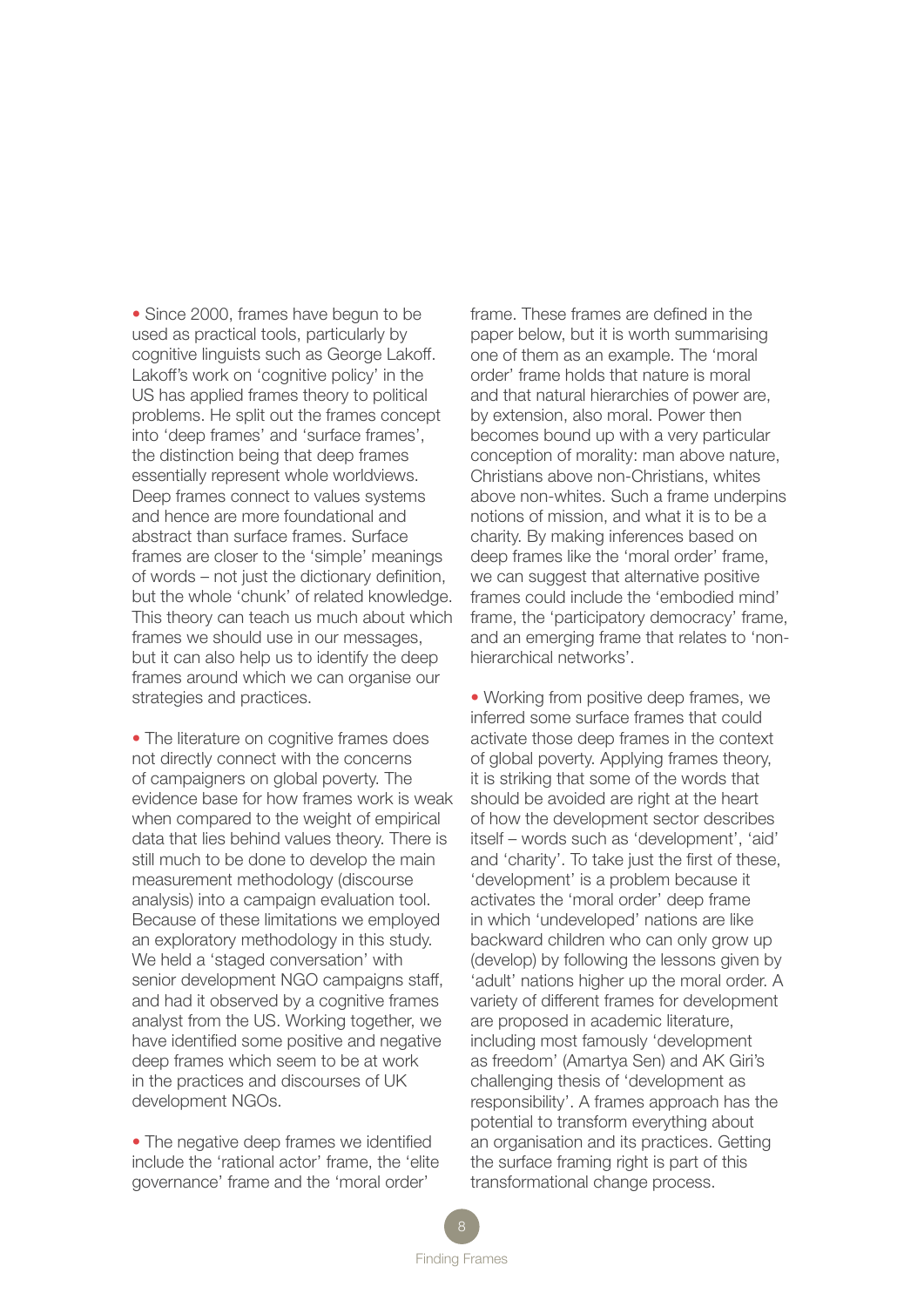#### **Implications**

• The implications that we have drawn from our work so far will need to be refined and tested through further research. We should not assume that they will lead us to uncontested solutions; there are likely to be both theoretical and practical problems in adhering strictly to the values and frames prescriptions identified here. The development sector will need to come together if we are to find a way to break the current lock-in of public engagement.

• Rebalancing the dominant values in society is a potentially formidable task. It is likely to require more than the will of a single NGO or even the entire development sector. But it is not an insurmountable challenge. We are not proposing the creation and introduction of an entirely new set of values. Instead frames and values theory suggests that transformational change can be achieved simply by reinforcing the positive values which people already hold: by changing the level of importance accorded to particular values relative to others.

• Some of those who are resistant to the proposed programme of change may object to these ideas on the grounds of mind manipulation. We should counter any such charges upfront, by stating that there is no such thing as values-neutral communications, campaigns or policy. Every message and activity activates and strengthens values. Those values and frames that are dominant in society are so, in some considerable part, because of the

activation and strengthening undertaken by other actors, most obviously companies and marketers. The evidence strongly suggests that if the self-enhancing values of achievement, power and hedonism are activated and strengthened – as they are by consumer marketing – then the positive vales of universalism and benevolence are actively suppressed. In other words, the social and political scales are tipped significantly against the emergence of the systemic changes NGOs are interested in. Meanwhile, the deep frames we discuss are already out there in society, and at work in how we think. We are not advocating the forcible replacement of frames, but instead drawing attention to the frames which are dominant in our culture, and showing how we, as practitioners, have choices about the frames we activate through our words and deeds.

• Most importantly, this paper does not provide answers. It is in keeping with the frames we advocate that no organisation or group of organisations should set themselves up as the authority on which frames others should use. It is for the sector to find ways to negotiate the tensions we identify. Ultimately, we see change as a process of reflective practice, pursued through deliberation and debate. The public themselves should also be involved in the collective task of finding new frames for development.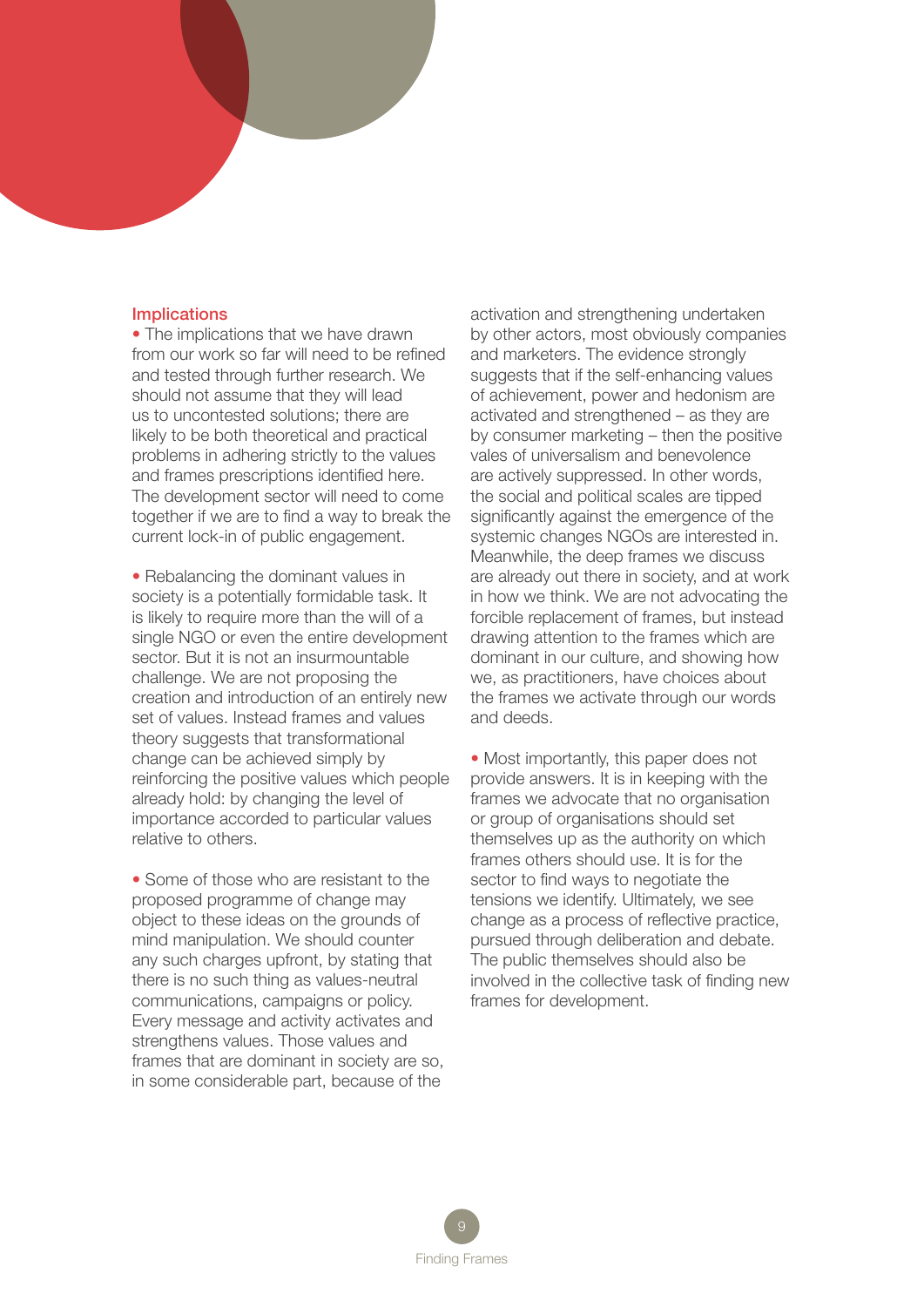• The implications outlined in this report should serve as a starting point for the debate. They include the following:

**o** We need to shift the balance of NGO public engagement activities away from 'transactions' and towards 'transformations'. This means placing less emphasis on '£5 buys...' appeals and simple campaigning actions, and more emphasis on providing supporters with opportunities to engage increasingly deeply over time through a 'supporter journey'.

**o** In online campaigns and communications, similar principles apply. It is important to move to models where clictivism is a small and complementary tactic that supports in-depth engagement, and not the dominant model it is at the moment. In order to engage people with the complexities of global poverty, developing opportunities for more meaningful action over the longer term should be the focus.

**o** Models of communication should be based on genuine dialogue. There need to be opportunities for supporters and practitioners to deliberate together.

**o** There should be serious reflection about whether, when and how we use forms of words that have come to define and sometimes undermine the public perception of NGOs and their work – words such as 'aid', 'charity' and 'development'.

Celebrities should be used with extreme care in campaigns, given the strong links between celebrity culture, consumer culture and the values of self-interest.

Charity shops should also try to distance themselves from consumer culture. They should return to their roots by presenting themselves as places for giving more than buying, and emphasising their role in closing up loops of consumption.

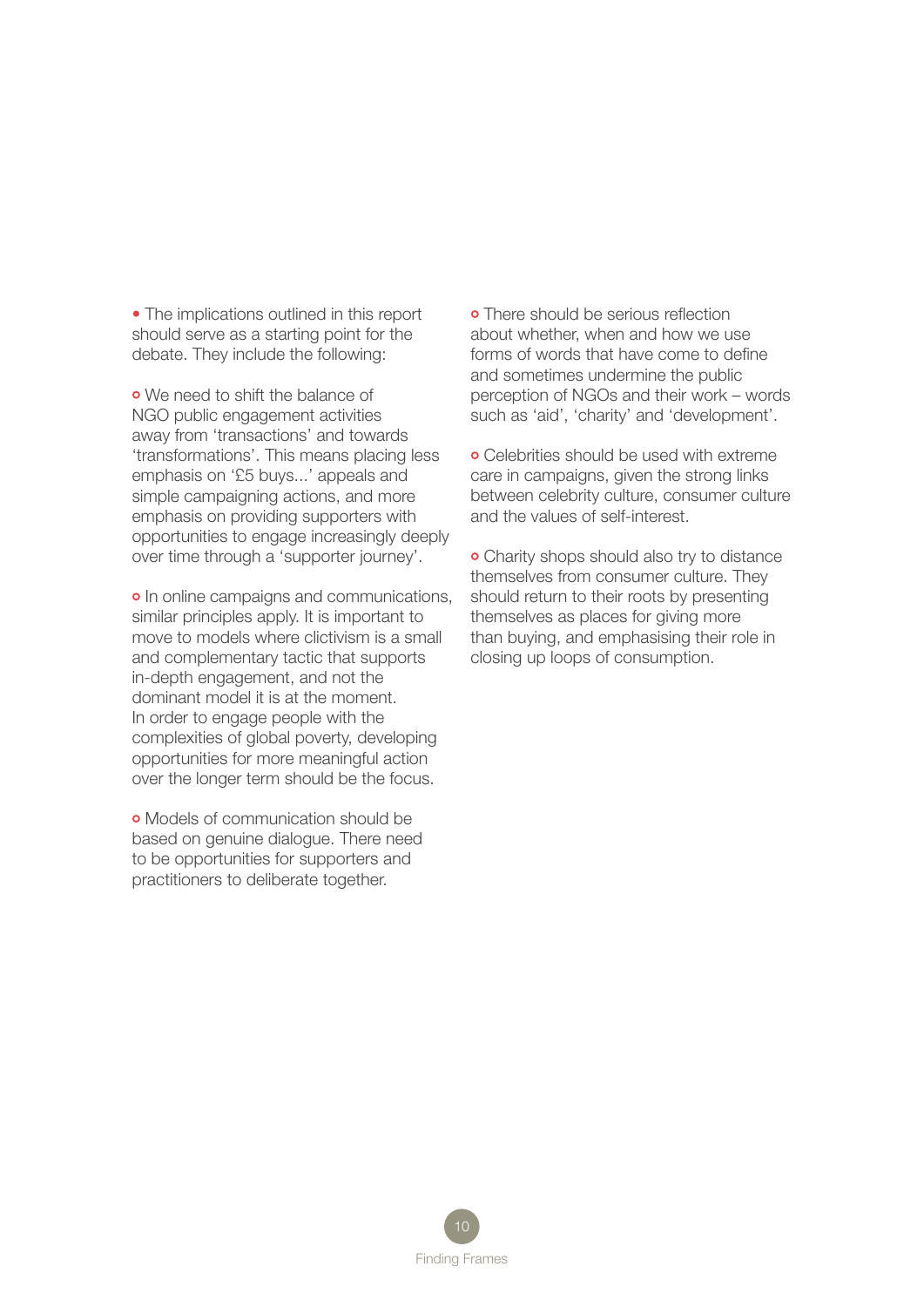o If, for short-term reasons, NGOs choose to trade on more self-interested motivations, for instance to earn revenue or engage new supporters, then they must do so. But all the time they should be mindful of the collateral damage these tactics will cause to the supporter base in the longer term. Such tactics should only be employed as part of a considered, longer-term strategy for building public engagement with development – a strategy founded on positive values.

**o** This agenda should also be pursued with others beyond the development sector – ideally including the Government, whose practices and policies are instrumental in determining the dominant values and frames in society. There is an opportunity in particular for DFID to play a key convening role that enables otherwise financially competitive NGOs to debate and plan together using values and frames perspectives. Tom Crompton's Common Cause paper, and working group, has already set in motion a process for wider debate across the third sector that DFID could respond to.

This paper is intended to spark and invigorate that debate. It provides a potential focal point around which to begin building informal networks and 'safe spaces for dialogue'. It also highlights the grave consequences if we do not act. Recent qualitative research conducted for the Independent Broadcasting Trust (IBT) has found that young people aged 14 to 20 are *"relatively informed but broadly disengaged"* on issues of global poverty, and have inherited a sense of 'development fatigue' from the media and their parents. We believe there is an urgent need for action if we are to break the cycle of disengagement that is already showing signs of engulfing the next generation.

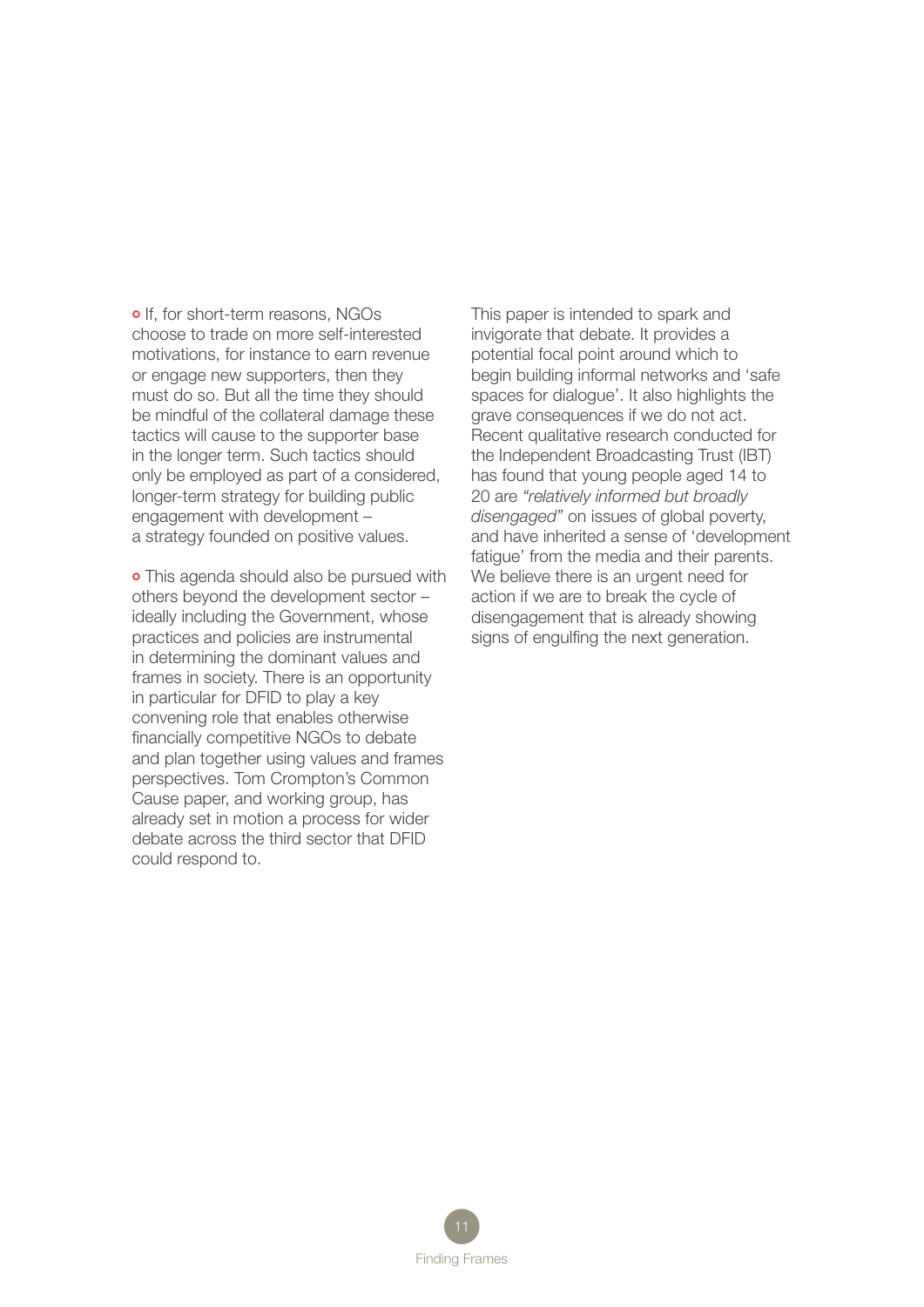# Full Commentary 1.The state of public engagement in global poverty

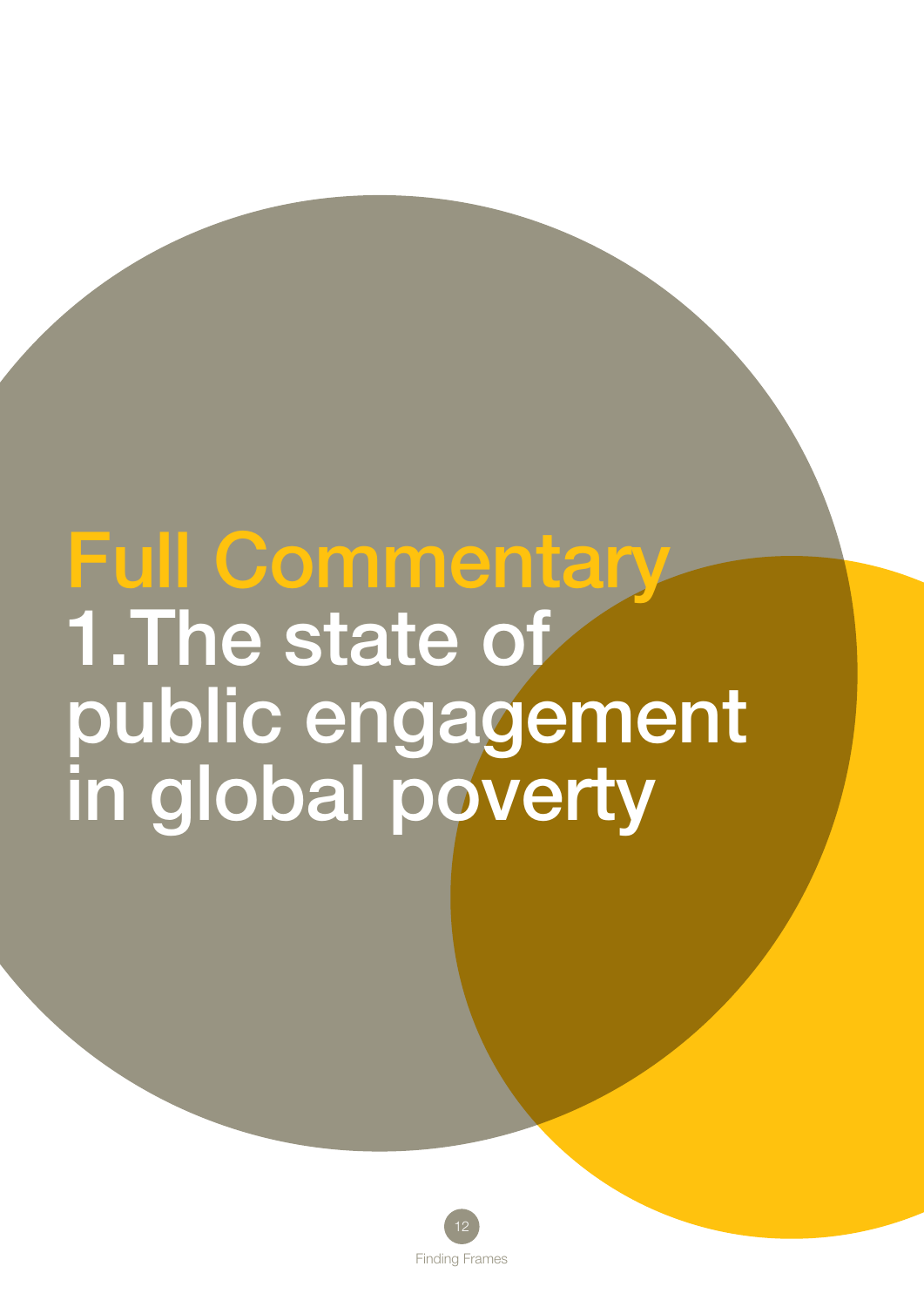

### This section...

• Presents an overview of the evidence on public perceptions of global poverty. Levels of public engagement are static or falling, and the public remains stuck in a negative frame for poverty that dates back 25 years to Live Aid.

• Contrasts the data on public engagement with those on public donations to development NGOs, which have been steadily increasing across the same period. The disiuncture between the two sets of data sparks some serious questions about how long the prevailing business model for development NGOs can continue, and what the implications are for the quality of public engagement.

• Illustrates these tensions in a short account of Make Poverty History, which sets the findings from the Public Perceptions of Poverty research alongside other existing analyses of Make Poverty History.

• Finds that values and frames provide useful lenses through which to view the successes, shortcomings and longterm impact of the Make Poverty History campaign.

Public engagement matters for international development. Several arguments can be made to support the case that the UK public can make an instrumental difference in how and when people in poor countries move out of poverty.

The first and most longstanding argument is that the public provides the UK government with a mandate for public spending on overseas development aid (see eg McDonnell 2006). This argument has particular resonance during the current debate about whether the government can afford to ringfence the 0.7% of Gross National Income (GNI) committed to development aid spending, against a background of deep public sector cuts. At time of writing this debate seems critical, and finely balanced. According to the Institute of Development Studies' new public opinion tracker only 33% of the public supported the ringfencing of development aid spending in August 2010, while 57% opposed it (Henson & Lindstrom 2010).

Second, the UK public can have an impact on international development directly through their actions. Donating to development NGOs is the most obvious means of intervening, but other forms of giving are also significant. Oxfam talks about public giving in terms of money, but also in terms of time, voice and product (Oxfam 2008). In the last category are included not only gifts of 'product' – ie giving unwanted items to charity shops – but also the purchase of ethical products, most notably fairtrade.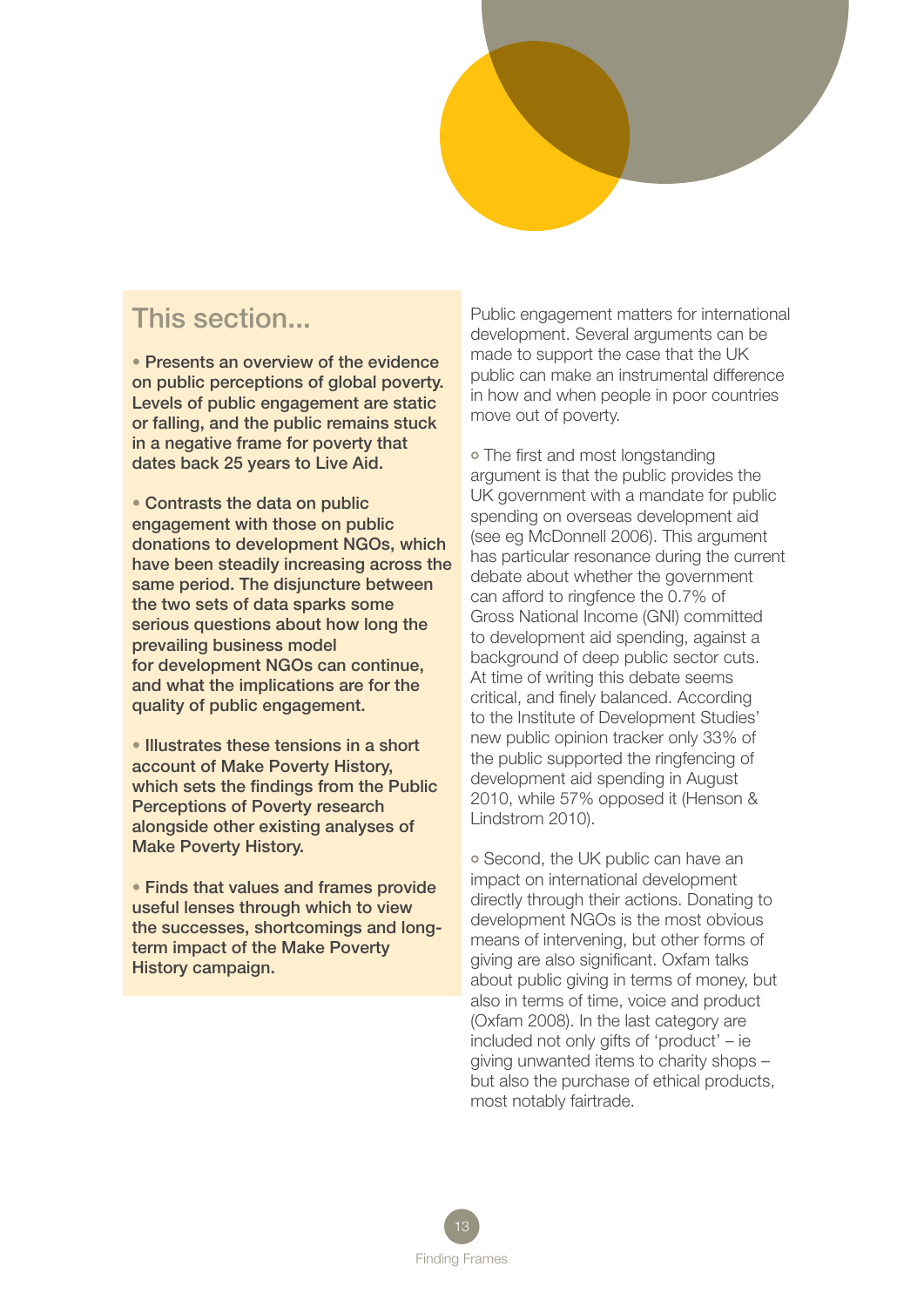Third, there is an impact associated with the public's actions and conversations in the public sphere (including those in the media, responding to public concerns). These interventions open up space for the kind of political, socio-economic and pro-environmental change that is necessary to tackle global poverty. The public's role here is more than pressuring the government to accede to campaigning demands; it is about opening up the political and wider societal space to the possibility of deeper change. It is only with deeper change that we can build new institutions and societal norms, which in turn will enable different models of development, and more effective results.

The whole spectrum of public engagement in global poverty matters. Aid alone cannot bring global poverty to an end. Securing 0.7% of GNI for aid spending is one objective, but we would contend that the other ends to which public engagement is the means are at least as important.

1.1 The evidence on public perceptions Even a quick look at the data on public perceptions of global poverty tells us there is a problem. This is evident from the most reliable single source of such data, the Public Attitudes Towards Development surveys conducted by the Department for International Development (DFID). This series of annual studies has asked a more or less consistent set of questions that goes back to 1999, providing the only longitudinal set of data on UK public attitudes to global poverty that is publicly available.

Public Perceptions of Poverty research DFID's data is supplemented by ad hoc surveys and qualitative studies commissioned both by government and the third sector. One of these supplementary sources is the Public Perceptions of Poverty (PPP) research programme, which tracked public attitudes to global poverty between 2004 and 2007. The PPP programme involved six waves of quantitative research and four waves of qualitative interviews. It was funded by DFID, and managed by Andrew Darnton for Comic Relief.

The research evidence on public engagement with global poverty has been reviewed by Andrew Darnton for DFID on three occasions since 2004. The most recent review was at the end of 2009, soon after the publication of two significant documents from Parliament and Government respectively. One of these was *Aid Under Pressure,* the product of an enquiry by the House of Commons International Development Committee (IDC). Some of its recommendations concerned how to re-engage the public, and how to measure their support. The other publication was an external review of the first ten years of DFID's 'Building Support for Development' strategy.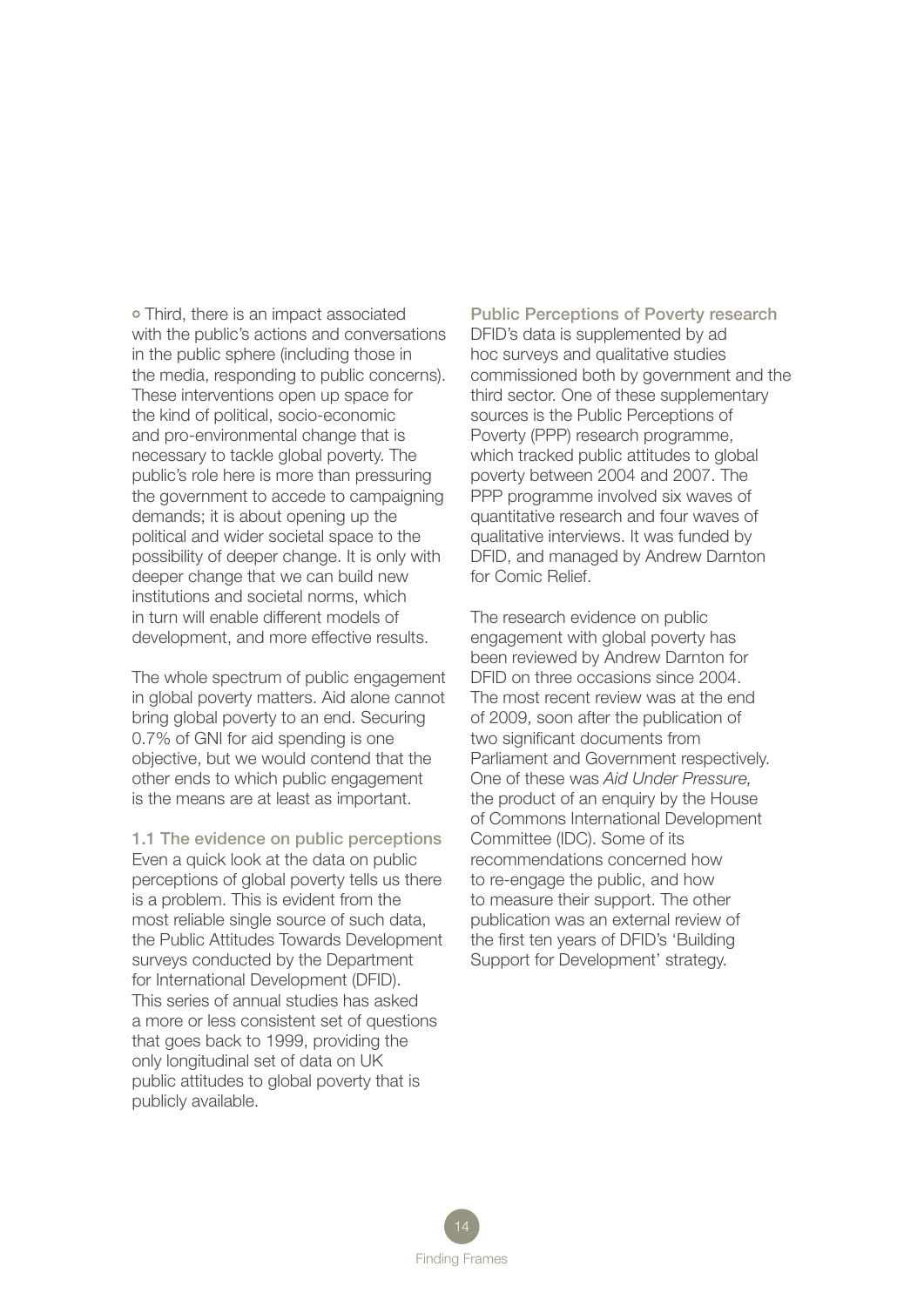#### Time for a step change

Andrew Darnton's *Rapid Review* of late 2009 argued that it was time for DFID to make a step change in its approach, to prioritise public engagement over public support for development aid, and to aim for no less than a *"deep-cut values shift in society"* (Darnton 2009:32). The current study on finding new frames for development picks up where the *Rapid Review* left off.

We should start by recapping the current state of public engagement with global poverty. The *Rapid Review's* headline assessment was that: *"In terms of engagement with global poverty, the public is on a downward trajectory"* (ibid:3). No new evidence to contradict this finding has since come to light, and the latest wave of DFID's Public Attitudes Survey (February 2010) confirms a picture of steadily ebbing public support (TNS 2010). The trend of stagnation or gradual decline in levels of public engagement can be observed in a number of dimensions, as outlined below.

#### Low levels of concern

The 'concern' question has been asked using exactly the same wording since the start of the PPP project in 2004, and is taken as the headline measure of public engagement. Specifically, that headline measure has been set in relation to the proportion of the public who answer that they are 'very concerned' in response to the question 'how concerned would you say you are about levels of poverty in poor countries?'.

Over the past ten years, levels of the 'very concerned' among the public have fluctuated, but the long-term average is around 25% (see eg Darnton 2007). There have been higher peaks, however, in response to communications activity and anti-poverty campaigns (see Figure 1 on p15).

#### The Make Poverty History effect

Looking at the data going back to the first DFID Public Attitudes survey in 1999, for example, a 'Make Poverty History effect' is apparent. Levels of those 'very concerned' peaked at 32% in the run-up to the G8 meeting at Gleneagles, in April 2005. After that point Make Poverty History activity slowed, and levels of engagement dropped off.

Writing about the six waves of PPP data from December 2004 to April 2007, Darnton concluded that *"levels of public concern about global poverty appear to be static or actually falling"* (ibid). With three years more having elapsed, this trend has only become clearer. The September 2009 figure of 21% 'very concerned' respondents was the lowest level recorded since 2003.

The latest DFID data, from February 2010 (TNS 2010), show a slight improvement at 24%. But the trend since 2005 is still downward. This is what might be expected, with little new effort or strategy towards re-engaging the public having been adopted since Make Poverty History.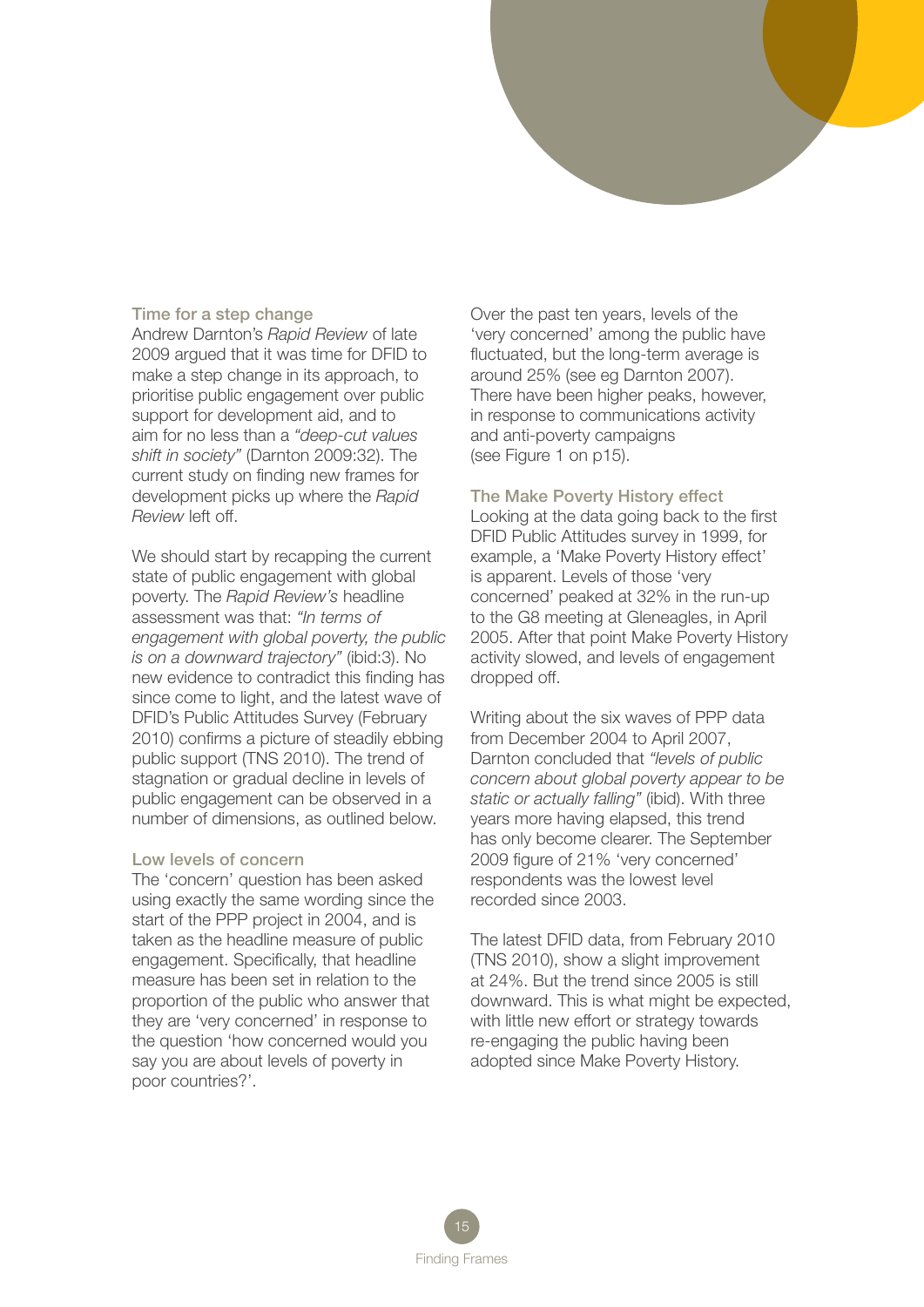

Figure 1 above shows all the available data on levels of those who are 'very concerned'. The data are divided into two series, partly to show the point at which the question wording was changed from asking about 'poverty in developing countries' to asking about 'poor countries', and partly to show the Make Poverty History effect most clearly.

Q: 'How concerned would you say you are about levels of poverty in poor countries?' Sources: ONS 1999-2004; PPP 2007a; MORI 2008; COI 2009; TNS 2009a; TNS 2009b; TNS 2010

The 'concern' question has been criticised by observers such as the House of Commons International Development Committee (HoC IDC 2009), on the grounds that it offers a poor measure of support for development aid. This is certainly a fair criticism, as the question is a better measure of engagement with poverty in the round than of support for development aid.

As Dr David Hudson suggested when giving evidence to the IDC, different questions are needed to measure support for aid spending, and ideally questions that compare relative spending priorities. DFID has responded to that observation by including new questions of this kind in its annual tracker. Again the findings are not good, from the perspective of public support. Asked to rank six areas of government spending in terms of priority in 2010, respondents put 'support to poor countries' at the bottom of the list. It was ranked in first, second or third position by only 22% of respondents, compared to 31% in September 2009 (TNS 2010).

Given that the concern question is read as a measure of all-round engagement, it can also be argued to be the best quantitative measure of the level of salience of global poverty. Qualitative evidence is unambiguous here, showing global poverty to be a low-salience issue for the UK public. As the final wave of PPP qualitative research concluded: *"poverty is not an issue for most people"* (PPP 2007b).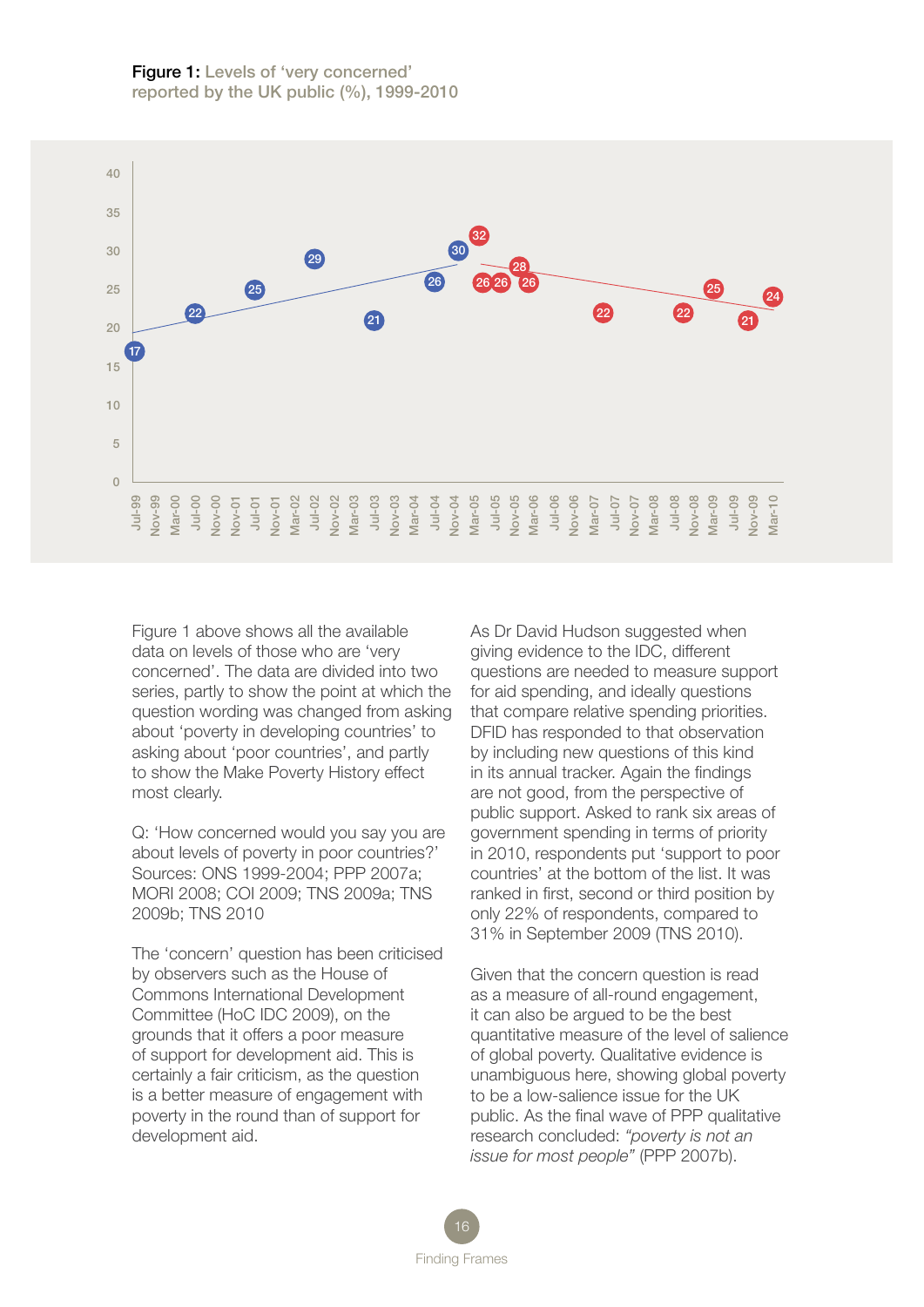

### The engaged core

However, 'most people' is not all people. It has been held as a truth by some of DFID's longest-serving staff (and ex-staff) that there is a core of around a quarter of the public who are committed to the antipoverty agenda (Frances Burns, personal communication, c. 2002). As mentioned above, this pattern is borne out across the ten-year data series on levels of the 'very concerned'.

When Make Poverty History and the events of 2005 raised levels of the 'very concerned' to 32% this was regarded by the researchers as a breakthrough. However, as discussed, levels of 'very concerned' have slipped since then, and there is a sense that they are currently slipping further.

A newer, and more three-dimensional, indicator of all-round engagement is provided by DFID's Citizen Segmentation model, launched in 2008. This divides the public into six segments based on 29 survey items, which tap attitudes and beliefs relating to global poverty (MORI 2008).

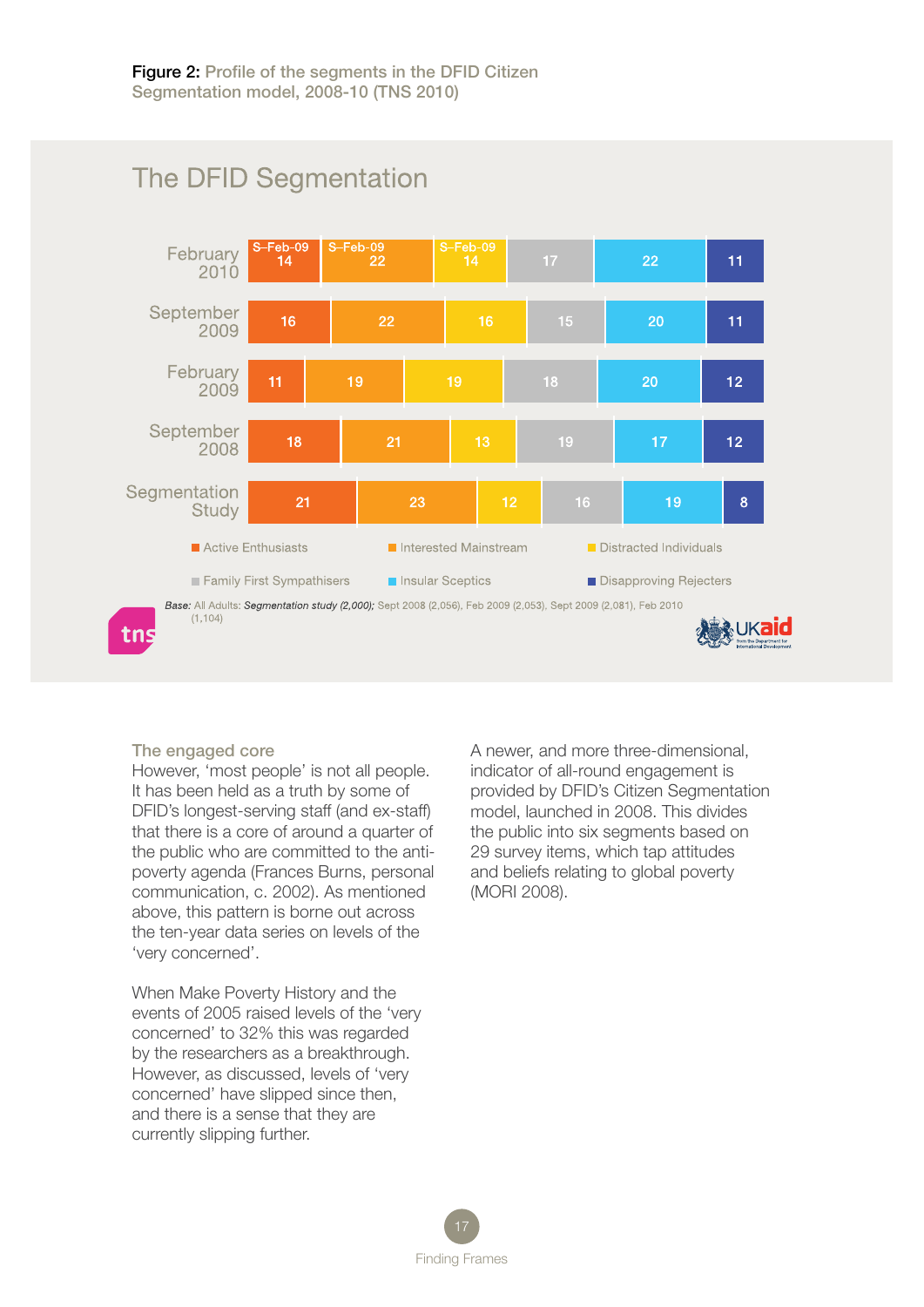"the public as a whole remains uninterested in and ill-informed about global poverty"

#### Active Enthusiasts fall,

Disapproving Rejectors rise

When the model was generated in 2008, the most engaged segment – Active Enthusiasts – made up 21% of the UK public. This group roughly corresponds to the 'very concerned', although other segments also report above-average levels of 'very concerned' people. As with levels of the 'very concerned', it is notable that the proportion of Active Enthusiasts is not static; the distribution between segments in the model constantly shifts.

For the purposes of this quick summary of public perceptions, it is sufficient to note that since April 2008 the trend has been for a decline in the proportion of Active Enthusiasts. Their numbers have fallen by a third, from 21% to 14% of the public. Across the same period the bottom two segments, the aptly named Insular Sceptics and the vocal-minority Disapproving Rejectors, have grown from roughly a quarter (27%) to a third (33%) of the public.

#### A sense of powerlessness

'Agency' is also regarded as a key dimension of public engagement. In this context we can define it as a person's belief that they are able to undertake an action to tackle poverty, and that that action will have the desired effect. The PPP research tracked levels of agency across the Make Poverty History campaign, using the statement 'There is nothing I can personally do to tackle poverty in poor countries'.

Across the PPP surveys, levels of disagreement with this (negative) statement fell. While 40% of respondents agreed but 44% disagreed in Wave 1, by Wave 6 45% agreed and only 40% disagreed (PPP 2007a). Since the end of PPP, the DFID trackers showed that levels at first swung back, such that slightly more people disagreed than agreed with the statement. Since then they have remained static.

In the February 2010 wave, 36% agreed but 44% disagreed (TNS 2010). Across the period from 2004, agency has fluctuated somewhat but remains relatively static. The public are roughly evenly split between those who say they can and can't take action to tackle poverty.

#### A lack of understanding

The *Rapid Review* concluded that, looking across the available evidence, *"the public as a whole remains uninterested in and ill-informed about global poverty"* (Darnton 2009:10). Knowledge of global poverty can be assessed across a number of dimensions, and some of the more common of these are highlighted below.

We have not included awareness of key organisations and initiatives, partly because it could be deemed unreasonable to expect the public to know about (for example) the Millennium Development Goals (MDGs) when no information or education campaigns have been undertaken in the UK on this subject. For the record, in the Eurobarometer 2007 survey 14% of the UK public said they were aware of the MDGs, including 4% who said they knew something about them (see Darnton 2007).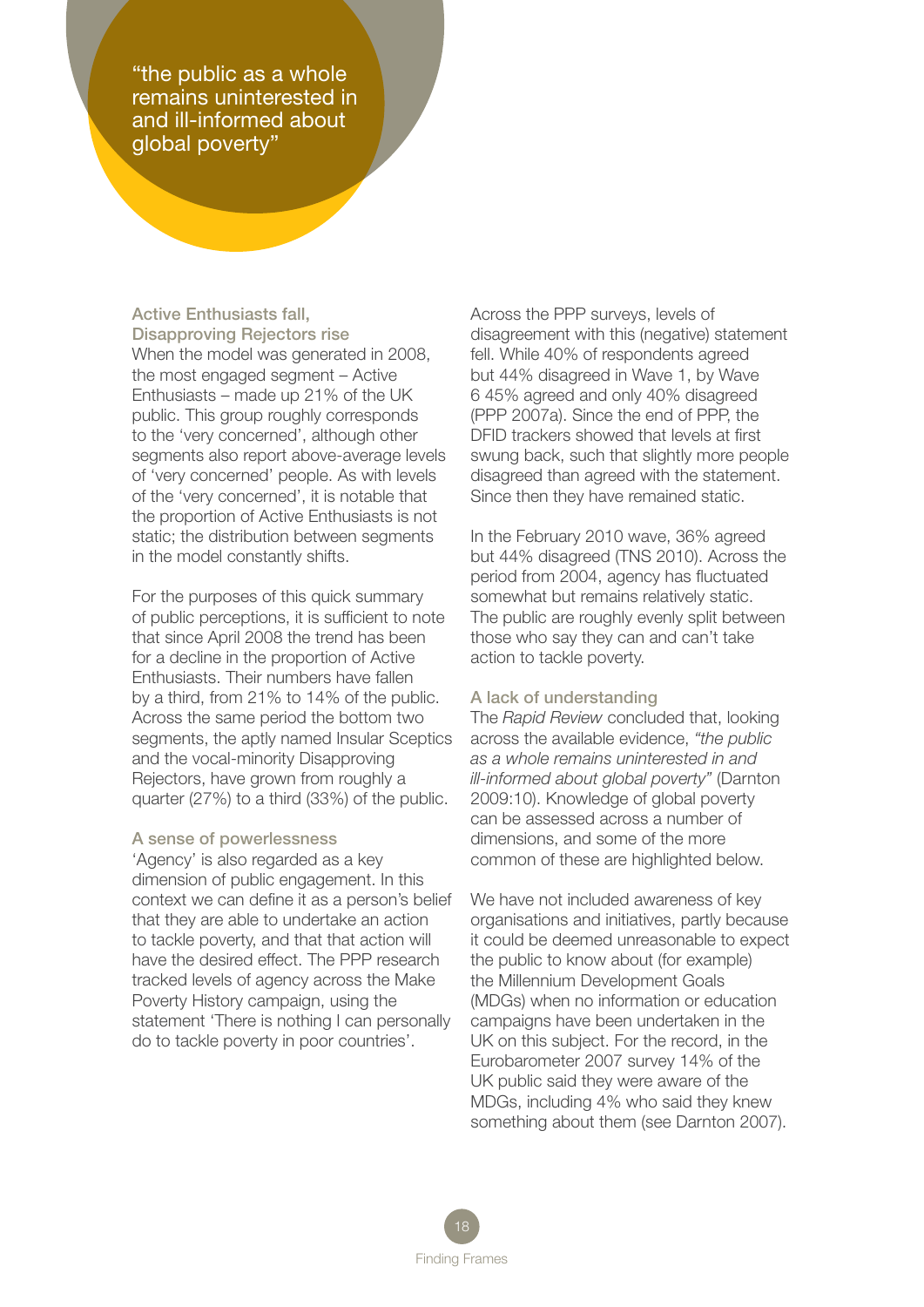Low levels of public understanding are apparent in relation to debt, trade, and aid — the three pillars of international action to tackle global poverty that underpinned the Make Poverty History campaign.

#### In the dark over debt

The PPP qualitative research found only a minority of more engaged people spontaneously thinking of debt as a cause of global poverty (PPP 2007b). These more engaged respondents found debt easy to discuss at the top level, but difficult to explain in terms of how it actually worked.

There was widespread uncertainty among respondents about whether the UK government had written off the debts of developing countries or not. This uncertainty has also been reported in more recent research (eg Creative 2008).

#### Four missing facts on trade

In 2004 Christian Aid undertook a research study in preparation for a campaign on trade justice (TRBI 2004, in Darnton 2007). This study found that the public knew almost nothing about systems of global trade. One typical respondent is quoted saying: *"I didn't know international trade rules were a factor in poverty in the Third World."*

The researchers concluded that there were four missing facts that the majority of the public would need to understand if they were to be able to sustain a discussion around trade justice. These four missing facts included simple but substantive points such as 'there are trade rules and regulations put in place by rich countries'.

The missing facts were carried forward into the PPP research. In the final qualitative wave in 2007 it was found that, for the majority of more engaged respondents, the four missing facts were *"still missing"* (PPP 2007b). The report concluded that among the general public *"There is no greater understanding of trade than before".* The same pattern of ignorance is apparent in more recent qualitative research (eg Creative 2008).

#### Fairtrade: well known but poorly understood

On the surface the concept of fairtrade has been a huge success with the public. In the last wave of PPP research awareness of fairtrade was described as "near universal", 93% of respondents having heard of it (PPP 2007a). In the most recent wave of tracking data for the Fairtrade Foundation, 74% of respondents recognised the Fairtrade Mark: an all-time high level of awareness (TNS/Kantar 2010).

But qualitative evidence suggests that the public's understanding of the mechanics and issues behind fairtrade is scarcely better than their understanding of trade justice. Asked to explain her motives for buying fairtrade, one woman in a research study for the Fairtrade Foundation (Research Works 2005 in Darnton 2007) memorably commented: *"You're doing something for somebody somewhere aren't you?"*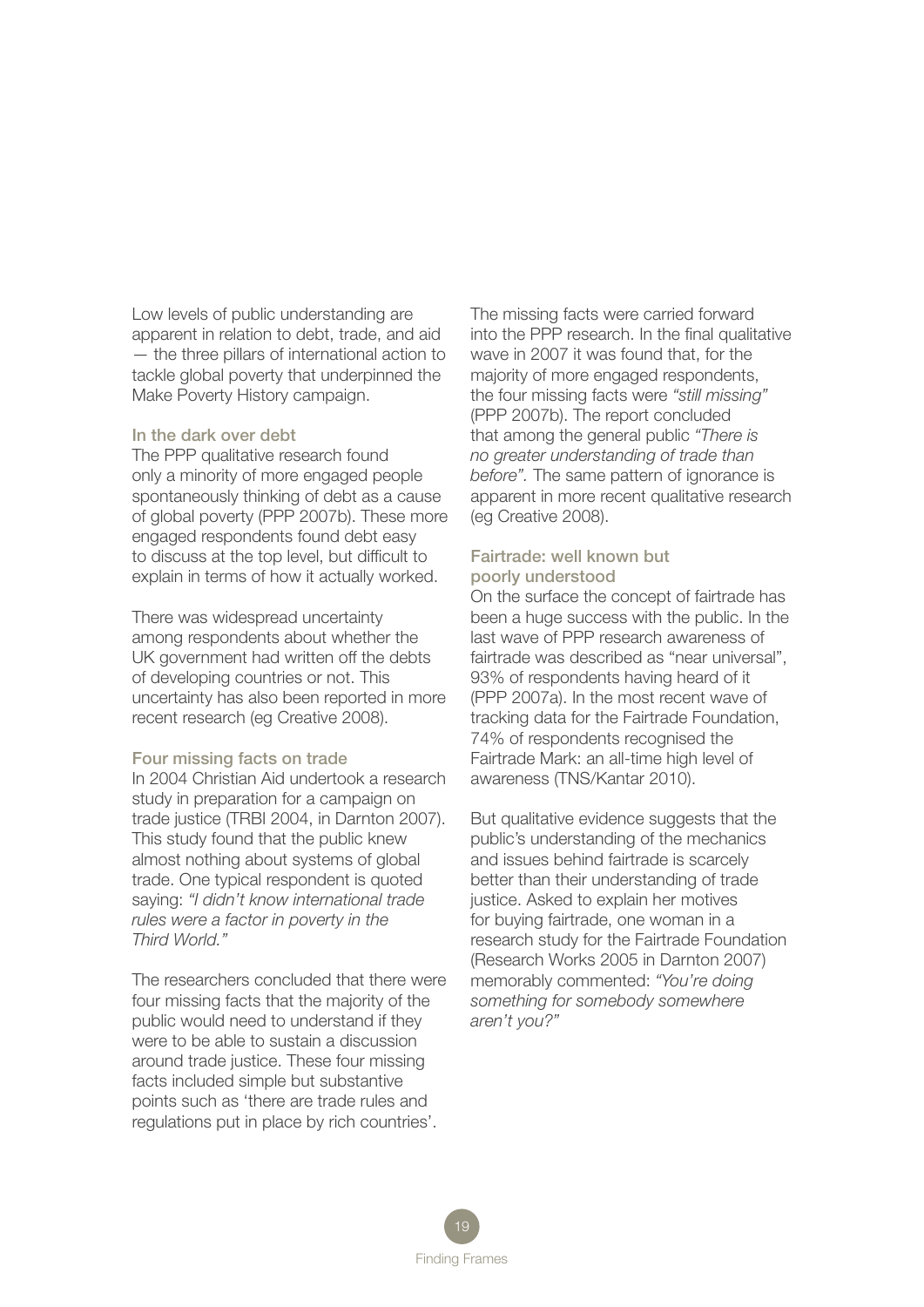It is appropriate at this point to raise a caveat. How reasonable is it for the general public to know about complex issues relating to international development? Such a question has a bearing on whether 25% is a reasonable aspiration for the proportion of engaged members of the public.

In the context of fairtrade the fact that nearly all the UK public are aware of the concept, and that they should thus be able to infer that there is such a thing as unfair trade, may be deemed sufficient. In other contexts, however, low knowledge is more likely to be a barrier to change. Not knowing there is a G8 closes off that focus for political action, and not knowing there are Millennium Development Goals prevents the public from holding politicians to account on their commitments (see eg Darnton 2009).

A mile wide and an inch deep Public support for development aid has been famously described by Ian Smillie as *"a mile wide and an inch deep"* (Smillie 1996). Across different donor countries (and by a variety of different measures) support for aid is traditionally thought to be strong and stable, running at around 70% (see eg Hudson and van Heerde 2010). But the 'inch deep' dimension of public awareness is captured in qualitative research; it transpires that the only form of aid that most of the public are aware of is humanitarian aid provided in response to disasters.

In research for DFID on aid effectiveness, Creative Research found that the public's default definition of aid was *"donations to charities in response to disasters"* (Creative 2006, in Darnton 2007). This echoes work by Ida McDonnell at the OECD Development Awareness Centre. McDonell found that, across donor nations, the prevailing understanding of aid was as *"short term charity for humanitarian relief"* (McDonnell et al 2003, in ibid). So wedded are people to the idea that all aid is provided by charities, that the only role they can imagine for the government in relation to aid is to encourage the public to give more money to those charities (Creative 2006, in ibid).

Given this lack of understanding of development aid, it is small wonder that few of the public know about DFID and what it does. In the February 2009 Public Attitudes survey 40% of the public reported having heard of DFID, including 22% who claimed to know something about it (TNS 2010). These levels have been static since 2007. In the 2010 Survey the question was rephrased to ask about knowledge of 'UKAid from DFID', and a similar result of 41% awareness was achieved (ibid).

An alternative measure was provided in a 2007 evidence review for DFID (Darnton 2007), based on data from a 2007 miniwave of tracking by TNS. This review showed that only 20% of the 21% of respondents who reported awareness of DFID also knew that DFID supported development projects overseas. From this it could be said that only approximately 4% of the public understood what DFID does.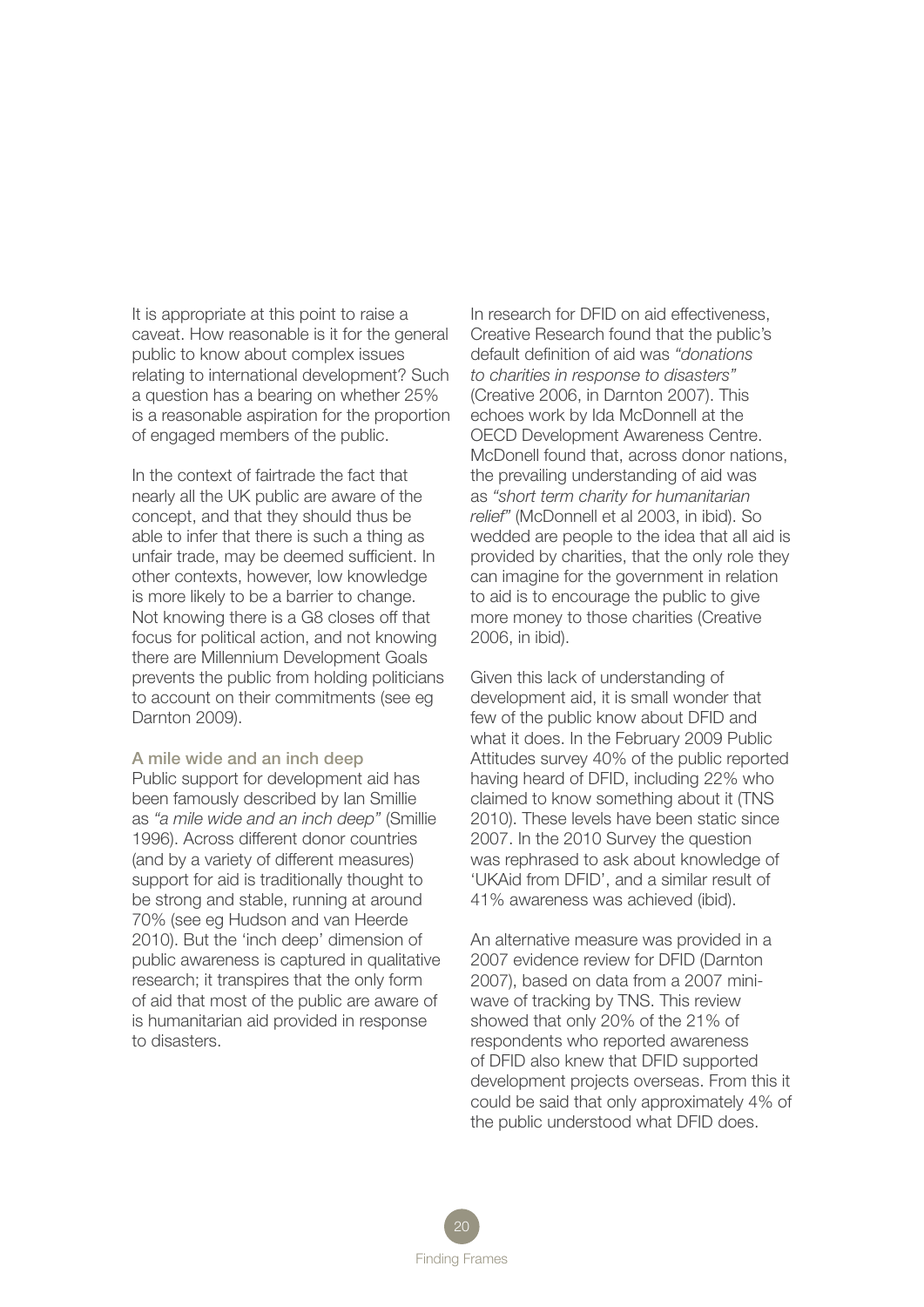Corrosive views on corruption There is a fourth concept alongside debt, trade and aid that should be accounted for when assessing public perceptions of measures to tackle global poverty: corruption. While the PPP qualitative research consistently found that even the more engaged respondents were unable to sustain a conversation about trade (and somewhat less so debt and aid), corruption was found to be *"the only issue which people will happily talk about in relation to global poverty"* (PPP 2005, in Darnton 2007). This trait persists in subsequent studies. Work carried out by Creative for DFID in 2008 found that *"Everyone perceives that money is siphoned off by corrupt leaderships / further down the line or diverted to buying arms"* (Creative 2008).

In a recent study for Save the Children on its child survival initiative, the first 'barrier' reported by respondents to donating to the campaign was *"money not getting through to the end cause"* (Mango 2009). Quantitative data back this finding up, and even suggest that corruption is becoming more salient among the UK public. For instance, 57% of respondents to the most recent wave of DFID surveying (February 2010) agreed with the statement 'the corruption in poor country governments makes it pointless donating'. This figure rose by 13 percentage points in less than 18 months – from 44% in September 2008 (TNS 2010).

It was wisely observed in the PPP research that people often feel uncomfortable talking about global poverty and their role in it. It may be that some anticipate being asked a question at any moment about whether they would be prepared to make a donation, or take action in some other way. The researchers commented that *"the public is looking for an excuse to disengage from stories about poverty"* (PPP 2007), and added that corruption often provides that excuse.

Corruption and charitable giving Among more engaged segments of the public, people are more likely to go on giving despite the widespread perception of corruption. Only 12% of those in the top segment of DFID's segmentation model – the Active Enthusiasts – agree with the statement about corruption making donating pointless (TNS 2010). Yet it is remarkable in the survey data that those in the most engaged subgroups report a stronger-than-average belief that aid is being wasted due to corruption (see eg Darnton 2007).

> 57% of respondents to the most recent wave of DFID surveying (February 2010) agreed with the statement 'the corruption in poor country governments makes it pointless donating'.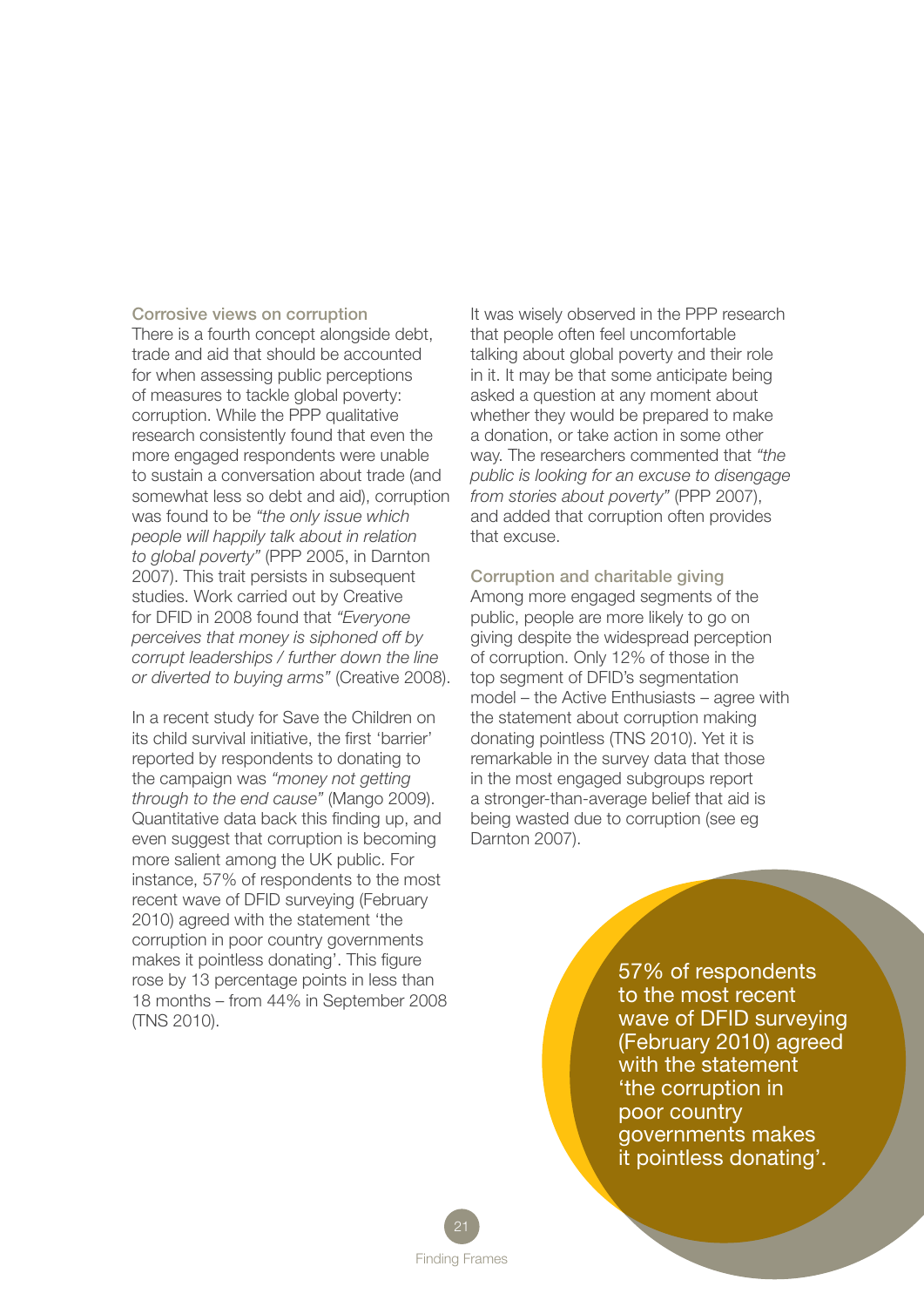A similar pattern is apparent in the most recent wave of DFID surveying. When people were asked to identify spontaneously the causes of poverty in poor countries, the most popular answer by far was 'corrupt leaders/governments'. This was mentioned by 56% of respondents, compared to only 23% citing lack of education (TNS 2010). As with the question on corruption and donating, the levels of agreement are notably up in the recent wave – up four points on September 2009. Above all, the traditional variation by segments is still apparent: 64% of Active Enthusiasts cite corruption as the top cause of poverty, a proportion that is eight percentage points above the population average.

Given the high salience of corruption, and the tendency of the public to seize on it as an excuse to disengage from poverty, PPP researchers warned that tackling the issue of corruption directly through public communications could be counterproductive (PPP 2007). It should be mentioned that a number of other commentators, including the House of Commons IDC, have taken the opposite view: *"DFID needs to address this issue head on if it is to succeed in allaying taxpayers' concerns"* (HoC IDC 2009).

This is clearly an area where more discussion is needed – and one that we return to in the context of frames in Section 4 below. It is sufficient to note here that how we handle sensitive issues is key to how the public thinks about them.

Considering the causes of poverty Exploring public perceptions of the causes of poverty is another area that is central to gauging levels of public understanding. Findings also provide insights into the underlying motivations of different groups, and possible strategies to re-engage them. It has been mentioned above that corruption is now the most spontaneously reported cause of poverty. This is in keeping with the longer-term data, which indicate that most people think the causes of poverty are internal to poor countries.

These findings can be traced back to the *Viewing the World* study for DFID in 1999. This found that the general public understood the developing world to mean Africa (DFID 2000, in Darnton 2007). The respondents then associated Africa with poverty, famine and drought. Only 'activist' respondents who were supporters of NGOs put forward a different view (incorporating debt or trade).

In work around the same time, Greg Philo of the Glasgow Media Group reported that the public saw African countries' problems as *"self-generated",* including war and poor governance (Philo 2002, in ibid). These findings were echoed in the qualitative research on PPP, which found that the causes of poverty were seen either as *"natural"* or *"man-made",* but that either way, they were deemed *"internal"* to poor countries (PPP 2005, in ibid). One respondent in that wave of the PPP research was typical in calling Africa a *"bottomless pit".*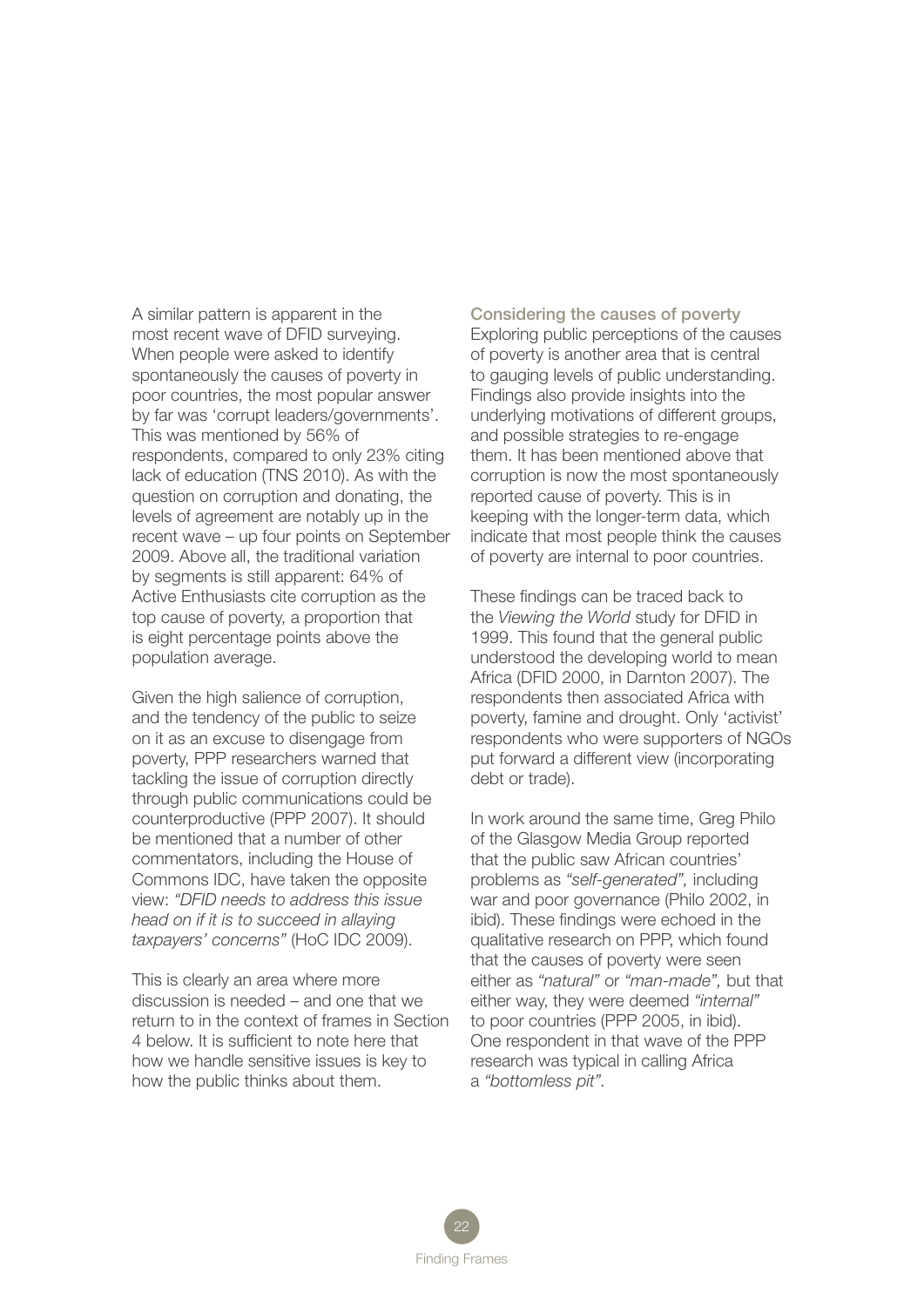#### Live Aid's long shadow

These kinds of views are exemplified in the influential study *The Live Aid Legacy* (VSO 2002). When respondents were asked to make spontaneous associations with the 'developing world' or 'third world', 80% of their answers related to war, famine, debt, starving people, natural disasters, poverty and corruption. Through holding these views that attribute poverty to internal causes, the majority of people are excluded from active engagement with global poverty. We could say that they effectively exclude themselves.

The resulting paradigm for relations between the UK public and those in the developing world is encapsulated in the concept of the 'Live Aid legacy', which casts the UK public in the role of *"powerful giver",* and the African public as *"grateful receiver".* This dynamic still prevails. The latest research study in the *Reflecting the Real World series* co-ordinated by IBT explicitly states that the Live Aid Legacy is still in effect. One respondent in that study described the developing world as *"malnutrition and pot-bellied young children desperate for help with flies on their faces"* (TW Research 2009).

In reading this body of research, one gets the overwhelming sense that nothing has changed in ten years. Three recent studies show that Live Aid continues to cast a long shadow. The PPP research found that Live8 in 2005 served only to reinforce the dominant paradigm set up in 1985. Thus in qualitative research undertaken for DFID in 2006 (Creative 2006, in Darnton 2007) one respondent commented:

*"this Africa thing seems to be exactly the same now as it was when I was ten years old".*

In 2008 the same researchers undertook further qualitative work, supporting the development of DFID's segmentation model. Their research revealed feelings of hopelessness among respondents when discussing global poverty. They reported *"a universal feeling that efforts have long been made to combat poverty in places like Africa and yet little has changed"* (Creative 2008).

Finally, campaign development research for Save the Children in September 2009 found the same public reactions (Mango 2009). Indeed it could almost be the same respondent as in the 2006 study:

*"What's happened since Live Aid? I was at school then. Now I'm 36 and nothing has really changed."*

At face value we could say that the UK public is stuck in its perceptions of Africa. But we could also argue that people are stuck in the frame they have been given for tackling poverty by Live Aid, creating a one-dimensional picture of Africa that has endured for 25 years.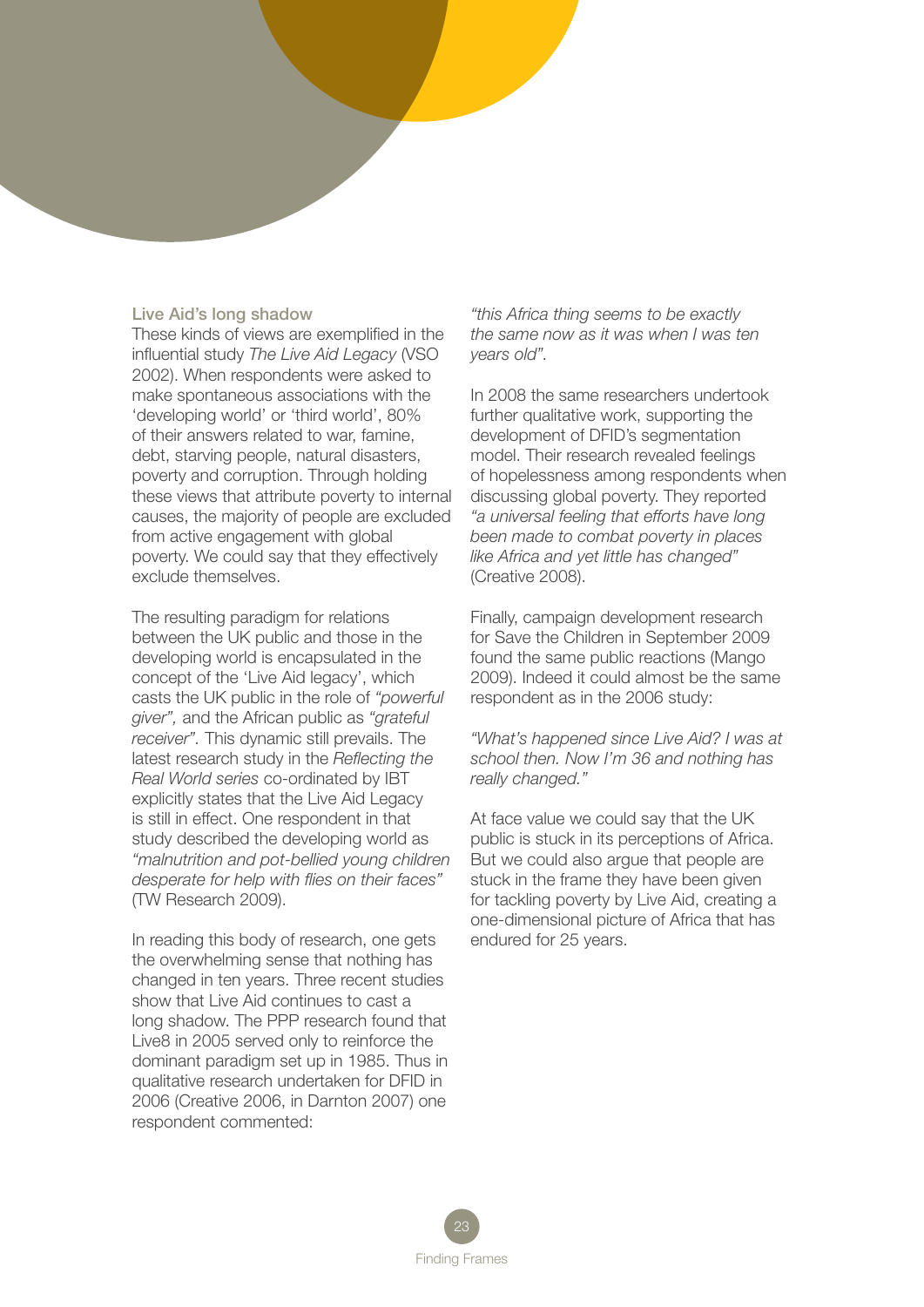A future of development fatigue? To end this section looking forward instead of looking back, it is worth noting that the sense of being stuck is not just apparent among those who lived through Live Aid. It is also there among the younger generation, brought up on Live8. Recent qualitative research conducted for IBT with young people aged 14 to 20 has found that this new cohort are *"relatively informed but broadly disengaged"* on issues of global poverty (TW Research 2010:10). We read that *"Young audiences have inherited a sense of fatigue about the developing world... Perceptions of the static nature of development don't help."* This latest research suggests that public disengagement from global poverty is not just a historic trend but one that will stretch out into the future, unless the dominant 'static' model of development can be overturned.

1.2 The evidence on public donations The section above has reviewed the evidence on public engagement in terms of attitudes to global poverty, and we now move on to consider some of the actions that relate to those perceptions.

#### Dynamic income growth

Turning to the data on public donations to international development NGOs in the UK, we could not find a starker contrast to the survey data on levels of the 'very concerned' public [see Figure 3]. Donations have shot up since 1995, and particularly markedly since 2003. There has been a steady upward trend since 1979. The data here are based on the voluntary income of international aid and development NGOs featuring in the Charities Aid Foundation's top 200 (and latterly top 500) annual NGO listings, from 1979 to 2006. The data record all voluntary income. While comprising more sources of revenue than just public donations, this can be taken as a close proxy for public donations.

> Public disengagement from global poverty is not just a historic trend but one that will stretch out into the future, unless the dominant 'static' model of development can be overturned.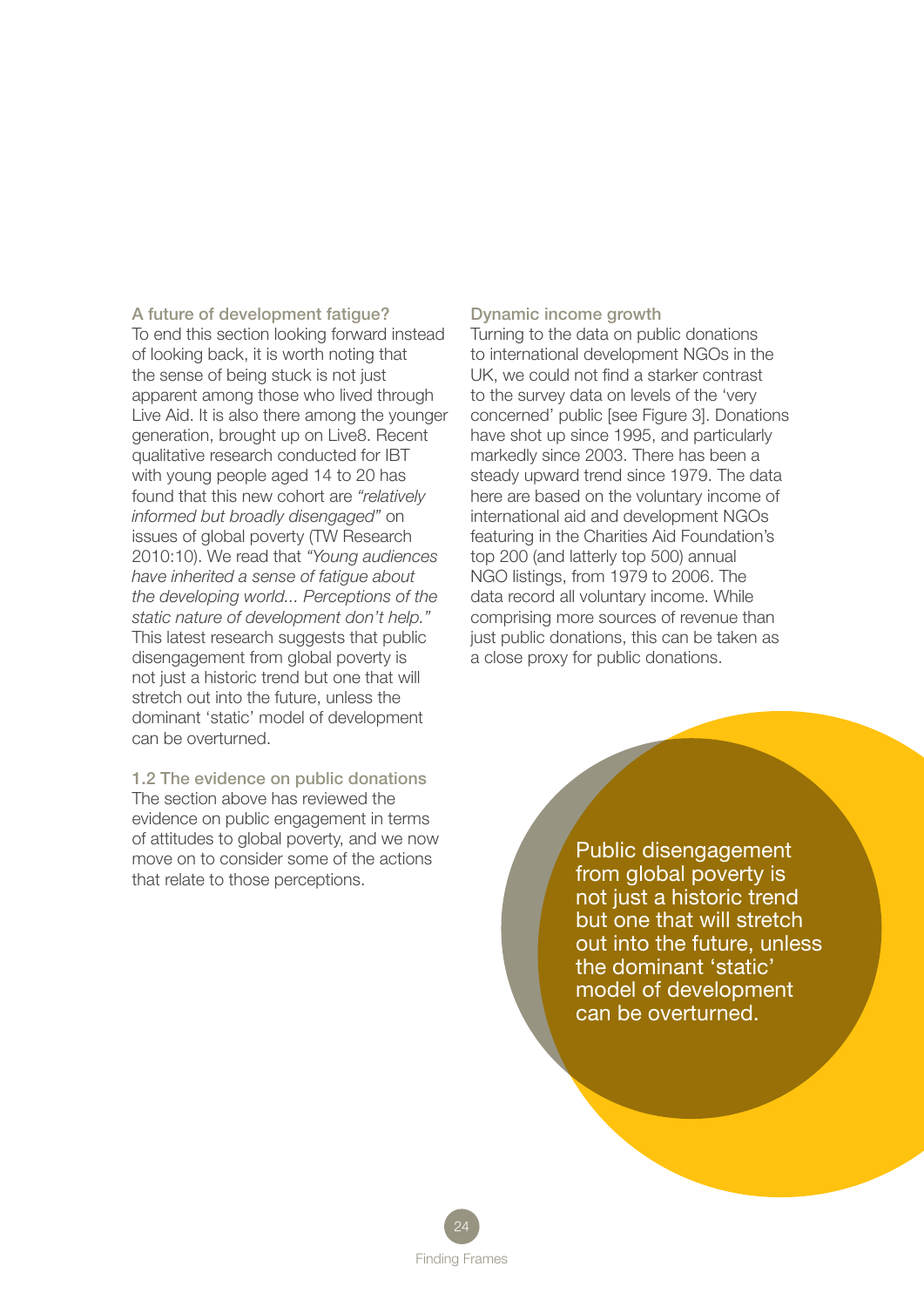Figure 3: Voluntary income of IAD charities, (£millions, adjusted for inflation) 1979-2006 (CAF data, analysis by Jeff Mouhot at the University of Birmingham for the 'NGOs in Britain' project - www.ngo.bham.ac.uk )



Looking at these data on voluntary income might lead us to ask: where has the problem gone? For many practitioners in the development sector, especially those starting from a fundraising perspective, the idea that there is an immediate cause for concern may only surface after a little reflection.

If we set these data against those in the previous section, however, we are likely to be prompted to ask some serious questions about such a stark contrast. Why is concern static or falling, when voluntary income is rising sharply? Is this growth in donations sustainable? If the pool of engaged supporters is getting no larger, where will future growth come from? How stable is the support of those people who are only weakly engaged? And what will happen if economic conditions remain unfavourable? There is a possibility that these two charts paint a picture of a very mature market, one in which many of the 'customers' have little idea of the product they are 'purchasing'.

#### From boom to bust?

There are more recent data to draw upon than those from the CAF series. They include findings that pick up the impact of the global economic downturn in late 2008. These suggest that the long-term rise in revenue may be going into reverse.

The Charity Commission has been undertaking surveys since September 2008 to monitor the impact of the downturn on registered charities. Its most recent findings, reported under the title *Decision Making in Hard Times* (February 2010), were that 29% of 1,008 charities had experienced a drop in fundraising revenue over the previous six months (Charity Commission 2010).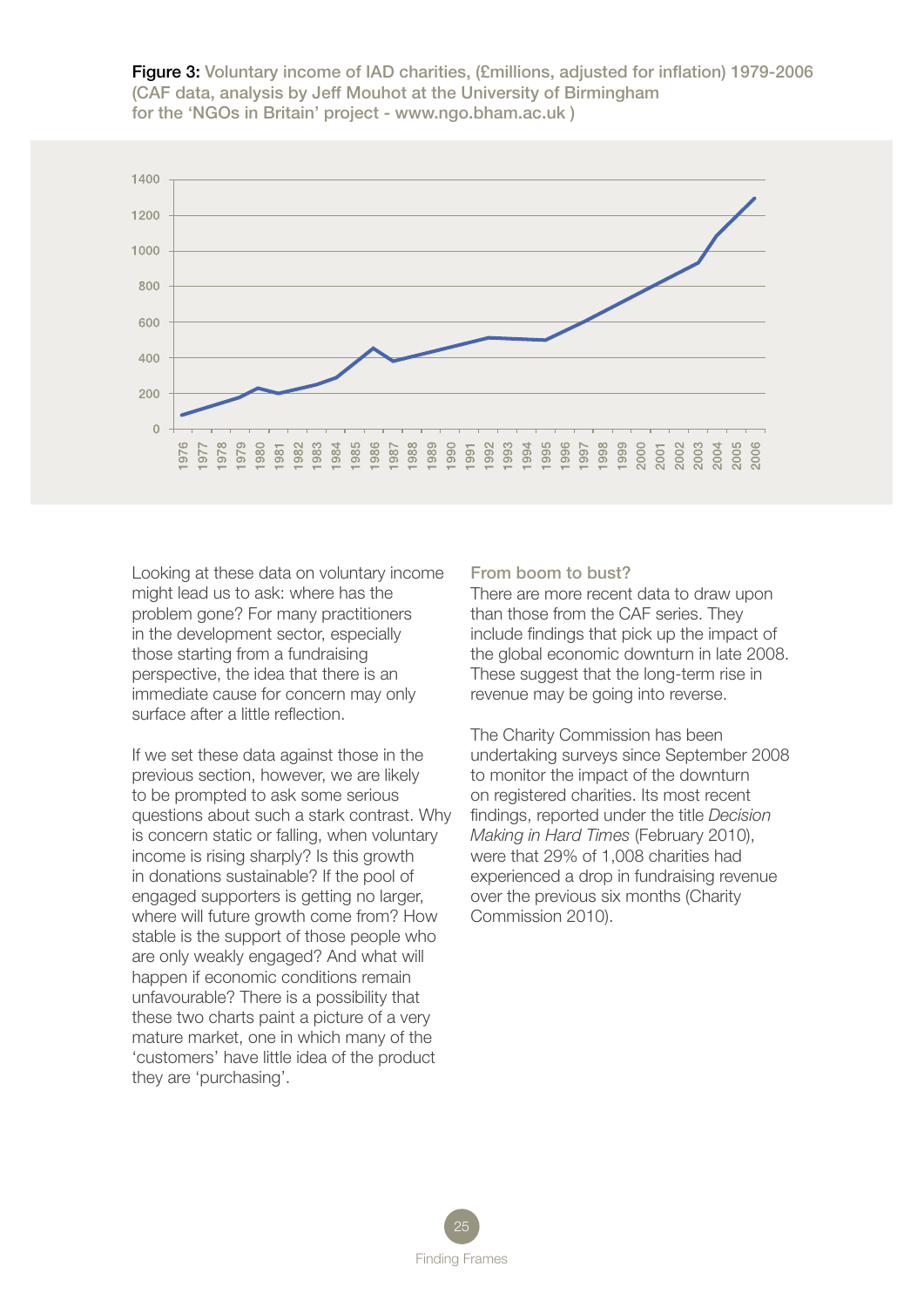A similar snapshot emerges from DFID's Public Attitudes survey, which in February 2010 asked respondents whether they had made a donation to charity in the previous six months (TNS 2010). 64% of respondents said they had – 8% fewer than in September 2009. Only 15% said they had given to 'a charity that provides aid for people in poor countries', compared to the previous figure of 20%.

The changing face of participation How did the NGO sector achieve the soaring revenues mapped out in the CAF data? These sharp quantitative increases may be concealing a qualitative problem: there is more engagement going on, but it is of a qualitatively different kind. This is the thesis set out by Matthew Hilton and his colleagues in the history department at Birmingham University, who assembled the CAF data (as part of a project in the history of *NGOs in Britain,* 1945-1997 - see Hilton et al 2010). Writing about the changing nature of civic participation in Britain, the authors are keen to point out that the idea of a collapse in public voluntarism is a misreading.

Although it is true that far fewer people go to church or attend weekly meetings of local groups than was the case in the 1950s and 60s, that does not mean they are not participating in civil society (as the CAF data above dramatically demonstrate). Speaking of the research evidence on the continually changing nature of public engagement, Hilton writes: *"Attention has been drawn to how face-to-face member participation in voluntary associations* 

*has increasingly been displaced by a more distant, 'cheque-book' relationship between NGOs and their supporters"* (ibid:4).

In this model a social movement gains big numbers of supporters by changing the relationship with them to one that is more at arm's length. This change in the nature of voluntary sector organisations has been written about since the mid-1980s, when the phrase 'cheque-book member' was coined by Hayes (1986 – in Jordan and Maloney 1997). It is a phrase that sums up the transformation from group member to supporter – someone whose main relationship with the social movement group is a transactional one. This is the principal means by which Matthew Hilton explains the inexorable increases in revenue on the CAF chart.

What the chart does not reveal, however, is the degree of churn among the supporters who provide the revenue. Recruitment and retention costs have become key issues for modern NGOs because the cheque-book member as consumer can shop around, and frequently does. Data from the Public Fundraising Regulatory Association (PRFA) the organisation that oversees all face-to-face fundraising activity show that attrition rates for doorstep-recruited donors are as high as 31% only five months after recruitment. The attrition rate for on-street recruitment is 53% in the first year (PFRA 2010).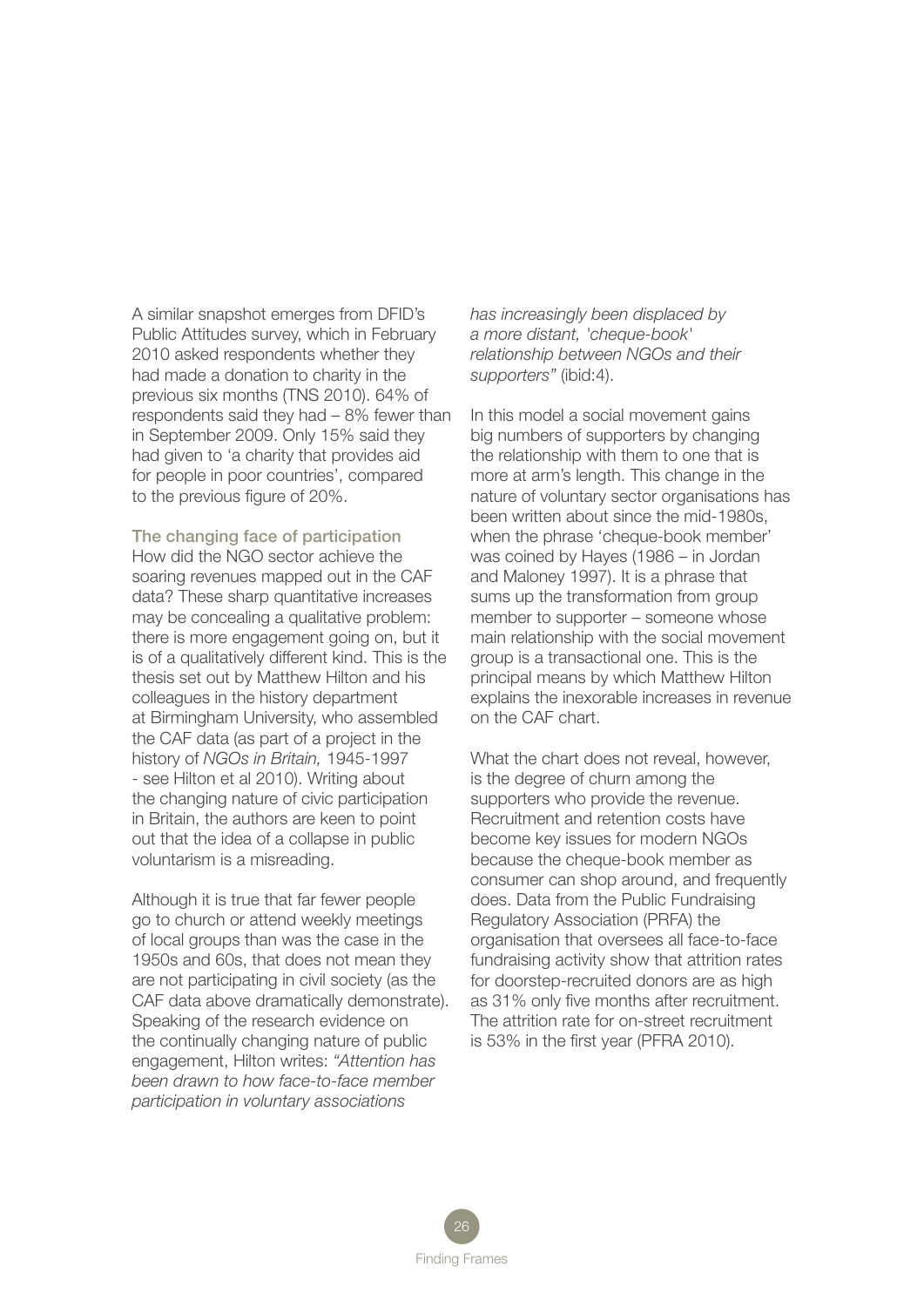| Figure 4: The characteristics of protest businesses (Jordan and Maloney 1997) |                                                                                                                    |                                                                                                                                            |
|-------------------------------------------------------------------------------|--------------------------------------------------------------------------------------------------------------------|--------------------------------------------------------------------------------------------------------------------------------------------|
|                                                                               | (i) Supporters, rather than members,<br>are important as a source of income.                                       | (iv) Supporters are unknown to each<br>other and do not interact.                                                                          |
|                                                                               | (ii) Policy is made centrally, and<br>supporters can influence policy<br>primarily by their potential for exit.    | (v) Groups actively shape perceptions of<br>problems by providing supporters with<br>partial information.                                  |
|                                                                               | (iii) Political action is normally by the<br>professional staff rather than the<br>individual supporter or member. | (vi) Supporters are interested in narrow<br>issue areas. Particularity rather than<br>ideological breadth is the agency<br>of recruitment. |

It is a minor cause for celebration for the regulator in a recession that these attrition rates are not higher. Seen from the recruited individuals' perspective, however, the rates raise doubts about levels of engagement with the charities in question. Fundraisers know that high levels of churn are an inherent danger in the current business model, hence their efforts to minimise attrition through Customer Relationship Management. The PFRA says that the organisations that are surviving the recession are those making improvements in *"donor care and stewardship".* Developing effective customer-journey models is essential to deepening public engagement and building retention.

The high cost of churn

Churn is a classic attribute of what Jordan and Maloney labelled as a 'protest business', a term coined to capture the new relationship between social movements and their cheque-book members (Jordan and Maloney 1997). They also used the term 'revolving door model' (borrowed from Cohen 1995) to describe the intensive recruitment practices of NGO groups-turned-businesses. This is because the fundraisers of these organisations have to work hard constantly to attract new recruits in order to replace those who drop out.

Jordan and Maloney based their analysis on close study of a number of environmental NGOs that took off in the UK in the 1970s, including Friends of the Earth and Greenpeace. But their definition of a 'protest business' could easily be applied to NGOs in other sectors, and up to the present day [see Figure 4].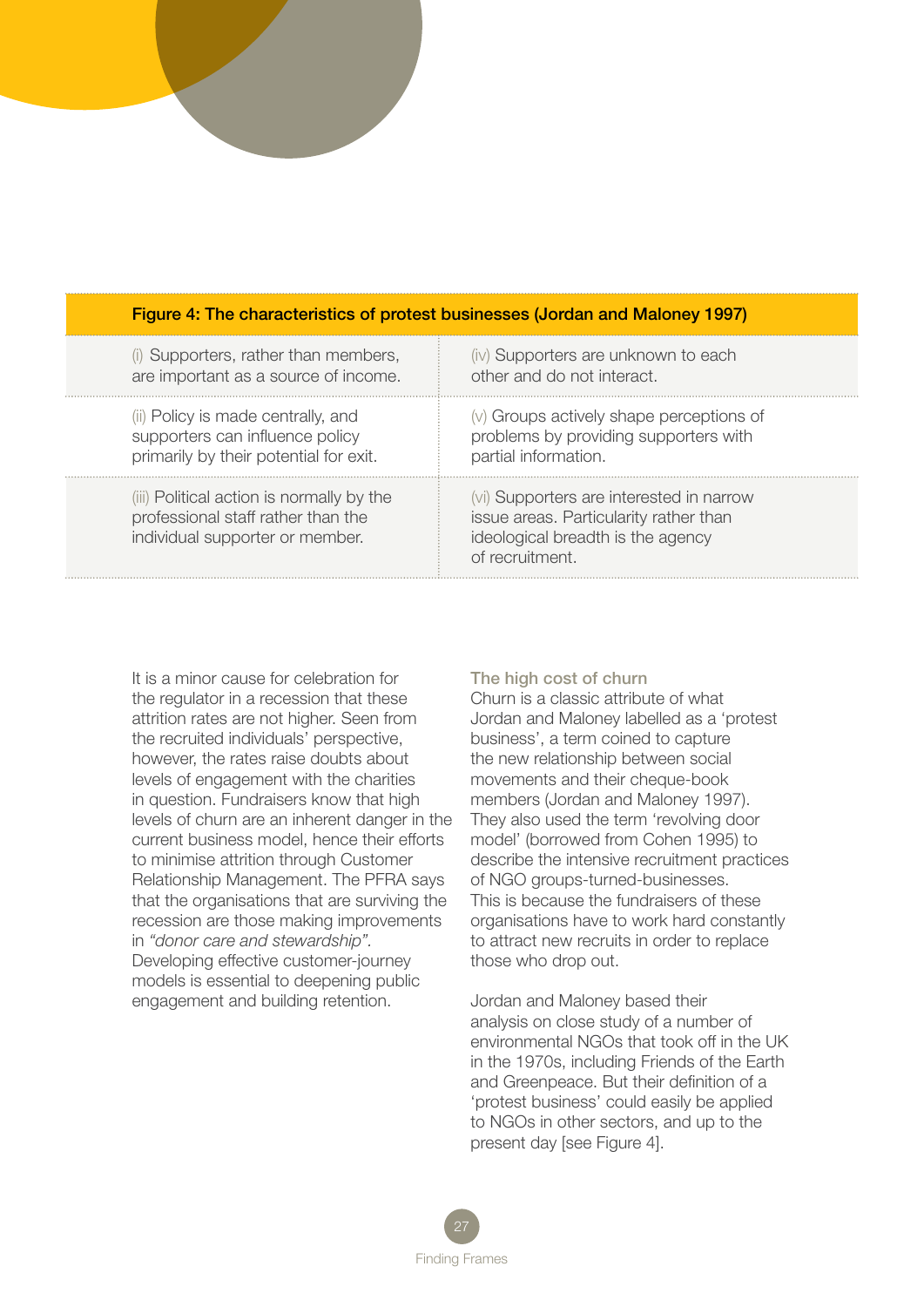#### Cheap participation

As summed up in the six-part definition above, the relationship between interest group and supporter (notably no longer called a 'member') is one characterised by the authors as 'cheap participation'. This kind of participation is 'cheap' because the barriers to entry (ie initial joining costs) are kept low, yet supporters can make a political statement about their personal preferences by being a supporter – without having to commit significant money or time resources to the ongoing relationship. From an economist's point of view, this is cheap participation in that the transaction costs of the relationship are low; unfortunately so are the barriers to leaving the relationship (hence the churn), and in the meantime the engagement with the group and its issues is shallow.

Making the relationship with the supporter as easy as possible is key to keeping the transaction costs low, and hence to the overall success of the business model. Jordan and Maloney highlight the mechanism of the direct debit as a key element of making participation cheap: it removes the need for an annual decision to continue membership and renders the membership less visible to the supporter.

Thinking back to the CAF revenue chart, it would be interesting to plot the relationship between the take-off in development NGO revenue and the take-up in direct debit giving. Anecdotally, Oxfam fundraisers have commented that the introduction of a '£2 a month' giving plan in the mid-1990s played a significant role in driving the revenue increases experienced at that time.

#### The rise of direct mail

Direct debit is one contributory factor mentioned by Jordan and Maloney as they describe the adoption of commercial marketing practices by interest groups. Another is direct mail methods, credited with facilitating a shift in focus that transforms organisations first into 'mail order groups' and then into 'protest businesses'. While the authors were writing 13 years ago, the use of mail order to recruit and relate to supporters has clearly been pivotal in putting the supporter at arm's length, enabling NGOs to change their business model to one focused on recruitment and retention.

Coming up to the present day, the use of digital marketing methods arouses similarly strong views. Jordan and Maloney's book is blissfully unaware of the coming internet; Pippa Norris, writing five years later, celebrates the internet as heralding *"the reinvention of political activism"* (Norris 2002:222). Norris identifies *"multiple alternative avenues for political expression",* including information, communication and mobilisation activities. She is alert to the transformative potential of the internet for civil society groups and their supporters, partly because it is a non-hierarchical 'network of networks'.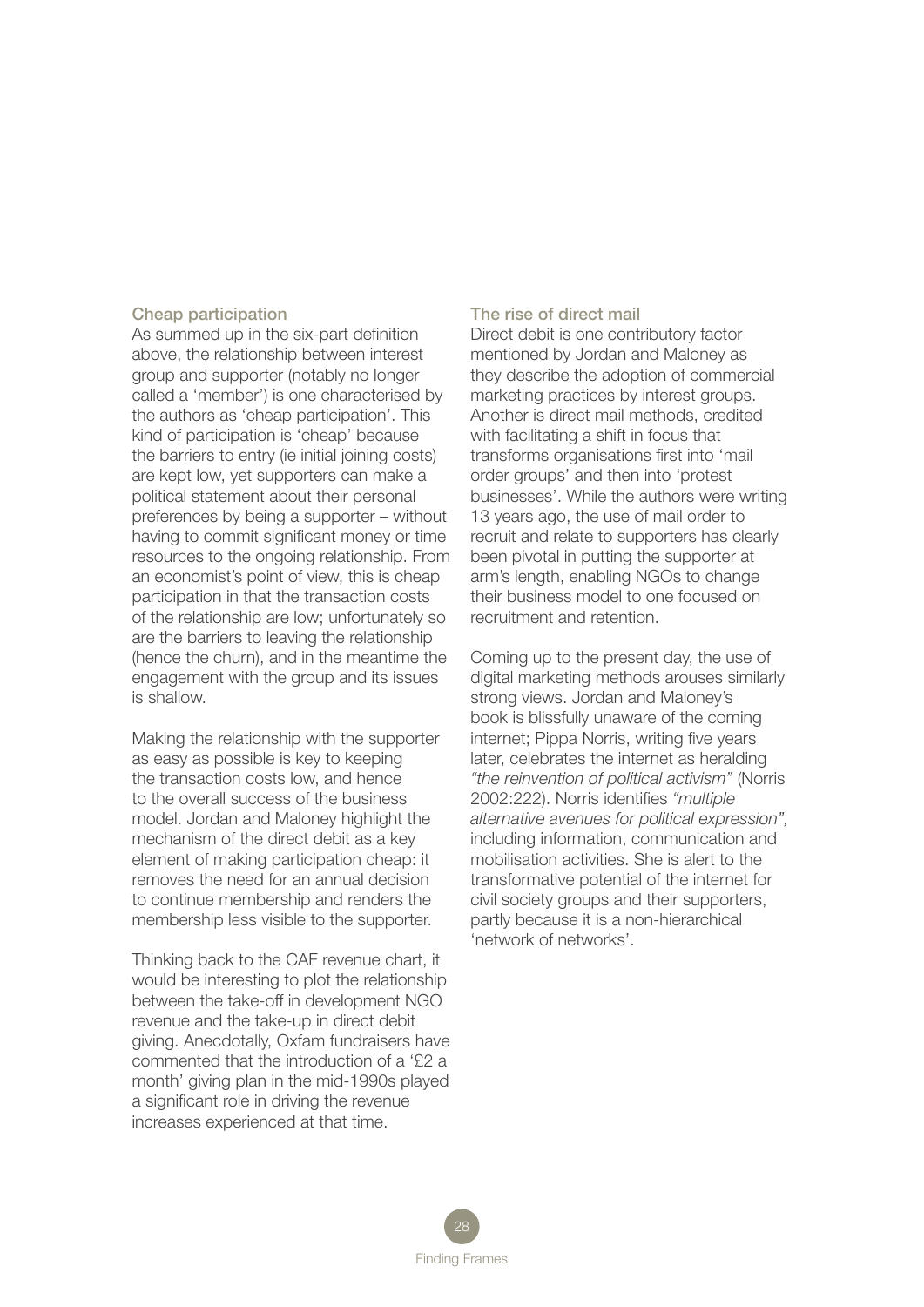What is key to the success of online approaches is their capacity to convert online users into offline activists.

#### Activism or clicktivism?

Ultimately, however, the magnificence of this technology comes down to how it is employed. Some observers would suggest that it is currently being used to extend and speed up the protest business model rather than overturn it. The use of email as a tool for recruitment, fundraising and campaigning has been criticised in many quarters. A recent blog on the *Guardian* website described online campaigning as 'clicktivism' and suggested that *"…clicktivism is to activism as McDonalds is to a slow-cooked meal. It may look like food, but the life-giving nutrients are long gone."* (White 2010). The consumerist metaphor is well chosen for today's protest businesses, with their cheap (and unnourishing) model of participation.

Most recently Malcolm Gladwell (of *Tipping Point* fame) has entered this debate with a piece in the *New Yorker*  entitled 'Small change: why the revolution will not be tweeted' (Gladwell 2010). His main point is about the appropriate use of digital technology in campaigning, based on the kinds of social networks the technology best supports. Online networks are characterised by weak ties (remote relationships, but lots of them). 'High-risk activism', on the other hand – the kind of activism that drove the civil rights movement in the US – requires relationships based on strong ties (involving close friends, such as the people you grew up or went to school with). Gladwell's inference is that online activism will only enable incremental change: transformational change involves high-risk activism that challenges prevailing power structures in the real world.

Practitioners of online campaigning know this (although the 'online evangelists' Gladwell rebuts don't always say it). In a blog responding to Micah White's 'clicktivist' critique, a US online organiser makes a distinction between good and bad online activism: *"Good online organising offers a powerful and fundamentally democratic tool for achieving that vision [of a more humane, sustainable and peaceful world]"* (Brandzel 2010). Brandzel gives many examples of effective online organising, but it is notable that they all have in common a move from initial online engagement to subsequent offline actions.

The most compelling example that Brandzel cites involves the celebrated US online organiser, MoveOn.org, which has set up hundreds of local leadership councils in communities across the United States. These leadership councils recruit volunteers, draft community plans and organise neighbourhood events. As Brandzel observes: *"Most would never have gotten involved if the first step had been more intimidating than an online signature"* (ibid).

The potential for the internet to capture the previously unengaged is clear, but what is key to the success of online approaches is their capacity to convert online users into offline activists. The very name MoveOn implies a supporter journey, and it can be inferred that bad online organising is that which fails to take the public anywhere.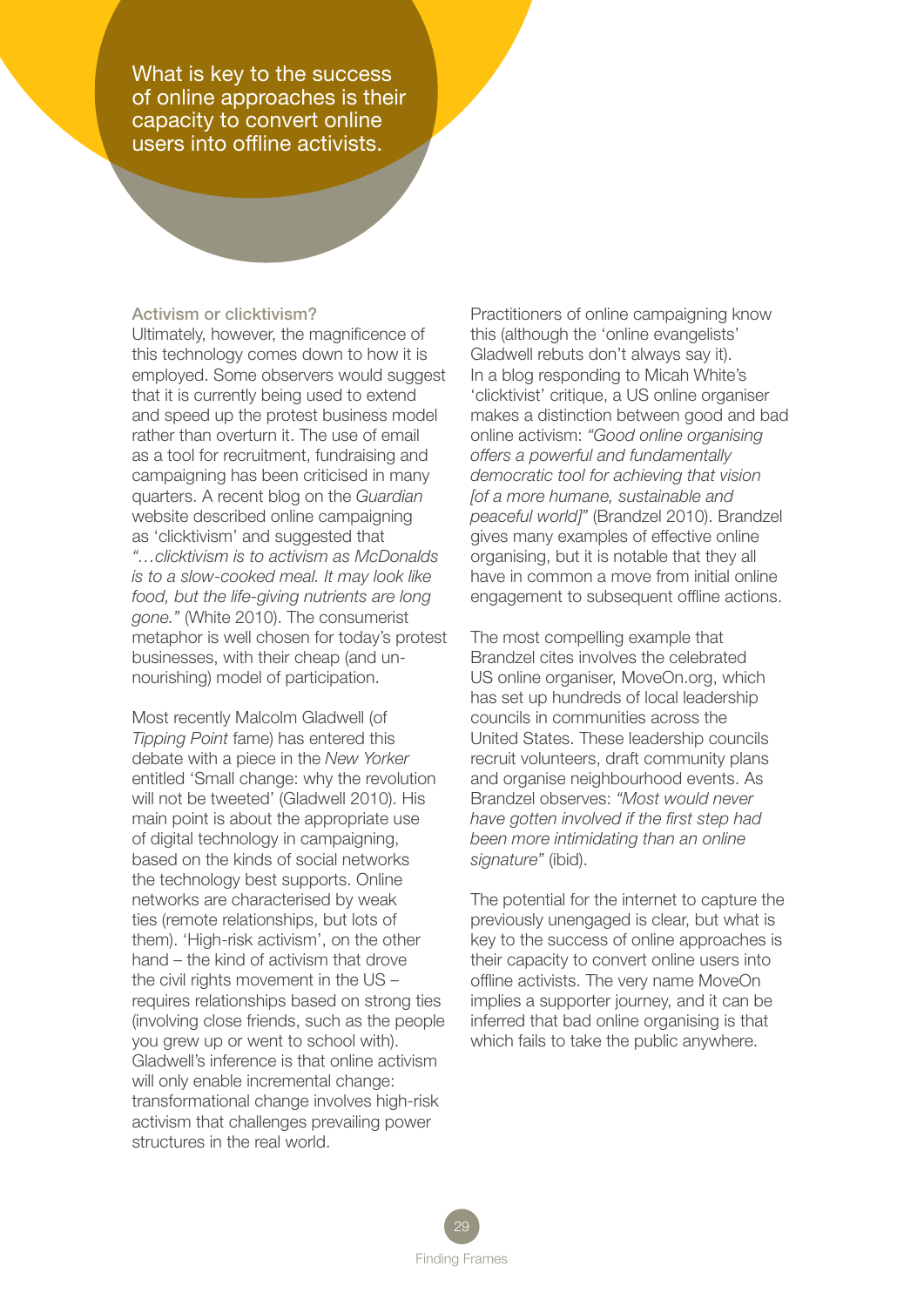Tugging at the heartstrings The current reality of NGOs as big businesses, with business models built around aggressive revenue targets, is reflected both in the content of communications and in the techniques used. Research conducted by the sector has shown that the most effective messages for securing donations are those that pluck at the public's heartstrings (see eg Mango 2008). More precisely, work commissioned by Comic Relief on *The Psychology of Giving* found that giving money involves both the heart and the head, with the initial trigger usually an emotional appeal (Leapfrog 2004). Communications that reveal the shocking truth of suffering among poor people, and then cause us to consider the good fortune of our own position, are seen as the most effective in triggering giving.

Meanwhile, the short films broadcast on Red Nose Day have become more emotionally hard-hitting over the years. The relationship between the content of the BBC telethon and public donations is closely monitored, and it is reported that the biggest 'spikes' in donations are in response to the short films that trigger the strongest emotional responses.

A Comic Relief press release reports that on the night of Sport Relief 2010, the biggest number of calls to give money occurred at 9.26pm. This was just after an appeal film that featured Chris Moyles watching a child die of malaria in a hospital in Uganda (Sport Relief 2010). The film supplied little context because its primary focus was on the child dying, and then on the stricken Moyles giving the freephone number [the clip is currently available to view on YouTube].

As well as the content of appeal films having become more direct, it is said that the films have got shorter in proportion to the rest of the broadcast. This has left more time for comics, celebrities and the celebrating of public participation and funds raised. But having intensified its emotional appeal so much over the years, where can the Red Nose Day TV appeal format go next in pursuit of revenue growth year on year?

#### Consortia versus competition Similar questions are being asked in the development sector as a whole. As part of its work on the impact of the downturn, the Charity Commission has been holding regional focus groups with NGOs from a mixture of sectors in order to understand what charities can do to survive the recession (Charity Commission 2009). The Commission has aired a number of suggestions designed to help charities work smarter, including forming consortia to bid for public sector funding and working jointly with other organisations pursuing similar agendas.

Unfortunately the response from charities on the latter point was not in the direction the Commission wanted. Instead of increased collaboration, the charities felt they had *"no choice but to compete with one another"* (ibid:4). For many charities the instinctive response to the downturn seems to have been to develop sharper business practices, taking them away from their founding mission as interest groups.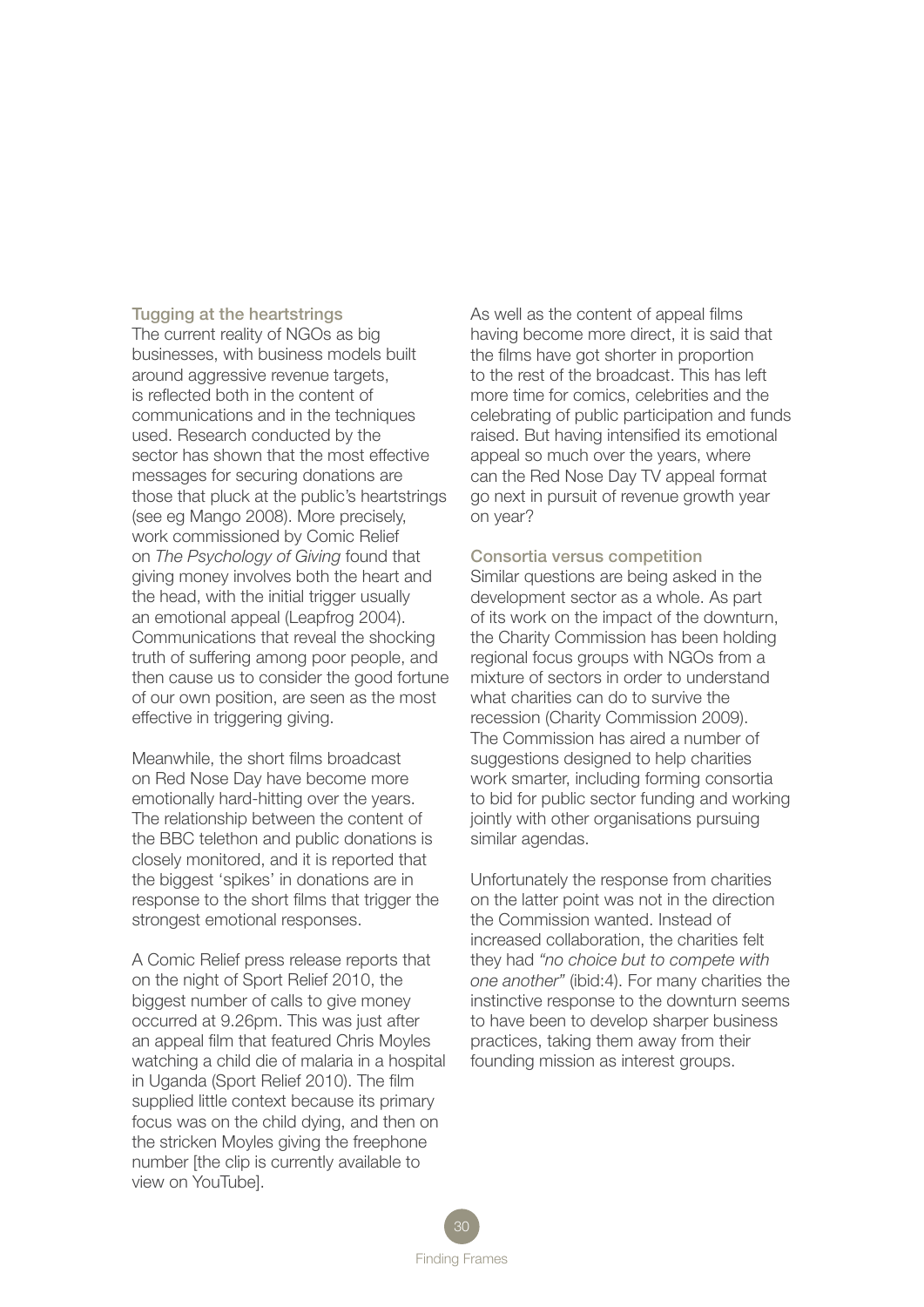It could be argued that NGOs have just been responding to wider market trends in recent years, characterised by deregulation and privatisation. The sociologist Zygmunt Bauman has described these trends as the rise of 'liquid modernity' (in e.g. Baillie Smith 2008), meaning that institutional purposes become fluid and distinctly blurred. This process can be seen in development NGOs as they build stronger partnerships with governments and corporations, in order to tackle poverty in the global South.

#### Blurring the boundaries

The kind of liquidity highlighted by Bauman can also be seen in the rise of consultants working in the development sector and the way they operate. Consultants often work both for NGOs and for their corporate and government partners, blurring the fine lines between organisations and further embedding the sector in consumer-based models. Given far-reaching changes such as this in development practices, one can argue that it is time for NGOs to refresh the frame of themselves as charities that still dominates how the public sees them.

The issue of how development practices in the South have evolved is raised later in this report (see Section 2.4 on values). But here it is sufficient to underline that the trend towards protest businesses identified by Jordan and Maloney seems to be continuing unabated. NGOs are fervently *"chasing the same chequebooks"* (1997:152) to feed revenue growth, often at the expense of deeper engagement with the public.

1.3 The case of Make Poverty History The case of Make Poverty History (MPH) offers us the chance to see the themes introduced in the sections above in action. We have already seen how in early 2005 an 'MPH effect' was apparent, with levels of the 'very concerned' reaching a long-term high. In terms of active engagement, MPH offered a new portfolio of ways in which people could get involved in tackling global poverty. From a strategic perspective, it can also be seen as a concerted attempt to break the Live Aid Legacy and the transactional model of campaigning.

Organisationally MPH was a very different entity from the NGOs that became its members – whether or not those NGOs could fairly be described as 'protest businesses'. The campaign was serious about its coalition structure – there was not even a core directorate or single spokesperson. This structure immediately made MPH non-competitive, and the shift away from the transactional model of campaigning was made even clearer in the uniting of the coalition behind the rallying cry of 'justice not charity'.

In putting its call for political and economic action at the centre of the campaign, and in pursuing mass mobilisation through a coalition structure, MPH can be seen as *"the direct successor"* to the Jubilee 2000 debt campaign (Sireau 2009). It also built on the platform provided by the Trade Justice Movement.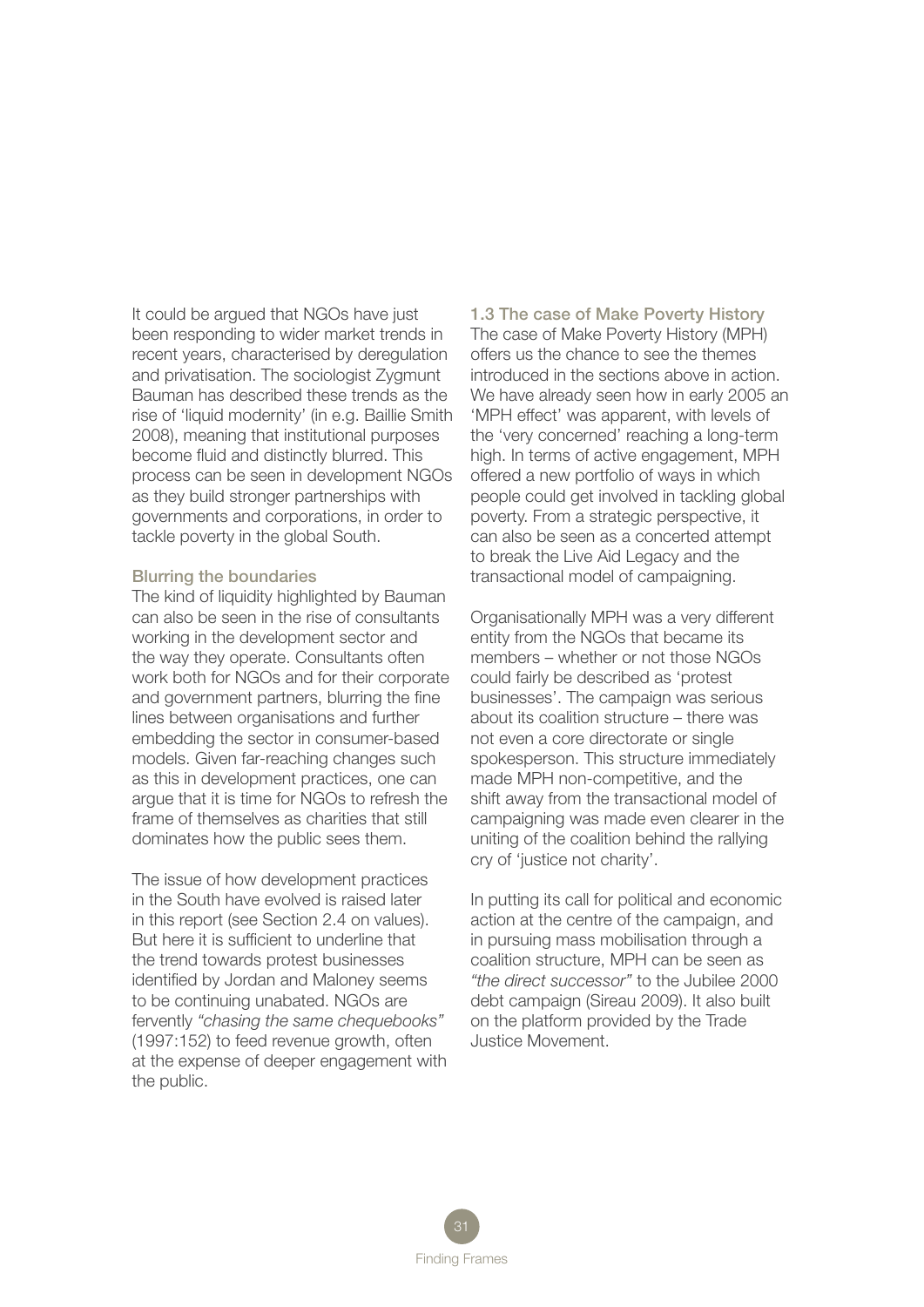#### 'Justice not charity'

MPH can be read as a deliberate attempt at reframing the problem of global poverty, the potential solutions, and the public's role. Its emphasis on 'justice not charity' is consistent with some of the positive frames for development that we go on to identify below. Frames analysis is particularly useful for understanding the MPH movement, with its combination of actions and communications, its open structure and yet its need for a single centre.

It is notable that the most complete analysis of MPH completed to date – a book by Nick Sireau that came out of the year he spent shadowing the MPH Co-ordination Team during his PhD – undertakes a frames analysis of the campaign (Sireau 2009). As it happens, Sireau's is a slightly different branch of theory from the cognitive frames that we adopt in this report. He looked at 'collective action frames' as defined by academics working on social movements and public participation. He identified the overarching structure of MPH as 'the economic injustice master frame' – consistent with the explicit 'justice not charity' call to action.

#### Mobilising the masses

As well as trying to engage a mass public in new ways, thereby reframing global poverty and the possible solutions, MPH's strategy aimed to mobilise people as never before. The idea was to show a mobilised mass public to the UK government as a means to galvanise political change at the G8 Summit. Thus large numbers of supporters needed to engage in visible actions: marching in the Edinburgh rally at the start of the summit; handing in their white bands to fill large perspex letters that could be marshalled on the hillside opposite Gleneagles (and later transported to Parliament Square); bombarding politicians with text messages, emails and postcards calling for particular policies to be delivered.

The political impact of these actions has been fiercely debated. The value of the final G8 communiqué divided NGOs in the coalition and is still contested – see eg Sireau 2009. As a mass mobilisation, however, MPH was a phenomenal success. Just in terms of its structure MPH was the biggest coalition in campaigning history: 540 member organisations were involved at its peak. It could also be judged the biggest mass mobilisation: 225,000 people took part in the Edinburgh rally (ibid) and in July 2005 87% of the UK public had heard of MPH (see eg Darnton 2007). 15% of the UK public reported having undertaken at least one action for MPH (ibid).

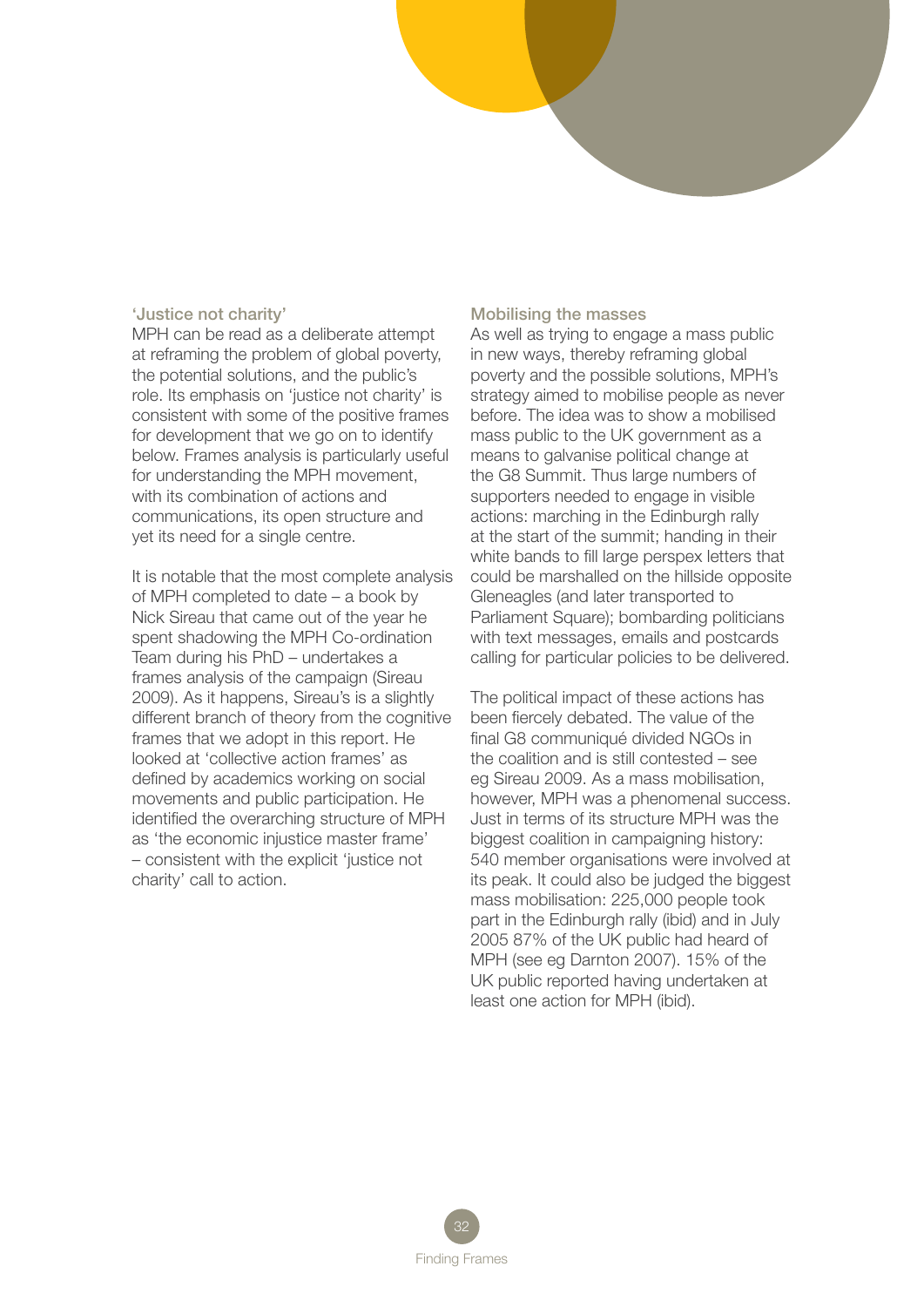Despite the success of MPH in engaging the mass public, that public barely heard the 'justice not charity' message. This could simply be put down to the MPH communications not being loud enough to reach the whole country. But this is an unlikely explanation, as whatever MPH could be said to have lacked, it was not communications air time or PR support. Indeed, Nick Sireau argues that MPH was *"mainly a communications exercise"* (ibid:5). Somewhere along the way, 'justice not charity' got lost or drowned out, and MPH never achieved the transformational change it promised. The research evidence points to a number of possible explanations:

#### • Dominant frames overwhelmed 'iustice not charity'

The campaign was constructed around complex themes: debt, trade, and aid. The research evidence outlined above (in 1.1) has shown how difficult it is for even engaged members of the public to sustain a discussion on these topics. Yet the PPP research shows that this material complexity was only the tip of the problem. More fundamentally, the public couldn't accept the 'justice not charity' frame.

In Wave 2 of the qualitative research in 2005, the MPH-involved and 'very concerned' respondents who were interviewed commented that they were sure MPH must have been raising money somehow, through selling white bands or by taking some revenue from the text messages people were sending (PPP

2005, in Darnton 2007). In Wave 3 in 2006, respondents who had been involved in MPH were mystified as to why the campaign had not sought to raise money. One reason given by a respondent to explain the general sense of ineffectiveness of the campaign was *"...because Live 8 didn't raise as much money as Live Aid..."* (PPP 2006:17).

In reflecting on these findings from a frames perspective, we could say that the transaction frame for tackling poverty (in which giving money to charities is understood to be the only way to engage with global poverty) proved too strong for the 'justice not charity' frame to depose it. It can be suggested that more effort could have been focused on exposing the prevailing (transaction) frame, in order to break it and allow the public to engage differently.

Interestingly, Graham Harrison identifies a different framing problem. His analysis suggests that as Africa came to dominate the imagery around MPH, it became more difficult to activate the 'justice not charity' message (Harrison 2010). Harrison suggests that Africa is so bound up with charity in the public's mind that African imagery was antagonistic to MPH's economic justice frame. This resonates with research on the Live Aid Legacy. and suggests that more effort could have been expended on the exposing and breaking of the existing 'aid frame' within the campaign.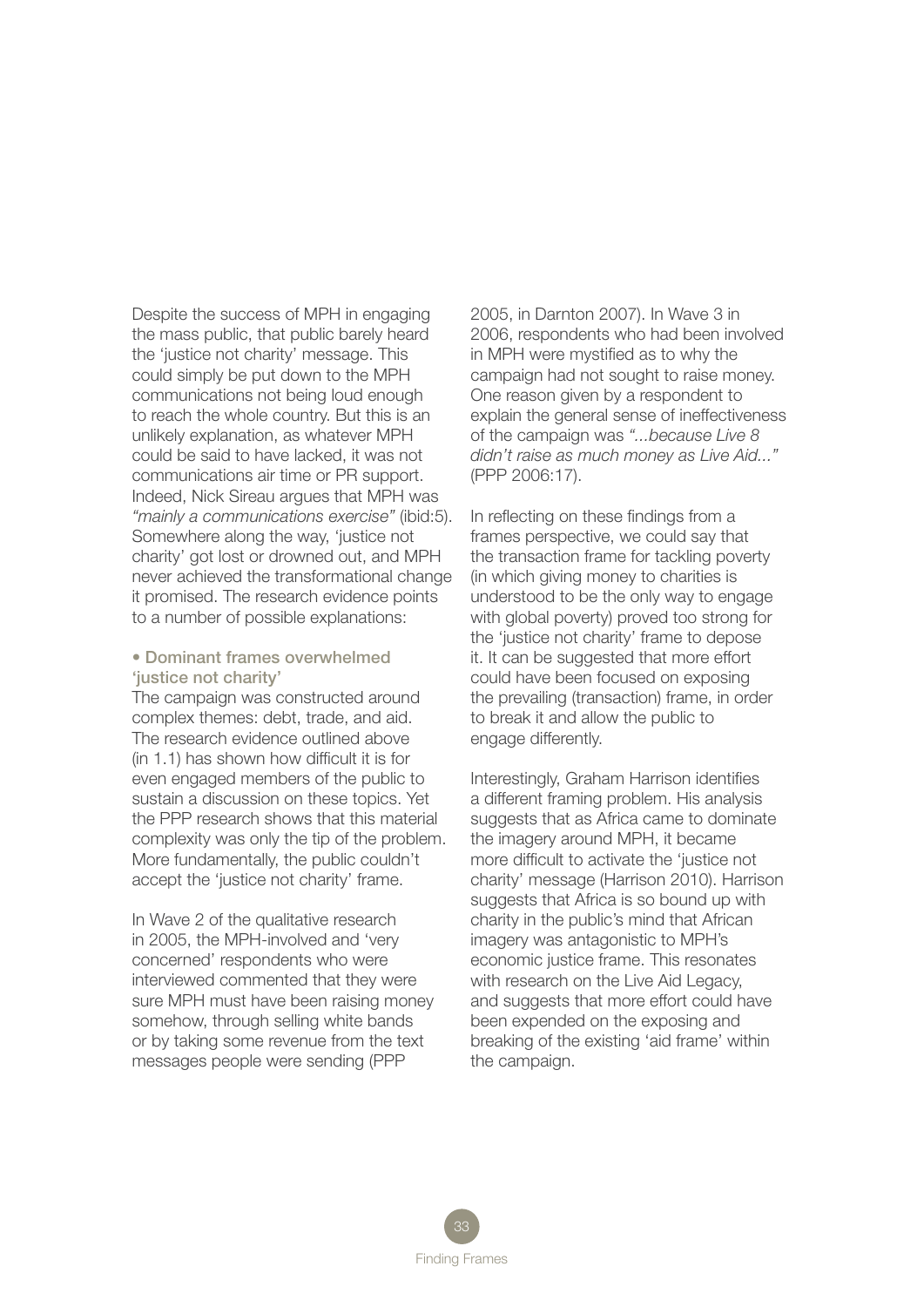• The 'justice not charity' message was delivered by... charities It is a central premise of frames theory that frames are embedded in everyday institutions and practices, as well as in communications. The apparent disjuncture between the medium and the message may well have left those in the coalition confused. If this occurred, then there is little surprise that the message was not understood by the public.

For the 'justice not charity' frame to be successfully propounded it was essential that it came from a unified coalition that was seen as something different from the usual development charities. When some coalition members started to use their brands within the campaign (eg putting their logos on the MPH white bands), this lessened the chance of the mass public seeing beyond 'charity'.

#### • Lack of control and cohesion in a complex coalition

Societal values and meanings are collectively constructed. This means that the collective effort of a lot of partners and voices is needed to connect with or reinforce those values and meanings. As with the example of branding above, a good deal of strong leadership and coordination is required for the frame to hold firm. This is especially true when it comes to messaging, but messaging was one of the areas of MPH activity that coalition members were least able to agree upon (for revealing details, see Sireau 2009).

Another constraint was the limited time available for MPH to make its mark. It can take considerable time to reframe a whole area of public activity and achieve values change. With a complex coalition of organisations involved and a limited window of mass public engagement, MPH was unable to maintain the level of cohesion and control needed to sustain its initial impact over the longer term. The independent evaluation of MPH by Firetail describes *"the absence of a strong centre"* (Martin et al 2006:70), and explains the lack of continued activity in 2005 after the G8 Summit by saying that MPH *"simply…did not have adequate plans in place"* (ibid:69).

• Tension between achieving big numbers and moving the public on MPH was designed to engage the mass public. Mass support was sought both to achieve a political impact and to try to transform how the public engaged with poverty. This made for a challenging campaign: there is some doubt as to whether any campaign can secure political change and transformational change at the same time. In the case of MPH, it was the former that became the dominant theme.

> MPH was unable to maintain the level of cohesion and control needed to sustain its initial impact over the longer term.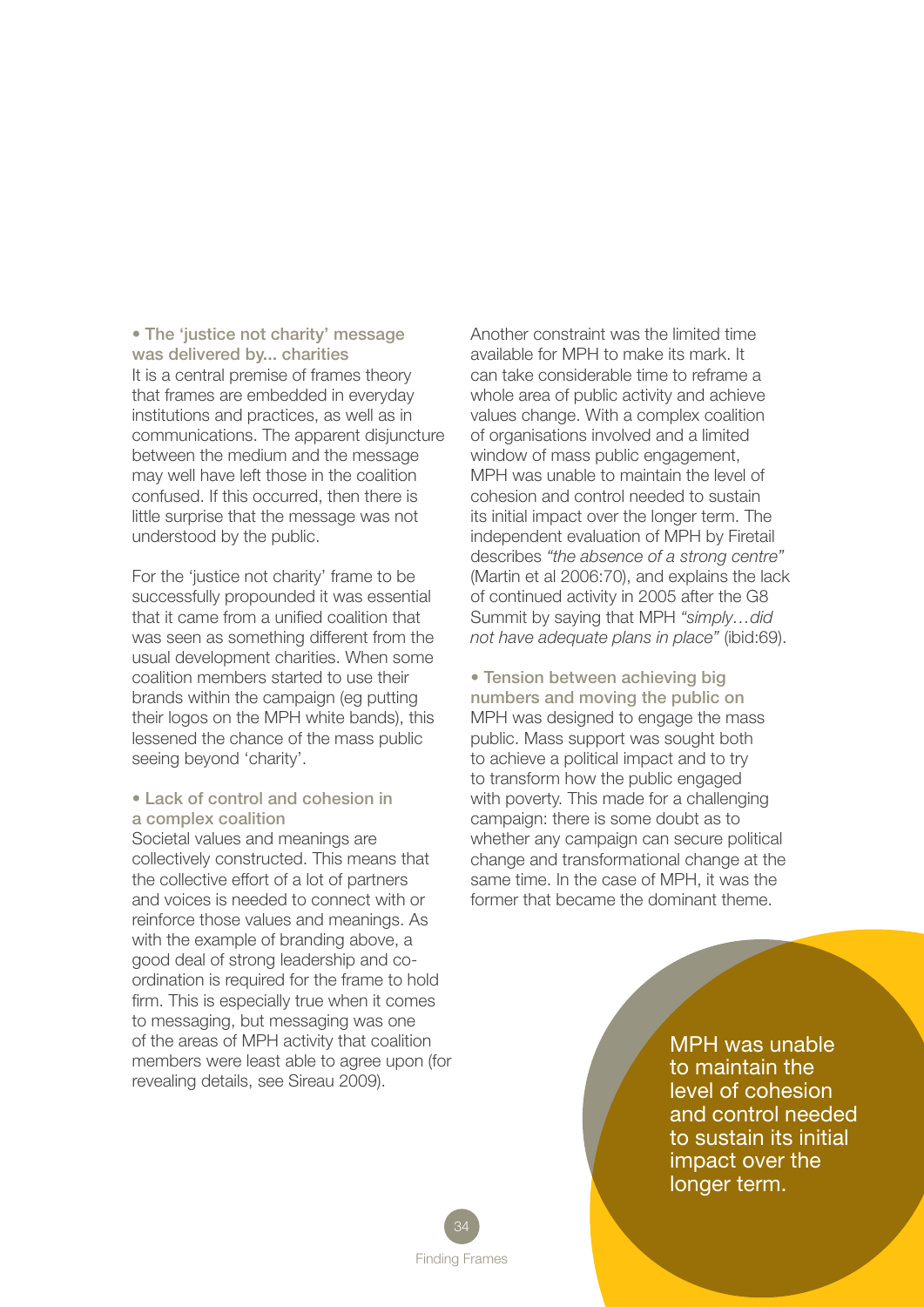All the stops were pulled out to ensure a really big political campaign, with blanket coverage in the media. White bands were used to make public support visible. Celebrities featured heavily in public communications to make it clear that poverty and MPH were big news, although most did little or nothing to get the intended 'justice not charity' message across.

The ultimate device to ensure the campaign was both newsworthy and popular was the series of Live8 events. These concerts had a highly contested genesis, with Bob Geldof (their figurehead) ending up nearly splitting the coalition (see Sireau 2009). Whatever its original purpose, Live8 became the focal point of 2005 activity for the mass public. 'Justice not charity' was squeezed out. By February 2006 PPP researchers were finding that Make Poverty History was itself history, subordinated to Live8 in the public's mind. As one MPHinvolved respondent commented (PPP 2006:12):

*"Live8 was the event, and Make Poverty History was its slogan."*

#### **Conclusions**

In summary, this analysis of the evidence around MPH concludes that the campaign nearly managed to reframe global poverty, but not quite. In not quite achieving this objective, the events of 2005 inadvertently reinforced the Live Aid Legacy. In his analysis Graham Harrison cites one NGO campaigns director who commented in the wake of MPH that the campaign proposition had become *"Buy Charity, Get Justice Free"* (Harrison 2010:405). This view was echoed in research with the general public. In May 2007 one respondent involved in the PPP research showed how MPH had become synonymous with Live8, by recalling the campaign as follows (PPP 2007:26):

*"It was a big concert in a few places around the world with all the big names in music. Bob Geldof. They did one 20 or 25 years ago. They tried to make a load of money to cancel world debt."*

After all the hope of transforming public engagement, MPH appears simply to have returned the public to the place they were in when they were children. To make matters worse, the experience of some of the public who took part in MPH in some way was that a sense of false promise turned into disillusionment. In the 2007 wave of PPP research the researchers reported that *"A general sense of disempowerment feels more pervasive than ever"* (ibid:23). Underlying all the confusion around what MPH was – or might have been – was the inescapable realisation that *"Poverty isn't history"* (ibid:23).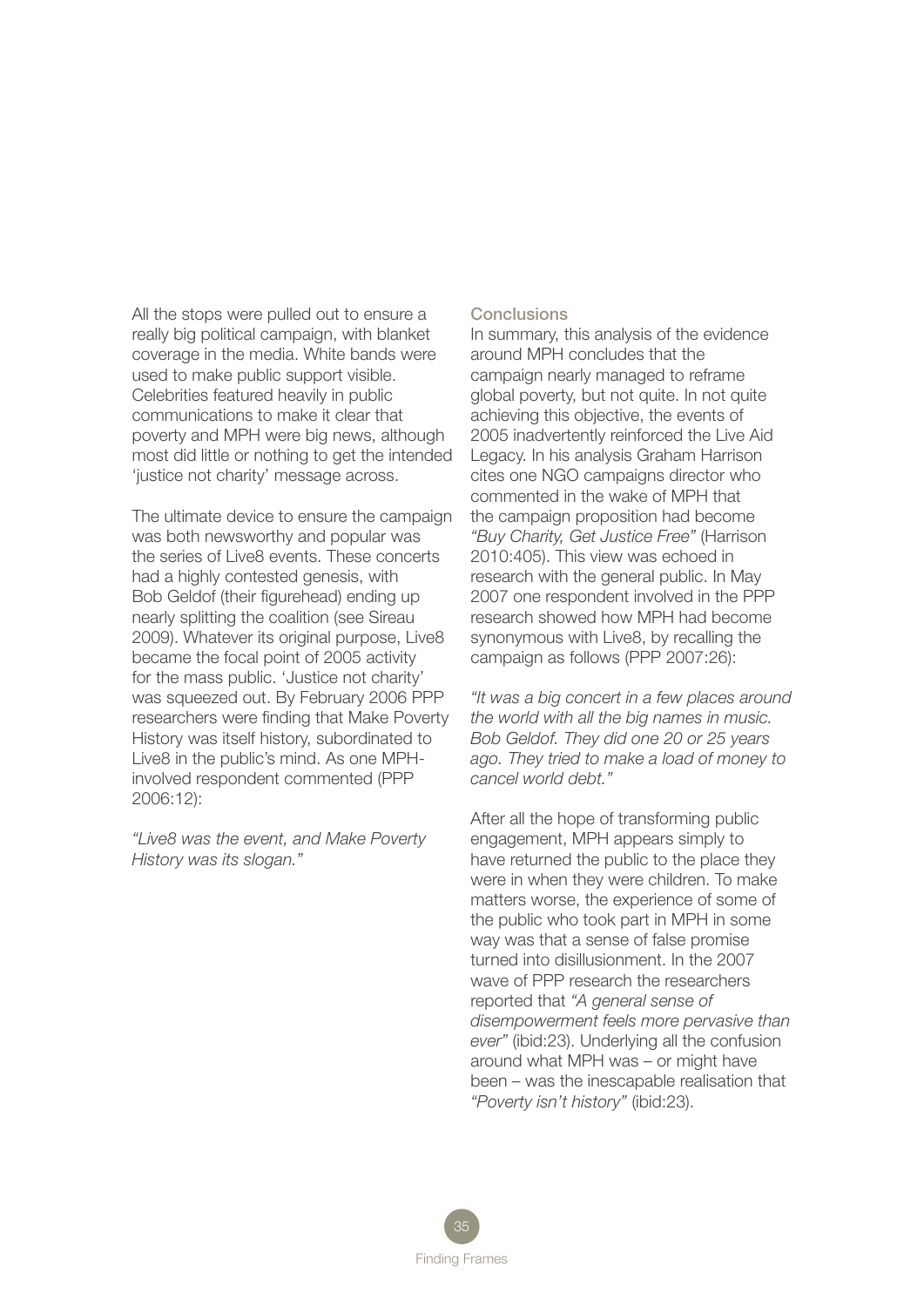# 2.The role of values in public engagement

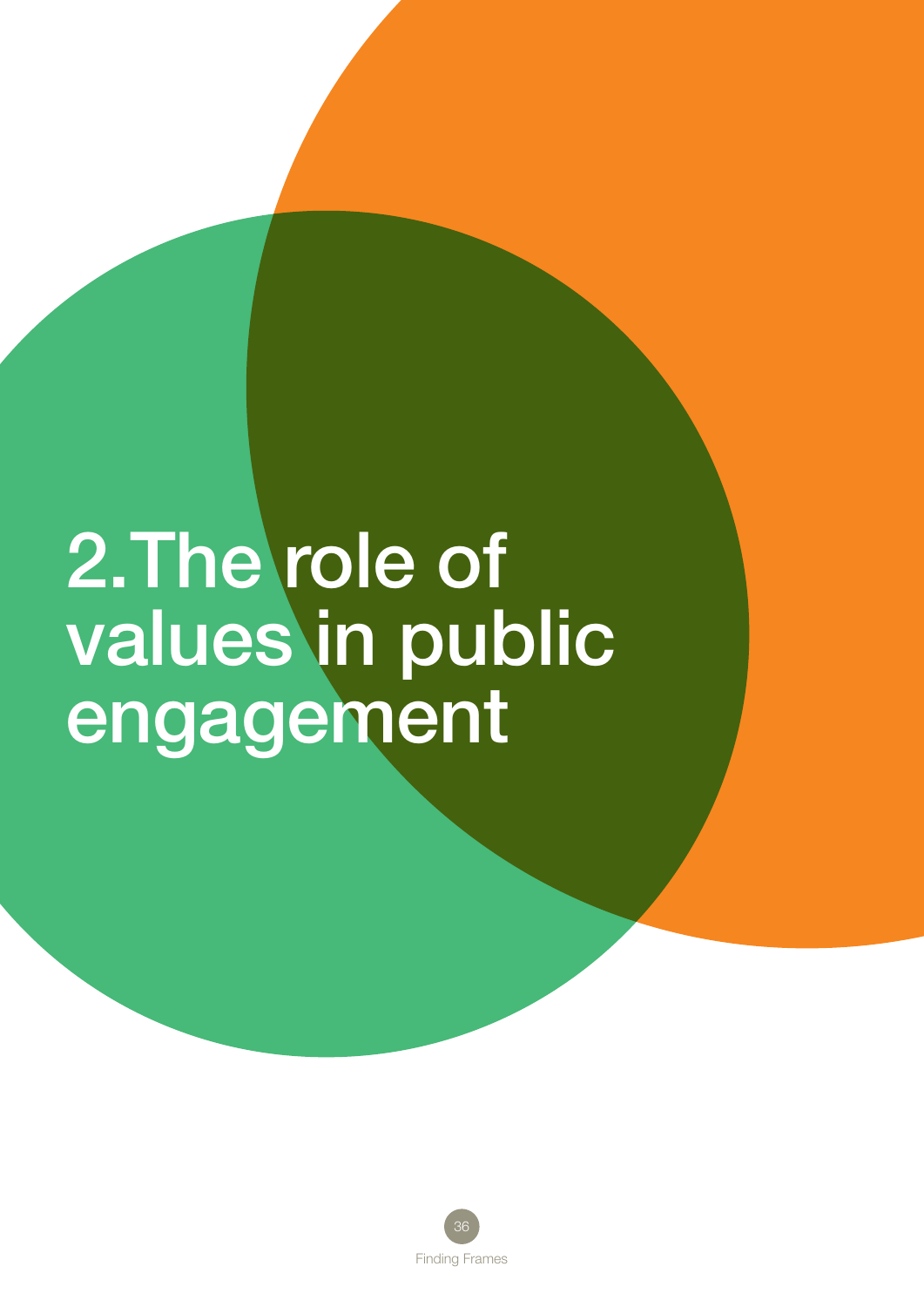# This section...

• Briefly continues the Make Poverty History case study, arguing that the consumerist values inherent in the campaign strategy worked against the 'justice not charity' frame.

• Introduces the psychological basis of values theory, following the work of Shalom Schwartz and his values circumplex. Schwartz's thesis that values are inter-related is described, demonstrating how one value can diminish the power of its antagonistic partner. Tim Kasser and colleagues' subsequent work on motivational goals is also presented.

• Seeks to identify which values and goals are most active in driving public engagement with global development. There is little directly relevant research on this question. There are enough clues, however, to isolate a cluster of values around Universalism – and goals relating to Community Feeling – as key to driving engagement with 'bigger than self' problems, including development issues.

• Introduces a few refinements to the proposed positive values for development. These are based on possible objections stemming from both the practice of development as it is undertaken in the global South (grounded in self-interest), and the practical task of engaging publics in the North (where values of Benevolence are often invoked as part of a strategy based on 'starting where people are at').

#### 2.1 The values of MPH lite

The section above has described MPH as representing a shift in approach for public engagement, with the 'justice not charity' proposition at its centre. This core ethos, as well as the coalition structure, demanded a radical departure from established fundraising-driven approaches and 'transactional' engagement activity. As has been explained above, however, the MPH campaign struggled to get out of the charity frame.

Part of the problem was the deliberate mass mobilisation approach. Strong voices at the time, both within and outside the coalition, criticised MPH for being too populist. Anecdotally, their complaints were also expressed as calls for the 'justice' message not to get lost in the campaign. Meanwhile other voices, also strong in the coalition, were clear that the campaign would need to be 'mass' to succeed. The primary goal was to build a campaign that would go from zero to total public awareness in seven months. This was at the heart of the brief given to MPH's advertising agency Abbot Mead Vickers (see Sireau 2009:16).

Although these contrasting views caused tensions at the time, it is clear with the benefit of hindsight that MPH contributed to giving issues of global poverty a much higher public profile, and opened up a new space for debate (a space into which papers like this one can be launched).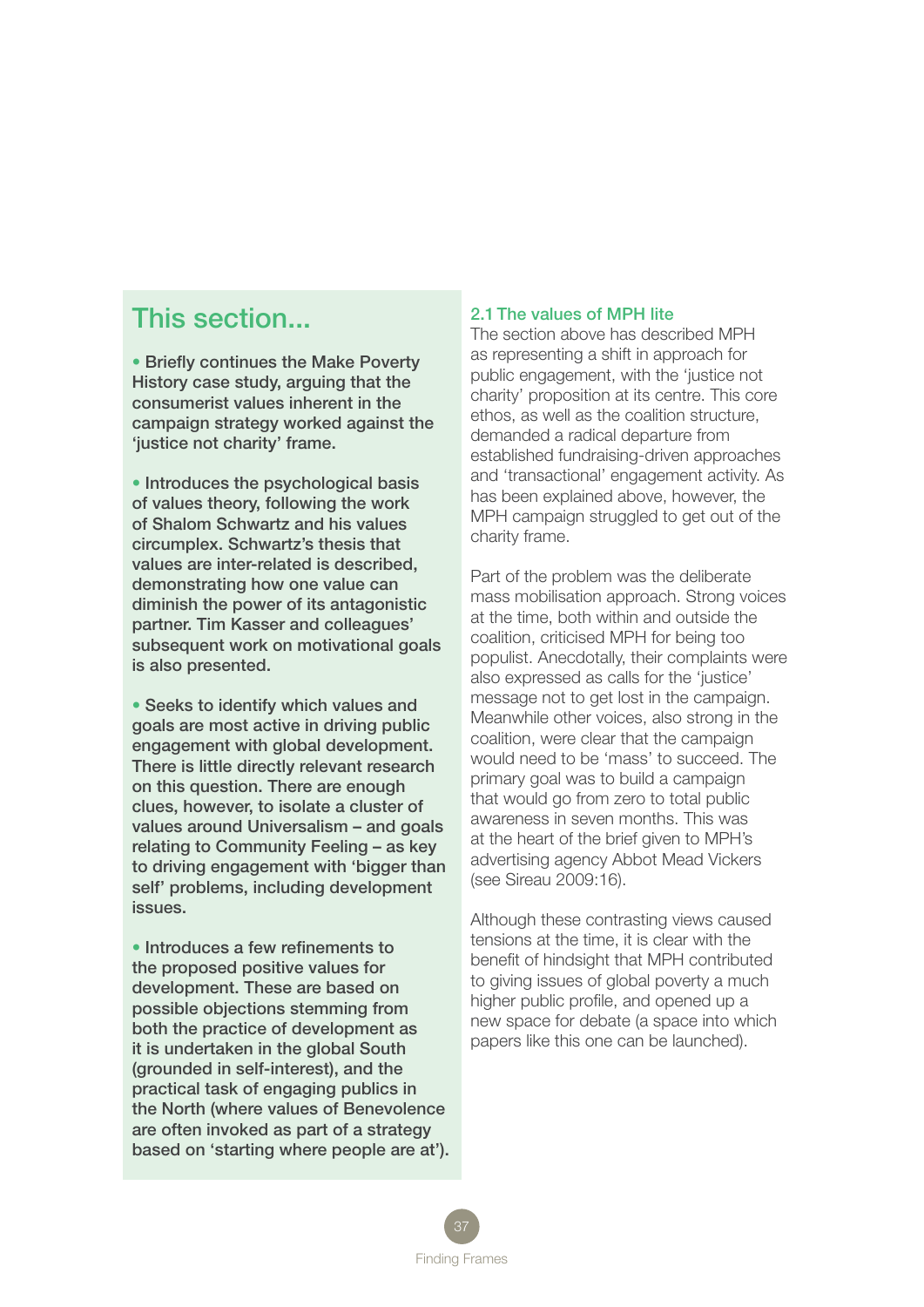'MPH lite' seems a fair description of much of the public engagement activity.

#### 'MPH Lite' and other actions

The communications campaign was built around various calls to action, pointing supporters to a wide range of things they could do to achieve the political and economic objectives of the campaign. Not all of these actions would rightly be described as 'mass mobilisations' however – certainly not in the sense of direct action. The PPP research asked about ten different actions that people involved in MPH could have taken. These included 'registering on the MPH website', 'sending an email to a politician', 'sending a text message to Make Poverty History', 'attending a Live8 concert' and 'joining the Make Poverty History rally in Edinburgh' (reported in eg Darnton 2007).

While some of these actions suggest significant commitment on the part of supporters, others are purposefully easy to undertake. The epitome of the easy actions was 'wearing a white band' (undertaken by 61% of the MPH involved, according to the PPP research – see ibid). The white bands became so popular that they were described by some commentators as meaningless fashion items – which they apparently were for large numbers of young people who wore them as one of many wristbands up their forearms in the summer of 2005.

Writing about what the public had (or hadn't) learned from MPH, the PPP researchers described a whole raft of the MPH actions as 'MPH lite' (Darnton 2006). Notably these were the actions undertaken in the biggest numbers (see eg Darnton 2007).

'MPH lite' seems a fair description of much of the public engagement activity. There were actions that offered little or no message or other content related to debt, trade and aid. And the actions themselves could be deemed 'superficial', in terms of the level at which people had to engage to undertake them.

The low costs of participation recall the critique of 'cheap participation' levelled by Jordan and Maloney (see 1.2 above). For instance, the emphasis on online activism, while innovative to the extent that it allowed the campaign to communicate with a vast supporter base, could easily fall prey to criticisms of 'clicktivism' (a phenomenon described in 1.2).

#### Database deletion

In one case study of Make Poverty History, written as part of an analysis of the history and current practice of campaigning for social change, Paul Hilder describes MPH as an example of *"an effective media campaign, coupled with celebrity endorsement"* (Hilder et al 2007:50). This praise is tempered with criticism, however, of the deliberate deletion by the coalition of its supporter mailing list (containing roughly 450,000 email addresses).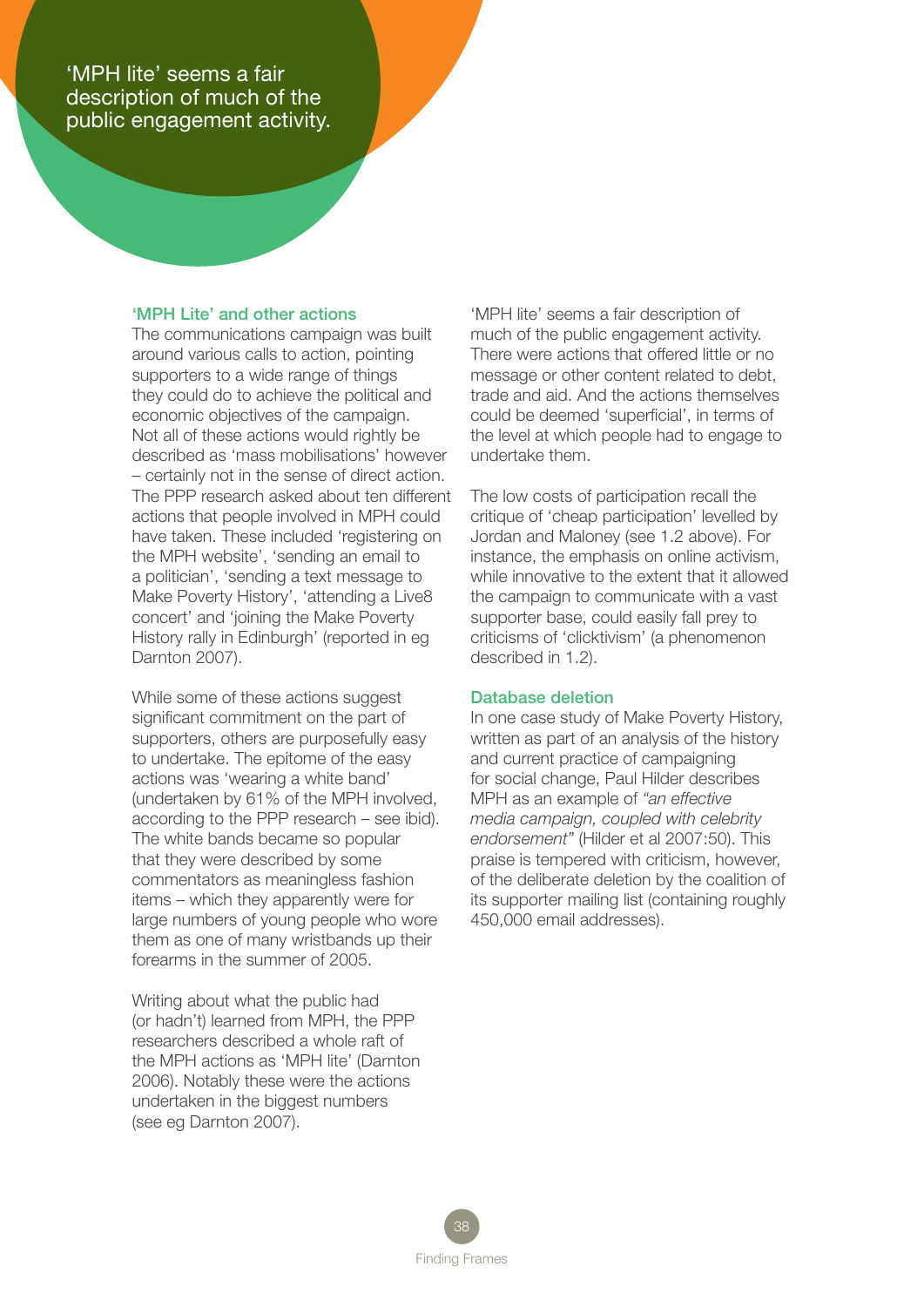The decision to delete supporter data exemplifies the lack of legacy planning by the member NGOs, whose explicit precondition on entering the coalition was to disband after the year was out. Paul Hilder sees the destroying of the mailing list as a serious error in the campaign strategy. Overall, however, he concludes that: *"The campaign achieved spectacular reach with its one-to-many media strategy and consumerism, reinforced by the use of viral symbols of solidarity like the white bands"* (ibid:47).

It is hard to argue with this conclusion but it is striking that consumerism was such a key ingredient of the recipe for success. Recalling Nick Sireau's description of the campaign not as a mass movement but as *"a communications exercise"* (Sireau 2009:5), we might note that in place of the values of economic injustice on which the campaign strategy was plotted, the consumerist values embodied in advertising, celebrities and fashion took centre stage. These elements not only obscured the 'justice not charity' frame but brought along their own values, to the point where a critical friend might reasonably ask 'where did the justice go?'

Summing up our analysis, we could say that MPH was built around a positive, and potentially transformative, master frame. But the campaign's surface framing reinforced among the public those negative values that the deeper strategy was trying to move away from.

# Quantity versus quality: the tensions in mass engagement

There is a tension apparent in MPH between delivering mass engagement and delivering depth of engagement – essentially quantity versus quantity. It is illuminating to set this tension alongside other elements of the problem of public engagement we have identified in this paper. Part of the answer to breaking the lock-in of public engagement must surely lie in endeavouring to develop new models for mass campaigning – models that over time can deliver both breadth and depth.

These models will need to be built for the longer term, on positive values. They will also need to express positive values in everything they do that involves the public. It may well be necessary to engage the public on their own values, starting from where they are at, but a strategy must then be rolled out to take them to a place in which positive values for development are activated and strengthened.

In seeking to re-engage the public in global poverty once again, we should now ask what those positive values might be.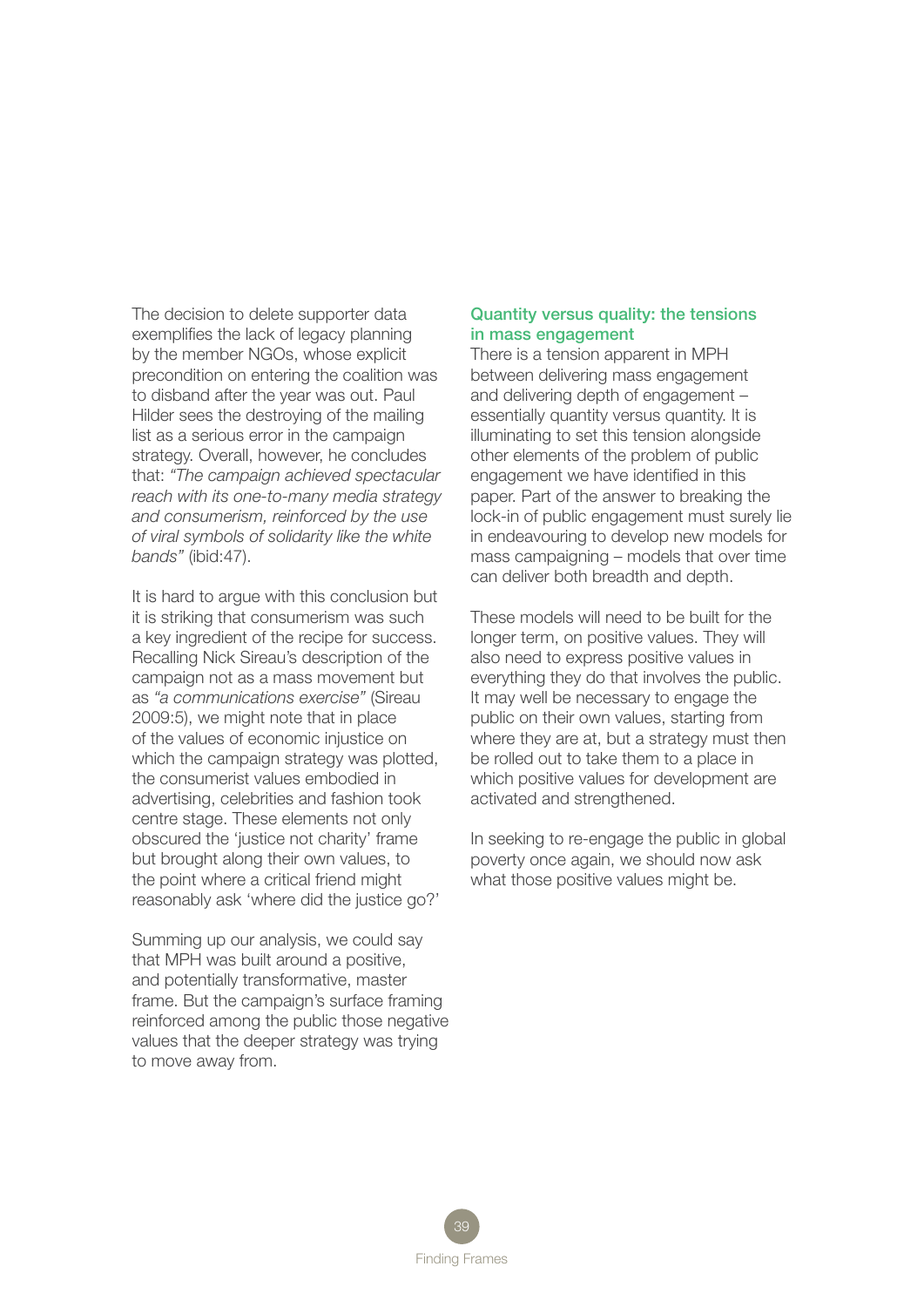#### 2.2 Activating positive values

*"Every time a non-governmental organisation attempts to motivate change by appealing to individuals' self-interested concerns for money and status, to businesses' desire to maximise profit, or to governments' felt mandate to increase economic growth, it has subtly privileged and encouraged the portion of people's value systems that stands in opposition to positive social (and ecological) attitudes and behaviours"* (Kasser 2009:8)

Tim Kasser, a US psychologist, wrote this warning as part of his recent work advising Oxfam on how to construct its campaigns around positive values. Kasser's statement neatly sums up the point that values operate not in isolation but relative to one another. In some cases the balance operates like a see-saw: if we activate one set of values, we diminish the opposing set. In as much as consumerist values are opposed to what we might call humanitarian values, strengthening the former weakens the latter.

Kasser warns that practitioners cannot have it both ways. They must decide which it is to be: which set of values they will focus upon. In so doing they will end up deciding whether certain short-term gains are worth the risk of longer-term losses. Understanding the psychological theory around values can help make sense of our MPH narrative above, deconstructing why the campaign did not lead to a lasting shift in the breadth and depth of public engagement.

#### Values and human motivations

Values are of primary importance in psychology, which as a discipline is concerned with understanding the origins of human behaviour. Values are seen to be at the root of our motivational system: they are the guiding principles by which we act, and by which we evaluate both our own actions and those of others.

A useful definition is offered by Norman Feather, who fuses his own descriptions of values with those of Shalom Schwartz and Milton Rokeach – probably the two most influential psychologists working on values. Feather describes values as (among other things) *"general beliefs about desirable ways of behaving, or desirable goals"* (Feather and McKee 2008:81).

To the extent that this describes human motivations it is a workable definition, although it is also helpful to make a distinction between values and attitudes. Schwartz writes that values *"transcend specific situations"* and *"...differ from attitudes primarily in their generality or abstractness"* (Schwartz 1992:3). In psychological theory, attitudes are understood as beliefs and orientations relevant to a specific object or behaviour, whereas values are more foundational. Thus a specific attitude is a stronger predictor of its related behaviour than a value would be, but values are more broad-spectrum, having a general influence across a wide range of attitudes and behaviours.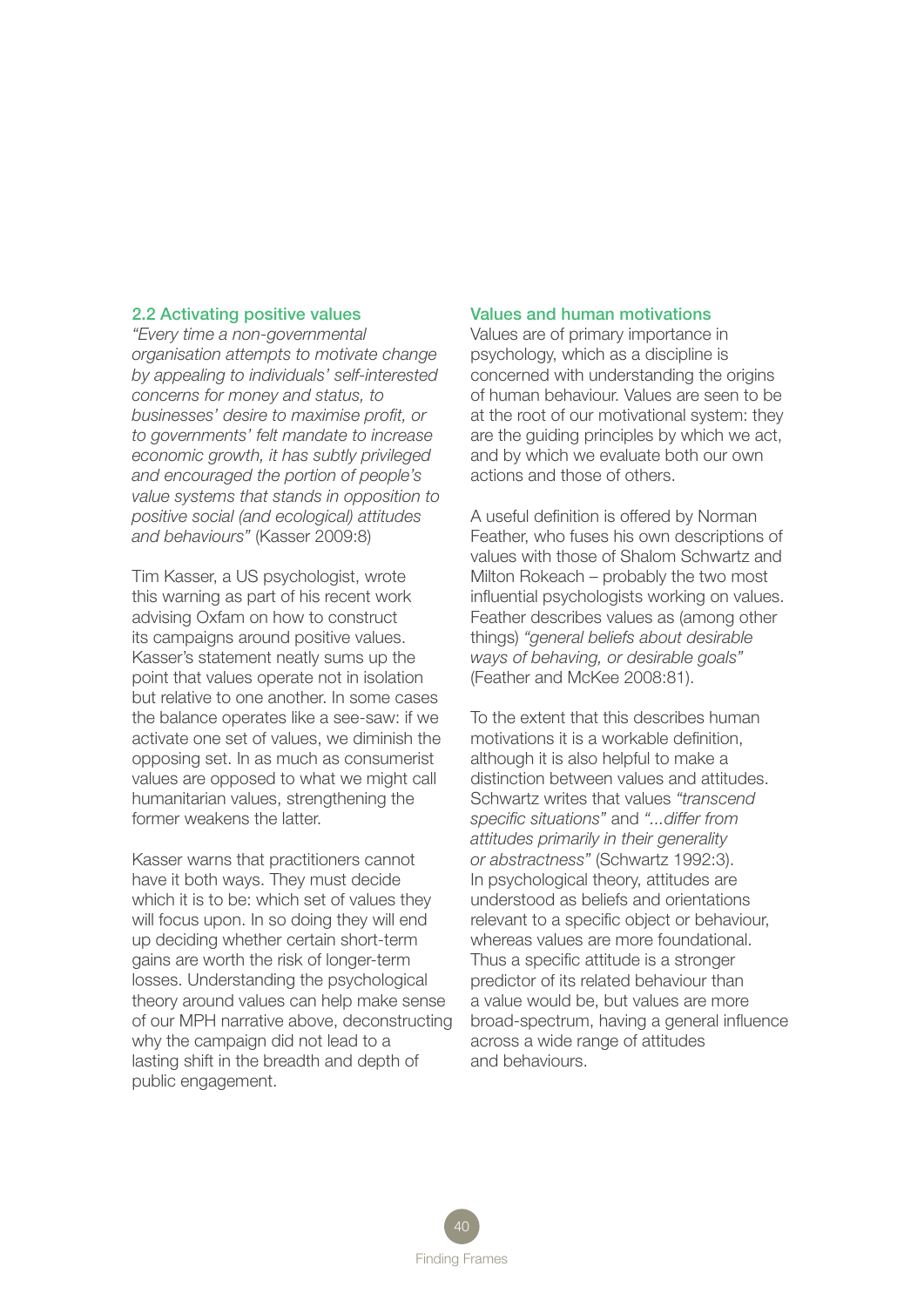#### Values in dynamic systems

A substantial body of literature has grown up around values. This includes robust methods of measuring values that have been applied in studies with large samples, undertaken in many countries. Notably psychologists have found – perhaps surprisingly – that there are relatively few values in human motivational systems, and that these are found consistently across different cultures worldwide.

Schwartz's values system, perhaps the best known and certainly the most widely applied and validated of the values frameworks, comprises 56 principal value 'labels' that can be boiled down into just ten value types (Schwartz and Boehnke 2004). Schwartz's main contribution is not so much in defining the contents of the values, but in identifying the dynamic structure in which they are positioned and interrelate. First he maintains that individual values are not distinct from one another but represent identifiable points positioned on *"a continuum of related motivations"* (Schwartz 1992:45). Next he observes that the relationships between individual values can best be understood in terms of the degree to which they are compatible or in conflict with one another.

Survey tools such as Schwartz's Values Survey reveal that people find it difficult to hold certain combinations of values at the same time, whereas other combinations are relatively easy to hold simultaneously.

The degree of ease or difficulty with which people hold two particular values, or follow particular courses of action consistent with those values, reflects the level of compatibility or conflict between those values. For example, people who rate wealth and status as important tend not to rate social justice and living in a world at peace as equally important.

It has been pointed out that all people hold all the values on Schwartz's continuum all the time to some extent, but the balance between these values varies from individual to individual (see eg Kasser 2009). It follows from this that when we talk about 'changing values' we do not mean creating new values and introducing them into the system in place of old values. What we do mean is changing the level of importance accorded to a particular value relative to others.

#### Schwartz's values circumplex

Our values are often regarded as being innate. The relative priorities between them (our default settings, so to speak) appear to be strongly determined by what happens in our early life, by our families and by our education. But this prioritisation can also be changed through later influences in response to our lived experience. How our interactions in social life are framed thus has particular influence on the balance of values that we hold – hence the potential for frames to contribute to changing values (as discussed in Section 3 below).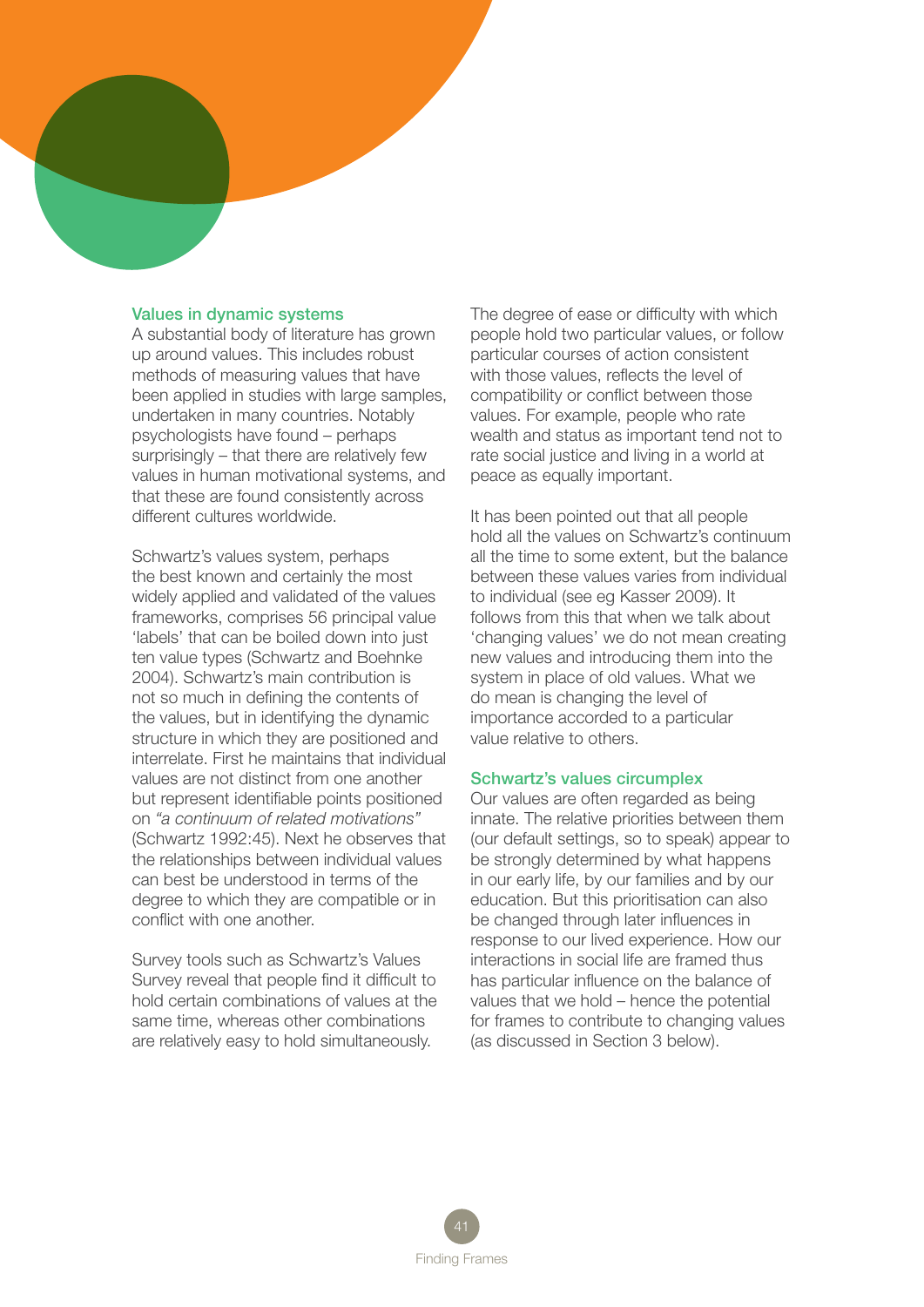Figure 5: Theoretical model of relations among 10 motivational types of values (after Schwartz & Boehnke 2004)



Due to the dynamic interrelations between values, what results when the scores from values surveys are plotted diagrammatically is not a linear version of a continuum, but a circular model or circumplex. In this model compatible values appear adjacent to one another, and conflicting values appear as opposites. Where values do not correlate with one another, they appear 'orthogonally' to one another – at right angles.

Schwartz's values circumplex is reproduced above (Figure 5). It is not a conceptual model but an empirical one: the result of what happens when the survey data are plotted out (using 'circular stochastic modelling'). Furthermore, the model has been validated through use of the Schwartz Values Survey with 200 samples in over 70 countries worldwide (see Maio et al 2009).

Once this values structure is set out, it becomes easier to see the 'problem' with consumerist values, from the perspective of increasing public engagement with development issues. The positive values that will deepen and sustain support for development are found in the north-east segments, described under the 'higher order' type of Self-Transcendence values. These are the value types Universalism and Benevolence.

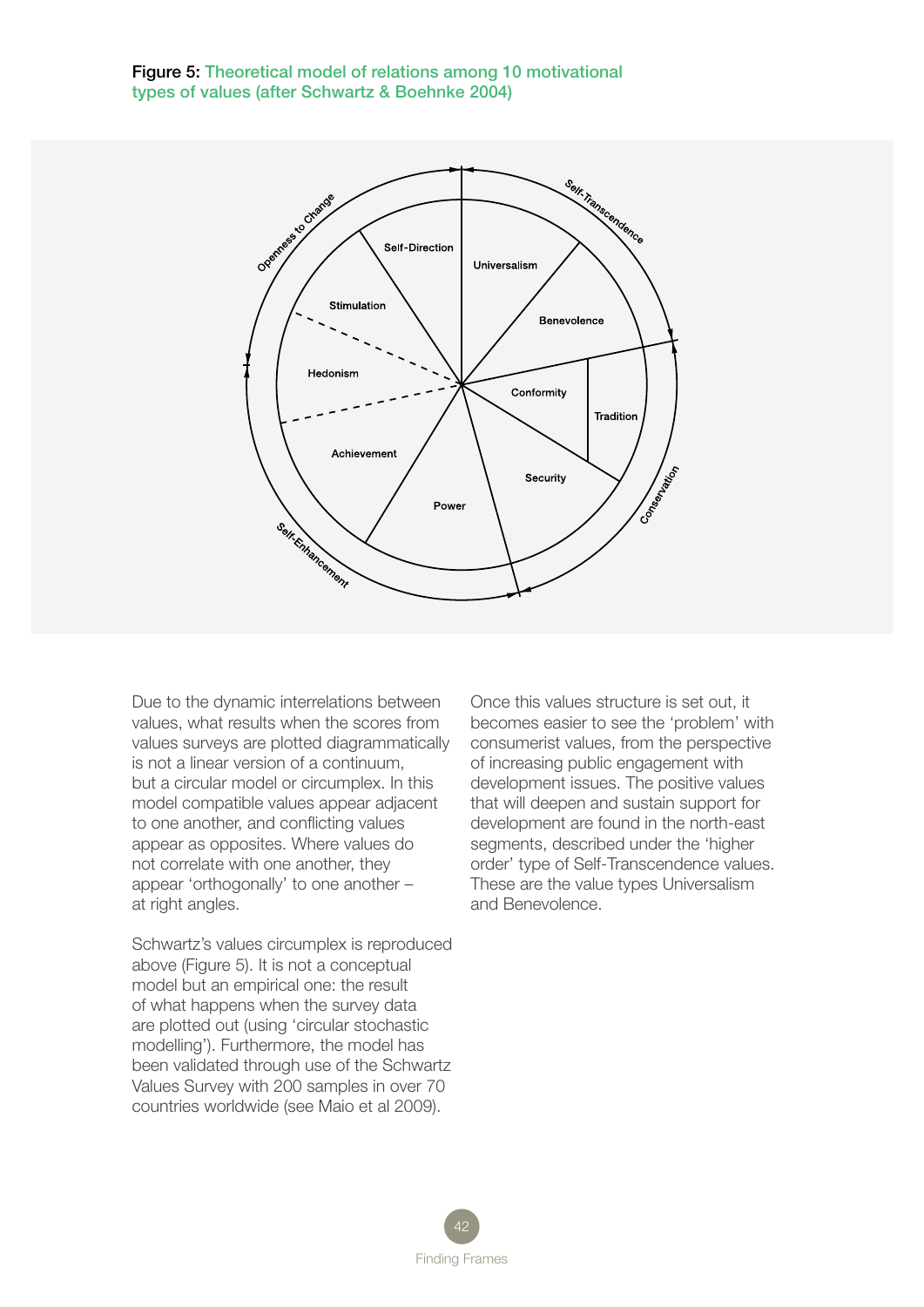These positive values are in conflict with the Self-Enhancement value types - Power, Achievement and Hedonism – in the south-west segments. Given the antagonistic relationship between opposing values on the circumplex, the positive prosocial values can be described as nonindividualistic and anti-consumerist (see eg Grouzet et al 2005). These Universalism and Benevolence values can in turn be seen to motivate action to tackle a wide range of 'bigger than self' problems, within which we can include global poverty (see Crompton 2010).

#### Blurred boundaries between values

Schwartz says that because the circumplex expresses a continuum of motivations, the boundary markers on the model are somewhat arbitrary (*"conceptually convenient"* – Schwartz 1992:45). It follows that the values items and types can be clustered in different ways, and relations between the values plotted in different combinations. This technique is often used when designing research hypotheses and survey tools.

The primary examples of oppositional pairings are Self-Enhancement versus Self Transcendence, and Conservation (ie conservatism) versus Openness to Change. A further pairing suggested by Schwartz is Uncertainty Control (based on the 'power' and 'security' types) versus Intellectual Openness (based on the universalism and self-direction types). Schwartz argues that this pairing is likely to predict political affiliation: those with dominant Uncertainty Control values tend to be conservative, while those with stronger Intellectual Openness values tend to be liberal (Schwartz and Boehnke 2004:252).

This example of how different elements of the values structure can be emphasised underlines the foundational nature of values in determining worldviews. There is also resonance between the political analysis here and the thinking on cognitive frames that we will go on to explore in Section 3 below.

#### Goals and psychological needs

Similar evidence on the structure of human motivations has recently been developed in relation to goals, instead of values; Tim Kasser is at the forefront of this work (see eg Grouzet et al 2005). For Kasser and colleagues, goals are subsidiary to values in the motivational system, values being *"the higher order conceptions of the ideal that typically organise people's goals"* (ibid:801). Goals reflect humans' inherent need states: a combination of their psychological needs (for affiliation and self-acceptance on the one hand, and status and pleasure on the other); their physical needs (eg for food and shelter); and their spiritual needs.

Kasser's approach is derived from 11 goal types that can be plotted against two bipolar scales, with one axis showing physical versus spiritual goals, the other extrinsic versus intrinsic. Kasser has also developed a survey tool called the Aspiration Index (Kasser and Ryan 1996). When plotted, the results from large sample surveys conducted internationally produce a circumplex model that is similar to Schwartz's.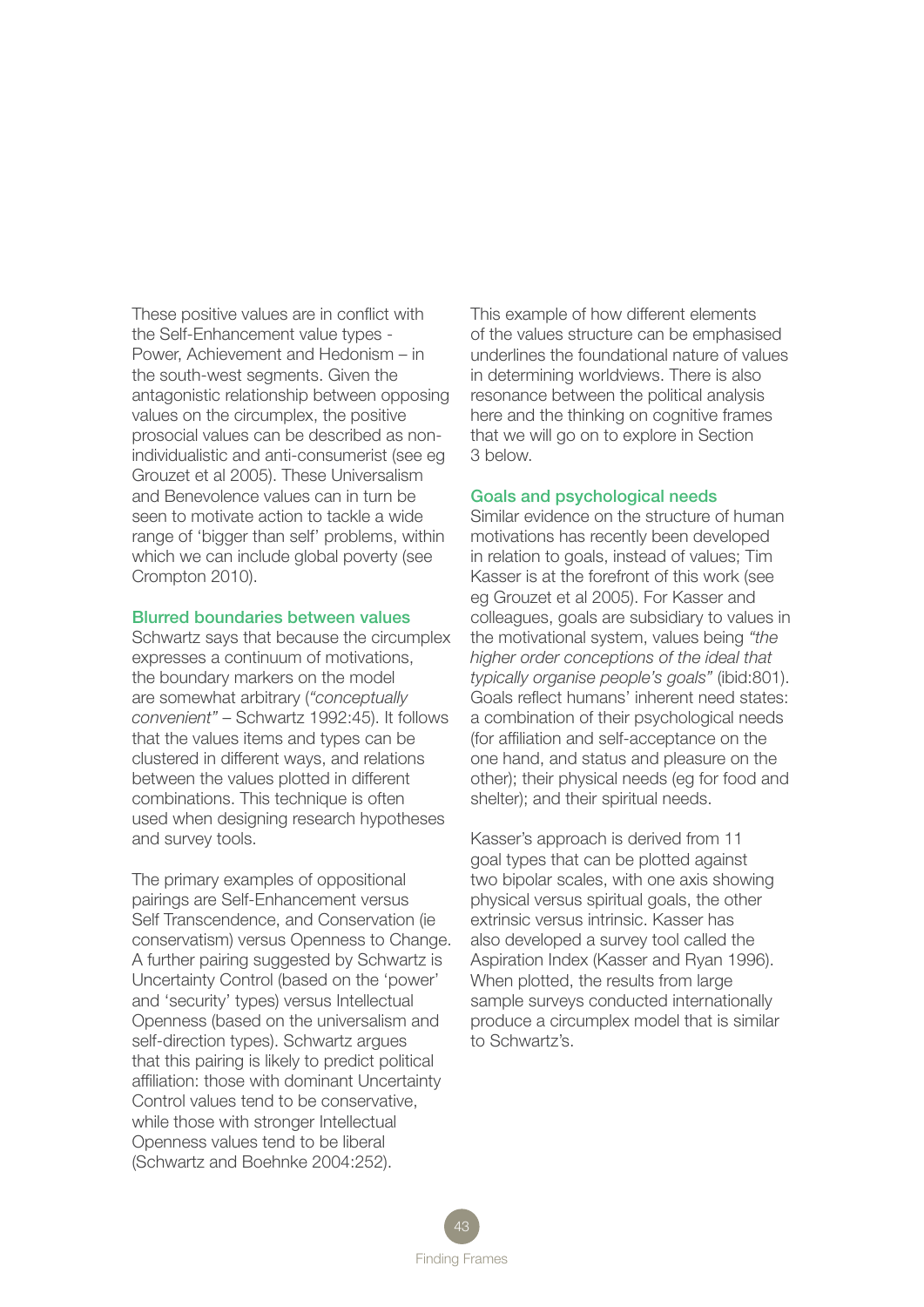### Figure 6: Circular representation of the goals, based on a study of 1,800 students from 15 nations (Grouzet et al 2005)



Kasser's goal structure is interesting to us particularly for its minor differences in terms of the contents of the motivational items – the goals. Some of these fill gaps in the coverage of Schwartz's values. Another interesting element is the differences in structure behind the Schwartz and Kasser values systems (see Figure 6).

In terms of identifying positive goals for increasing public engagement with development issues, our attention is focused on the Intrinsic goals of Community Feeling and Affiliation, which appear on the right hand side of the model. These are shown to be in conflict with the opposing Extrinsic goals: Conformity, Popularity, Image and Financial Success.

The pairing of Community Feeling and Financial Success is taken to be the quintessential example of conflicting motivations. These goals appear exactly 192 degrees apart from each other, almost diametrically in opposition. The Grouzet, Kasser and colleagues' goal circumplex thus provides us with an even more clearcut case that prosocial and consumerist behaviours spring from conflicting motivations, and that pursuing the two sets of goals at once is likely to prove very difficult for a given individual.

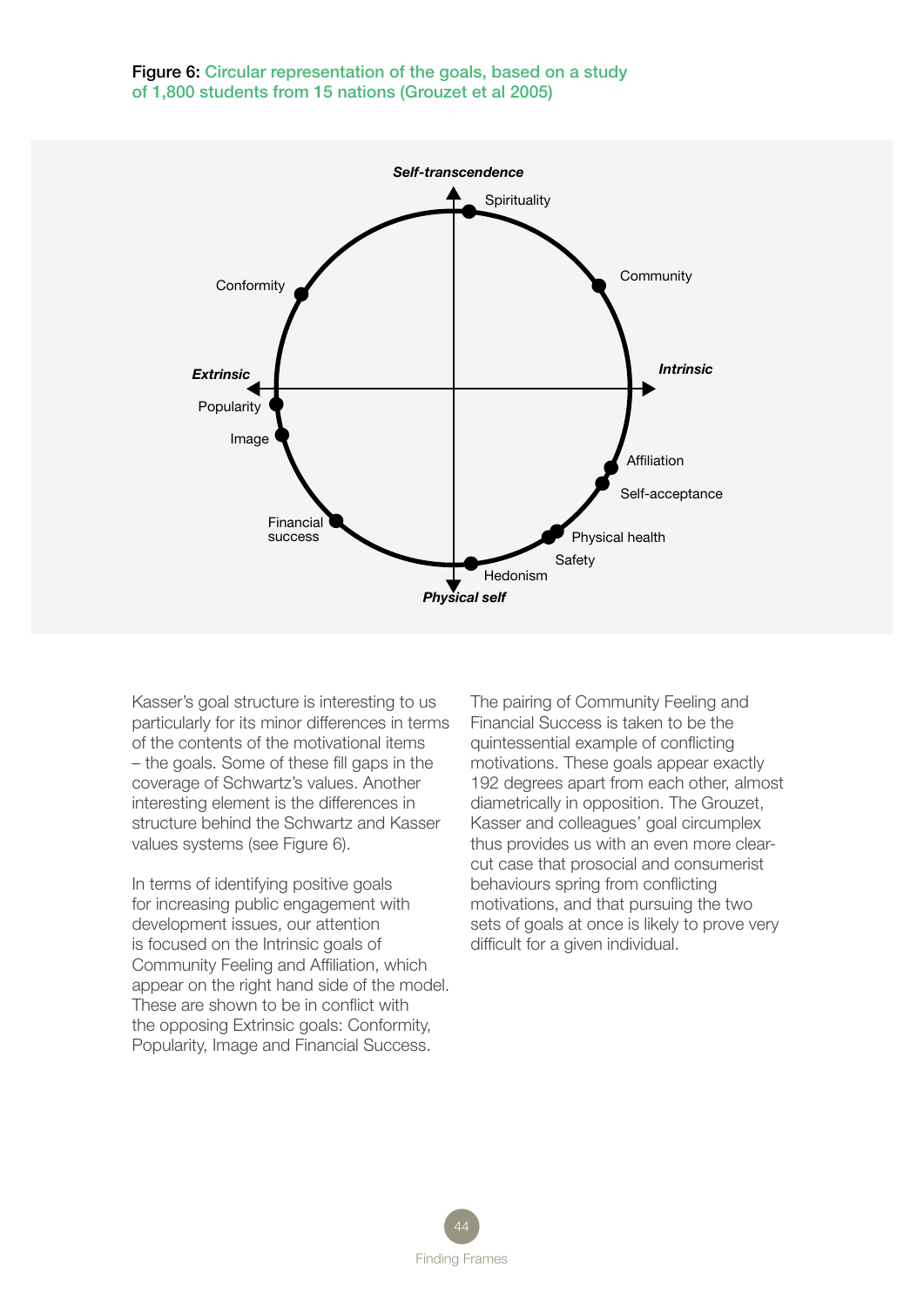#### The primacy of intrinsic needs

At the same time, the 'higher order' dimensions of the goal circumplex identify the opposition of intrinsic and extrinsic needs, which is perhaps more applicable than the self-enhancement versus selftranscendent dimensions of the Schwartz values circumplex. Rather than seeing prosocial behaviour as in part driven by spiritual dimensions, the Grouzet model puts the emphasis on self-determination: the individual's sense of agency to make change for the better in society (spirituality is unpacked into the other spiritual/physical dimension).

The highlighting of the intrinsic/extrinsic axis in the Grouzet model allows us to focus more on the oppositional nature of the two sets of goals. Intrinsic goals are defined as those that are *"inherently satisfying to pursue in and of themselves".* They arise from the psychological needs for relatedness, autonomy and competence (ibid:801). Extrinsic goals are seen as *"primarily concerned with gaining some external reward or praise"* (eg status or financial success) and are *"less likely to be inherently satisfying".*

In this way extrinsic needs are understood as a sort of compensation for a deficiency in a person's capacity to achieve intrinsic goals. It is argued that extrinsic needs arise from insecurity that has its roots in an inability to satisfy innate psychological needs (Kasser 2004). This element of displacement shines further light on the motivations for consumerist and socially dominant behaviour, and suggests that self-direction in the pursuit of common goals (ie pro-social behaviour) is the more natural state of things (see also work cited in Section 3 below on mirror neurons).

Grouzet and colleagues note that people with strong extrinsic goals have more difficulty fulfilling their intrinsic needs – for acceptance, affiliation and so forth. In turn these findings tie into Kasser's earlier work on well-being (see eg ibid), which notes that achieving consumerist goals doesn't even make people happy.

The same conflicts between self-serving and 'bigger than self' motivations are thus apparent in both sets of empirical work on values and goals. If anything, the sense of irreconcilable conflict between the two agendas is sharper in the work on goals, given that they relate to the purposes of human strivings.

It is worth recalling at this point Tim Kasser's warning to NGOs quoted at the start of this section: that any form of public engagement that appeals to people's sense of self-interest will diminish their sense of common good. A number of examples of such tactics, and the collateral damage they are likely to inflict, appear in the literature. Most are taken from the environmental sphere.

In presenting a set of experiments based on Schwartz's values circumplex, Greg Maio warns about the negative impacts of promoting energy efficiency measures as money-saving steps, even though the pro-environmental and financial benefits could make those measures appear a win-win for the householder (Maio et al 2009). Likewise, in his work on values and frames, Tom Crompton cautions against selling photo-voltaic cells or hybrid cars on the basis that they will enhance the buyer's social status (Crompton 2010).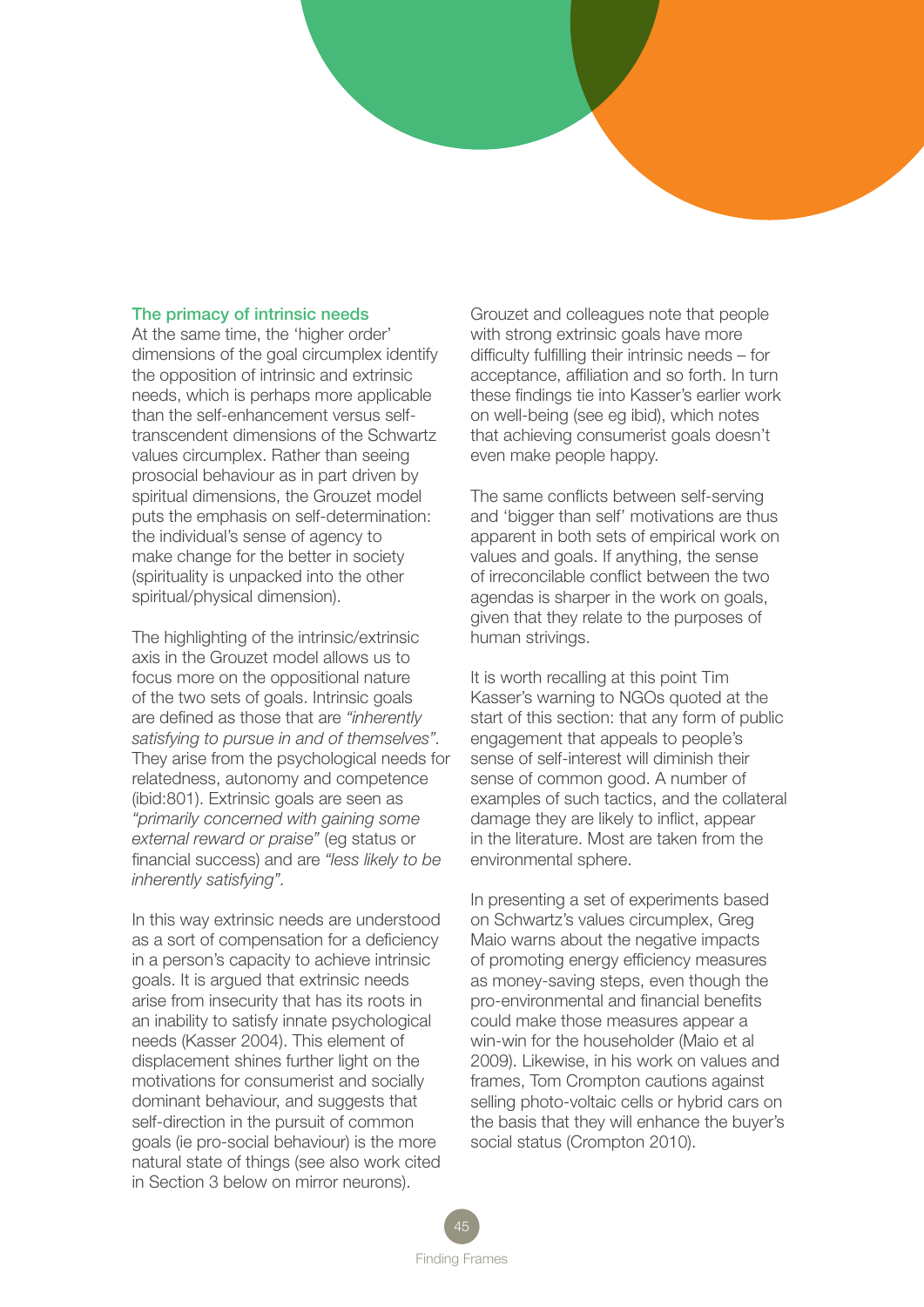#### Values, causes and correlations

Values matter not only in themselves – because they reflect sharp and sometimes conflicting differences in motivations – but also because the motivations they embody in turn influence other attitudes and behaviours. Again the literature on values and goals is well evolved, and empirical work has shown both correlations and causal associations with other perceptions and actions.

Thus Kasser reports findings that show that a strong orientation towards money and possessions (hence placing importance on financial success and image goals) correlates with attitudinal orientations that include lower empathy, more manipulative tendencies, higher Social Dominance Orientiation (ie a preference for hierarchy and social inequality) and greater prejudice towards out-groups (Kasser 2009).

The last of these attributes, the tendency towards discrimination, is also found in many studies using Schwartz's values system, which tend to correlate universalism values with positive attitudes to racial difference (see eg Feather 1970, and Rokeach 1973 in eg Sawyerr et al 2005) and with readiness to contact members of an out-group (eg Sagiv and Schwartz's 1995 study of Israeli Jewish teachers, in eg Feather and McKee 2008).

Some other values types have been found to correlate with the 'Big Five' personality traits that are often used to mark out different types of people in contemporary

psychology (see eg Roccas 2002). Correlations are also widely observed between motivations and behaviours. Kasser reports, for example, that people with strong Materialistic Values Orientations (MVOs) are less likely to report undertaking pro-social behaviour, and more likely to commit antisocial acts such as stealing and cheating (Kasser 2004).

#### Acting on values

Experiments have also been undertaken to demonstrate the causal influence of values on behaviour. These experiments tend to involve 'priming', in which certain values are activated within the participant in order to test how they influence behaviour. One widely reported class of experiments involved priming people with the term 'money', and then finding that they were less willing either to help the researcher with some subsequent task or to donate part of their research fee to charity (eg Vohs et al 2006). In this way what Maio calls the *"systemic implications of values change"* are demonstrated, whereby activating one value diminishes its antagonistic counterpart (Maio et al 2009:701).

Maio's own experiments go further, in showing that activating one value can also activate an adjacent value, as well as diminishing an antagonistic partner. Maio's results echo earlier data showing that just priming people with 'achievement' values can lead them to regard a task in a different light – the research task itself (eg a word puzzle) becomes an opportunity for proving self-worth.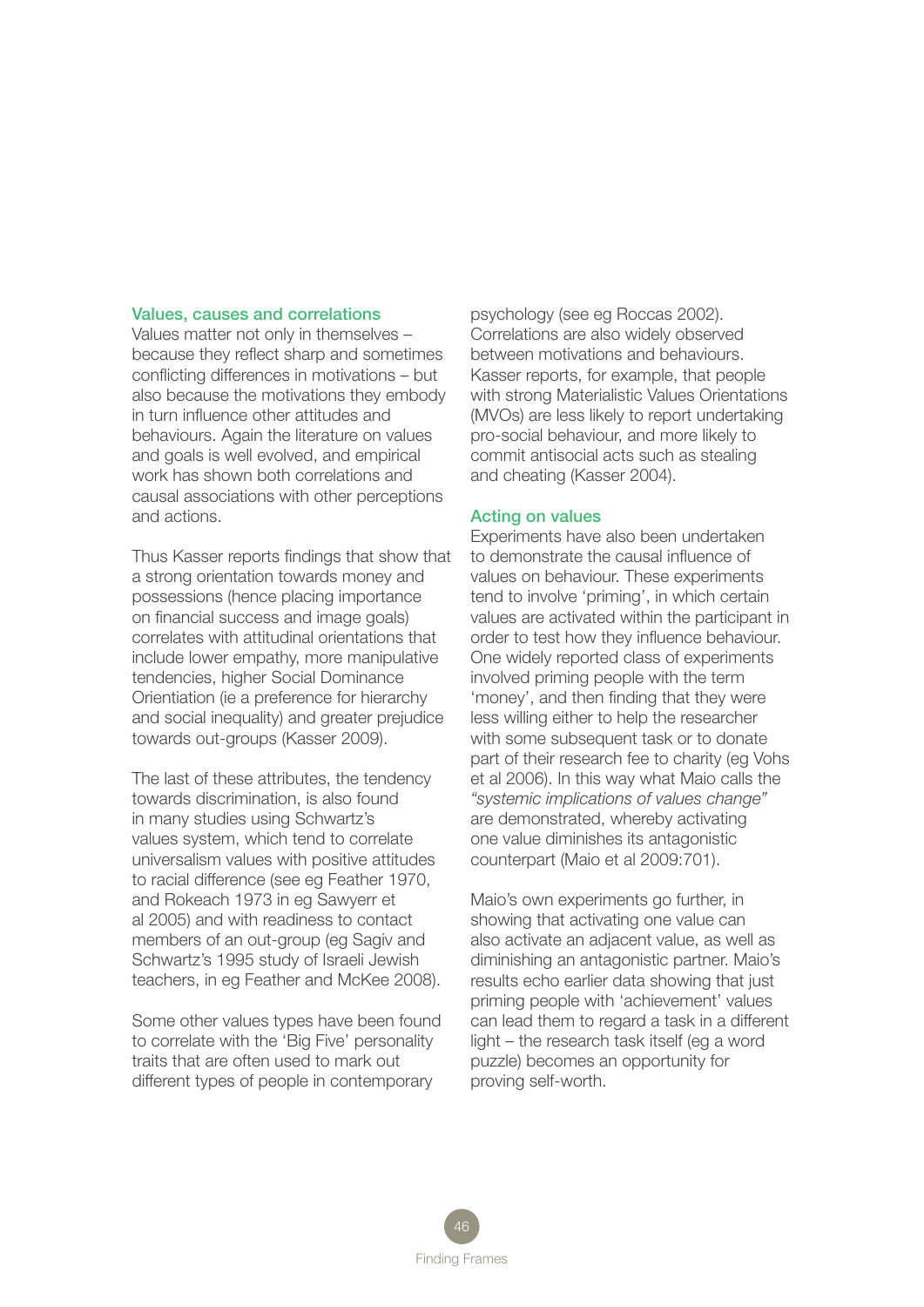These results impinge on work on framing, which is discussed in the section below. But Maio also proves through his experiments that *"priming a set of values increases behaviour that affirms those values and decreases behaviour affirming opposing values"* (ibid:712). He concludes that *"changes in either set of values have reciprocal effects on the opposing values"* (ibid:713).

It is notable that none of this evidence on the association between values and behaviours relates to behaviours concerned with tackling poverty. Indeed the laboratory experiments tend to relate to trivial 'helping' behaviours such as picking up dropped pencils. Despite this, the bigger correlations in this kind of research can demonstrate associations with more meaningful proand anti-social behaviours in the real world.

# Universalist values, fairtrade and human rights

From this point of view there are a couple of highly relevant pieces of evidence for practitioners in development NGOs. The first is that those who express stronger universalism values also express more supportive attitudes about human rights (Cohrs et al 2007). In turn, those expressing stronger attitudes about human rights are more likely to undertake supportive actions, including donating to human rights NGOs. The second piece of evidence comes from a study of US buyers of fairtrade products

(Doran 2009). All the respondents filled out the Schwartz Values Survey, and it was found that the most loyal fairtrade purchasers ranked the Universalism values as the most important. The loyal purchasers also scored highly on Selfdirection values, indicating that they were willing to make minority choices and hunt out fairtrade products in specialist shops.

It is important to note that these loyal purchasers ranked the Benevolence items in the survey as less important than did 'intermittent' fairtrade shoppers, for whom these values were the most important. As well as underlining the general correlation between self-transcendence values and action to tackle poverty (here, buying fairtrade) the findings underline the need to distinguish between Universalism and Benevolence value types. The former relate to showing care for all people, and the latter to showing care for those like oneself (in one's in-group). These differences will be teased out below, as we consider precisely which values should be activated in order to engage the public in development issues.

> "priming a set of values increases behaviour that affirms those values and decreases behaviour affirming opposing values"

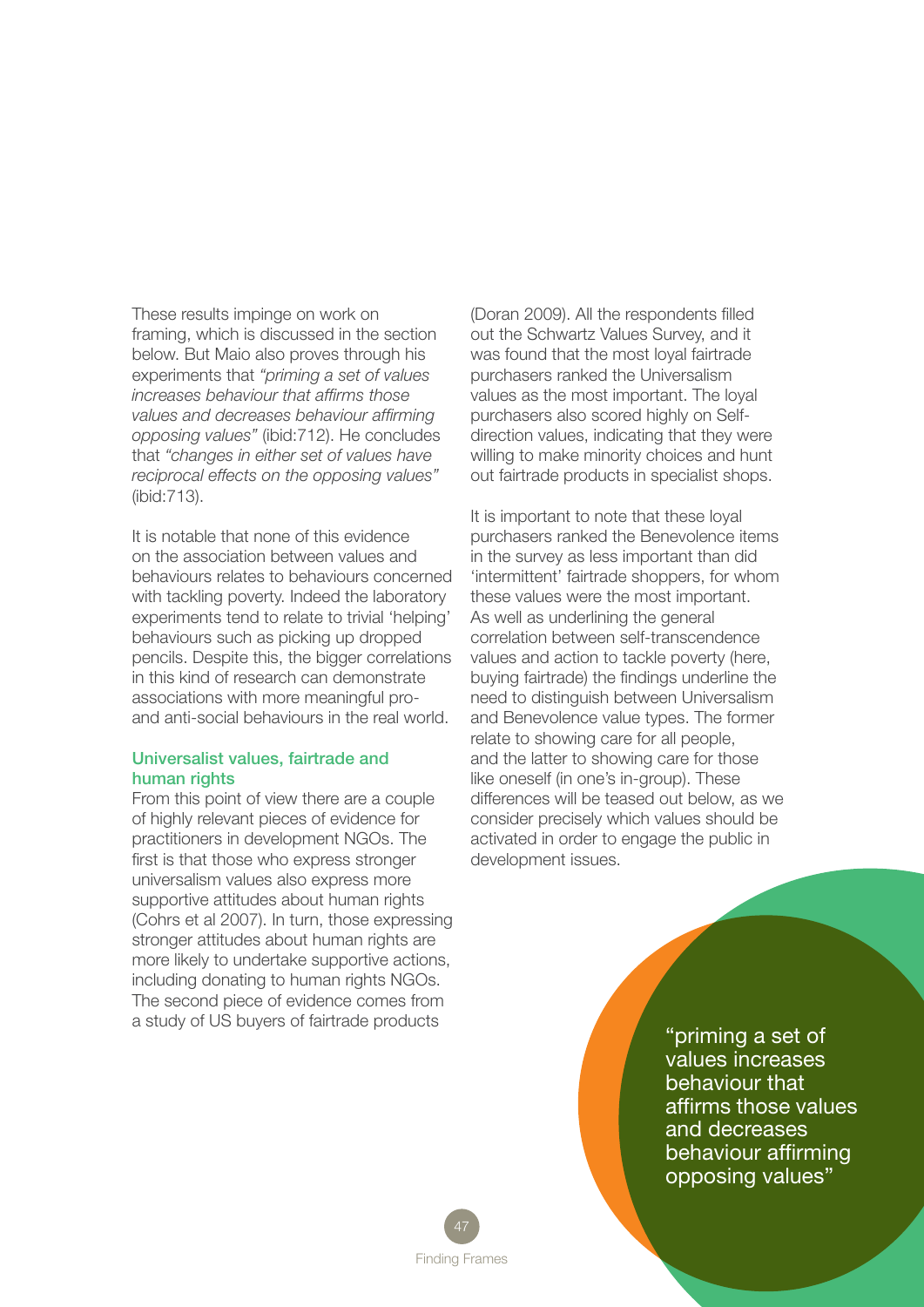### 2.3 Identifying positive values for development

We have noted that the values literature includes only limited references to the influence of values and goals on support for tackling global poverty. Reciprocally, looking at the development literature, there is little work on the values that underlie support for concern about global poverty. In this section, however, we explore these value links for ourselves. We explore what happens if we take the values theory approach, as laid out above, and apply it to driving public engagement with development. What are the positive values that result?

Despite the lack of literature about the values that drive public engagement, development academics David Hudson and Jennifer van Heerde have undertaken some exploratory work. They did this by using DFID data to explore the motivations of concern and support for tackling global poverty (Van Heerde and Hudson 2010).

Hudson and van Heerde began their analysis with a literature review that identified two root causes of political action. May and Olson provide a two-part typology for activism, one type based on 'the logic of expected consequences' and the other on 'the logic of appropriateness' (May and Olson 1996 in ibid). Essentially, those influenced by 'expected consequences' are motivated by rational self-interest, while the 'appropriateness' type is based on moral beliefs.

# Back to basics: self-interest and morality

Synthesising these findings with the rest of the literature, Van Heerde and Hudson boil the causes of concern for poverty down to self-interest and morality. Interestingly, they then move on to an analysis of media coverage of the developing world in 2005. This indicates that these two prevailing models – or 'frames' as the authors call them – dictated the narrative in all the development stories in the newspapers that year.

Van Heerde and Hudson apply the dichotomy between self-interested and moral motivations to recent data from the DFID Survey of Public Attitudes (as best they can, given the problems with the available measures). They find that morality (as measured by the statement 'poverty in developing countries is a moral issue') is positively correlated with concern about levels of poverty in poor countries. But, self-interest (measured with an index based on a basket of questions about economic, security, political and personal impacts) is shown to have a negative correlation with concern for poverty.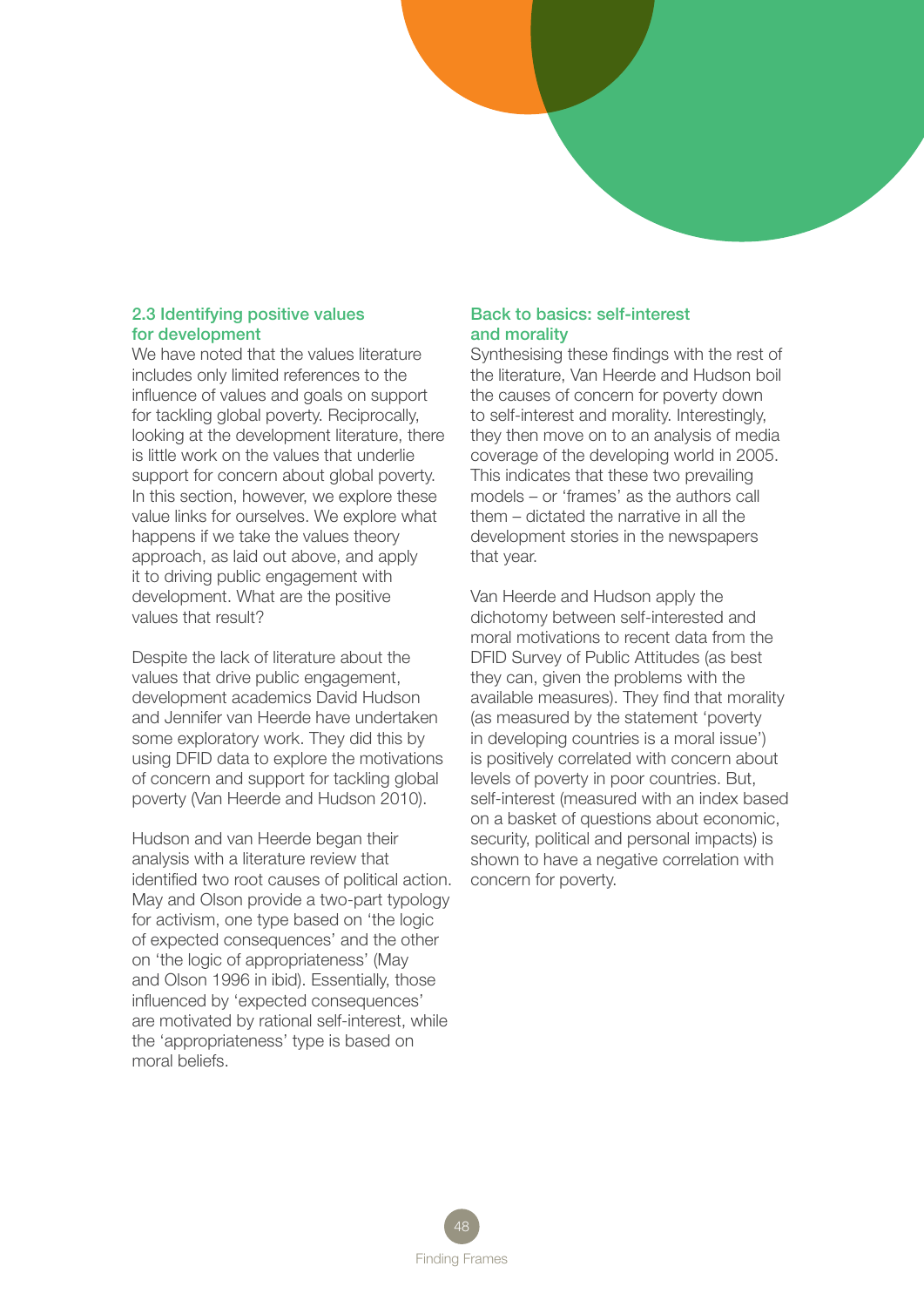This finding is consistent with the values evidence laid out above. It is at odds, however, with hypotheses derived from the development literature, which suggest that both morality and self-interest could drive concern for development. Van Heerde and Hudson unpick this apparent contradiction by disaggregating the self-interest index into its constituent measures, finding that while attitudes relating to the national interest correlate negatively with concern, items focusing on self-interest (eg poverty having consequences that 'affect me personally') correlate positively.

In a parallel paper van Heerde and Hudson conclude that *"It is entirely plausible and logical that people are able to hold, simultaneously, both an instrumental and normative view for supporting development assistance"* (Hudson & van Heerde 2010:15). While this conclusion might seem logical, and is in line with thinking in development studies, it goes against the well evidenced work on values and goals in the psychological literature. Indeed it is reminiscent of the cases that environmentally minded psychologists write about, such as the energy efficiency schemes that look like a win-win but are more likely to involve trade-offs between shorter- and longer-term forms of engagement (see eg Maio et al 2009).

# Preference accommodation and preference shaping

In trying to make sense of this, van Heerde and Hudson highlight the work of Hay (2007), who saw a clear choice that needed to be made between two alternative strategies for engaging the public (Hay 2007). Hay's two routes to public engagement are summarised as 'preference accommodation' or 'preference shaping' – put simply, meeting the public where it is at, or aiming for values change. Hay argues strongly for the latter.

Preference accommodation, Hay says, appeals to self-interest and is ultimately a self-fulfilling prophecy: if you argue that support is rational, people will calculate the costs and benefits and conclude that engagement isn't worth it. Engagement in elections offers an obvious example, where the concept of 'pivotality' suggests that the chances of your vote being the one that makes the difference to the overall outcome are so slim that it would be illogical to vote at all. Hay argues that if you play to people's self-interest, they will become more self-interested and disengage from political activism.

Ultimately van Heerde and Hudson's analysis reaches a conclusion that is in line with the values literature. There are apparent tensions here between development studies and values theory, and these will be teased out in the following section of this paper. For the moment, however, the task of mapping drivers of engagement with global poverty points back to the intrinsic values and goals identified through the work in psychology.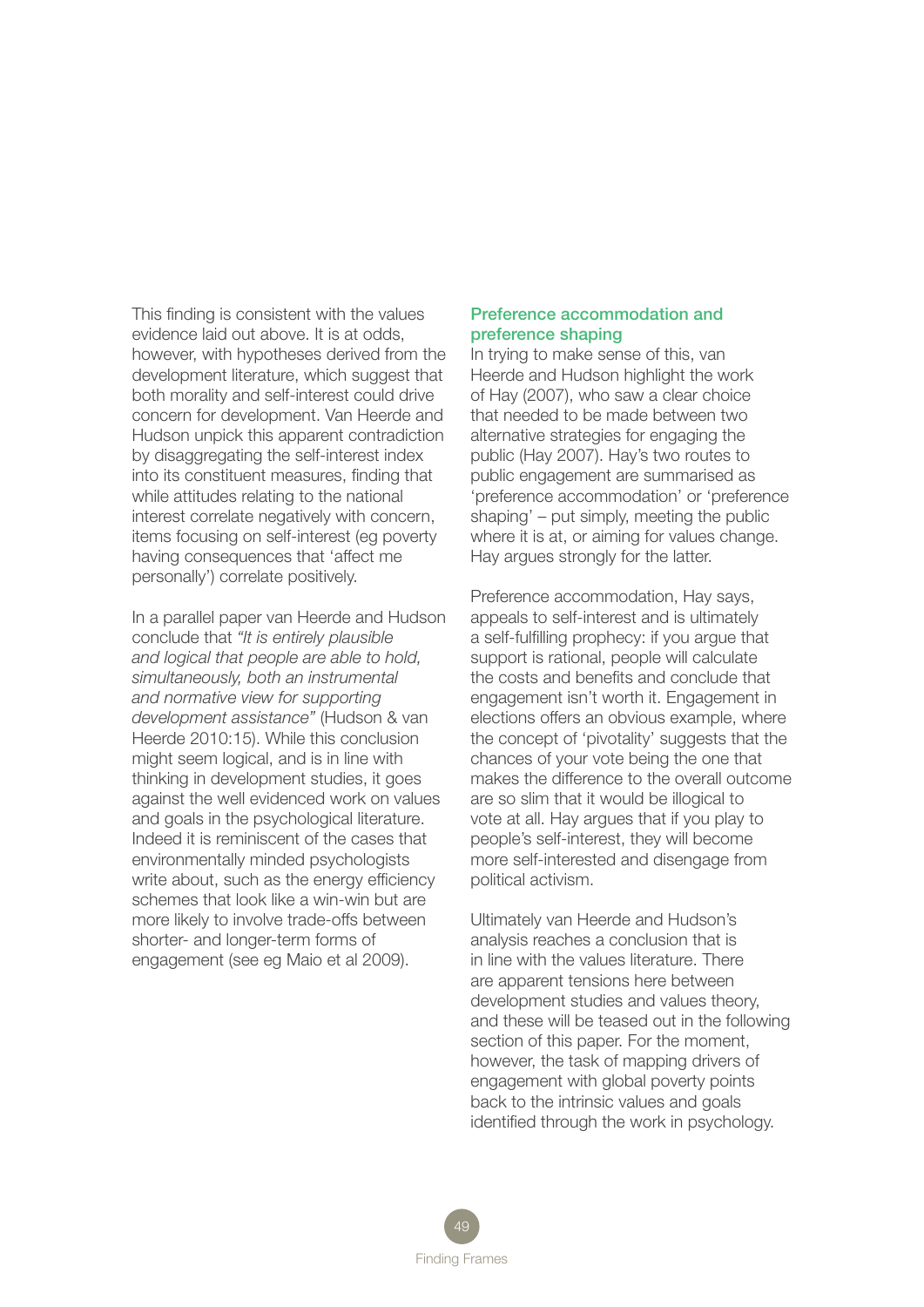#### Self-interest and the aid budget

An interesting study from the development sector, concerning the work of AusAid, throws up parallel findings (Instinct and Reason 2009 – discussed in detail in Darnton 2009). Seeking to increase support for spending on development aid among the Australian public, AusAid commissioned a choice modelling exercise that involved testing a range of scenarios with the public. The optimal solution identified – the one that produced the largest public endorsement for an increase in aid spending to 0.5% of GNI – emphasised self-interest motivations (spending 75% of aid on neighbours in the region, for example, and prioritising education of the kind that reduces women's propensity to breed).

Meanwhile, in AusAid's segmentation model, the two segments that reported the highest support for development aid did not show strong concern for global poverty. Instead they supported foreign aid on the premise that it would bring domestic benefits. While these findings show that self-interest can drive support for development spending in the short term, the evidence from the psychological literature and from development academics suggests that such strategies are likely to decrease public engagement in the longer term. This study provides a classic example of the choices and trade-offs that confront us if a values lens is applied to the evidence on building public support for development.

While this development sector research provides indicative findings about motivations, it doesn't go so far as to analyse support for tackling global poverty in terms of existing values and goals scales. On the basis of this review, there is certainly a need to pursue such an opportunity. As will be discussed below, some work has been done in the development sector around values. This includes Oxfam's examination of core motivations for campaigning and the Mindsets research in 2008 that informed the development of Oxfam's new customer segmentation (Oxfam 2008).

### Schwartz's values types

However, such work does not explicitly tie into the psychological work on values. Because of this it misses out on drawing upon a substantial body of potentially illuminating empirical evidence. To identify the specific motivations that are supportive of public engagement with development issues, we believe it is worthwhile to examine the values and goals literature closely, and make some inferences. In order to perform this task, it is necessary to look at Schwartz's full table of the ten value types and their associated items.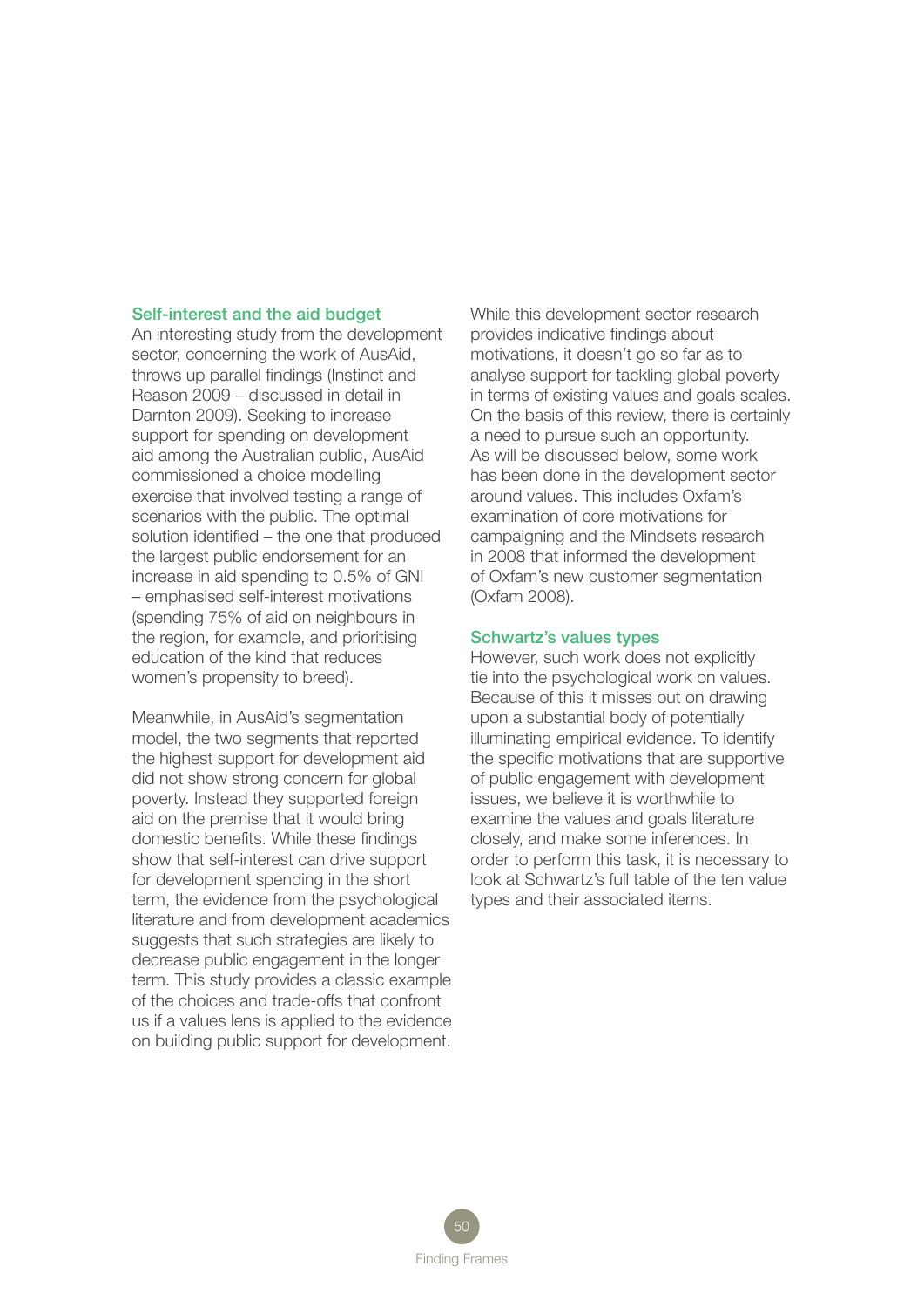# Figure 7: Schwartz's ten value types and their principal value labels (Schwartz 1992)

| <b>Value Type</b> | <b>Definition</b>                                                                                        | <b>Value Labels</b>                                                                                                                                                                |
|-------------------|----------------------------------------------------------------------------------------------------------|------------------------------------------------------------------------------------------------------------------------------------------------------------------------------------|
| Power             | Social Status and prestige, control or<br>dominance over people and resources                            | - Social power<br>- Authority<br>- Wealth<br>- Preserving my public image<br>- Social recognition                                                                                  |
| Achievement       | Personal success through<br>demonstrating competence according<br>to social standards                    | - Successful<br>- Capable<br>- Ambitious<br>- Influential<br>- Intelligent                                                                                                         |
| Hedonism          | Pleasure and sensuous gratification<br>for oneself                                                       | - Pleasure<br>- Enjoying life<br>- Self-indulgent                                                                                                                                  |
| Stimulation       | Excitement, novelty and challenge in life                                                                | - Daring<br>- A varied life<br>- An exciting life                                                                                                                                  |
| Self-direction    | Independent thought and<br>action - choosing, creating, exploring                                        | - Curious<br>- Creativity<br>- Freedom<br>- Choosing own goals<br>- Independent<br>- Self-respect                                                                                  |
| Universalism      | Understanding, appreciation, tolerance<br>and protection for the welfare of all<br>people and for nature | - Protecting the environment<br>- Unity with nature<br>- A world of beauty<br>- Broadminded<br>- Social justice<br>- Wisdom<br>- Equality<br>- A world at peace<br>- Inner harmony |

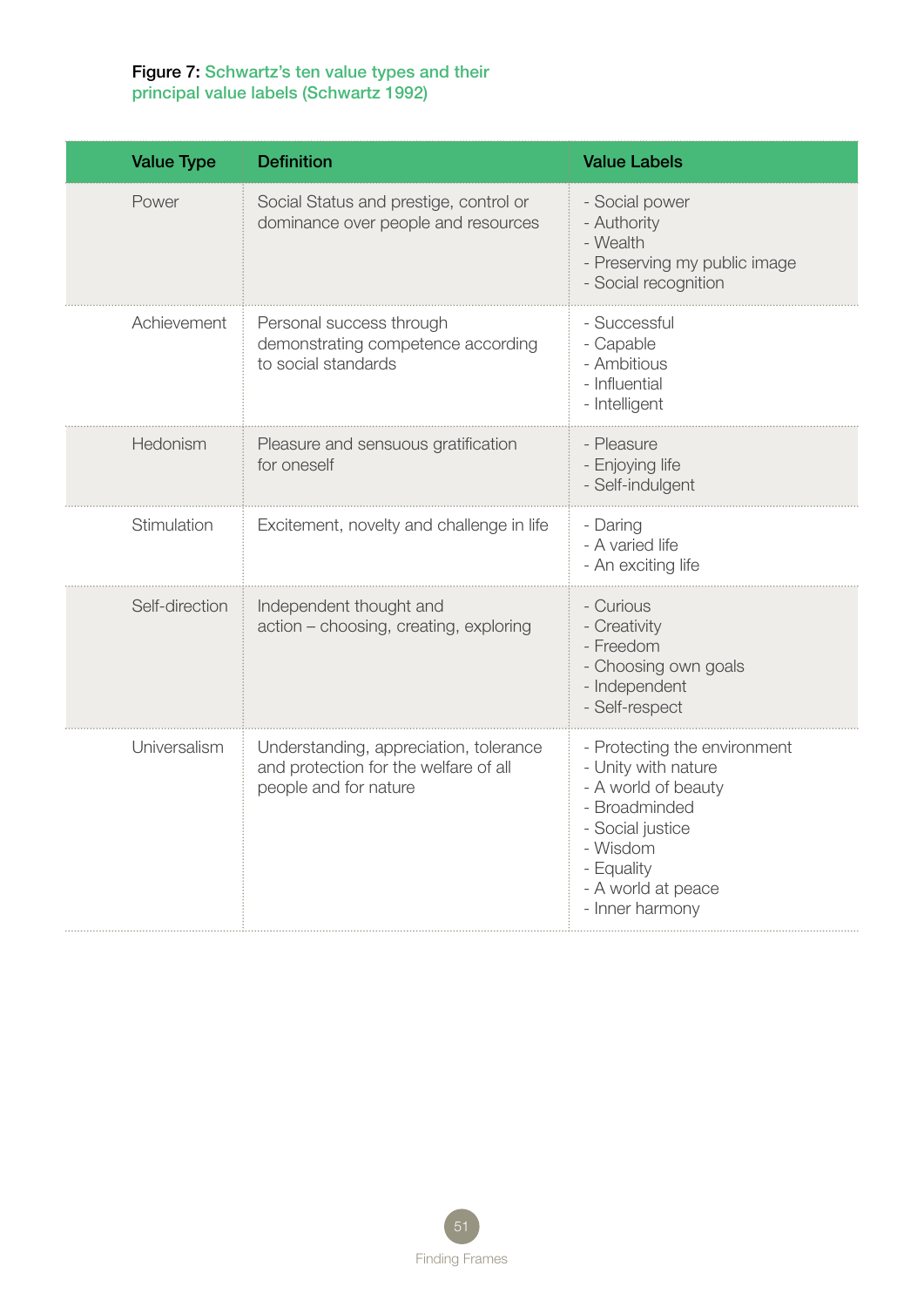| <b>Value Type</b> | <b>Definition</b>                                                                                                             | <b>Value Labels</b>                                                                                                                               |
|-------------------|-------------------------------------------------------------------------------------------------------------------------------|---------------------------------------------------------------------------------------------------------------------------------------------------|
| Benevolence       | Preservation and enhancement of the<br>welfare of people with whom one is in<br>frequent personal contact                     | - Helpful<br>- Honest<br>- Forgiving<br>- Loyal<br>- Responsible<br>- A spiritual life<br>- True friendship<br>- Mature love<br>- Meaning in life |
| Tradition         | Respect, commitment and acceptance<br>of the customs and ideas that traditional<br>culture or religion provide the self       | - Accepting my portion in life<br>- Devout<br>- Humble<br>- Respect for tradition<br>- Moderate<br>- Detachment                                   |
| Conformity        | Restraint of actions, inclinations and<br>impulses likely to upset or harm others<br>and violate social expectations or norms | - Obedient<br>- Honouring of parents and elders<br>- Politeness<br>- Self-discipline                                                              |
| Security          | Safety, harmony, and stability of<br>society, of relationships, and of self                                                   | - Clean<br>- National security<br>- Reciprocation of favours<br>- Social order<br>- Family security<br>- Sense of belonging<br>- Healthy          |

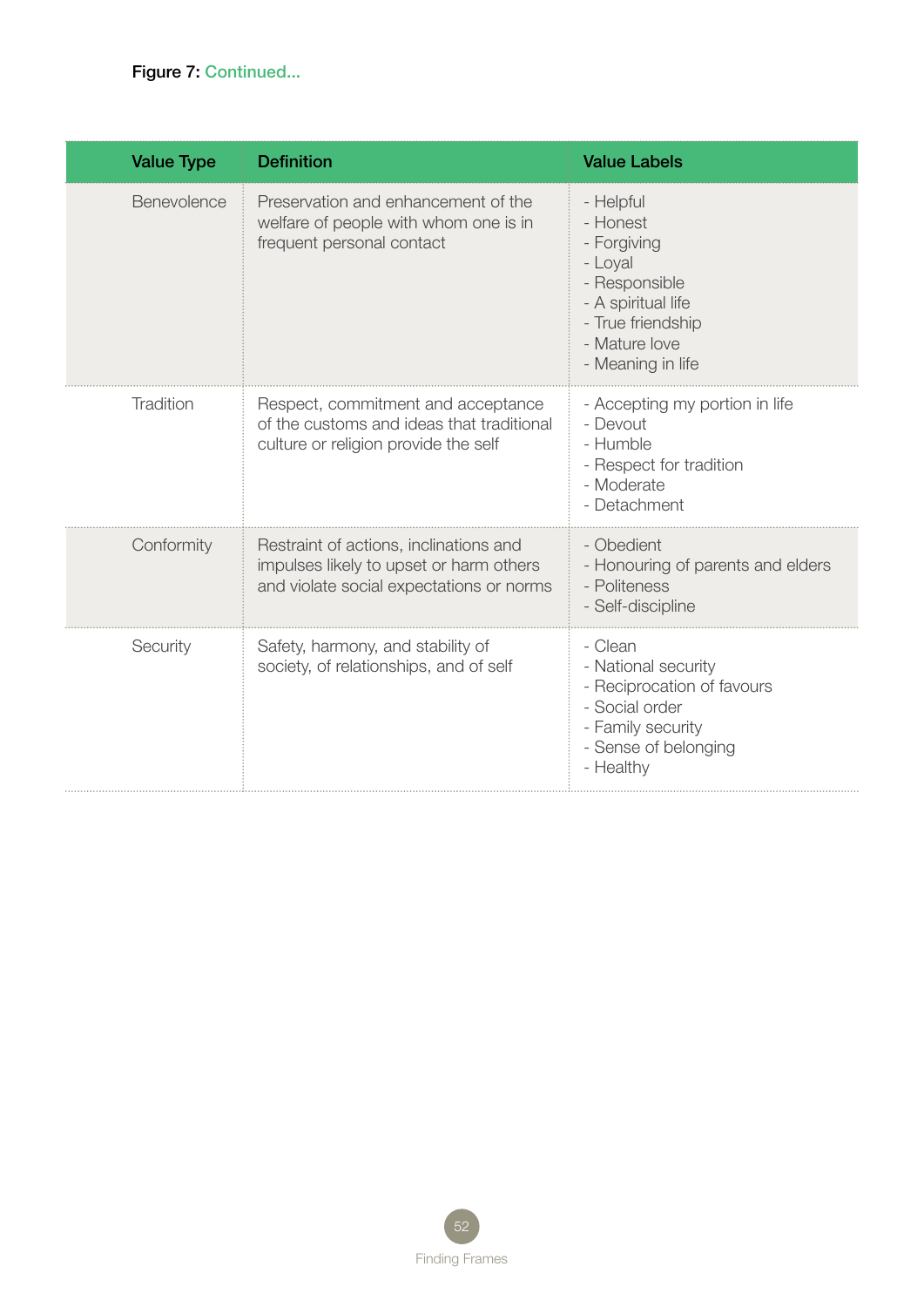Psychological experiments and survey data have shown that universalism values are linked to pro-social attitudes and behaviours, and also to specific development-related attitudes and behaviours. These are accepting different others and rejecting discrimination; supporting human rights and donating to human rights organisations; and buying fairtrade products (see Section 2.2 above). In presenting his values system, Schwartz himself is clear that support for development issues is a core component of Universalism values, rooted both in human responses to resource disputes and in the realisation of living within finite limits:

*"The motivational goal of universalism is understanding, appreciation, tolerance, and protection for the welfare of all people and for nature …The motivational goal of universalism values can be derived from those survival needs of groups and individuals that become apparent when people come into contact with those outside the extended primary group and become aware of the scarcity of natural resources. People may then realise that failure to accept others who are different and treat them justly will lead to lifethreatening strife, and failure to protect the natural environment will lead to the destruction of the resources on which life depends"* (Schwartz 1992:12).

#### Defining positive values for development

If we pursue this psychological way of thinking about values, with its circumplex structures and its evidence that certain pairs of values work antagonistically against one another, then we can identify a set of positive values for driving public engagement with development as follows:

• 'Universalism' values should be activated, including Equality; A World at Peace; Social Justice.

• In addition, given what Greg Maio calls the *"systematic effects of values change",* and Tim Kasser's warning that endorsing negative values is reinforcing them, activating positive values should also involve avoiding 'Power' values. These include Social Power; Wealth; Authority; and Preserving My Public Image.

• Given that supportive values for development and the environment are strongly compatible within the Universalism type (as articulated by Schwartz above), there may also be benefits in activating the neighbouring 'Universalism' values, including A World of Beauty; Unity with Nature; and Protecting the Environment.

• The final three Universalism values (Broadmindedness; Wisdom; Inner Harmony) may similarly have a positive effect on public engagement with global poverty, even if only because they activate their neighbouring Universalism values. Greg Maio's experiments have shown that 'target values' activate 'unmentioned values' (Maio et al 2009:701).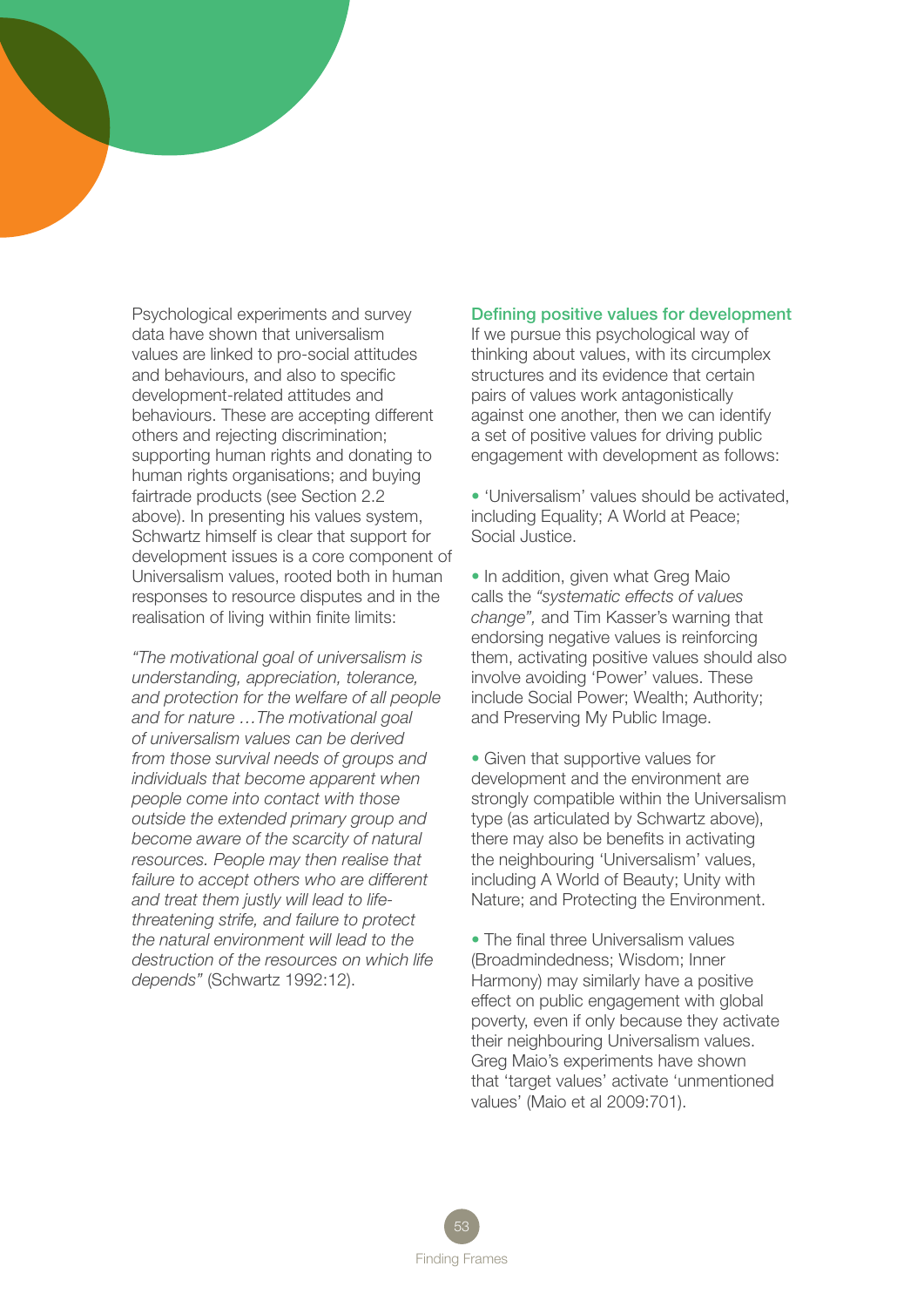• It can also be argued that Benevolence values (such as Helpful, Responsible, True Friendship and Meaning in Life) should be included in a set of positive values (although they fall outside the Universalism type). This is because they are part of the Self-Transcendence higher-order values type, and as such can be seen as supportive or reinforcing of the adjacent Universalism values. But the psychological evidence shows that the Benevolence values appear to correlate with engagement with development issues more weakly than do Universalism values. We can recall the survey data discussed above, which found that intermittent fairtrade purchasers were the most strongly Benevolence-orientated (Doran 2009).

According to Schwartz's definition, Benevolence values motivate support for in-groups: *"close others"* not *"all people"* (Schwartz 1992:11-12). On the one hand these values are adjacent to the Universalism values on Schwartz's circumplex, which means that through association they may activate selftranscendent motivations such as Universalism. Benevolence values are defined, however, as driving support for the in-group, which means that the kind of pro-social actions they motivate might be to the benefit of the individual's in-group over and above the benefit of others.

To take an example from the environmental sphere, it is possible that Benevolence values could drive NIMBY ('Not in My Back Yard') responses to renewable energy developments, or the stockpiling of fuel and other finite resources. In a development context it could be argued that Benevolence values are likely to have at best a neutral effect on support for tackling global poverty. However, this theoretical assertion can be challenged from a practical viewpoint (see the section on 'Refining positive values' immediately below). These ambiguities are explored in Section 2.4, but they would clearly benefit from more primary research on the relationship between specific values and behaviours supportive of tackling poverty.

#### Key goals for public engagement

Returning to the goal system developed by Grouzet, Kasser and colleagues, we can recall that the Intrinsic motivations are Community Feeling, Affiliation and Self-Acceptance (Grouzet et al 2005). These are in conflict with the Extrinsic goals of Conformity, Image, Popularity and Financial Success. To identify which items we should be promoting in order to increase public engagement with development, we need to look more closely at the dimensions of each of these goals. We can do this by examining the survey statements used to measure the importance of each of the goals in Kasser and Ryan's Aspiration Index (Kasser & Ryan 2006). In the interests of brevity, the following table shows only the statements for each of the Intrinsic and Extrinsic goals we are focusing on [Figure 8].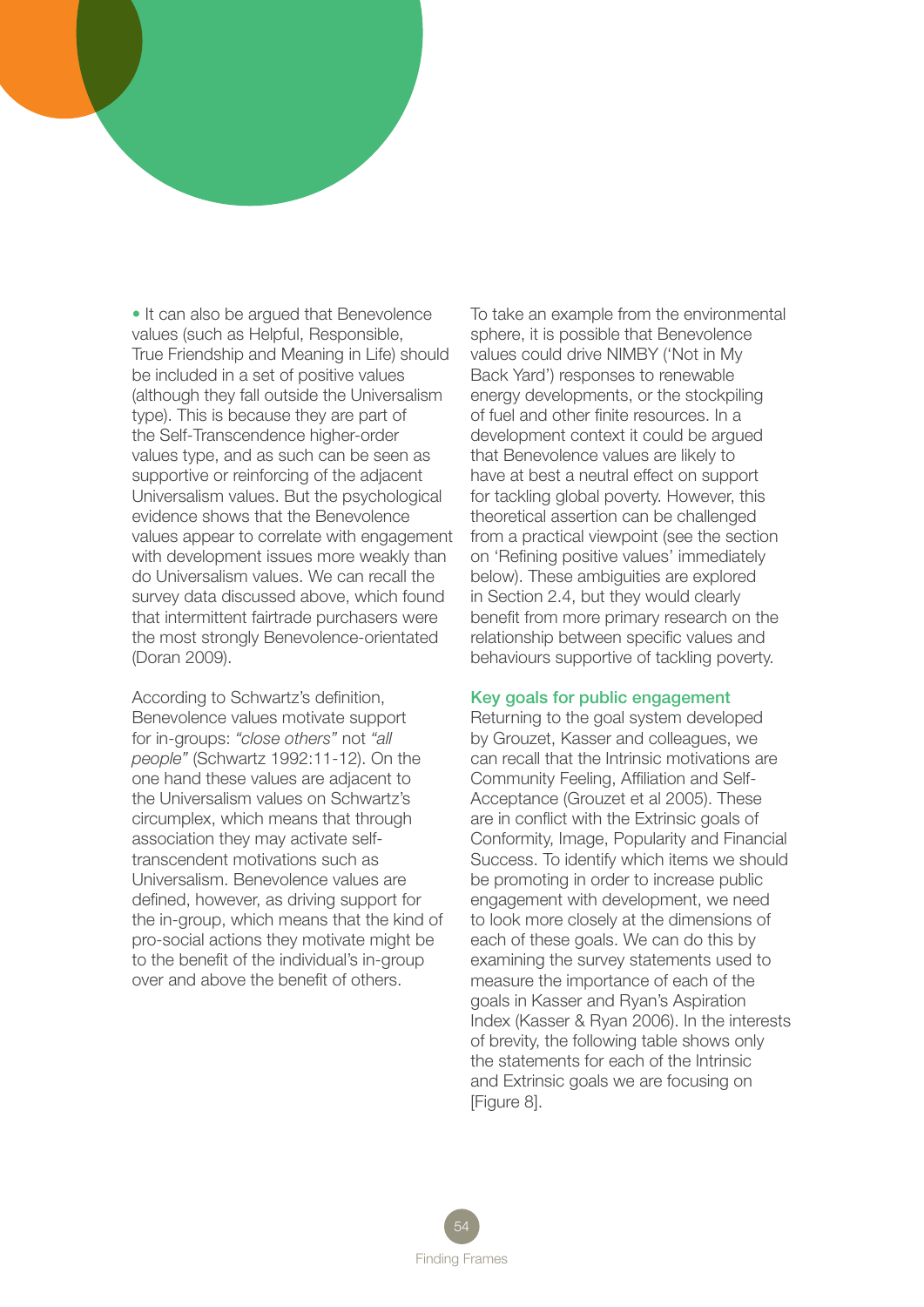# Figure 8: Intrinsic and Extrinsic Goals in Grouzet et al's goal circumplex, with corresponding items from Kasser & Ryan's Aspiration Index (reproduced from Crompton 2010)

| Life-goal of<br>particular<br>importance for<br>motivation to<br>engage in<br>'bigger-than-self'<br>problems | Corresponding<br>indicator goals<br>presented to<br>subjects in<br>surveys | Opposing<br>life-goal(s)                                                            | Corresponding<br>indicator goals<br>presented to<br>subjects in<br>surveys |
|--------------------------------------------------------------------------------------------------------------|----------------------------------------------------------------------------|-------------------------------------------------------------------------------------|----------------------------------------------------------------------------|
| Affiliation. To<br>have satisfying<br>relationships with                                                     | People will show<br>affection to me,<br>and I will to them.                | Conformity.<br>To fit in with<br>other people.                                      | I will be polite<br>and obedient.                                          |
| family and friends                                                                                           | I will feel that there<br>are people who<br>really love me.                | Image. To look<br>attractive in<br>terms of body<br>and clothing.<br>Popularity. To | I will live up to the<br>expectations of my society.                       |
|                                                                                                              |                                                                            |                                                                                     | My desires and tastes<br>will be similar to                                |
|                                                                                                              | Someone in my life<br>will accept me as                                    |                                                                                     | those of other people.                                                     |
|                                                                                                              | I am, no matter what.                                                      | be famous,<br>well-known                                                            | I will "fit in" with others.                                               |
|                                                                                                              | I will express my love<br>for special people.                              | and admired.                                                                        | My image will be one<br>others find appealing.                             |
|                                                                                                              | I will have a<br>committed, intimate<br>relationship.                      |                                                                                     | I will achieve the<br>"look" I've been after.                              |
|                                                                                                              |                                                                            |                                                                                     | People will often comment<br>about how attractive I look.                  |
|                                                                                                              |                                                                            |                                                                                     | I will successfully hide<br>the signs of aging.                            |
|                                                                                                              |                                                                            |                                                                                     | I will keep up with fashions<br>in clothing and hair.                      |
|                                                                                                              |                                                                            |                                                                                     | I will be admired by<br>many people.                                       |
|                                                                                                              |                                                                            |                                                                                     | My name will be known<br>by many different people.                         |
|                                                                                                              |                                                                            |                                                                                     | Most everyone who<br>knows me will like me                                 |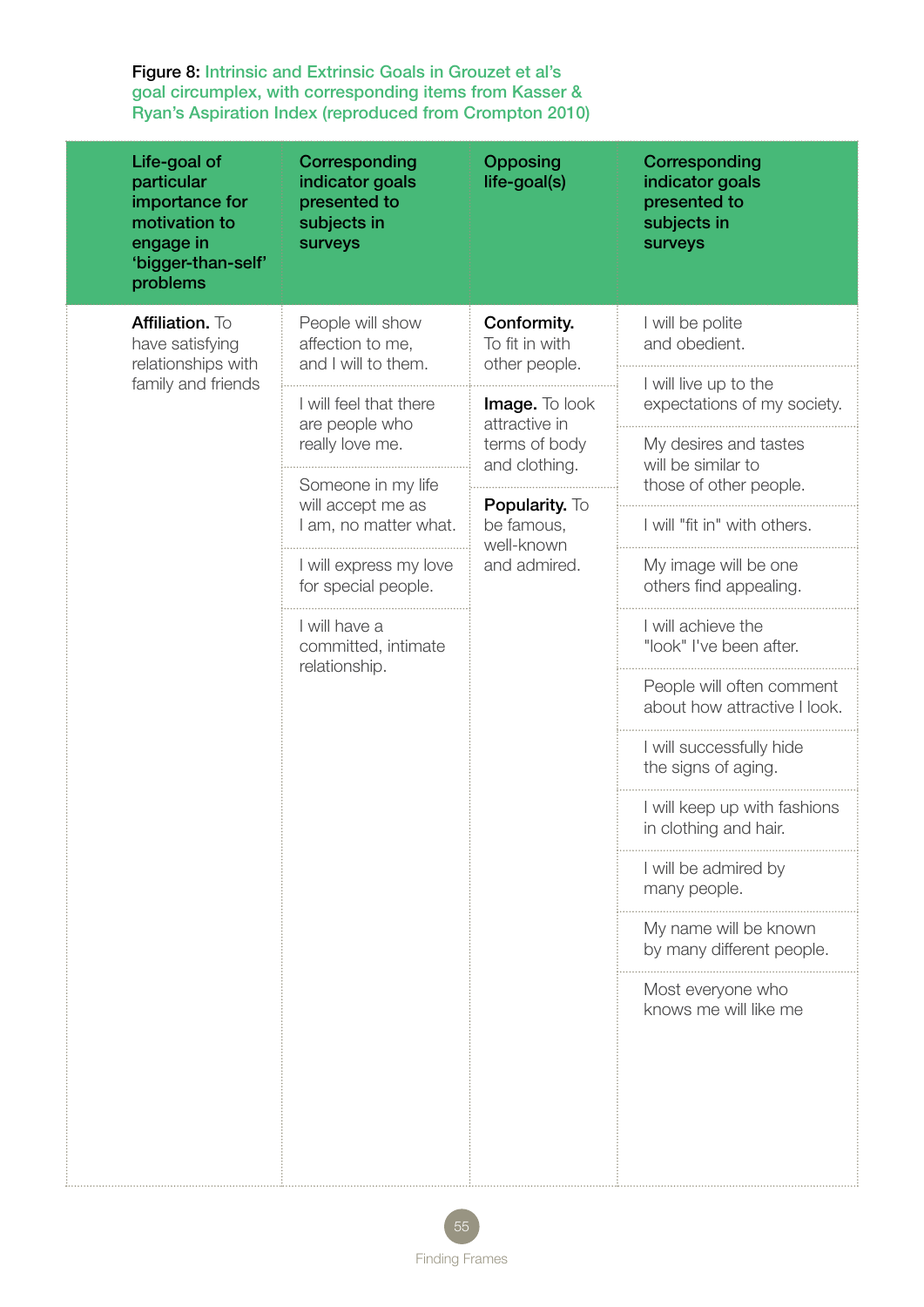| Life-goal of<br>particular<br>importance for<br>motivation to<br>engage in<br>'bigger-than-self'<br>problems      | Corresponding<br>indicator goals<br>presented to<br>subjects in<br>surveys | <b>Opposing</b><br>life-goal(s)                                         | Corresponding<br>indicator goals<br>presented to<br>subjects in<br>surveys |
|-------------------------------------------------------------------------------------------------------------------|----------------------------------------------------------------------------|-------------------------------------------------------------------------|----------------------------------------------------------------------------|
| Self-acceptance.<br>To feel competent                                                                             | I will be efficient.                                                       | As above                                                                | As above                                                                   |
| and autonomous.                                                                                                   | I will choose what<br>I do, instead of<br>being pushed<br>along by life.   |                                                                         |                                                                            |
|                                                                                                                   | I will feel free.                                                          |                                                                         |                                                                            |
|                                                                                                                   | I will deal effectively<br>with problems<br>in my life.                    |                                                                         |                                                                            |
|                                                                                                                   | I will feel good<br>about my abilities.                                    |                                                                         |                                                                            |
|                                                                                                                   | I will overcome the<br>challenges that life<br>presents me.                |                                                                         |                                                                            |
|                                                                                                                   | I will have insight<br>into why I do the<br>things I do.                   |                                                                         |                                                                            |
| Community<br>feeling.<br>To improve the<br>world through<br>activism or<br>generativity                           | I will assist people<br>who need it, asking<br>nothing in return.          | Financial<br>success.<br>To be wealthy<br>and materially<br>successful. | I will have many<br>expensive<br>possessions.                              |
|                                                                                                                   | The things I do will<br>make other people's<br>lives better.               |                                                                         | I will be financially<br>successful.                                       |
| Related to this<br>intrinsic goal is<br>the importance<br>of a sense of<br>agency in working<br>to create change. | I will help the world<br>become a better<br>place.                         |                                                                         | I will have enough<br>money to buy<br>everything I want.                   |
|                                                                                                                   |                                                                            |                                                                         | I will have a job<br>that pays well.                                       |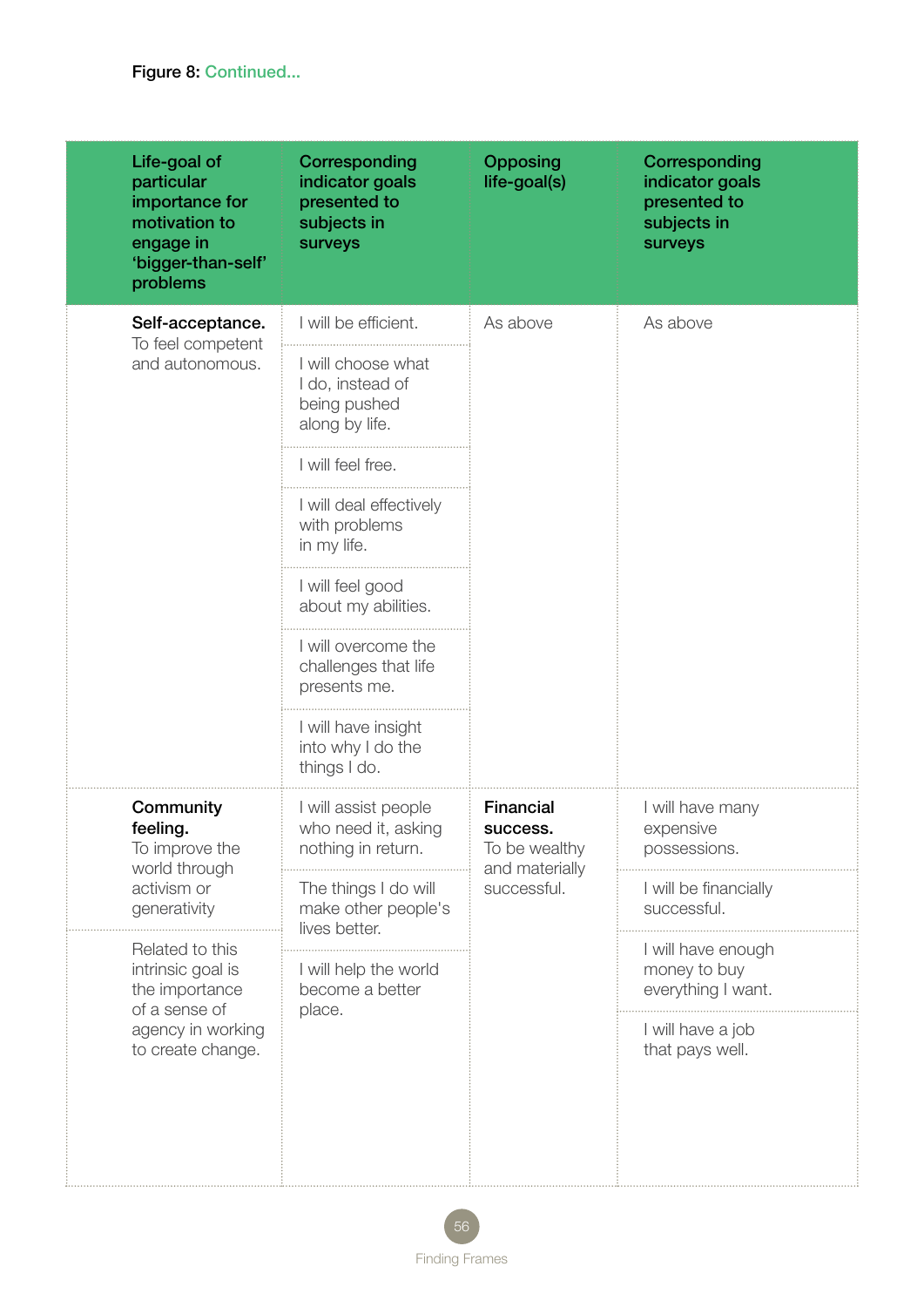Of the three Intrinsic goals, Community Feeling appears to offer the most obvious fit with support for tackling global poverty. It is explicitly about taking action in the world, and building a sense of agency in the individual, such that he or she can take action and have that action achieve the desired effect. As discussed in the section above, these self-determination dimensions of the goal system are missing (or are less explicit) in Schwartz's values circumplex.

In support of Community Feeling, Self-Acceptance goals seem important because they can activate adjacent goals. But they are also important in themselves because they can help to increase feelings of agency.

We might reasonably assume that Affiliation is less important in driving support for development, as on the strength of the survey items it appears to relate to support for in-groups and to strengthening selfidentity. We could make a comparison here with Benevolence in the values circumplex.

#### Addressing antagonistic goals

In terms of diminishing antagonistic goals, it can be concluded that Financial Success should certainly be avoided; this goal is diametrically opposed to Community Feeling. Similarly Popularity, Image and Conformity (in so far as it is central to consumer culture) should also be avoided.

Having made these inferences, based on what we know about the well evidenced relationships between Intrinsic goals and propensity to engage in 'bigger than self' problems, it is again important to stress that the relationships between the specific values and goals advocated here and measures of public engagement in development issues should be established through primary research at the first opportunity. Indeed we are already planning to pursue such a programme of research by means of a quantitative panel survey (see Section 6 below).

Community Feeling appears to offer the most obvious fit with support for tackling global poverty.

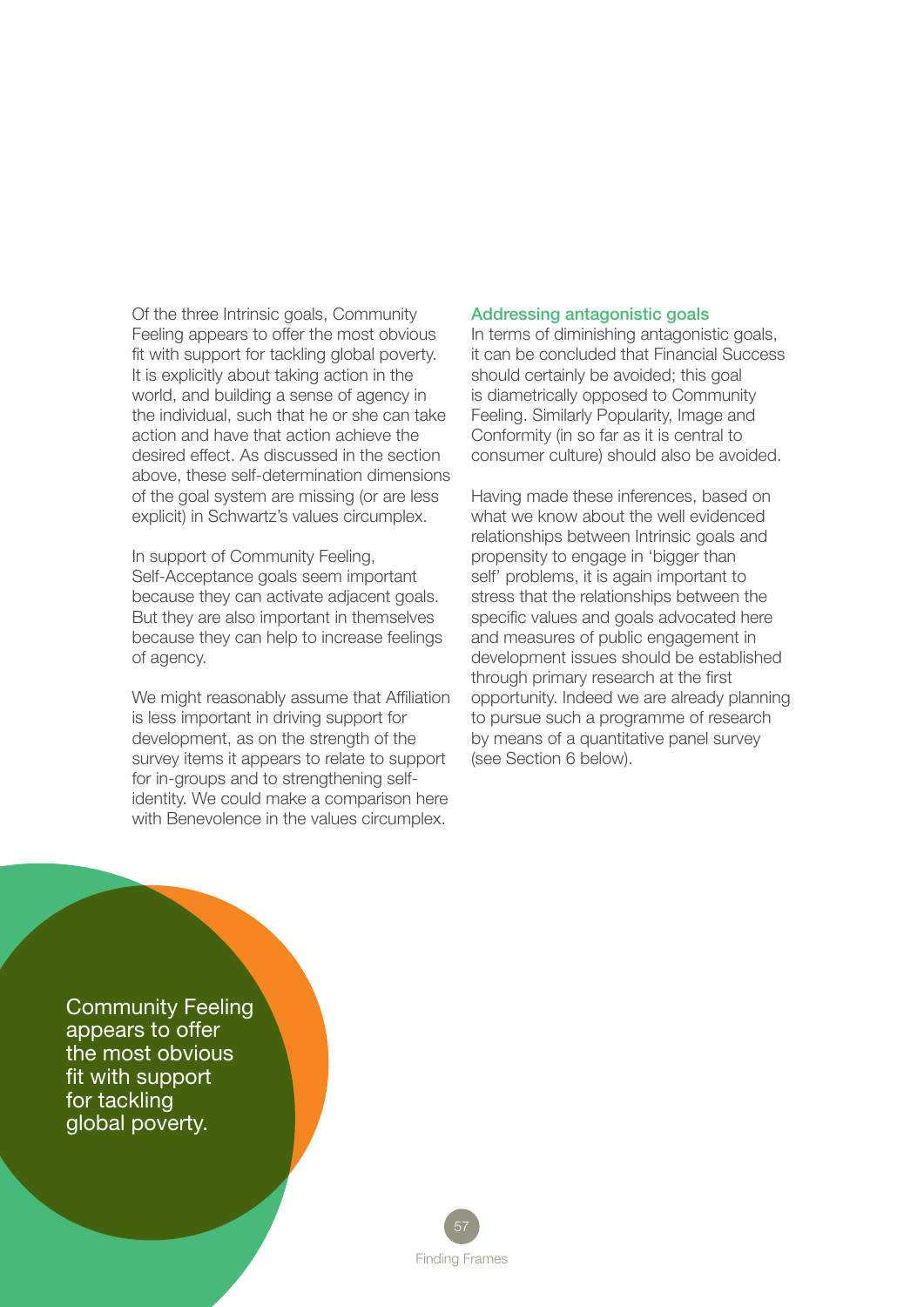

#### The attitudes we want to activate and strengthen...

#### The Oxfam blob diagram

However, there is further evidence that the values and goals picked out here are consistent with those that development NGOs have already identified as representing the ideal foundation on which to campaign with the public. In 2006 Adrian Lovett led a research study that resulted in the recommendation of a set of motivations around which Oxfam should build its campaigns. This outcome was represented in what has become known internally as the 'blob diagram' [Figure 9].

We can quickly see that the values and goals advocated in this paper fit well with the Oxfam prescription in the blob diagram, even though it is written around attitudes. For instance, the Universalism values of Equality and Justice are explicitly mentioned on the Oxfam model. A World at Peace value item directly relates to Oxfam's Freedom from Fear and Want. Meanwhile the goal of Community Feeling can be seen to cohere with Belief in Human Agency (supported by the goal of Self-Acceptance), Solidarity for the Human Family, and Care for Others. The close mapping between Oxfam's attitudinal blobs and intrinsic goals and values is also apparent to Tim Kasser, who has remarked on how well embedded the positive goals and values are in Oxfam's 'Be humankind' brand campaign (Kasser 2009).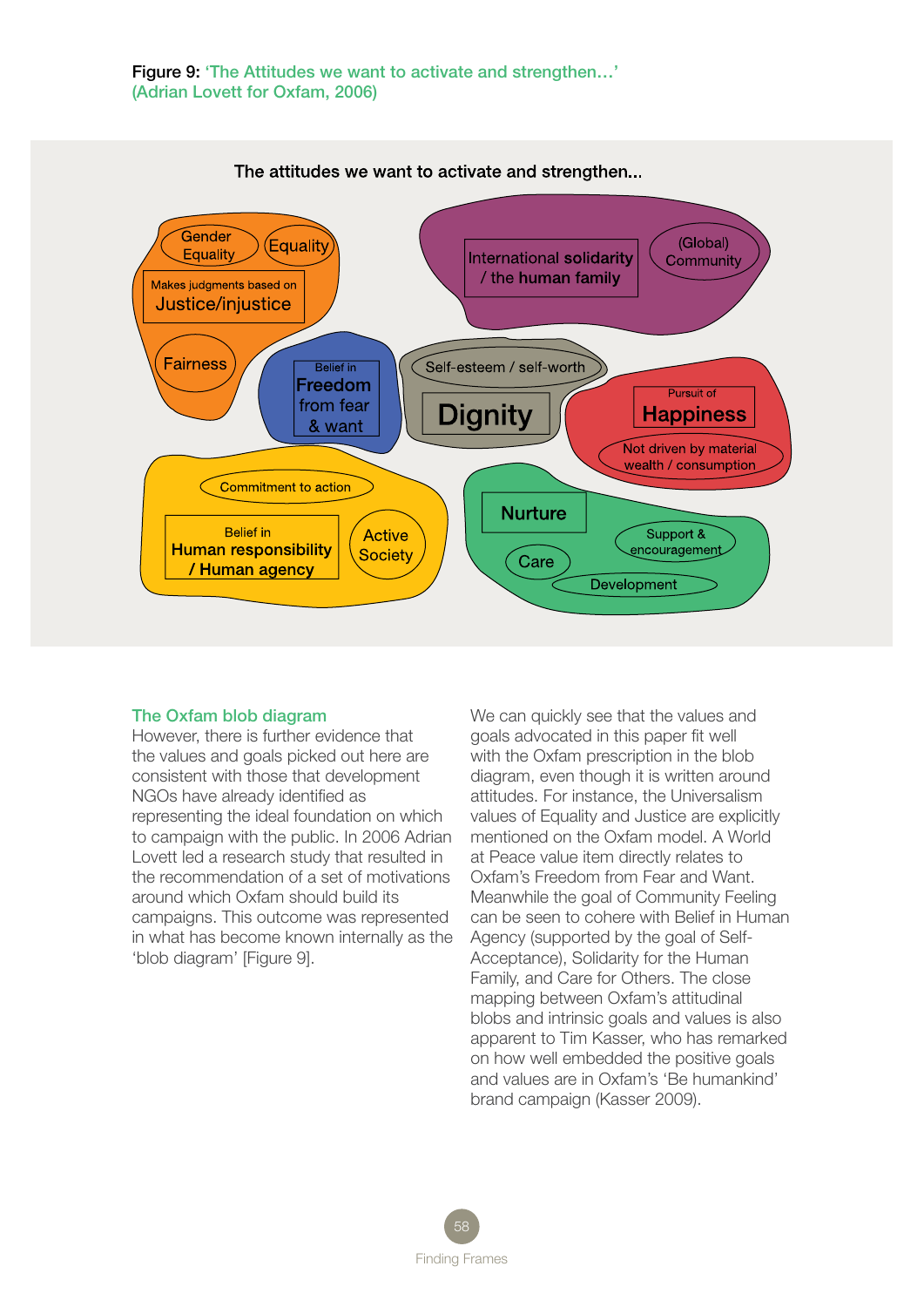Having said this, there are two of the 'blobs' in the Oxfam motivations set that do not appear to map neatly onto values and goals in the psychological literature. 'Happiness not driven by material wealth/ consumption' and 'Development as care (for distant others)' cannot be considered values or goals in themselves, but rather seem to require the reframing of familiar concepts around particular (Universalism) values.

This reading of the Oxfam motivations set suggests that the missing strand in their campaign strategy may be the use of a frames approach. Such an approach, which can activate particular values and worldviews through the use of particular words and concepts, expressed in every aspect of how practitioners engage the public, is introduced in Section 4 below.

### 2.4 Refining positive values for development

The section above began by laying out a perceived opposition in the literature on the drivers of public engagement with global poverty: morality on the one hand versus self-interest on the other. But we have also encountered David Hudson's argument that there is no logical reason why support for development should not be motivated by both sets of values at once (Hudson and Van Heerde 2010).

Values theorists would argue that it is difficult to span both sides of the values circumplex simultaneously, and yet for Hudson it seems *"entirely plausible"* that people manage it (ibid). For instance, when a member of the public buys something

from an Oxfam shop, or purchases a fairtrade product, they are likely to be exercising dual motivations with no sense of dissonance whatever.

Similarly there could be an objection from development practitioners that a psychological approach based purely on values theory does not recognise the practicalities of development work on the ground. It could be argued that the ends of development are more important than the means: if self-interest drives public or statelevel support, then surely that is preferable to no support at all. However there are clearly myriad ways to achieve those ends, and values theory can help us to see the trade-offs inherent in different approaches.

#### A conflicted space for NGOs

There is evidence that NGOs increasingly find themselves in this conflicted space when undertaking development work. Development academic Matt Smith writes of the *"blurred boundaries"* between NGOs, states and markets (Baillie Smith 2008:11). Such blurring does not easily fit with a dichotomous view of development work, such as one based purely on values theory. These slippery exchanges between practice and principle are one reason why Matt Smith advocates an approach to public engagement grounded in development education, based on enabling the public to participate in discussion and deliberation about the purposes and practices of development work. Such an approach has the added value of building up the legitimacy of NGOs to do that work, in the eyes of the public.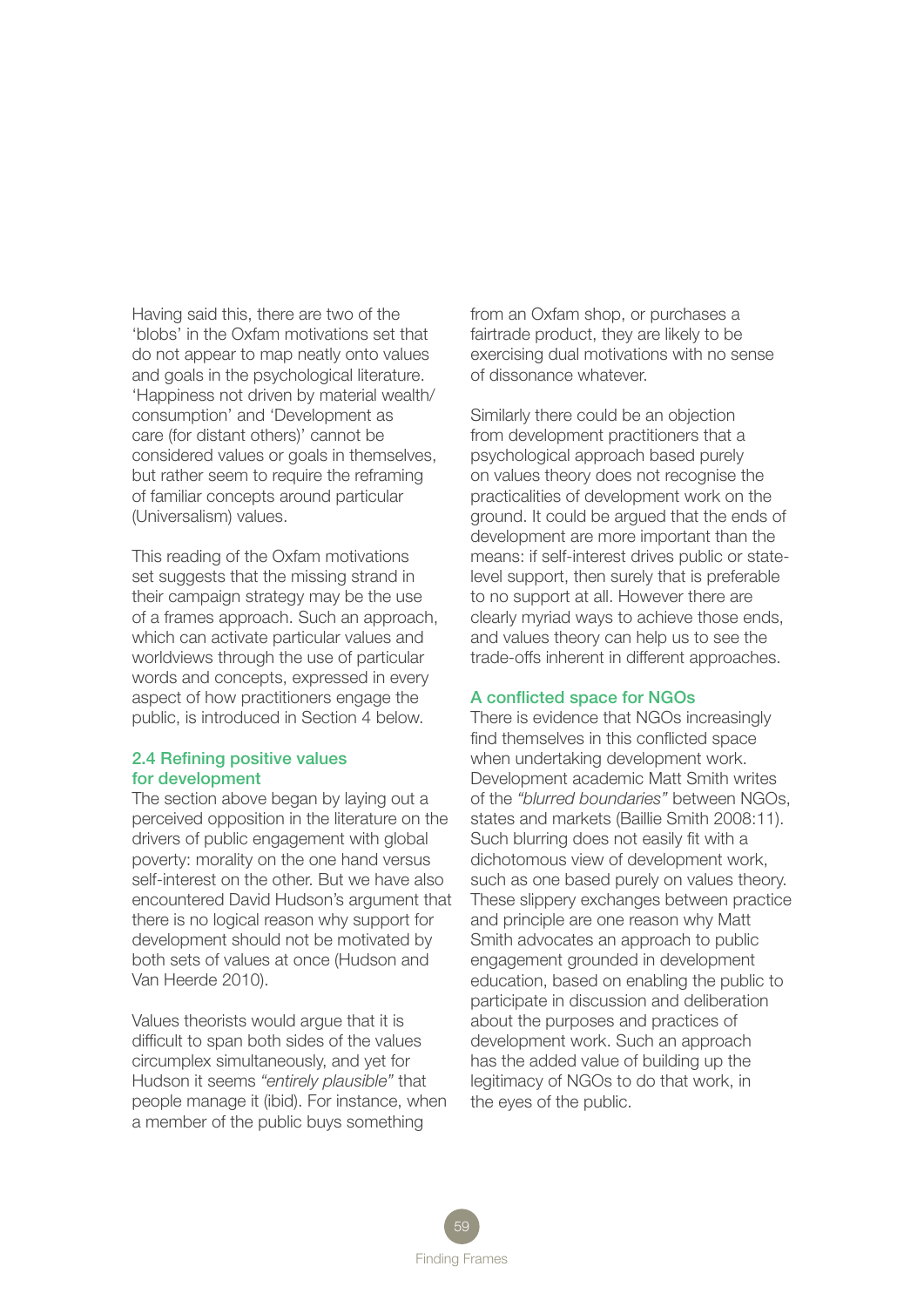Moreover, it appears that the way development is actually being delivered in the global South at present is more driven by self-interest on the part of developing nations than by altruism on the part of Northern donors. The South is advancing its own development agenda, and South-South partnerships are the dominant model.

Development academic Emma Mawdsley is exploring models of South-South development, and in a recent paper she cites Brazil and India talking about global development as 'horizontal cooperation' and 'development co-operation' respectively (Mawdsley 2010:11). China is the biggest force in this emerging model of development, pursuing its agenda not through donations but through partnerships. Mawdsley tellingly quotes the Chinese ambassador announcing his government's intention to build a \$1bn hydro-electric dam in Guinea with the words: *"The dam is not a gift; it is an investment... That is what win-win means"* (ibid: 18).

#### The overlap between North and South

Whether or not the contractual arrangement proposed by the ambassador really constituted a 'win-win' is an open question. Many development practitioners (and other commentators) express reservations about China's way of working, in Africa in particular. To an extent, such development realities are a distraction from the main thrust of this paper, which focuses on engaging the UK public in development. Yet the two arenas of activity – public engagement in the global North

and development practice in the South – do overlap. For example, it is notable that a number of NGOs (including Oxfam and WWF) are working with the governments of developing countries (including China) to try to manage the potential negative impacts of partnership arrangements, grounded in self-interest, on the world's poorest people.

One of the implications drawn out at the end of this paper is that NGOs will need to find a new way to present themselves and their work to the UK public. If and when they do so, we would suggest that the model they should present is one that takes account both of how development is being practised in the South, and how their own role in that development is shaping up.

#### Mauss's gift theory

Beyond these real-world tensions based on development in action, there are also theoretical concerns about a development model based solely on self-transcendence. These concerns arise not from psychology but from development studies grounded in other disciplines such as geography, anthropology and sociology.

Marcel Mauss's gift theory has become a staple of sociological thought, and an influential text in development studies (Emma Mawdsley uses gift theory to structure her recent paper). Mauss focuses his attention not on the gift itself but on the act of giving, which is a social act that creates a bond of solidarity between the giver and the receiver (Mauss 1954). For the bond to be fully established, the recipient is expected to reciprocate with a gift of their own at some point in the future.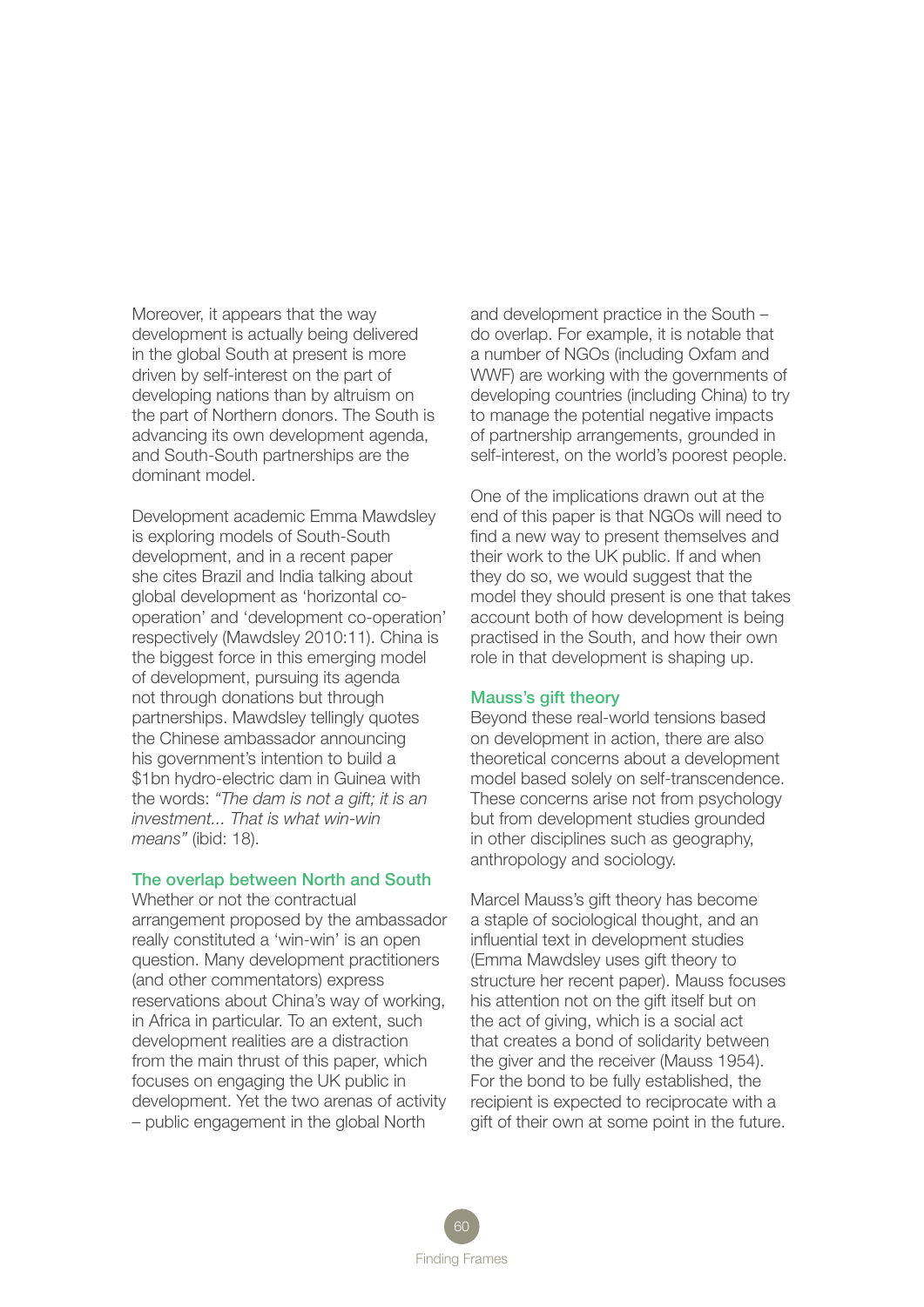When a gift is given without the expectation of reciprocation, the result is what Marshall Sahlins calls 'negative giving' (1972 – in Mawdsley 2010). As Mauss explains: *"The unreciprocated gift makes the person who has accepted it inferior, particularly when it has been accepted with no thought of returning it"* (Mauss 1954:65). The implications of this kind of negative giving in an international development context are stark. A charity-based development model entrenches uneven power structures and results in aid dependency – a phenomenon observed by a number of recent authors on development aid, including Sachs, Easterly and Moyo (Mawdsley 2010).

#### Two-way exchange and reciprocation

This reading of charity as gift is not necessarily entirely incompatible with an approach to development grounded in intrinsic values, but values theory suggests that gifts freely given through Universalism must also allow for an element of reciprocation, or exchange. Rather as instant online activism with no further engagement can be regarded as mere clicktivism, so mechanisms for gathering donations that involve no subsequent interaction or other meaningful two-way exchange can be seen as simply reinforcing the prevailing, unequal, status quo.

Away from this fundamental critique of development as charity, there are potential problems with the specific values that are identified as driving support for development, when we look at them

pragmatically. First, there is the danger that Universalism can appear highminded. Rather than building empathy, an insistence on support grounded in, say, the value of equality could be read as having the reverse effect. If the subjects of the support – states in the developing South – are motivated by self-interest, then an insistence on intrinsic motivations in the supporting North could enhance the 'othering' effect apparent in the current model of development as charity.

#### Negotiating disciplinary divides

We are grappling here with something of a clash of disciplines and a collision of different specialised vocabularies. Universalism describes a specific set of values items as defined in a particular school of social psychology. 'Universal values', on the other hand, have wider resonance in a number of disciplines that inform development studies. In each of these disciplines, universal values (or principles) tend to be problematised.

For instance, the philosopher Nigel Dower writes critically about the universal ethics informing global citizenship, as embodied in international agreements such as the Universal Declaration of Human Rights (1948) and the Earth Charter (2000): *"No ethic is universally accepted, or is ever likely to be..."* (Dower 2005). Similarly, Matt Smith has remarked *"universal values are clearly not from nowhere, and definitely from somewhere"* (personal communication).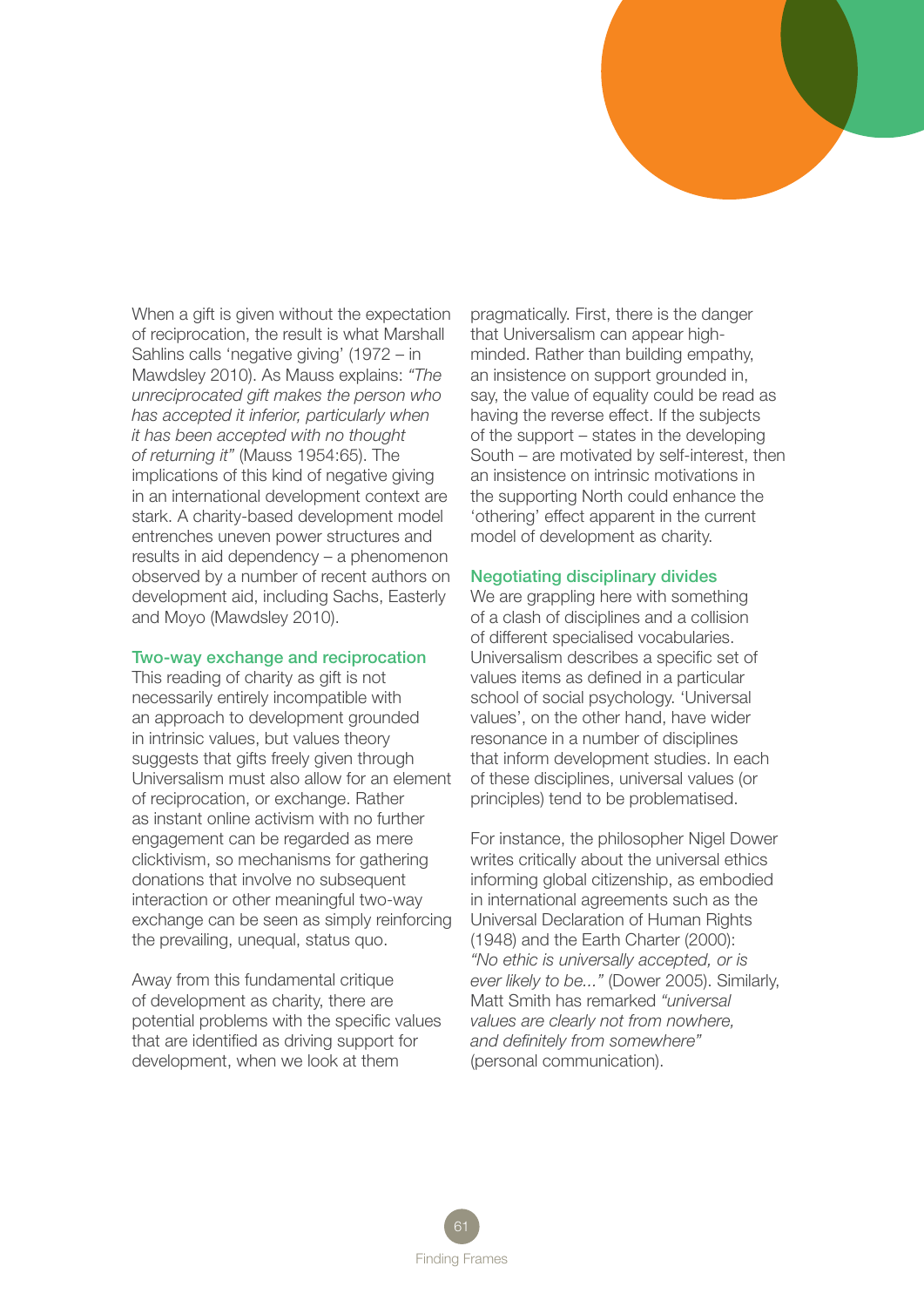'Universal values' as they appear in the development literature are clearly distinct from the Universalism values of social psychology. Because of this, it is important when advocating the adoption of Universalism in the context of development that we are aware both of the problematic resonances of the term 'universal' and of the potential for mistakenly defining a rigid set of values and assuming them to be universally good. Practical examples from development as it is happening on the ground (as discussed above) suggest that other ways of doing development exist, and some of these may be delivering at least as much 'good'.

#### Benevolence in action: Citizens UK

If universal values (and also Universalism) could be seen to be high-minded, then Benevolence can appear to have greater instinctive appeal when seeking to engage the UK public in global poverty. There is a risk, as discussed in the previous section of this paper, that too much Benevolence could lead people to entrench themselves further in their in-groups. This could mean that they do not reach out to others who are distant from them. Yet Benevolence is widely recognised by development practitioners as an effective way in to working with the public. Being all about care for one's in-group, Benevolence values are seen to be more in line with people's daily concerns than are Universalism values. It is for this reason that values campaigning and community organising principles traditionally 'start from where people are at'.

The most successful current exponent of community organising in this country is Citizens UK. Its success can be measured not least by its influence on contemporary politics. It hosted the unofficial fourth leaders' debate before the 2010 General Election, and has since been adopted by the government as an exemplar for the Big Society concept.

Citizens UK's method is to work with existing groups, such as community groups and faith groups, giving everyone a chance to speak and then reflecting people's concerns back to them. This is followed by a process of bringing groups together around a common agenda, built up from the initial concerns that people voiced. The local groups become members of Citizens UK, then the executive takes their common agenda forward and lobbies for political change at a high level ( in Westminster, for example, or by targeting London's Mayor as in a recent campaign on the living wage).

This method of organising has apparently been very effective both in engaging and empowering local groups, and in making the space for political change. From a values perspective, it is Benevolence in action. The danger, however, is that it activates and reinforces Benevolence values, to the point where participants never get beyond caring for their in-group. For some campaigning agendas (such as the living wage, or rights issues) that may be sufficient. But for 'bigger than self' problems such as climate change – or global poverty – such an approach may be insufficient.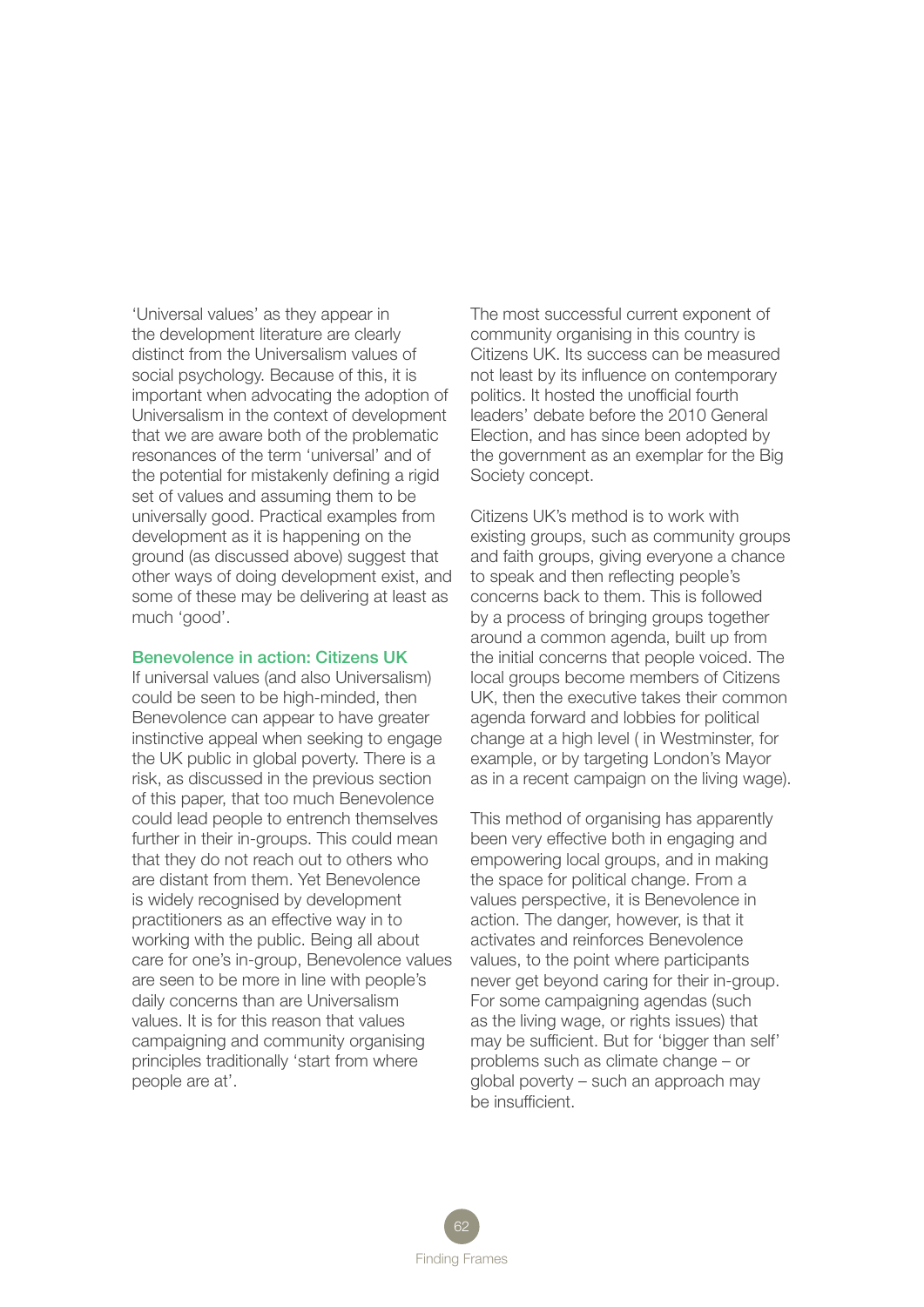Instead of taking action on the global environment, for example, local groups engaged through a Citizens UK-style approach may just work on local environmental issues such as dog fouling and litter. This potential shortcoming was confirmed by Neil Jamieson, chief executive of Citizens UK, when he spoke recently to a meeting of senior leaders of UK NGOs: *"The agenda comes from our members. It usually starts with my children, my home, my street. But never international development"* (personal communication). Underlining the differences between community organising (grounded in Benevolence) and development (understood as grounded in Universalism), Jamieson continued: *"Our people don't go to those meetings [ie those convened by development NGOs] – they're too self-serving, too sacrificial. Our people are convened around family."*

our members. It usually starts with my children, my home, my street. But never international development"

#### Ways forward for Benevolence

While observing the potential limitations of the Citizens UK approach, as NGOs we must acknowledge the apparent advantages of engaging the public through the Benevolence values which they more strongly hold, rather than the Universalism values which will be needed in order to deepen their engagement with global poverty. In any case, Benevolence is next to Universalism on the values circumplex, and we know from experimental work that activating Benevolence values will strengthen the adjacent Universalism values (see eg Maio et al 2009).

Yet values theory also highlights tensions in campaigning approaches, and reveals the potential effects of applying different engagement techniques. We cannot afford to rule out the chance of people becoming empowered campaigners if that means engaging them first on the things they care about the most (or most often). But if their immediate concerns do not coincide with those of development NGOs, then practitioners will need to have strategies in place to strengthen positive values, and within this to bring Universalism values to the fore. Clearly there is a debate to be had over what constitutes positive values for development, and this paper is designed to "The agenda comes from **inform that debate (and others besides).** 

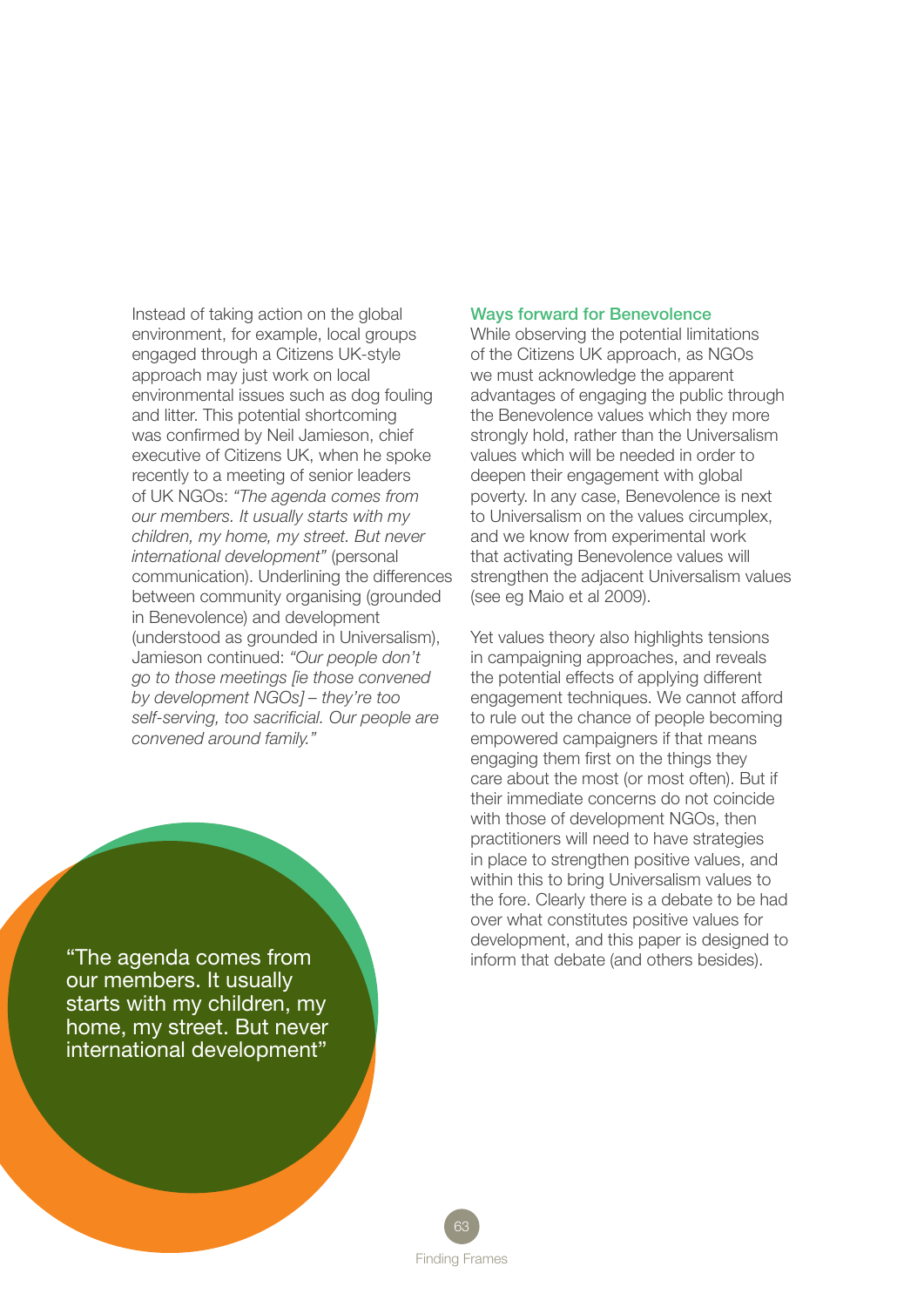#### Ways forward for Universalism

As with Benevolence, this section has discussed challenges to an approach to public engagement grounded wholly in Universalism. Many of these challenges come from observing how development work is done on the ground, driven forward by mutual self-interest. Notwithstanding these observations, the real-world evidence from psychology is clear that the use of negative, extrinsic values reinforces those values and diminishes people's intrinsic motivations and their pro-social actions.

If, for short-term reasons, NGOs choose to trade on extrinsic motivations, to earn revenue or engage new supporters, then they must do so, but all the time being mindful of the collateral damage these tactics will cause to the supporter base in the longer term. Such tactics should only be employed as part of a considered, longer-term strategy for building public engagement with development – a strategy founded on the positive values outlined above. As with the example of online organising cited in Section 1, the key to achieving deeper public engagement is getting supporters onto a journey of engagement: from local to global, from online to offline. Not for nothing is the pre-eminent US online organiser called MoveOn.org.

Other ways through the evident tensions between the practices and principles of development NGOs, and the core business of engaging the UK public, will be apparent to other readers of this paper. Many of the tensions and contradictions in development work are likely to remain insoluble – hence the need for debate and deliberation to work through these tensions as far as possible, as development educators have advocated.

There are likely to be no easy answers to many of the ethical and values-based questions we are posing. Working with values can seem formidably abstract – values are abstract by their very definition (Schwartz 1992). In using frames, however, we can find a way to activate values and make them usable in public engagement activities by development NGOs, as we will endeavour to demonstrate in the next section.

> If, for short-term reasons, NGOs choose to trade on extrinsic motivations, to earn revenue or engage new supporters, then they must do so, but all the time being mindful of the collateral damage these tactics will cause to the supporter base in the longer term

64 Finding Frames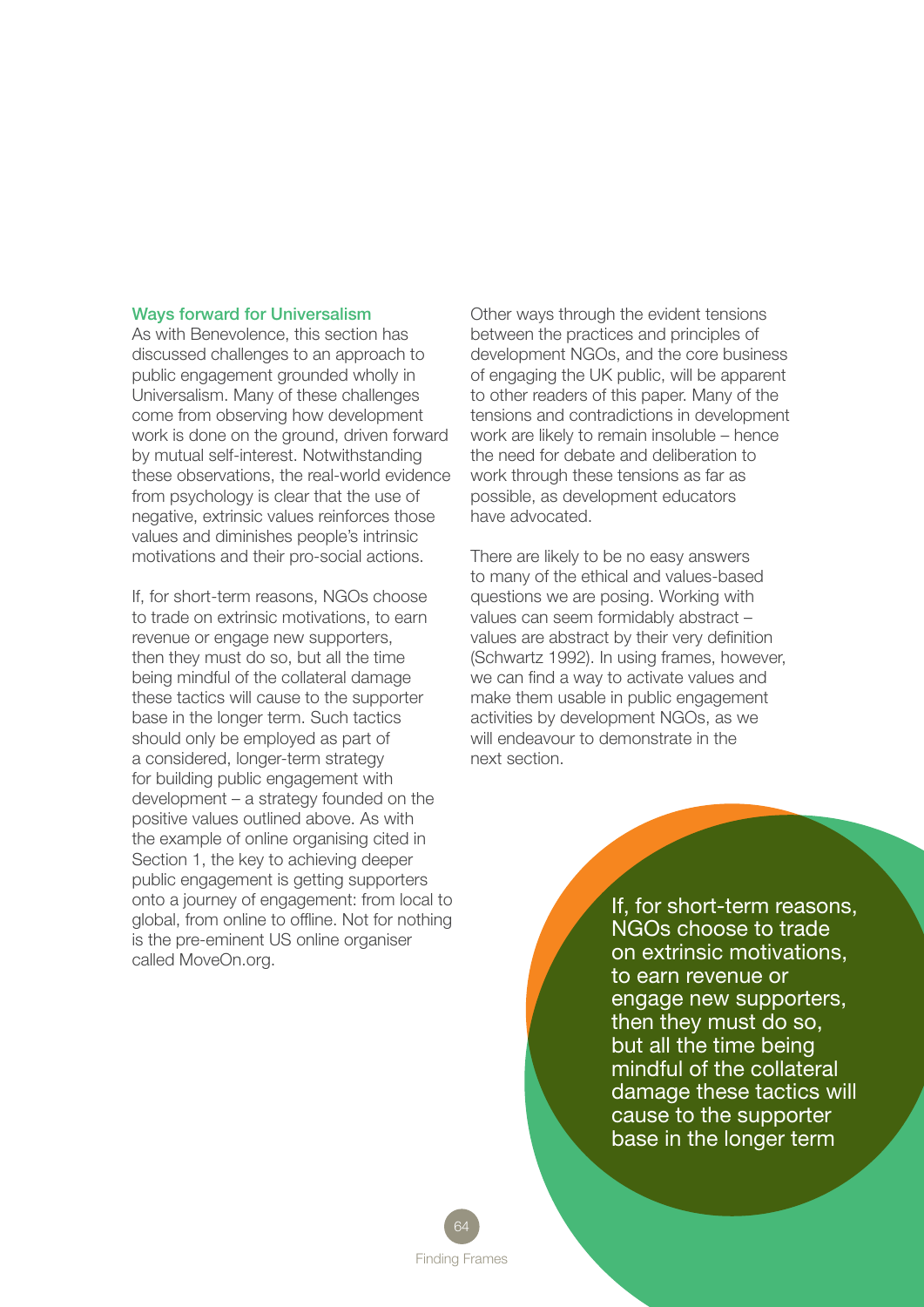# 3.A frames approach to public engagement

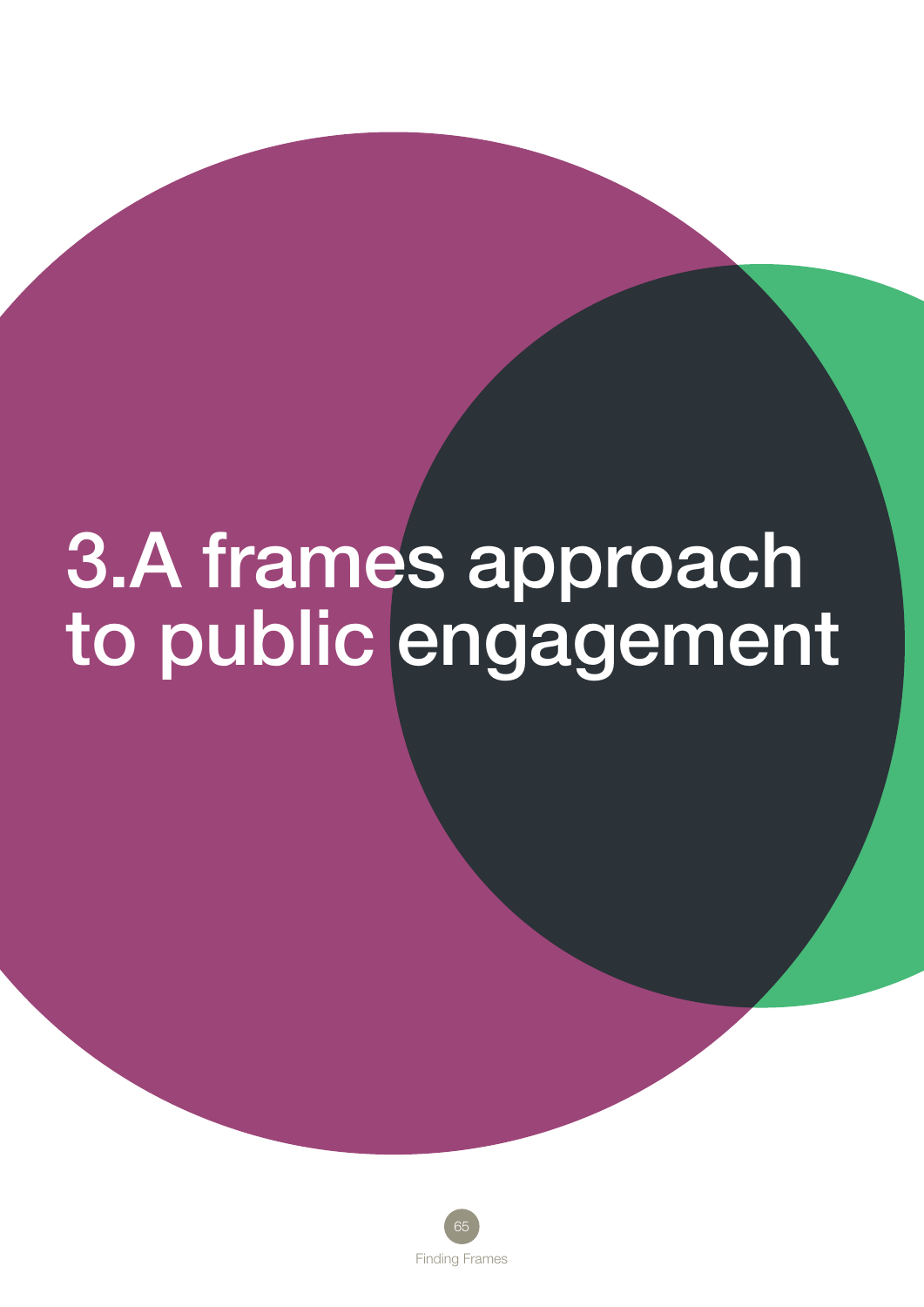# This section...

• Introduces frames, and seeks to explain the concept via a brief overview of its rich heritage across a number of academic disciplines. The relevance of frames to development NGO practitioners is established, based primarily on frames' ability to tap into, and activate, particular associated values.

• Focuses in on the idea of cognitive frames, as they appear in cognitive linguistics. In particular we look at frames as practical tools for campaigning, in the 'cognitive policy' work of George Lakoff.

• Sets out Lakoff's practical distinction between 'deep frames' (a specific sort of conceptual frame that presents a moral worldview) and 'surface frames' (which identify the context of a discourse and provide an angle of viewing).

• Explores the practical applications of these two interrelated concepts.

#### 3.1 An introduction to frames

We have argued above that it is time to reframe international development and how the task of tackling poverty is constructed and approached. In particular, our analysis of the current state of public engagement suggests that the public is stuck in a transaction frame, with the Live Aid Legacy as the dominant model of how tackling poverty is understood. Breaking out of this transaction frame, and the associated aid frame, involves every facet of our public engagement work and how we communicate it. This includes the fundamentals of how we campaign and how we fundraise.

In the development sector we are happy enough to talk about reframing in this way; we all know essentially what it means. But what exactly are 'frames' and how do they work? How might frames lead us to the values that we have identified as driving public engagement with global poverty over the long term?

Frames can be defined as cognitive devices that we use to understand words and things, and by which we structure our thoughts. When we hear a word, it automatically evokes in us a set of ideas, values and feelings. This set of evocations can be described as the 'conceptual frame' for that word. When we encounter new words, we understand them by reference to existing frames, and as we acquire new frames so our understanding moves along. What occurs with words also occurs with sensations and experiences: we understand the world by reference to our existing frames.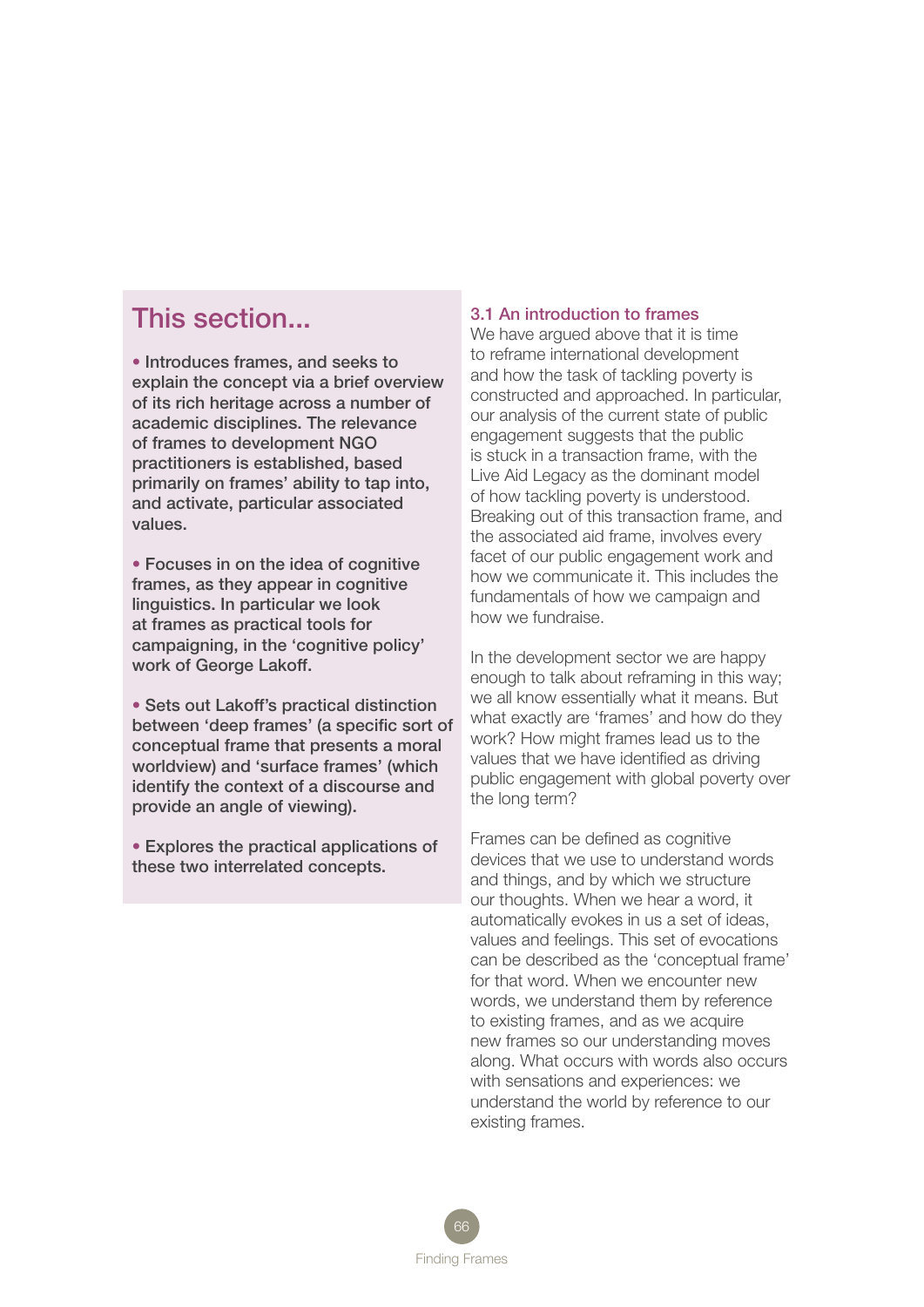#### Frames in the mind, in language and the world

George Lakoff, a US academic working in cognitive linguistics, defines frames in this way (2006:25):

*"Frames are the mental structures that allow human beings to understand reality – and sometimes to create what we take to be reality …They structure our ideas and concepts, they shape how we reason, and they even impact how we perceive and how we act. For the most part, our use of frames is unconscious and automatic – we use them without realising it."*

Most obviously, frames are found in language. Linguistic 'discourse analysis' can examine large bodies of text to pick out commonly used words and the other words they are used in connection with (their 'colocations'). In this way, frames can be identified. As we have mentioned, frames can also be discerned in the everyday world, particularly in spaces that have been deliberately constructed (including buildings, settlements, institutions and policies).

As well as existing out there in the world, and in language, frames inhabit each one of us. They are, after all, mental structures. Cognitive linguists such as Lakoff argue that conceptual frames open up their own neural pathways; as the frames are repeated (or we encounter them repeatedly), so the pathways are reinforced. We keep frames in our long-term memory. In this way it can be literally said that frames structure how we think. They essentially become the defaults with which we understand the world. This means that they are deeply ingrained, but they can also be revised over time. Through repeated exposure to what we hear, read and experience, new frames can become dominant in our minds.

#### 3.2 Different concepts of frames

Lakoff offers a view of frames that we wish particularly to highlight in this paper because of its potential value to public engagement strategies. In recent years Lakoff has focused considerable attention on how to operationalise frames analysis as a practical, campaigning tool.

Before examining the detail of Lakoff's work, however, we should go back to the roots of frames analysis. The frames concept has an impressive and diverse heritage in academic thought in the late 20th century, and it is worth setting out a few other readings of 'frames' in order to gain a fuller understanding of the concept. This will enable us to understand Lakoff's approach to framing in its wider context.

> Frames are the mental structures that allow human beings to understand reality – and sometimes to create what we take to be reality

67 Finding Frames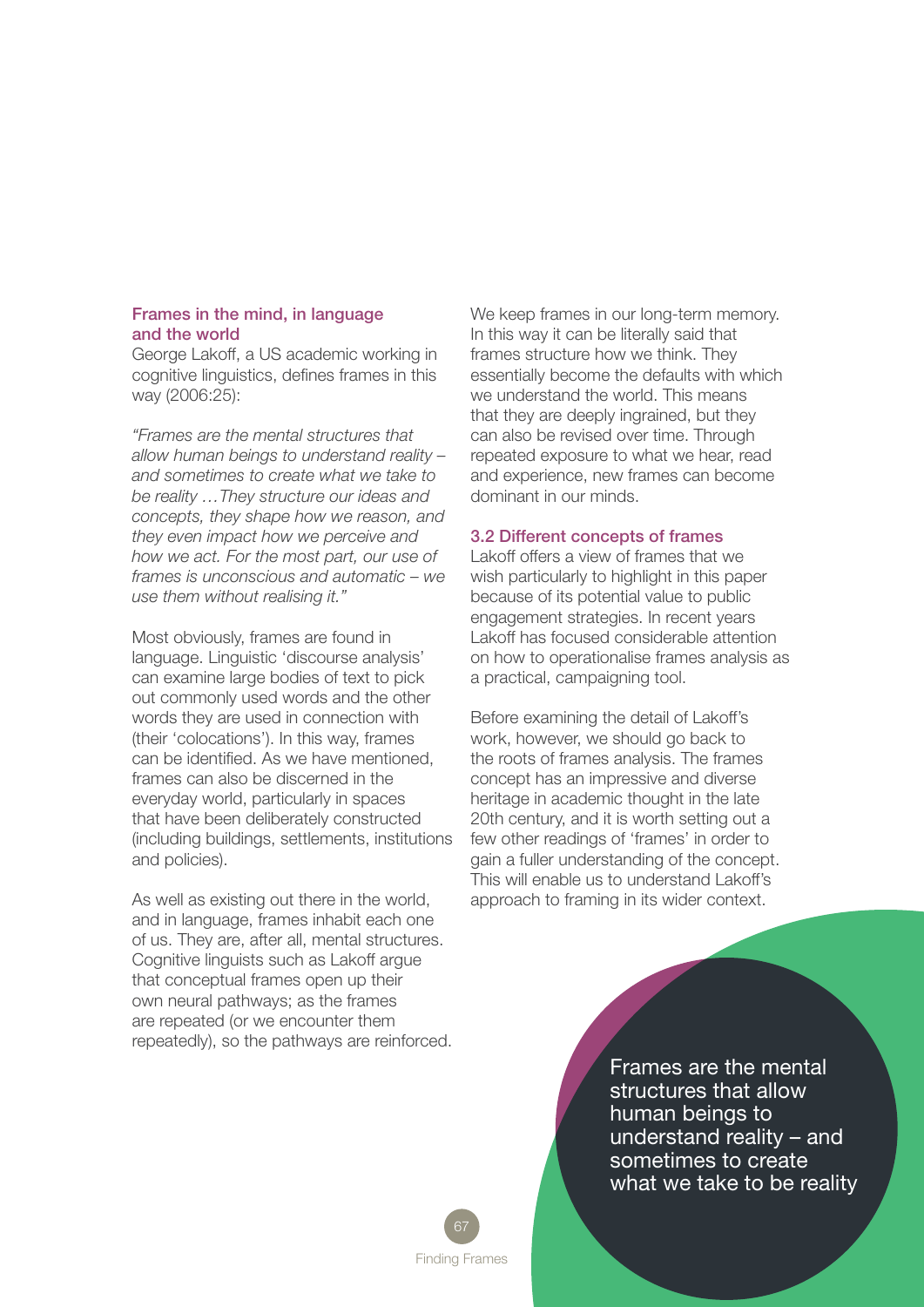## The origins of the frames concept: Minsky, Goffman and Fillmore

The concept of frames seems to have burst into a number of different academic literatures around 1974. It all began with a number of US authors writing from different disciplines, some of them connected to the Massachusetts Institute of Technology (MIT), exploring frames in relation to their different fields. They included Marvin Minsky, a pioneer of Artificial Intelligence and computer programming; Erving Goffman, a sociologist; and Charles Fillmore, a linguistics and semantics expert.

Minsky is generally credited with being the first to use the term. He seized upon the idea of 'frames' as a theoretical means of explaining the apparent power and speed of human thought processes – which Artificial Intelligence (AI) systems would need to emulate. Minsky referred to 'chunks' of knowledge – human or artificial – as frames. But he did not claim any great originality in developing the concept. He acknowledged his debt to the psychologist Frederic Bartlett, who wrote about similarly chunked 'schema' in his seminal book Remembering (1932).

In Minsky's 1974 paper, the frames concept is introduced as follows (1974:1):

*"Here is the essence of the theory: When one encounters a new situation (or makes a substantial change in one's view of the present problem) one selects from memory a structure called a frame. This is a remembered framework to be adapted to fit reality by changing details as necessary. A frame is a data-structure for representing a stereotyped situation, like being in a certain kind of living room, or going to a child's birthday party. Attached to each frame are several kinds of information..."*

The information that is contained within the frame structure is both *factual* and *procedural* in that it encapsulates both what to do and how to do it. The fact that these different kinds of knowledge are stored together in a chunk is key to providing our thoughts with speed and ease. The frame structure is described by Minsky as *"a network of nodes and relations"* – a structure that can apply to brains just as well as to computers.

The top level of each frame is fixed, as there are certain elements of a frame that must always be in place for that frame to apply. A living room, for example. must have walls and a door and some comfortable furniture. The lower levels of the frame consist of 'slots' or 'terminals' in which specific pieces of information can be held. These effectively fill in the detail of a specific occurrence of a frame – eg particular furnishings and decor.

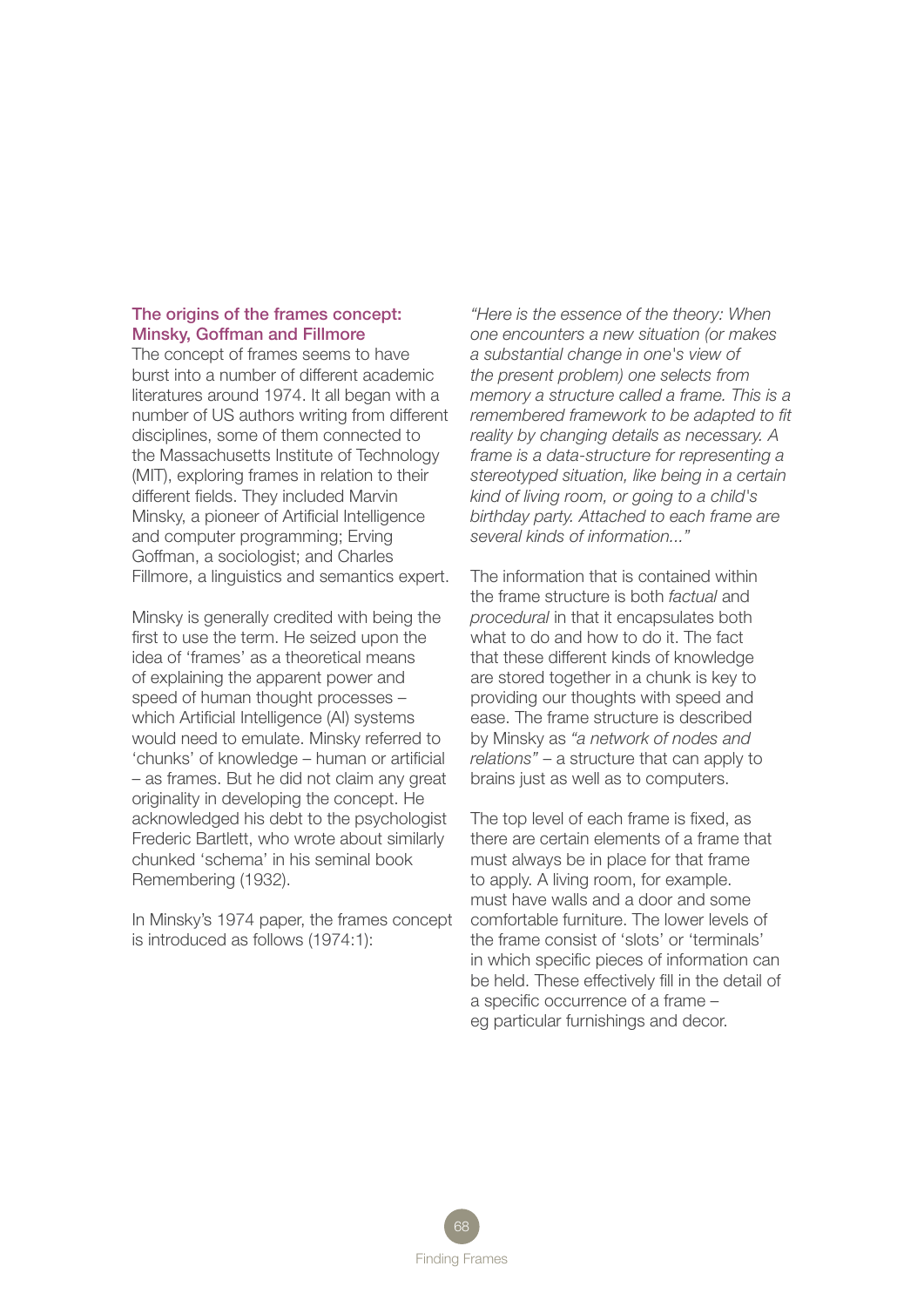#### Using frames to understand the world

In Minsky's explanation, we understand a scene or discourse by picking a preexisting 'stereotype' frame. As we fill in the detail, in the lower 'slots', we continue to adapt the pre-existing frame. In some cases there may come a point where the specific data no longer fit the top-level conditions for a particular frame, at which point a new frame is substituted in (and the observed facts effectively break out of the first frame).

Minsky's idea of frames made up of terminals, some of which are pre-set and some of which are empty, is central to Artificial Intelligence. It was further developed by other early thinkers in AI, including Roger Schank and Robert Abelson, a pair of cognitive psychologists at MIT who wrote about the closely related concept of 'scripts' (1977). Schank and Abelson's thesis follows Minsky's, except that the slots in the frame are patterned into a narrative or scenario which is also a part of the stereotypical situation, or 'script' as they call the frame structure.

In the 'restaurant script', for example, the slots include 'chef', 'waiter', 'diner', 'menu', 'main course' and 'bill', and these are formed into scenarios that arrange them into a narrative (eg we expect the bill to arrive towards the end of the script). All these elements and arrangements are colocated in the unconscious brain. They are activated when we encounter a restaurant, or a discourse about restaurants. The script or frame brings with it not just the dictionary definition, but all we know factually and procedurally about the word or situation. This may include how we feel about it, and in this way frames can activate values.

Writing around the same time as Minsky but from a sociological perspective, Erving Goffman uses 'frames' primarily to explain everyday practices and institutions. Goffman talks about frames as *"frames of reference"* and *"basic frameworks of understanding available in our society for making sense out of events"* (1974:10). Explicitly drawing on Gregory Bateson's use of the term some 20 years previously, Goffman defines frames as *"Definitions of a situation, built up in accordance with the principles of organisation which govern events – at least social ones - and our subjective involvement in them"* (ibid:11). The definition nicely shows the circular quality of frames: we perceive them in daily life, or discourse, and we use them to structure our process of perceiving.

Charles Fillmore, the semantic linguist, puts forward a definition of frames that is similar to Goffman's but applies to the context of language. *"The frame idea is this. There are certain schemata or frameworks of concepts or terms which link together as a system, which impose structure or coherence on some element of human experience..."* (Fillmore 1975:123).

Fillmore describes how he first hit upon the idea of a frame in thinking about sentences. The sentence, which he calls the 'syntagmatic structure', is the frame within which sit 'paradigmatic items' – or words. These words can be substituted for one another within the frame.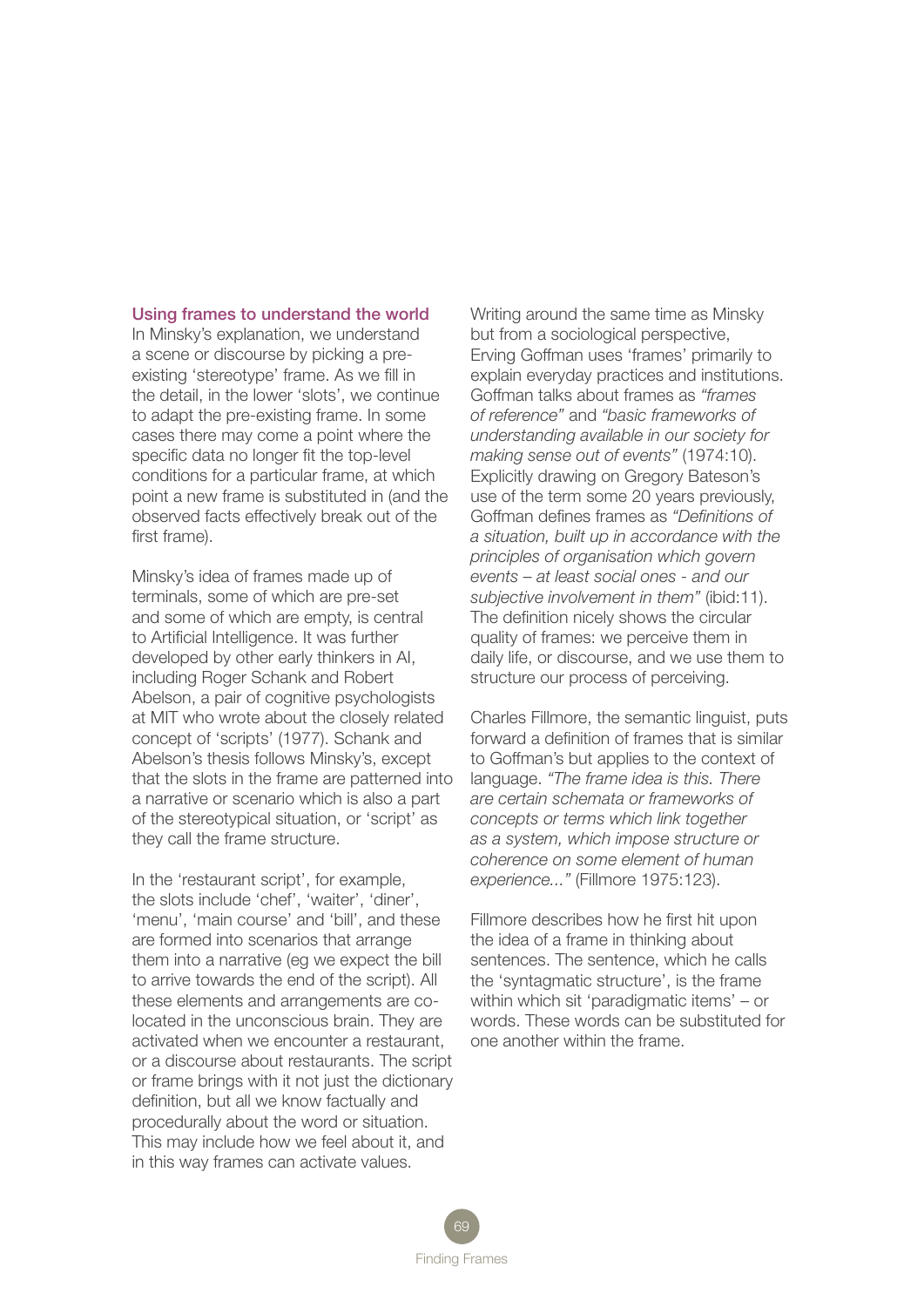When worked up, this linguistic approach results in Fillmore's definition of a semantic frame as *"any system of linguistic choices – the easiest case being collections of words – that can get associated with prototypical instances of scenes"* (ibid:124). At the end of his first paper on frames, Fillmore contrasts his definition of frames with those used by Goffman and Minsky. Despite differences of detail and application, Fillmore concludes that *"the sense of organisational coherence is present in all its uses"* (ibid:130).

In summary it is possible to think about frames as 'structuring structures' (to borrow a phrase from the sociologist Pierre Bourdieu, writing about 'habitus' - 1977).

#### 3.3 Lakoff's cognitive frames

George Lakoff was an undergraduate at MIT under Noam Chomsky, and was already well established as a linguist by the mid-1970s. His work is cited in Fillmore's paper. Lakoff summarises Fillmore's main thesis thus: *"The meanings of all words are characterised in terms of frames: a hypothesis that has held up for over 30 years"* (Lakoff 2008:251).

In 1975 Lakoff was one of a handful of pioneering academics establishing the foundations of cognitive linguistics, a discipline that brought an understanding of the brain to bear on theories of language and meaning. In cognitive linguistics, the meaning of a word is not just a simple dictionary definition but a cognitive frame associated with a particular word in a

particular language community. Other mechanisms, such as metaphor and prototyping, can also be involved.

Cognitive frames, words and the association between them are stored in our long-term memories – *"instantiated in the synapses of our brains",* as Lakoff puts it (2004:17) – then activated by the use of particular words. That activation does not just involve some abstract meaning of the word. It also involves the experiential context (the 'scene' as Fillmore or Goffman might put it), together with its physical and emotional components and any positive or negative valuations.

So meanings of words are not just abstract definitions in dictionaries. Access to the meaning of a word is gained through activating the whole frame, and the association between a word and its frame is built into the brain through a process of neural binding.

*"Neurons that fire together wire together",* it has been observed (see eg Lakoff 2008:83). And the more they fire, the stronger the connection – and the more a particular frame is potentially referenced when activated by a particular word or experience. We have to note that different individuals and different social groups may have different dominant frames – including different experiences, values and emotions – linked to the same word.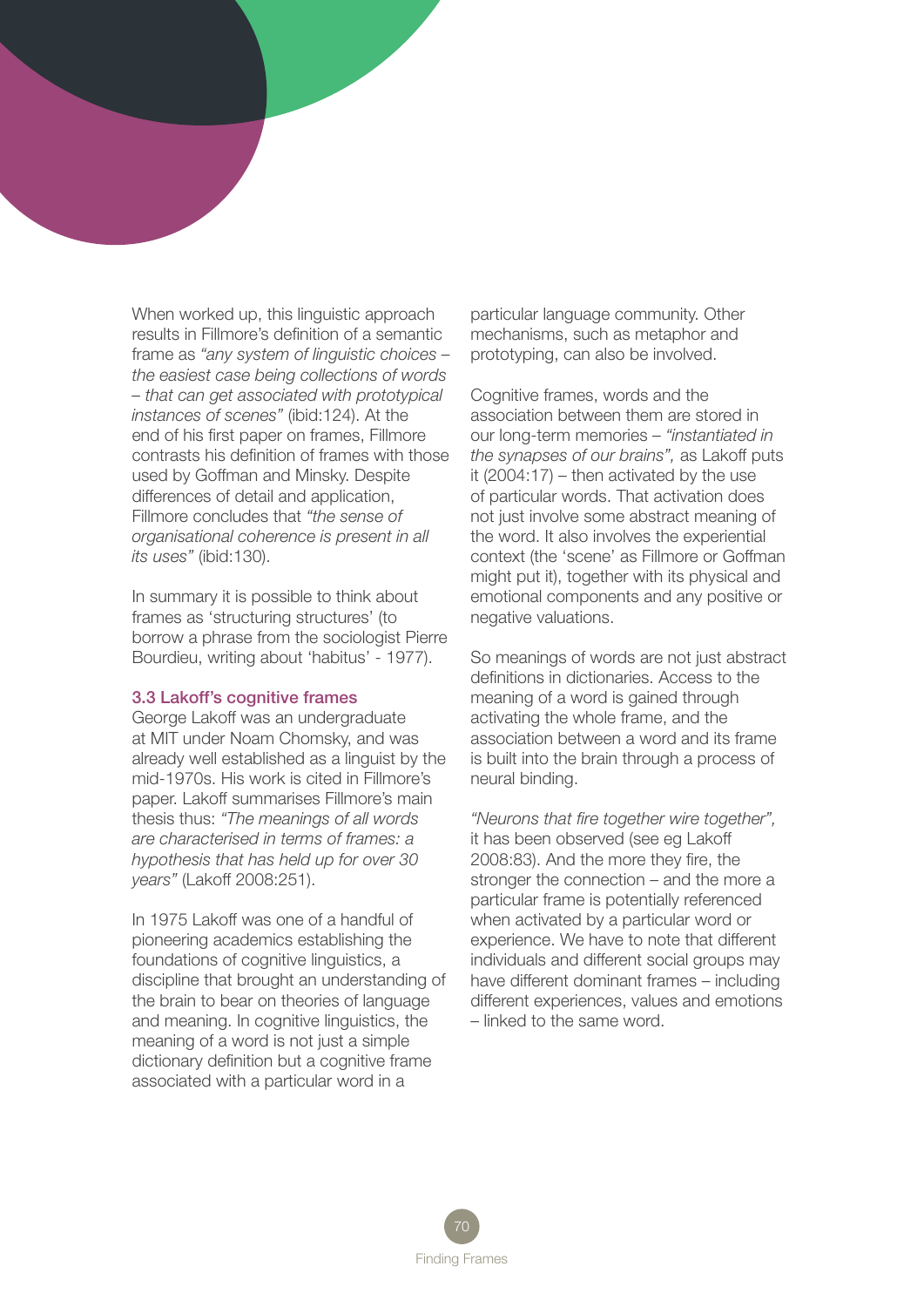#### The unconscious function of frames

All the diverse authors writing about frames are keen to stress that the 'actor' tends not to be aware of the frames he is activating as he does so. In Fillmore, for instance, frames give the reader access to *"aspects of the scene never made explicit in the text"* (1975:125). In cognitive linguistics, shaped by recent discoveries in the brain sciences, frames become a key part of the structure of the automatic brain. They are lodged in the 'cognitive unconscious', which Lakoff says is responsible for 98% of the thinking the brain does (Lakoff 2008:3). This is consistent with Marvin Minsky's original purpose in evolving the frame concept, in order to explain *"the power and speed of mental activities"* (Minsky 1974:1).

Lakoff describes his approach to frames as taking advantage of the *"massive new knowledge"* about how we think, made available through developments in neuroscience (ibid:4). Lakoff's work in cognitive frames can be compared to that in behavioural economics, which also builds on recent progress in brain science. It is fitting that Lakoff's most recent book, *The Political Mind,* was published in the same year as Thaler and Sunstein's influential *Nudge* (2008); both texts build on the foundational work in cognition and decision making undertaken by Danny Kahneman (a psychologist who won the Nobel Prize for Economics). Lakoff devotes a whole chapter to discussing the behavioural economic principles arising from Kahneman's work, and their echoes in his own version of frames theory.

#### Revealing mirror neurons

One of the more recent discoveries in neuroscience is that of 'mirror neurons'. Lakoff was involved in this discovery, and built it into his thesis on cognitive frames. Mirror neurons, situated in the premotor cortex of the brain, have been found to fire both when we act and when we see someone else acting (2004:54). They also form pathways to other neuron circuits, which are associated with emotions.

It is concluded from this that when we see someone else acting, we can physically feel how they are feeling. This is relatively new science: the discovery of mirror neurons did not come until the late 1990s, led by neuroscientist Marco Iacoboni and colleagues at the University of Parma (see Iacoboni 2008). There is still much detail to be sketched out (for instance, the related structures of 'super mirror neurons' are *"just beginning to be studied"* – Lakoff 2008:118). Already, however, the scientists' findings confirm Lakoff's contention (and Fillmore's hypothesis) that words activate whole chunks of knowledge as frames.

Taking up the concept of mirror neurons, Lakoff and his colleague Vittorio Gallese neurologically explored the activity of 'grasping'. They found that the information for understanding the activity was colocated in the brain with the neurons that control the act of grasping, as well as those that recognise grasping when they see it performed (2008:252).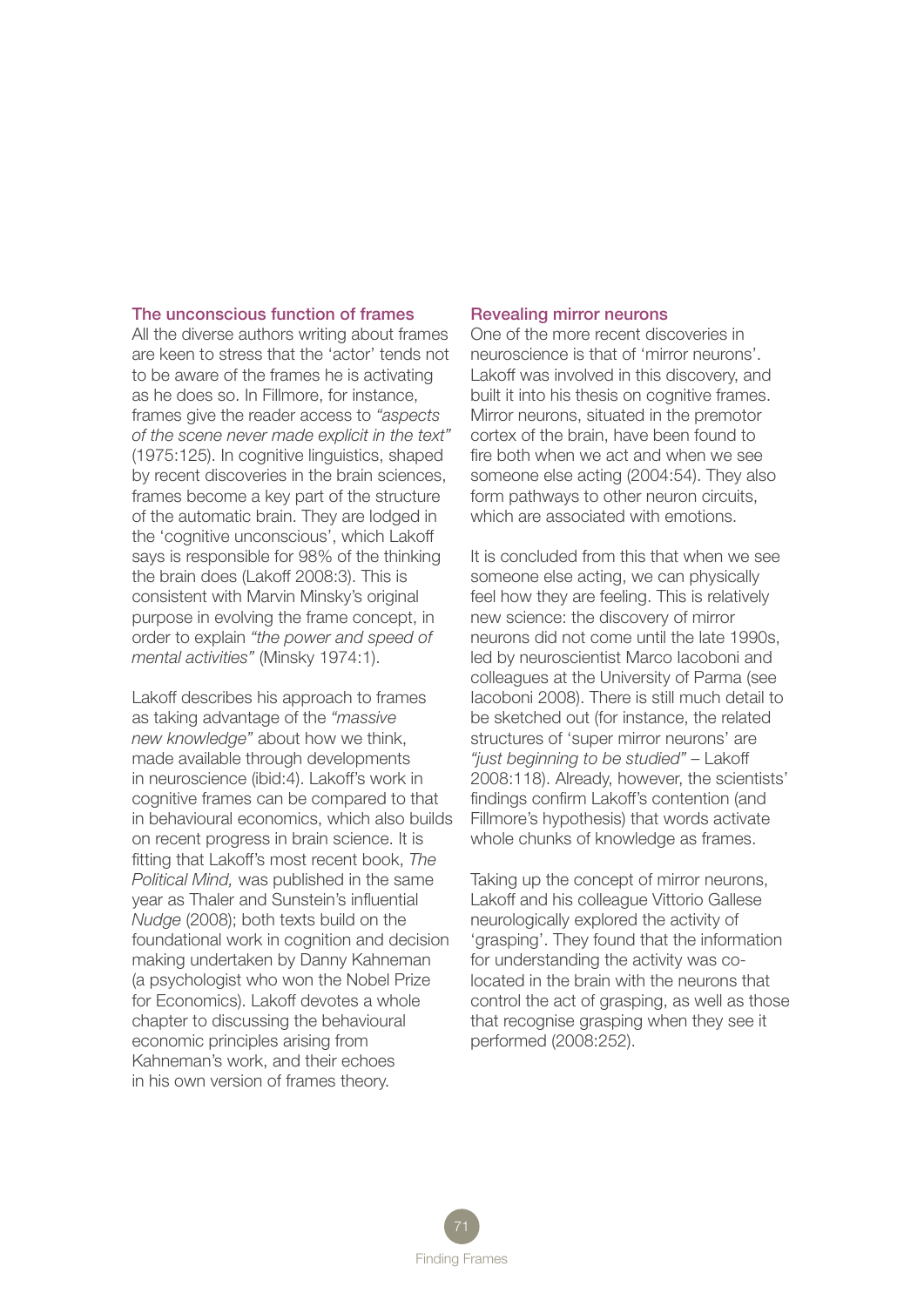As well as strengthening the cognitive frame hypothesis, the discovery of mirror neurons allows Lakoff to claim that humans are cognitively wired for empathy. The worldview that he promotes in his recent writing (that of the 'morality is care' model) is the one that is truest to our brain anatomy: we are not naturally utility maximising machines in the traditional economic mould. Thinking back to Section 2 on Values above, we can see that a good fit is suggested between a frames approach to campaigning, and the values that we have picked out as supportive of strong engagement with global poverty.

## Our cooperative instincts

Further overlaps can be found between cognitive science and linguistics in the work of Michael Tomasello, of the Max Planck Institute for Evolutionary Anthropology in Leipzig. Tomasello is a cognitive and developmental psychologist who also works with cognitive linguists. In many detailed experimental studies, he has shown that children have a natural tendency towards helping their peers and their elders. On the basis of empirical investigation he argues that this is a specifically human behaviour, not found in our primate cousins.

Moreover, it appears that helping and cooperative behaviours are not, as some may suspect, a product of cultural conditioning and parental training (2009:3-5). Tomasello suggests the reverse: that young human children are instinctively helpful and cooperative, and only later do they learn to limit this tendency through socialisation into their group norms.

A complementary approach is taken by the primatologist Frans de Waal in his book *The Age of Empathy.* He argues that apes do have empathy and a helping instinct, and that his must be continuous with the human make-up (de Waal 2009). Whether we agree with Tomasello that humans are special in this respect or with de Waal's assertion that we are like our chimpanzee cousins, these biological and psychological data support the idea that humans have natural empathetic and co-operative dispositions. The nature and culture of humans are far more complex than those of chimps, and this is why we need to pay close attention to the cognitive frames that humans depend on and deploy.

Such analysis is supportive of the case put forward by psychologists such as Tim Kasser. Kasser describes extrinsic goals as an expression of deficiency in the ability to find intrinsic fulfilment. Evidence that shows that humans are predisposed to be empathetic and to act co-operatively is therefore highly relevant for how we manage cognitive frames. Some cognitive frames (the 'deep frames' we discuss below) will play in favour of these predispositions. Others will work against them.

> Biological and psychological data support the idea that humans have natural empathetic and co-operative dispositions.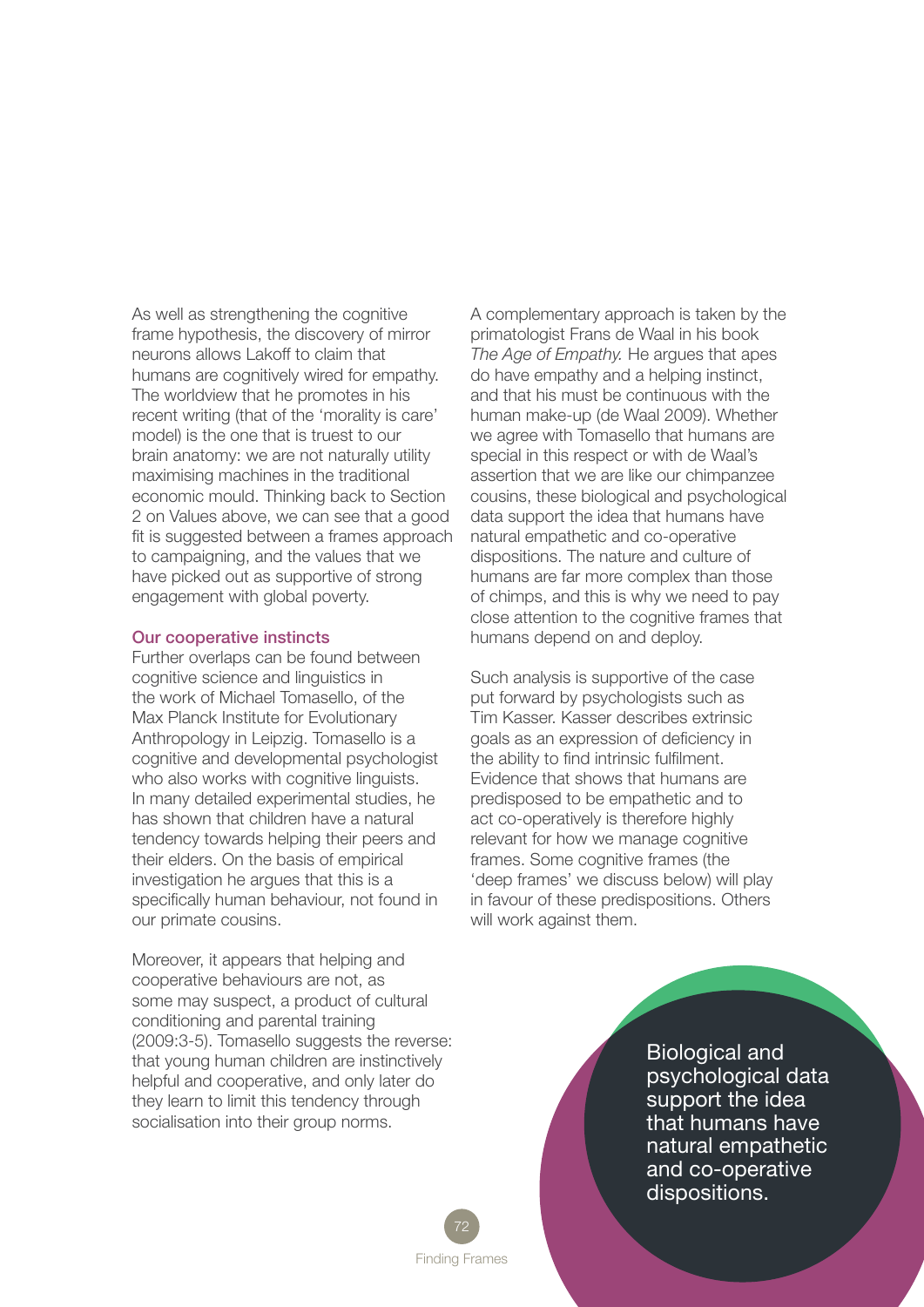## 3.4 Lakoff's cognitive policy

Lakoff's recent work makes extensive use of developments in the brain sciences, and thus develops the principles of cognitive linguistics. In his more recent work we see a shift in focus: from an analytical interest in cognitive linguistics as the study of language and thought, to a practical pursuit of 'cognitive policy' (the setting of that theory in the context of running political campaigns).

Lakoff's work since 2000 has been credited with helping the Democratic party win back public support in the United States (see, for instance, *Don't Think of An Elephant!,* 2004). He has used frames analysis to reveal the process by which 'conservatives' in the US have taken control of the discourse around key areas of public policy. They have done this by using frames to embed *"their deepest values into the brains of tens of millions of Americans"* (Lakoff 2008:3).

## Framing political discourse

One of Lakoff's favourite examples is the tax relief frame – the consistent use of the phrase 'tax relief' by those on the American right. Lakoff uses 'tax relief' both to explain the concept of a frame, and to show its political application:

*"We think, mostly unconsciously, in terms of systems of structures called 'frames'. We use our systems of frame-circuitry to understand everything, and we reason using frame-internal logics. Words activate that circuitry, and the more we hear the words, the stronger their frame circuits get. Take the frame evoked by the phrase* 

*'tax relief' as an example. The word 'relief' evokes a conceptual frame of some affliction, and a reliever who performs the action of relieving. So taxes are an affliction, a reliever is a hero, and anyone who wants to stop him from the relief is a villain. You have just two words, yet all of that is embedded. If you oppose reducing taxes and you use the phrase 'tax relief', you've already lost."* (Lakoff 2010a:12)

Lakoff defines cognitive policy as *"the practice of getting an idea into normal public discourse",* an aim that can be achieved by the sustained use of particular frames (2008:169). As well as being an explanatory device, frames become a political tool in the work of Lakoff. This turns Lakoff from a cognitive linguist into a self-avowed 'cognitive activist' (*"I think the label fits me well"* – 2004:74). Lakoff has thus put distance between himself and other academics, and lays himself open to charges from linguists that his approach is *"an extension of what is supported by cognitive science"* (in Brulle 2010:87).

Frames analysis is always a subjective endeavour. Goffman frets throughout his book over how he should write about the structuring frameworks he observes in social life, as he can only write about frames using the frames he has to discern them. However, in the writing of Lakoff the cognitive activist, frames analysis becomes an explicitly political endeavour. Lakoff admits: *"As a professor I do analyses of linguistic and conceptual issues in politics, and I do them as accurately as I can. But that analytic act is a political act"* (2004:74).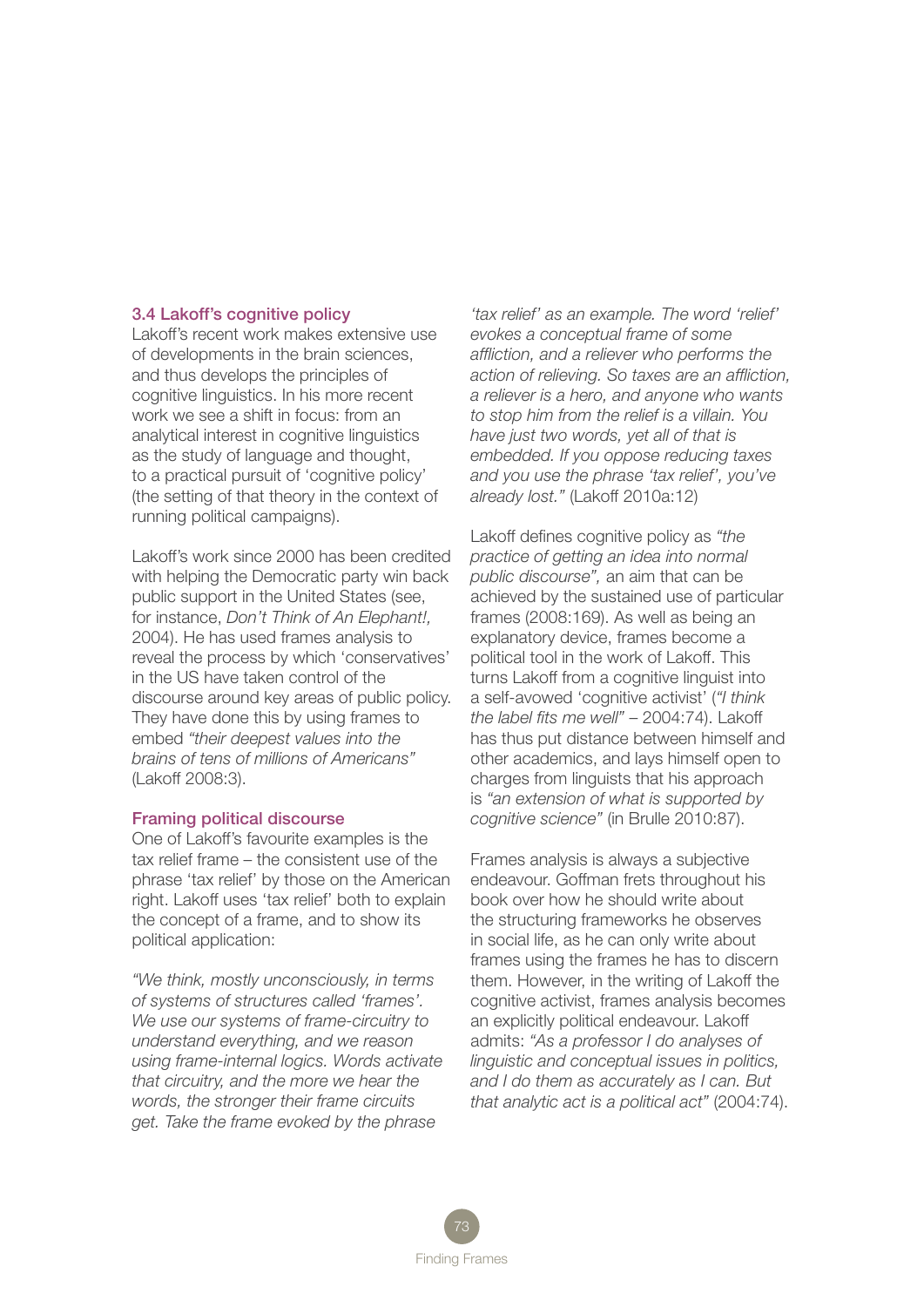In the process of operationalising cognitive frames for policy purposes, Lakoff and his colleagues are drawing on a body of widely accepted scientific theory and evidence. In developing the application of this scientific base, they have provided useful clarifications and definitions for the practical analysis of political discourse.

While most cognitive linguists, cognitive scientists and cognitive psychologists remain in the study or the laboratory, Lakoff and his associates have developed an approach that has practical value for campaigners and other change agents. Lakoff is not alone in applying cognitive science and linguistics to the analysis of practical and political discourse (see Chilton 1996, for example). What is distinctive and important about his approach, however, is that he has identified some highly resonant frames that have proved to be powerful tools for changing how people campaign, act and think. It is for this reason that we have used Lakoff's classification of frames in our approach.

# 3.5 Deep frames, surface frames and conceptual models

For the purposes of this emerging programme of work, we have chosen to base our approach to frames on the work of George Lakoff and his colleague Joe Brewer. Brewer is a frames analyst who has applied Lakoff's thinking to change issues. The scientific basis for using the idea of cognitive frames is well founded. The existence of frames in human cognition and communication is widely accepted by cognitive scientists, cognitive psychologists and cognitive linguists. Frames are an integral part of the way our brains work, even though they cannot be seen by looking at neurons themselves.

It is important to note that, being cognitive structures composed of and carrying meanings, frames tend to be culturally specific. Terms such as 'house' or 'land' activate different frames in different cultures. In a development context the term 'charity' does this too.

As we have seen with values, different individuals and subgroups use different frames as their defaults. This means that there are question marks over whether some of the most widely applied of Lakoff's frames carry across to the UK context. Despite this there are frames from Lakoff's work that resonate with the public engagement questions we are examining. Moreover, Lakoff has provided some terminology to differentiate between different kinds of frames. His work in this area helps to make the concept of frames into practical tools.

# Distinguishing between deep frames and surface frames

Lakoff and Brewer make the distinction between 'deep frames' and 'surface frames', which Lakoff describes as follows:

*"Surface frames are associated with phrases like 'war on terror' that both activate and depend critically on deep frames. These are the most basic frames that constitute a moral worldview or a political philosophy. Deep frames define one's overall 'common sense'. Without deep frames there is nothing for surface frames to hang onto. Slogans do not make sense without the appropriate deep frames in place"* (Lakoff, 2006:29).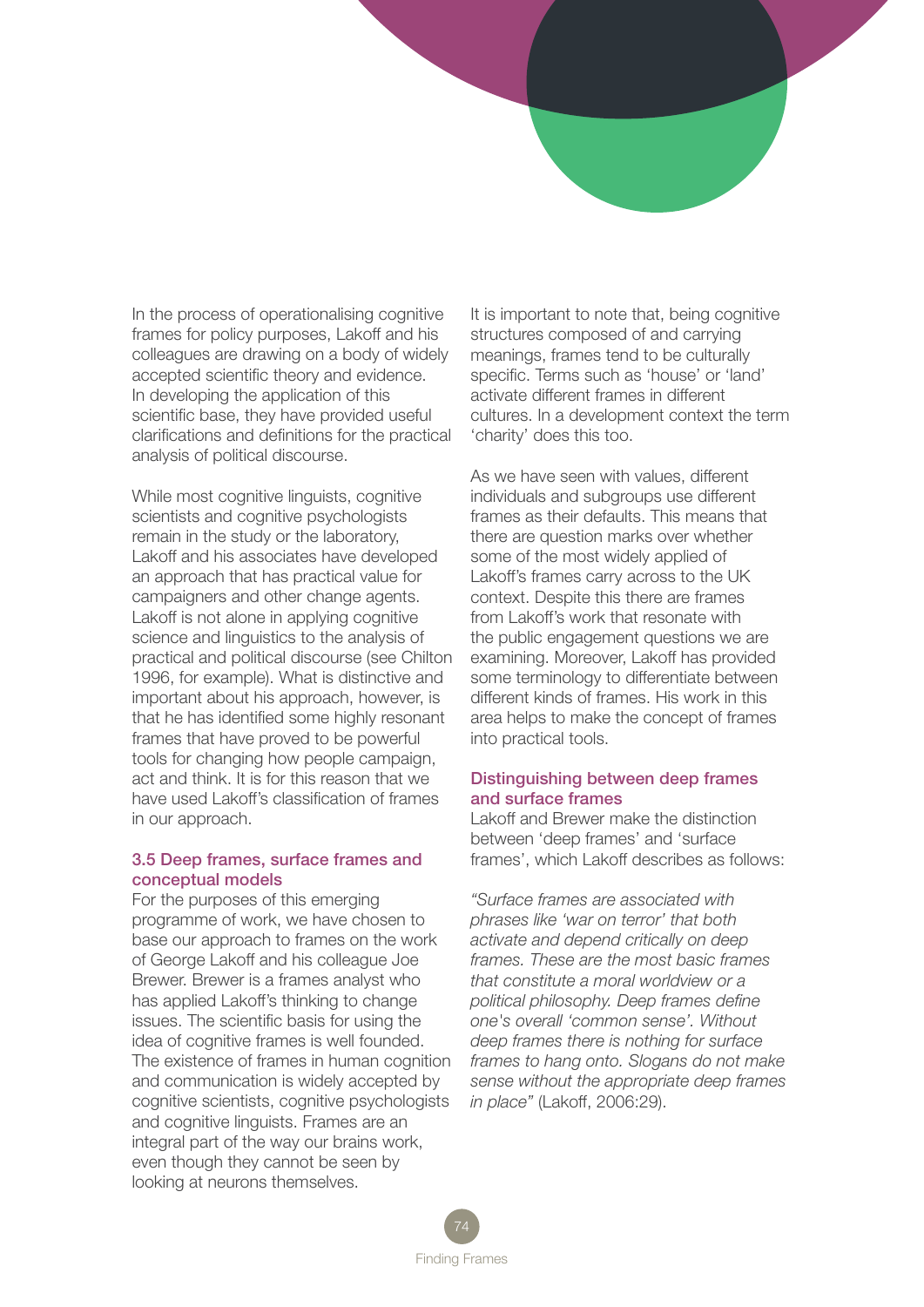As Joe Brewer would explain it, a surface frame sets the context for what a situation or discourse is about – effectively it names the subject matter, and at the same time provides an angle for viewing it. 'Tax relief' and 'war on terror' are examples of surface frames, already mentioned, as are 'house', 'land' and 'charity'. These surface frames can activate deep frames that are the evaluative context for the discourse.

# The link between deep frames and values

Deep frames set the subject in a moral context, or ground it within a worldview. Surface frames can be neutral (they are not necessarily charged with positive or negative associations) but deep frames are always loaded. Deep frames are seldom made explicit, but are usually taken for granted within the discourse or experience; it requires analysis to identify them.

Deep frames are important as they can activate, and reinforce, particular values. They function at the level of values; for Lakoff, they are neural circuits in themselves.

It has to be emphasised that the concept of deep frames has only appeared in Lakoff's work very recently. It seems to have been coined as part of the political task of operationalising frames theory. The term 'deep frames' is only used once in Lakoff's most recent book, *The Political Mind,* and is introduced not as a concept in itself but to explain cognitive policy: *"Cognitive policy is a framing campaign that precedes specific material policies. It introduces the deep frames, the moral frames that come first"* (2008:170).

Some cognitive linguists might prefer to write simply about 'conceptual frames' (as indeed Lakoff did in 2004). Conceptual frames are explanatory knowledge structures stored in the long-term memory. They are activated by specific words or scenes, and they incorporate particular roles and scenarios (much as in the definition of a script, provided above). Elements of this conceptual frame are likely to overlap with other related frames to form 'frame systems'. A single word may activate several frames at once in a single system.

To provide a development-relevant example, the 'charity' frame may evoke the semantic meaning of a particular kind of social institution, as well as our understandings about it and how to engage with it. It may also activate related conceptual frames, such as those concerned with moral judgements about aspects of what charities are and what they do – a 'rational self-interest' frame, for example. It is values-linked conceptual frames such as these that Lakoff seems to be referencing with the term 'deep frames'.

# From changing frames to changing practices and institutions

One of the benefits of isolating 'deep frames' from other conceptual frames is that it enables Lakoff to provide guidance to practitioners on how they should be used. According to the methods of cognitive policy, activating and changing deep frames should be pursued as the first priority. The aim should be to popularise new deep frames that can support new surface frames in the form of new practices and institutions, and new communications messages (eg Lakoff 2010b).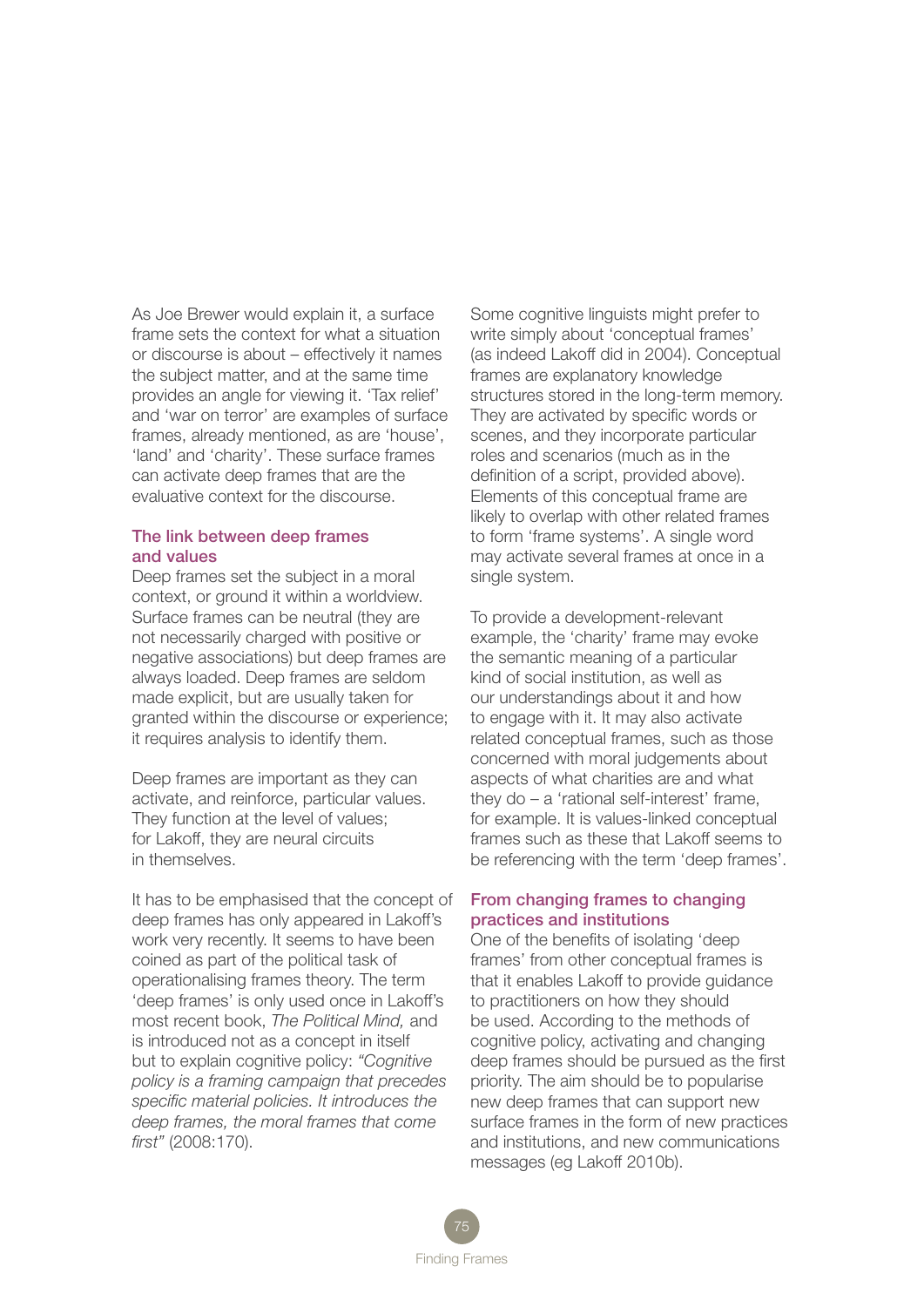"Surface frames relate to our everyday language, practices and the wider world….Deep frames work at a more foundational level, and are in dialogue with our values."

> Without having the supporting deep frames in place, communications messages that aim to draw on deep frames will be effectively unintelligible. This is because they will have no framework of meaning to support them. Switching his dimensions from depth to length, Lakoff states: *"The effectiveness of short-term frames depends on the prior effectiveness of long-term frames"* (ibid:79).

The distinction between 'surface' and 'deep' frames is not generally made in the cognitive linguistics literature. The term 'surface frame' is only used infrequently by Lakoff, although rather more often by Joe Brewer and his consultancy Cognitive Policy Works. It is useful, however, in analysing actual discourse, to talk about 'surface framing'. This can be described as the practice of selecting words to evoke particular conceptual frames or frame systems – what Lakoff has described in cognitive policy as *"a way of framing reality to reveal a deep truth"* (2008:171).

One way surface framing works can be seen in an everyday example we don't usually notice: in the 'Commercial Transaction' frame (a widely-described conceptual frame) we have roles including 'buyer', 'seller', 'goods' and money'. Framing a sentence around someone buying goods is different from framing it around someone selling those goods. The sentence ''Fred bought the beans from Bill" evokes the same scenario as "Bill sold the beans to Fred" but the focus is different: in one case our interest is directed to the buyer as the actor, in the other it is directed to the seller.

# Frames as propaganda: 'the war on terror'

Another way in which surface framing works can be seen in a more dramatic example: the phrase 'war on terror', which is a surface framing in the form of a slogan. What it does is select one frame that encourages us to think in terms of war and military means as opposed to, for example, international law and policing. The example of 'tax relief' comes in the form of an everyday term but also selectively activates a relief-and-rescue scenario, as Lakoff has amply shown.

The practical problem with surface framing is that it can often be exploited for propaganda purposes, or 'spinning'. Lakoff goes to some lengths to explain why framing is not just spinning, however (see 2004:100). When used honestly, he argues, surface framing is not trying to disguise what is happening, as spinning does.

This is another reason why Lakoff suggests that surface frames will be meaningless slogans if deep frames are not put in place first. From the practitioner perspective, the distinction between deep and surface frames is a useful one, helping to identify the level on which strategists are working, and to ensure that the elements of a strategy, a campaign, and a communication are all consistent.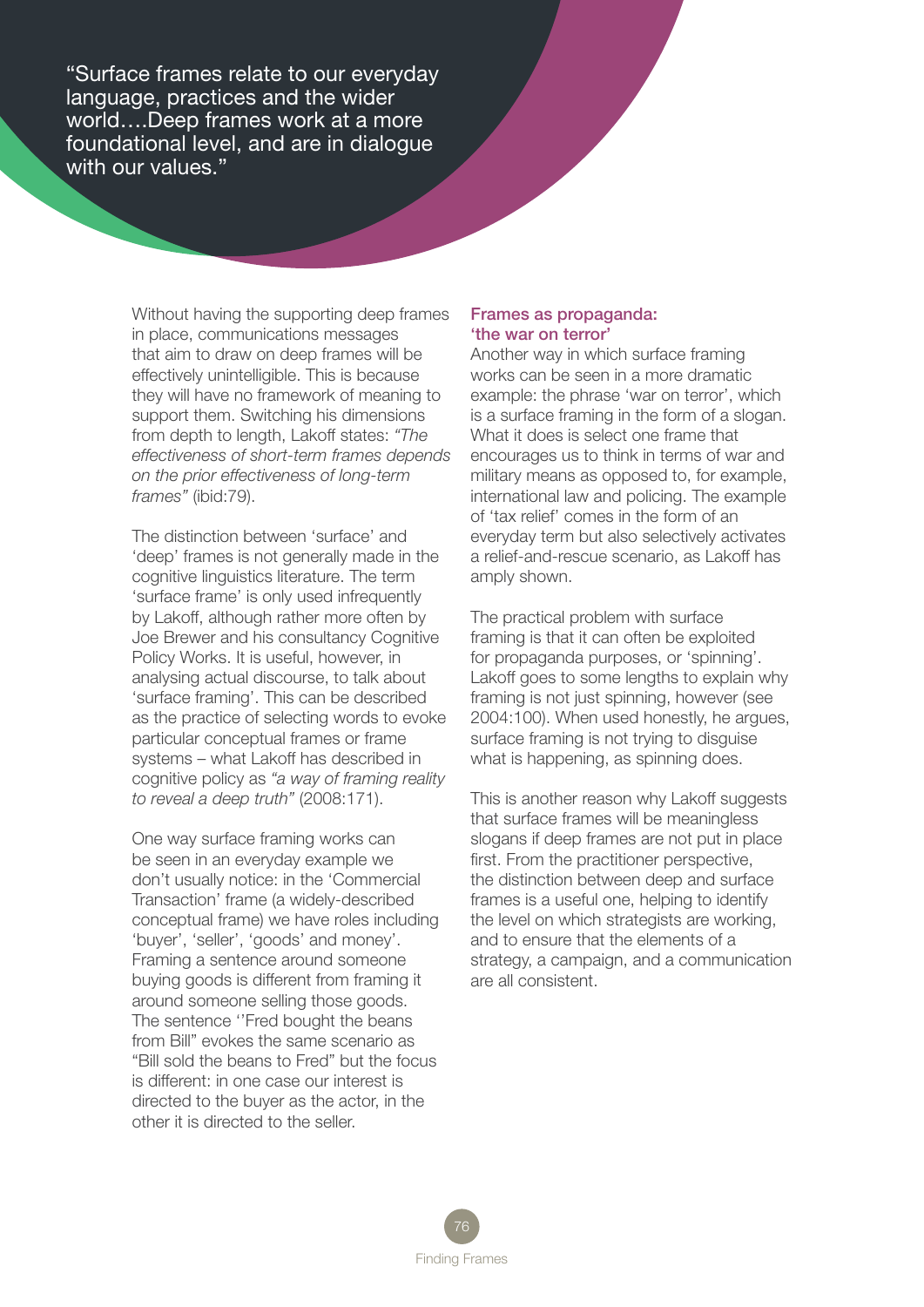# Charting the relationship between deep and surface frames

It is clear from the above that, despite differences in terminology, certain deep conceptual frames, or conceptual frames working together, link into values systems. We have developed a chart [Figure 10 below] to clarify the relationships between deep and surface frames, values, attitudes and other psychological constructs. The lefthand side of the chart arranges psychological constructs into a hierarchy familiar to psychologists (based on Stern et al 2005). There are no lines or arrows linking the constructs, as influence can flow both ways.

We have set our reading of Lakoff's and Brewer's surface and deep frames alongside the psychological schema. We did this to show how surface frames relate to our everyday language, practices and the wider world, and how they can reflect our attitudes towards certain subjects and situations (eg 'land' or 'charity'). Deep frames work at a more foundational level, and are in dialogue with our values.

The multiple peaks from each deep frame up to the surface frames show how a given deep frame can be activated by a wide variety of surface frames. Reciprocally, the use of one or two surface frames does not guarantee that a particular deep frame will be activated. Different people are inclined to respond using different deep frames that they depend upon, and it can take several surface frames woven together to ensure that a particular deep frame is activated as the speaker (or 'actor') intends.

77 Finding Frames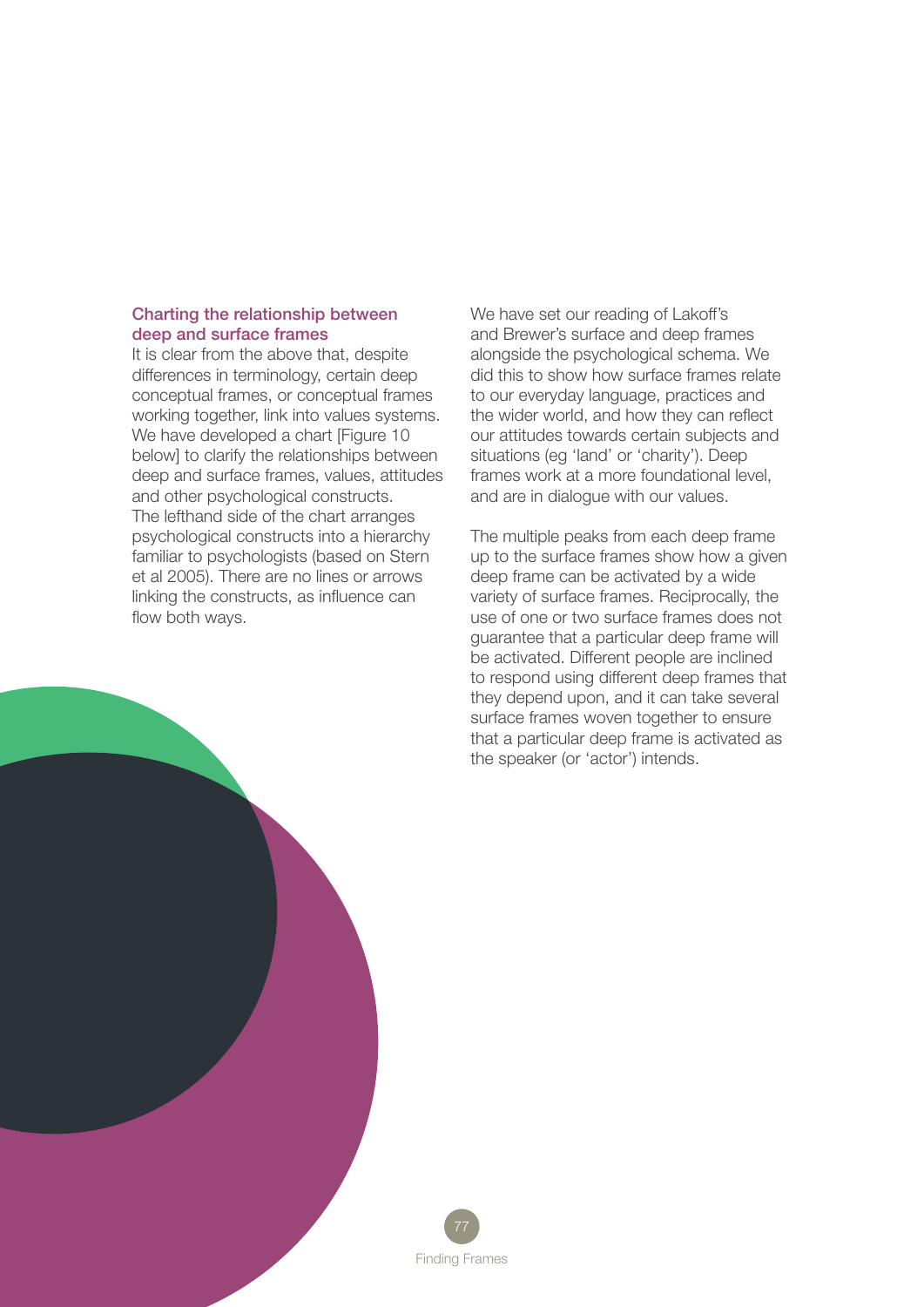# Figure 10: Vertical slices of frames mapped to psychological factors



After 'A Schematic Casual Model of Environmental Concern' (Stern et al 1995) Plus 'Vertical slices of deep frames, surface frames, and everyday life' (Darnton, Crompton, Kirk 2010)

There is one further element of Lakoff and Brewer's classification of frames that may be helpful in indicating how frames can be operationalised as tools for change. Our diagram above shows deep and surface frames grouped together as 'Conceptual Models', which are defined by Joe Brewer as mental models that enable people to interpret *"how something works".* Various surface and deep frames cluster together in conceptual models, to provide a person's understanding of how a certain situation unfolds or sustains itself. Clusters of deep and surface frames of this type might usefully be labelled 'explanatory conceptual models'.

This approach is consistent with cognitive linguistics, and goes back to Lakoff's earlier work. It antedates the introduction of the terminology of deep and surface frames. For instance, Lakoff's *Women, Fire and Dangerous Things* (1987) outlines a more restricted notion of 'idealised cognitive model' – one that is similar in many respects to Fillmore's frames and bundled together with like concepts of *"frames, scripts and schema"* (ibid:116). The notion of an explanatory conceptual model, whose function is to provide a ready-made understanding of how some part of the world (eg the economy) works, is a useful analytical tool for our present purposes.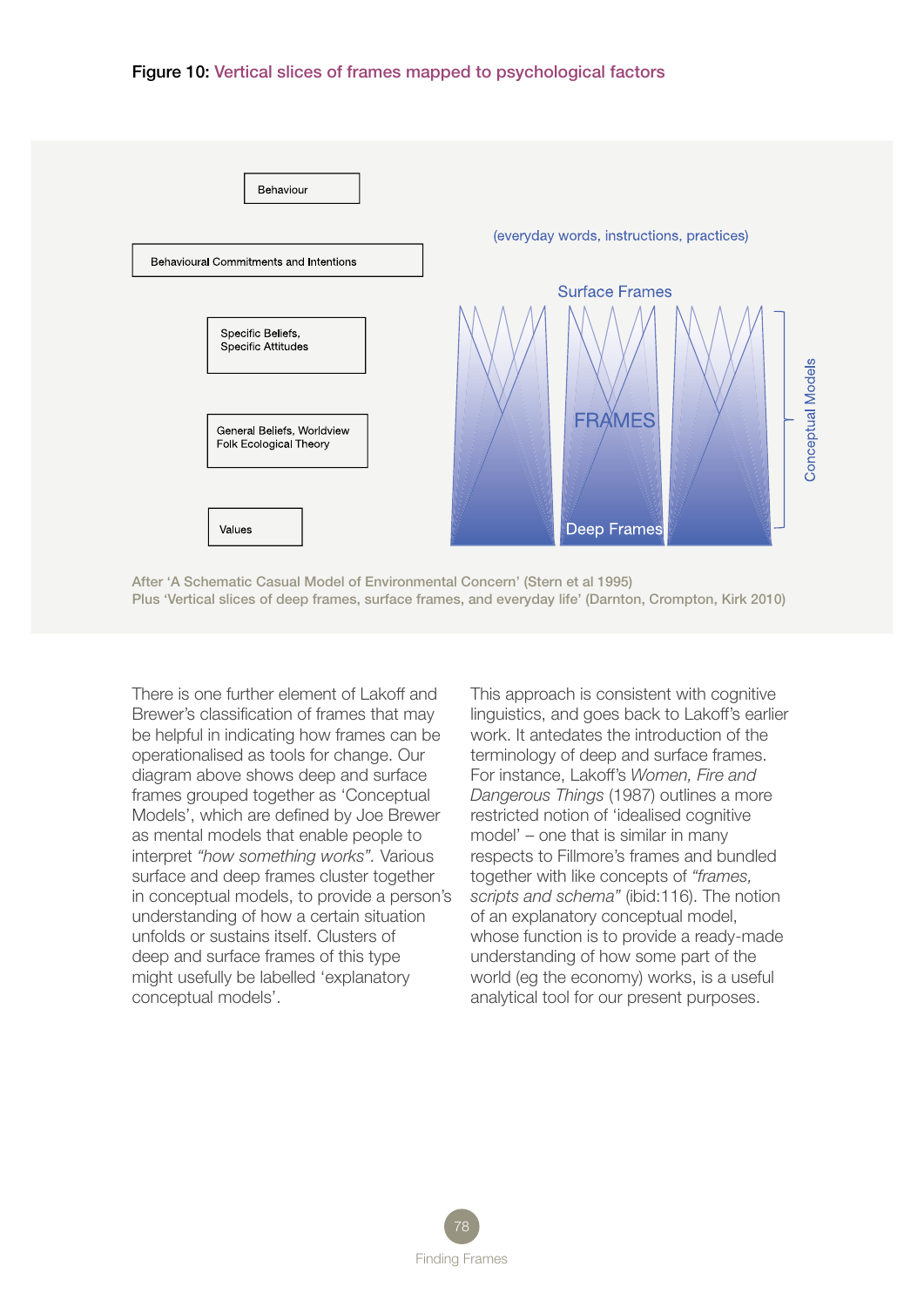Explanatory conceptual models are of interest to us as practitioners (or 'actors') because they are a way to bring together surface and deep frames, and also a way to make sure that the stories we tell (verbally, or through our actions) activate the values in our audiences that we would like to encourage. For instance, when the subject of global poverty is introduced, it evokes sets of feelings, values and ideas, which include mental models of how poverty works. Often these can involve causal chains of thoughts (eg global poverty means poor people, who lack money, because they live in third-world places, which are undeveloped, and need to follow first-world principles to develop).

Within these conceptual models, deep frames are also activated, imbuing the story of how things work with a sense of how things should work, or what makes them work. Through these models, narratives that superficially relate to different areas of policy and everyday life are brought together through their basis in common worldviews and values. In this way, frames can provide an overarching structure to bring together apparently diverse agendas, such as development, climate change and rights issues (see also Crompton 2010).

frames can provide an overarching structure to bring together apparently diverse agendas, such as development, climate change and rights issues

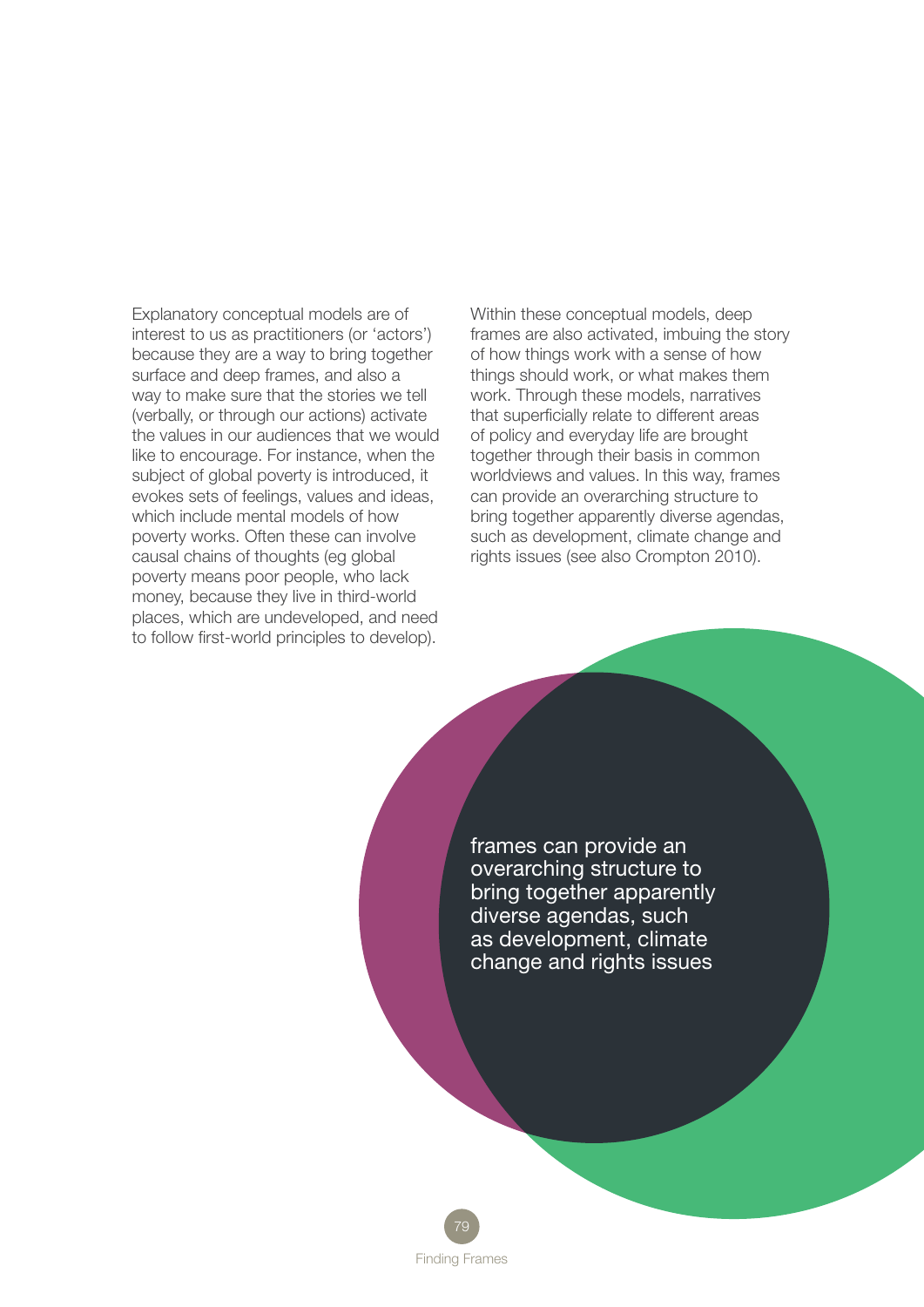# 4.Towards positive frames for development

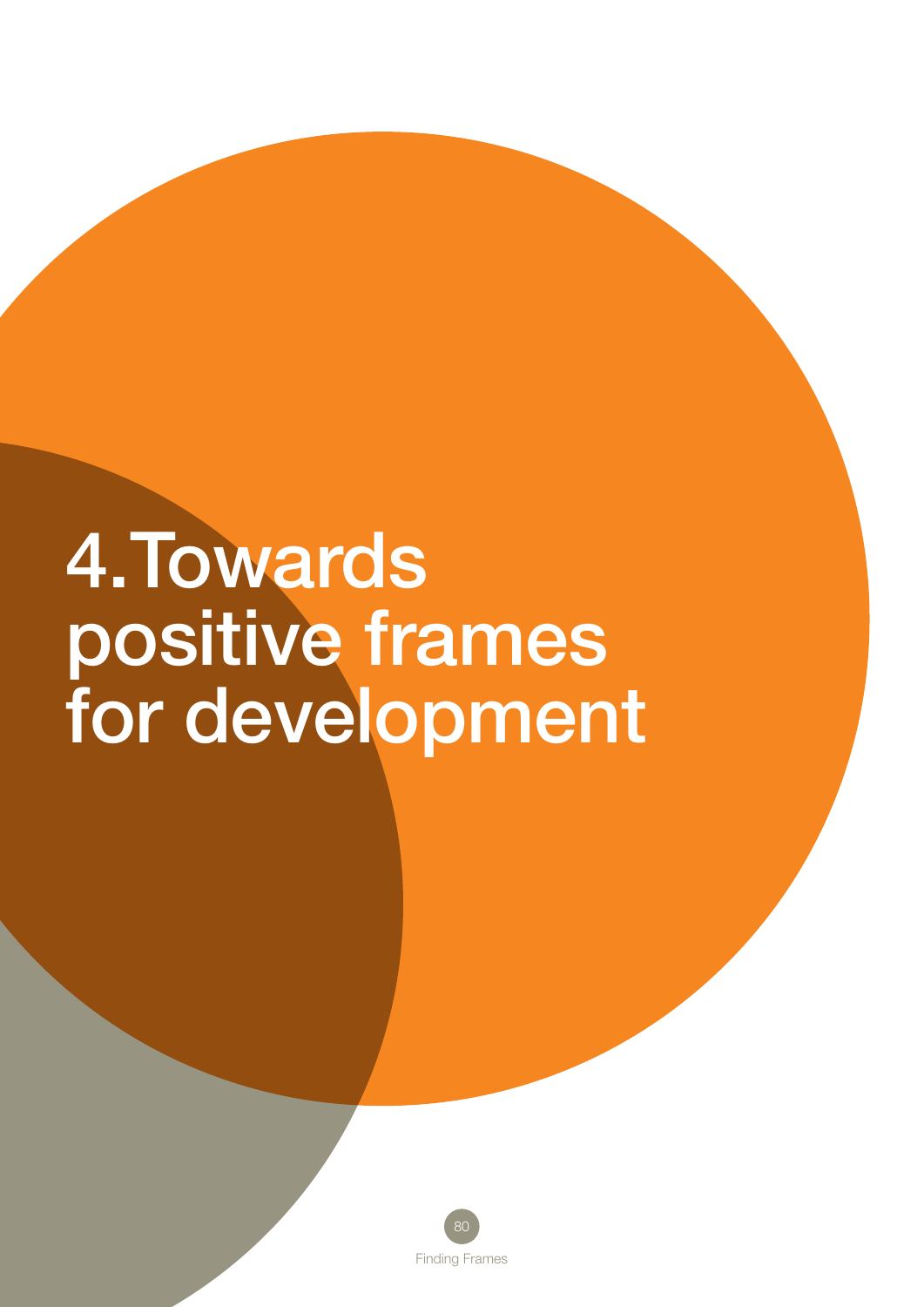# This section...

• Explains the exploratory methodology we used to identify the frames employed in development NGOs' current discourses and practices.

• Goes on to identify some hypothetical deep frames that we see shaping NGOs' discourses and practices. From these we infer some alternative (positive) deep frames that are consistent with the positive values for development identified earlier in this report.

• Extends the process of identification from deep frames to surface frames, setting out some current surface frames for development that are problematic in terms of the deep frames and values they activate (and these identifications are corroborated by the wider development and research literature).

• Tentatively sets out some alternative 'positive' frames for development, but on the proviso that these are intended as inputs into a wider process of deliberation among sector NGOs and wider stakeholders (including the public). This deliberation is needed to amend and refine these frames, ideally before taking them out into research.

We have already used a frames perspective to explain some of the problems that current practices in development engagement may be exacerbating for sector NGOs, and DFID. Now we would like to explore the potential for using frames as a practical tool to reframe those practices, and to re-engage the public in global development.

Section 2 above has set out the 'positive values' suggested in the literature, which could reshape our communications and other engagement practices. At their broadest level these are intrinsic values, which can enhance engagement in all 'bigger than self' problems (see eg Crompton 2010). In the language of the values circumplex, these are Universal values, common to tackling global resource problems in both the environmental and development spheres (see eg Schwartz 1992).

## Define, then design

Specifically these 'development values' include those that Schwartz identifies as 'equality', 'social justice' and 'broadmindedness'. We know what these values are; by identifying them in specific frames, we should be able to develop tools to activate and strengthen them in our audiences. This strategy is consistent with that advocated by Lakoff for advancing Progressive values in *Don't Think of An Elephant!:* first define the values to campaign on, then use frames to activate and reinforce those values.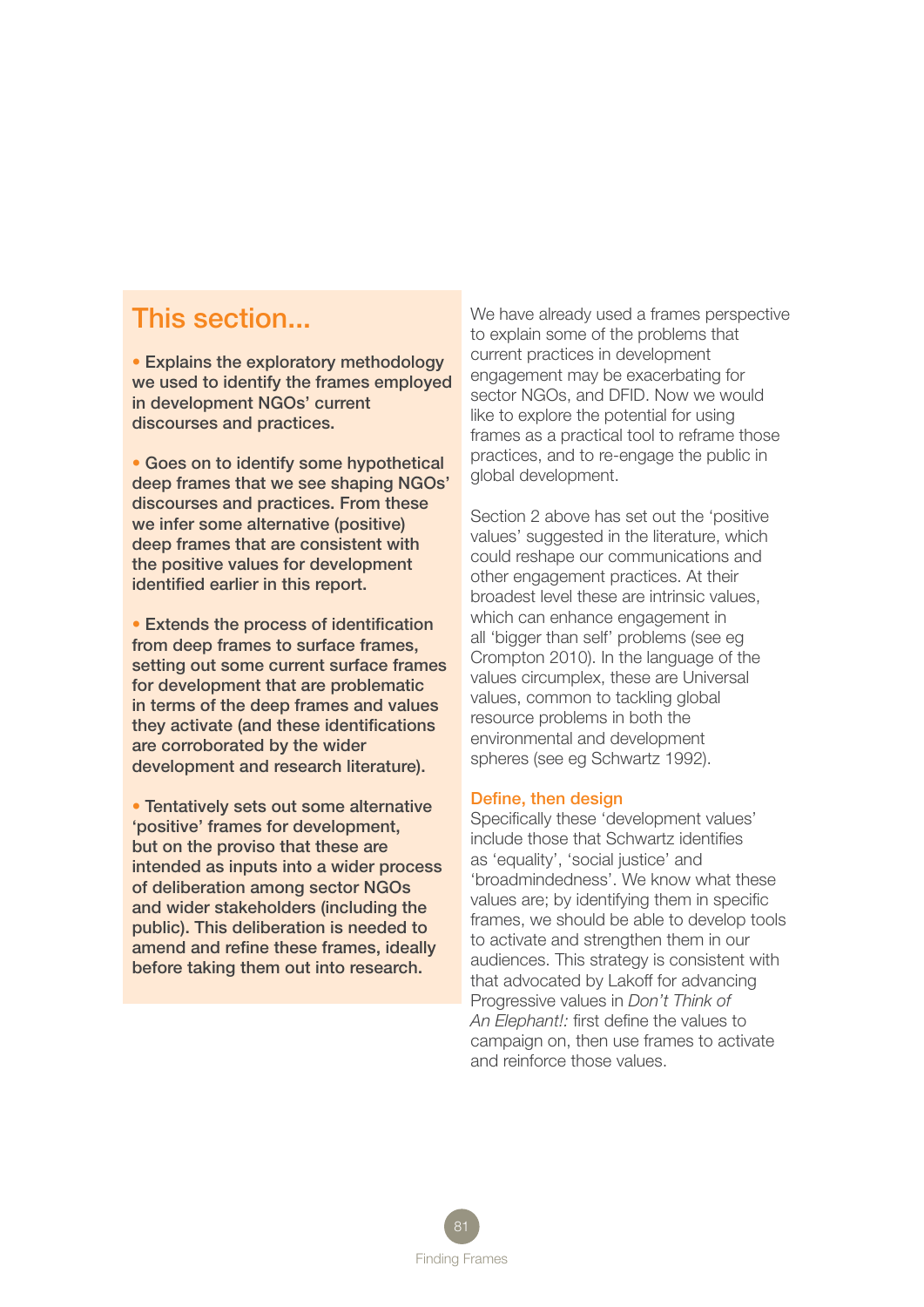Ultimately the 'cognitive policy' task for Lakoff is about *"bringing our country together around its finest traditional values"* (2004:95). By analogy, it follows that we should be bringing interested parties together around positive development values, through the activation and strengthening of positive deep frames.

# 4.1 Towards positive deep frames for development

It has been mentioned above that Lakoff and Brewer have identified a series of deep frames that occur in a wide range of discourses and situations, particularly relating to public policy and campaigning. In order to identify which of these relate to the development sector, we staged a conversation about common practices and working assumptions in the UK development sector. We invited senior NGO staff to take part, and arranged for Joe Brewer to observe this brainstorm from his office in the United States. Brewer's role was to perform and write up an 'extempore' discourse analysis.

In developing his analysis Brewer identified a few deep frames that resonated with our conversation, plus a larger number of surface frames that marked out different themes in the conversation. He brought these frames together in a number of conceptual models.

It should be emphasised that this was an exploratory exercise. The frames that Brewer identified are effectively hypothetical, in that they have not been validated through a formal discourse

analysis exercise. We hope to go on to undertake such a task in due course. Nor is it likely that our conversation captured all the possible surface frames that relate to the development sector, or that we necessarily reflected them in the most rounded fashion. In short, there is more work to do here, but these frames constitute a starting point. They provide the sense that there is great potential in developing frame-based tools for the sector more rigorously.

# Deep frames for development: Brewer's list

The deep frames that Joe Brewer identified are briefly outlined below, presented as antagonistic pairs. As with the values that they draw on, people only tend to be able to work within one half of the pair at a time – the mind struggles to take two contradictory positions simultaneously.

In terms of values and attitudes, psychologists call this 'cognitive dissonance'. In frames theory Lakoff shows how conflicting deep frames are *"mutually inhibitory",* stating that it would be physically impossible for the brain's circuits to map the two conflicting worldviews together (eg 2008:88). Thus, if you are activating one deep frame, you are effectively suppressing its partner. Each deep frame works as a cognitive structure as much by the absence of its inverse frame as by the presence of the lead frame. In some cases there is no clear inverse possible, but ideas of the opposite worldview are inherent in the description of the frame.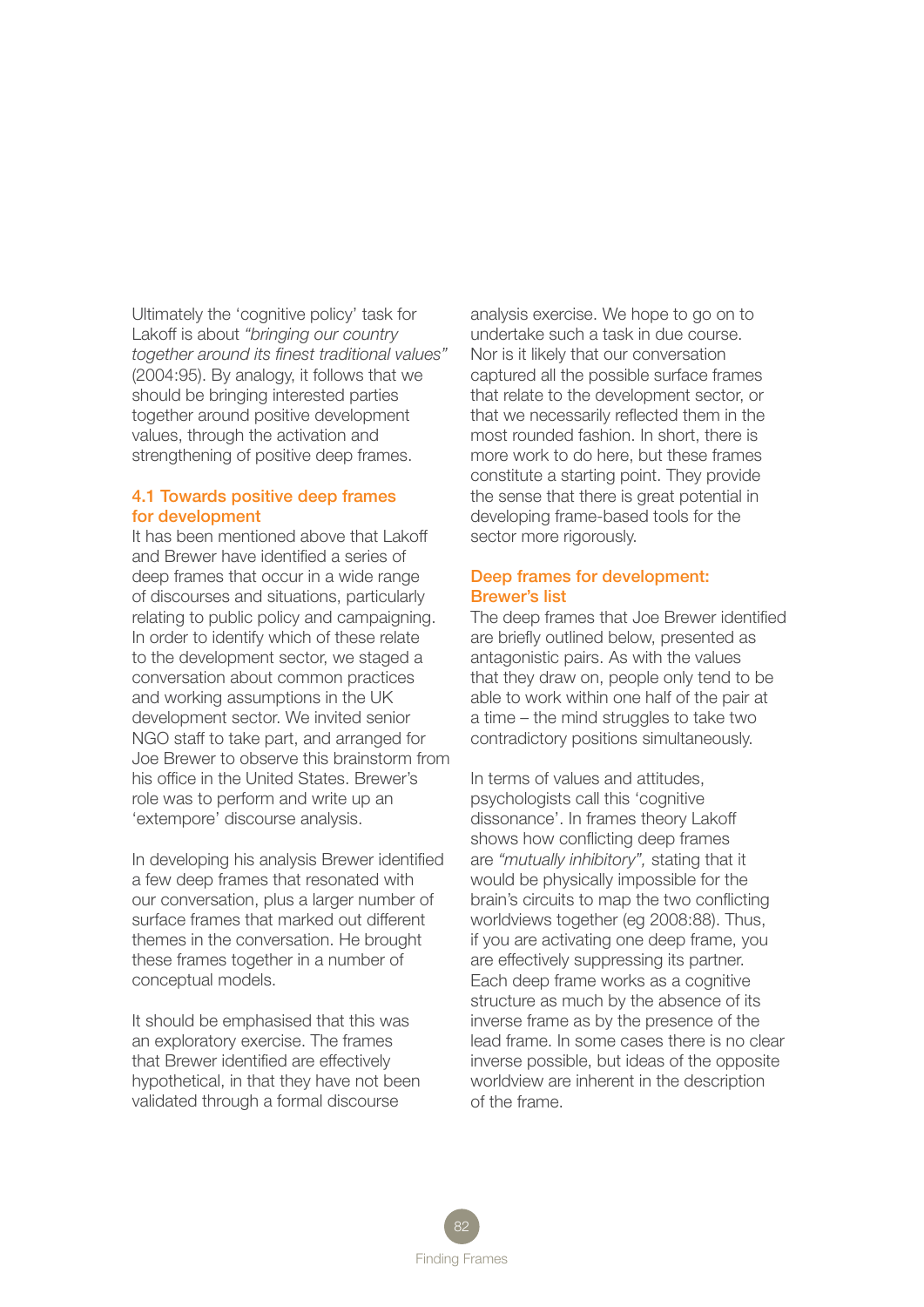A number of the deep frames that George Lakoff has identified in his work on frames analysis were apparent in our conversation about UK development NGOs' practices. These principal deep frames are set out below, based on descriptions by Joe Brewer.

## 1. Rational Actor v Embodied Mind

At the heart of every major social issue will be a theory of human nature that asserts what is natural and good for human communities. Currently, there are two major competing theories of human nature that are structured by specific deep frames.

The Rational Actor frame is a representation of the human mind that presumes a specific rational analysis (eg cost-benefit calculations to maximise 'utility') as the principal model for decision-making. This frame asserts a world filled with individuals who make self-directed choices. Reasoning is treated as an abstract, formal process independent from the bodily experience and represented by mathematical formulations, a decision-making 'calculus'.

This is by far the most prevalent explanatory conceptual model of humanity in the world today. Its core tenets have been built into the foundations of many major institutions including the World Bank, the IMF, the marketing industry, public education and publicly traded corporations.

A new model of human nature is taking shape in a variety of research areas through the cognitive sciences. The emerging coherence of this model is captured

in the Embodied Mind frame, which represents the human mind as an emergent phenomenon comprised of vital inputs from the brain, body, and physical/social environments. This frame asserts a world that is filled with complex social organisms whose reasoning is profoundly influenced by neurological and cultural processes.

In this worldview reasoning is not purely a mechanical process like mathematical logic, but comes from human interaction with the physical and social environment. It is equally important that rationality is not separated from other elements of humanity, in particular emotions and moral values. More specifically it is important that it is not separated from two key aspects of the mind, namely *empathy* (Lakoff, cf de Wall) and the instinct to cooperate (Tomasello, and also de Waal).

## 2. Free Market v Shared Prosperity

Two contrasting explanatory conceptual models predominate when considering how markets work, where wealth comes from, and what the root causes are for the economic conditions of people.

The *Free Market* frame presumes that the world is filled with individuals seeking to maximise their self-interest (see also the Rational Actor frame). Wealth is created through the industrious efforts of these individuals, whose personal freedoms combine with self-discipline to make them more competitive. This presumed industriousness makes them deserving of the wealth they acquire.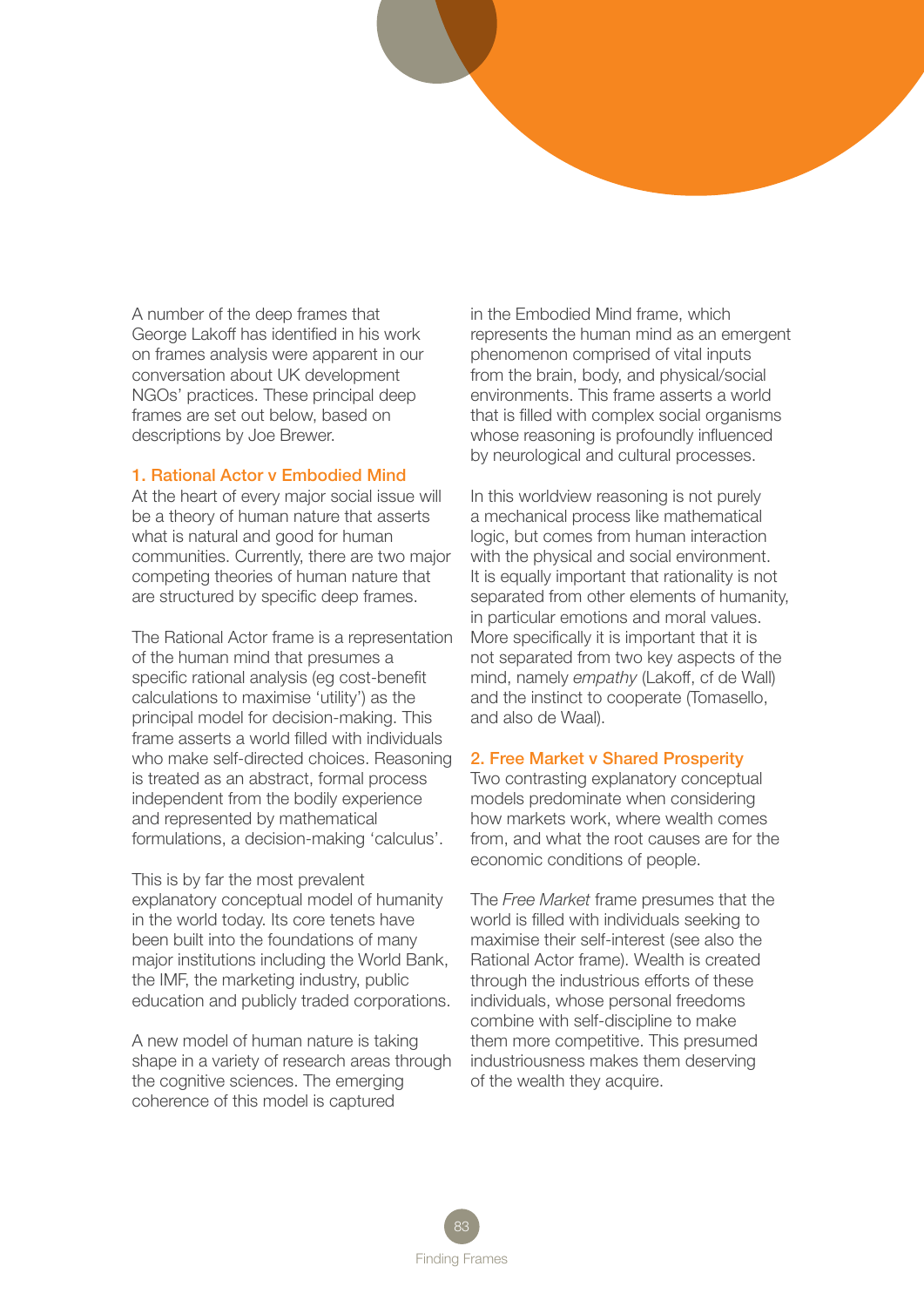Free markets are moral: If everyone pursues his own profit, the profit of all will be maximised. Markets are endowed with a natural capacity to produce optimal outcomes, so the best path to poverty alleviation is to open trade routes for corporations (treated as rational actors) to generate wealth and increase general prosperity.

The *Shared Prosperity* frame presumes that the world is filled with support systems, often referred to generically as 'the commons'. These serve as mechanisms for generating wealth. The commons are owned by everyone, and are available for everyone's use. They may be natural (as with aspects of ecosystems) or manmade.

Wealth is created through shared infrastructure that empowers people to cooperate on a societal scale. This infrastructure may be schools for educating the populace, courts that issue trustworthy contracts for business transactions, or transportation systems for moving people, goods, and services. Markets comprise one piece of this shared infrastructure and are only as effective at creating widespread prosperity as their design features allow.

# 3. Elite Governance v Participatory Democracy

Two contrasting explanatory conceptual models arise for explaining how democracy works and what the proper role is for citizens in the decision-making process.

The *Elite Governance* frame asserts that governance is too complicated for the everyday citizen. Experts are needed to take care of important decisions on behalf of the people. These elites are seen as the vanguard for democracy because they bring their technical expertise to bear on challenging problems and protect the governing body from irrational whims of 'the mob'. In some instances, this means replacing direct representation with 'rational' management procedures such as cost-benefit analysis (thus making the governing body into a rational actor, as described above).

The *Participatory Democracy* frame is grounded in a basic belief that people are capable of governing themselves. While experts are needed to provide essential counsel, it is the people themselves who should be empowered to set their own trajectory.

Elected officials are accountable to the democratic process through direct engagement with key publics. The crowd is seen as a source of valuable knowledge and insight, sometimes referred to as 'wisdom of the crowd'. It is the empowering potential of this frame in particular that provides its resonance with development issues: it calls for recognition of the selfdetermination of both Southern peoples and Northern consumer-supporters.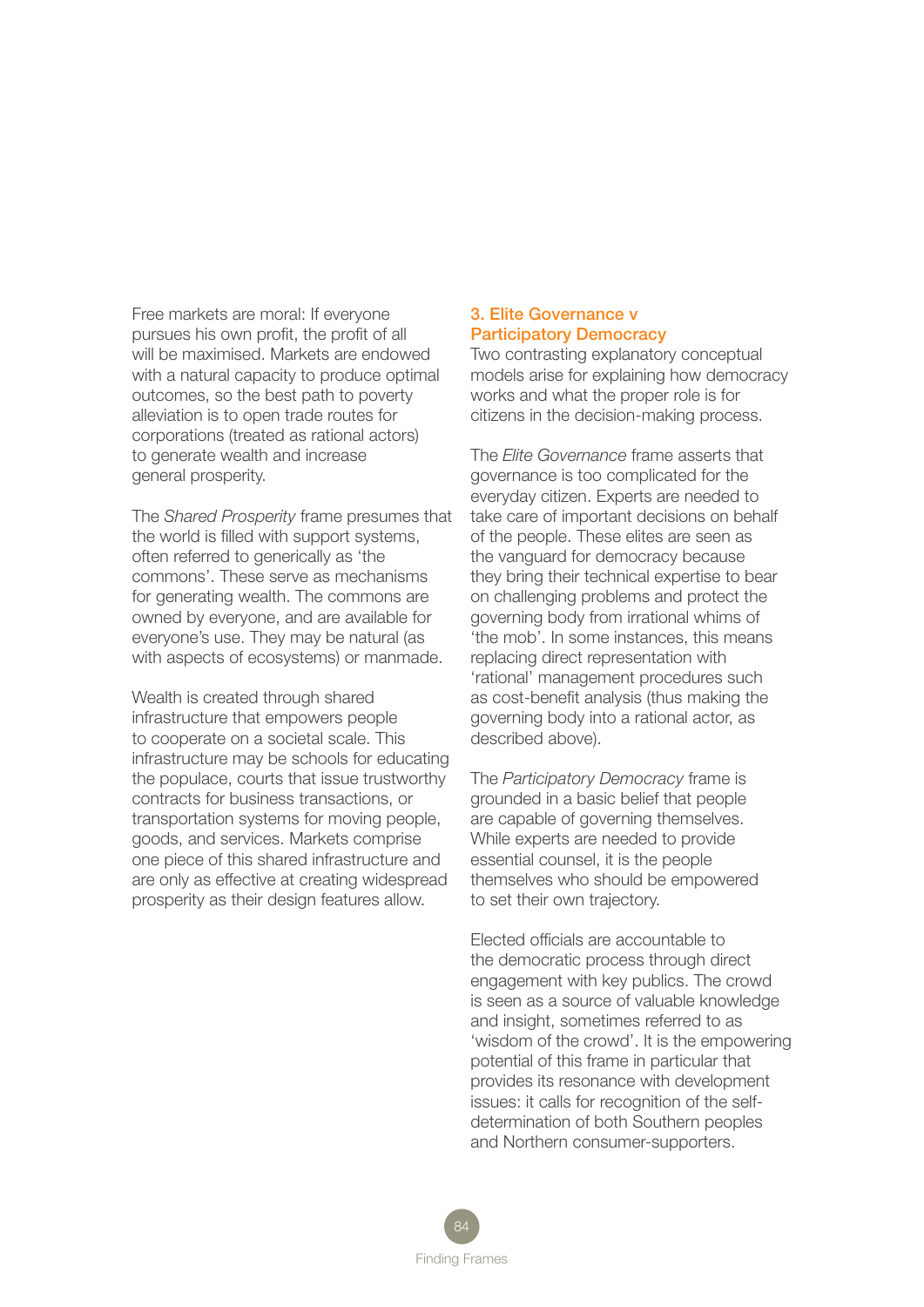# 4. The Moral Order frame

The *Moral Order* frame can be described as an 'ancient frame' or explanatory conceptual model that taps into folk theory about how the world works (it clearly antedates the 'rational actor' frame). The logic is this: since we owe everything we are – our very existence – to the workings of nature, nature is seen as moral. Over history, natural hierarchies of power emerge. But because they are natural, and nature cannot be immoral, these traditional hierarchies of power are moral.

The history of who has been most powerful then comes to define a natural moral order: God above man, man above nature, adults above children, Western culture above non-Western culture. The moral order is all too often extended to men above women, whites above non-whites, Christians above non-Christians, straight people above gay people. As such it underpins many of our narratives around charity and mission, indeed this frame informs the foundations of the big development NGOs that operate around the world today.

The moral order depends on our understanding that relationships are expressed vertically, and that being placed higher in the hierarchy makes one item or person morally *superior* to those in *inferior* positions. This frame is consistent with an authoritarian worldview, and inconsistent with more egalitarian principles.

There is no clear antagonistic partner for the Moral Order frame, so dominant is it in our culture. But, like the Rational Actor frame, there are alternative models of order that have recently emerged. These include those developed through cybernetics and computer sciences, which arrange items into networks non-hierarchically.

## Non–hierarchical structures

Network theory of this kind is generating new models of relationships, models which may in time crystallise into an alternative, non-hierarchical, ordering frame. At present these non-hierarchical 'open' structures capture the redistributive thrust flowing from positive values. However, it may be that these open networks prove too valuesneutral, or do not automatically activate the values we would wish to advance. Ultimately the openness of these networked relations should be allied to strong moral purpose and an explicit drive for equality if this frame is not to slip into moral relativism.

What is needed is a model of 'good' and 'bad' that is not premised on 'up' and 'down' or 'higher' and 'lower'. Drawing on existing structures in political philosophy, cultural anthropology or religious worldviews may help to refine this frame into something both charged and salient. Importantly we can see these ideas resonating with contemporary development practice, notably South-South partnerships of the kind described in Brazil as 'horizontal development' (discussed in 2.4 above).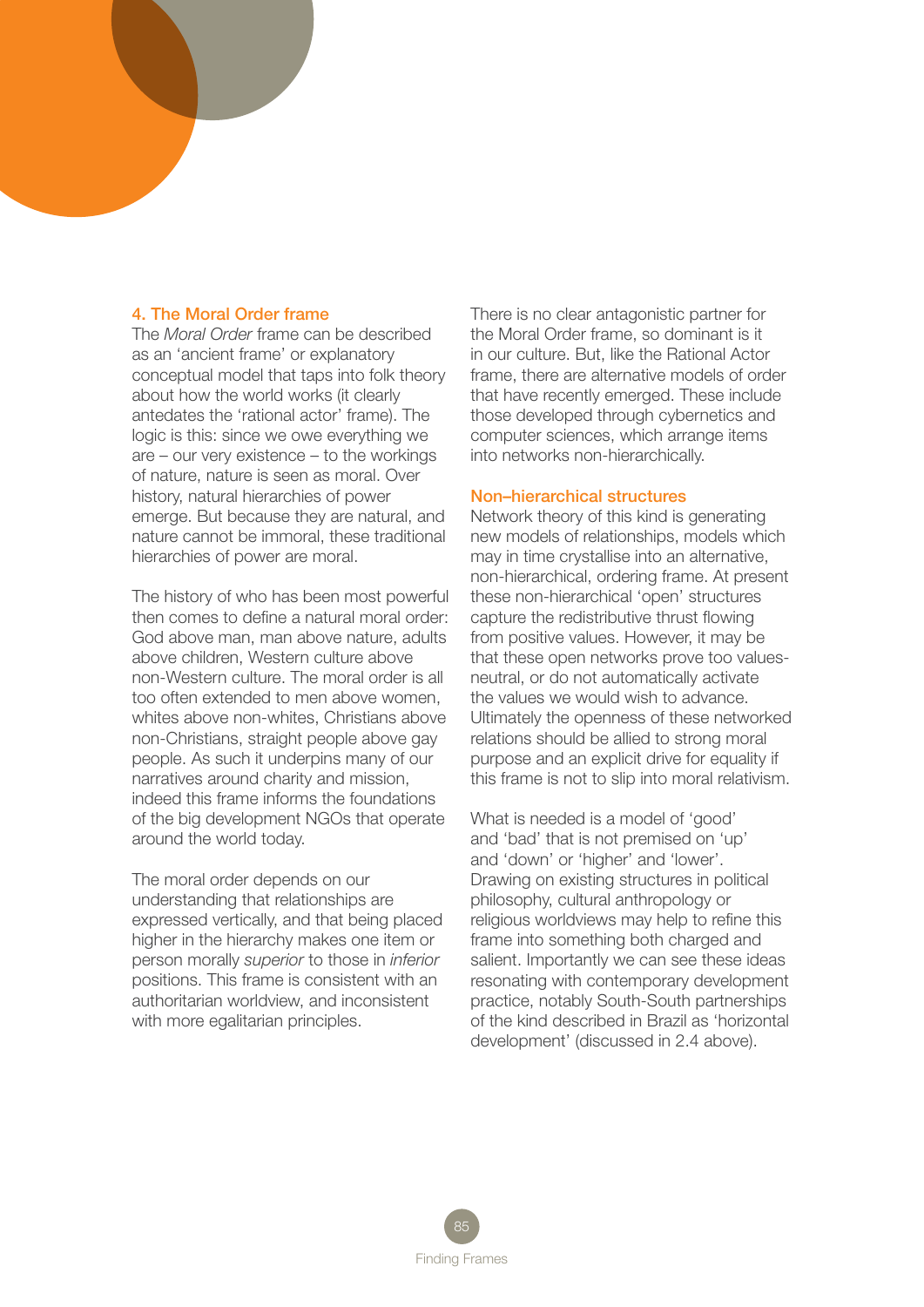These may not be all the deep frames that most resonate with UK development sector practices, but this suite provides a solid foundation for initial debate. It also offers a good basis for further research. It can be observed that these deep frames overlap and reinforce one another; more than one will often appear together in a particular discourse or situation. Some other deep frames identified by Lakoff and Brewer have been deliberately omitted. This is because although they might have a similar core (and activate similar values), they also support a range of less developmentspecific surface frames.

The Self Interest versus Common Wealth deep frames are a good example of such an omission, overlapping with the Free Market versus Shared Prosperity frames that we have included. Lakoff's Strict Father versus Nurturant Parent deep frames have also not been included in this analysis. They are ubiquitous in Lakoff's cognitive policy work (eg 2004; 2008) but we felt they were too US-specific to apply readily to UK situations and discourses. We also felt that they might clash as much as overlap with the Moral Order versus Non-hierarchical Networks pairing, especially in the context of global development.

These are clearly questions for debate, and that debate should be informed by further empirical work. Most obviously, research should be undertaken to link values to frames – to establish precisely which values are activated by which frames. Formal discourse analysis will also be required to verify the salience – and the precise definitions – of each of the identified frames for particular subgroups of people, and in particular contexts.

Even when a substantial body of evidence has been gathered, debate should continue. The antagonistic structure of Lakoff's deep frames is one of the areas that needs to be considered at length. Lakoff's polarities fit well with the primary use for which cognitive policy was developed: helping 'progressive' Democrats in the US to reclaim the political agenda from the prevailing Republicans. Because of this it seems right for Lakoff to be partisan about the use of deep frames: in the electoral context (after re-counts and legal challenges if necessary) there are clear winners and losers. It could well be observed that this kind of dynamic is not applicable to the pursuit of global development, in which development for all (or a good quality of life) is the ultimate objective.

## Refining deep frames

In the context of development we are right to be particularly cautious about advocating one route and judging it correct in opposition to another that is posited as wrong. As was observed earlier in the section on refining positive values for development (2.4 above), development work on the ground is looking for 'win-wins' and cannot afford to eschew any route in practice, even if that route is apparently at odds with 'positive' principles.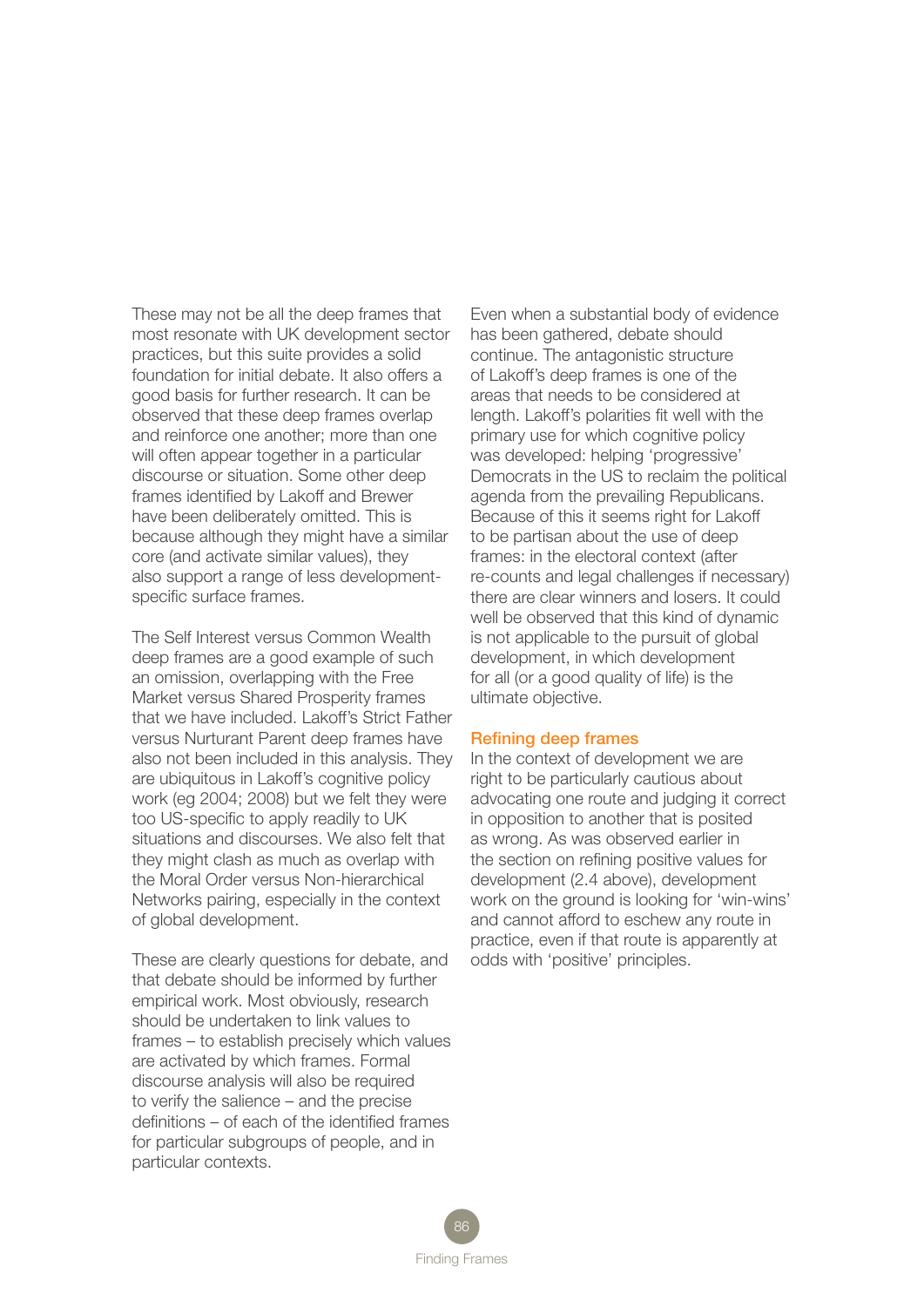In the context of campaigning for transformational change, Malcolm Gladwell highlights the importance of networks with strong ties and a strong hierarchical structure at their core. He gives the example of the US civil rights movement, largely co-ordinated through the hierarchical structure of black churches: *"If you're taking on a powerful and organised establishment, you have to be a hierarchy"* (Gladwell 2010:7).

Gladwell's argument runs that one reason why online activism can't deliver transformational solutions is that social media are good at building networks, which are the opposite of hierarchies. This view echoes the diagnosis of Lakoff's deep frames, which shows hierarchies and networks in opposition to each other. The key difference is that Gladwell reminds us that different organisational structures are good for different purposes. Sometimes when we are campaigning, we will need to make use of hierarchies as well as networks. It could be argued that the Make Poverty History coalition might have benefited from some hierarchy at the centre, giving it more control over strategy and messaging.

## Development blurring boundaries (again)

This example underlines how frames theory could be subject to much the same criticism as values theory in the development context: advancing development is simply not a zero-sum game. Yet frames seem better suited to resisting such criticism because they are more complex structures than are single values. Frames are in conversation with the world, being both the pre-existing structure we use to see the world and the structures we develop in the act of seeing the world. This is why they can be defined as 'structuring structures' as described above.

For instance, the moral order frame is likely not merely to tap into the negative values of Power and Achievement, but also to have elements of 'charity' in it that tap into Universalist values (recalling the 'othering' effect of development based on supposedly universal values – again at 2.4 above). Frames' very complexity, and their construction and evolution through engagement with the world at large, should make them resilient to such criticisms in a way that values might not be.

Deep frames are particularly resilient in this respect because of their power to activate values that might otherwise remain abstract and hard to mobilise. This makes it harder to measure frames than to measure values, but it also makes it easier to work with them.

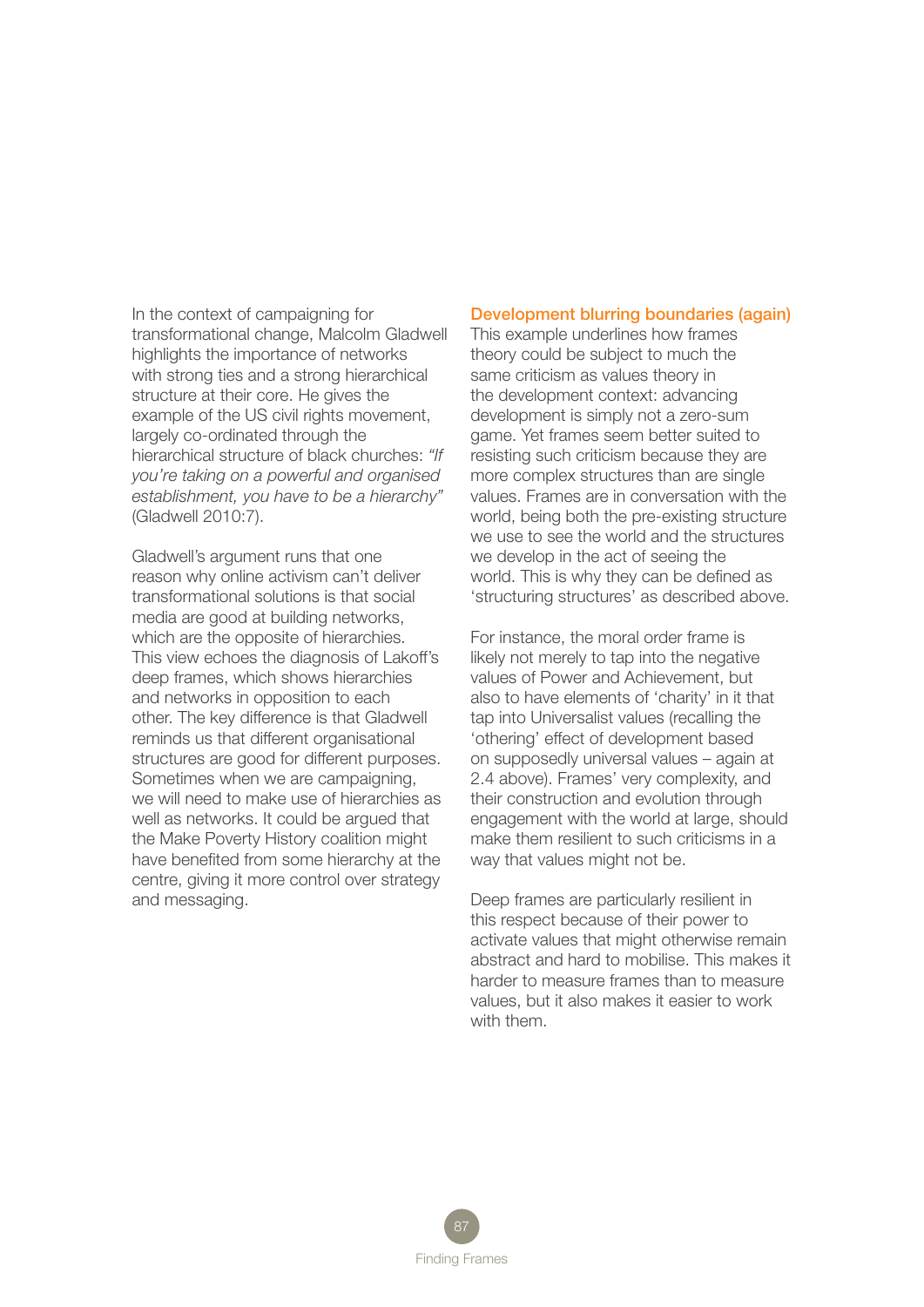If a coordinated approach can be taken across the sector, then there is the potential to make inroads into how the public engage with global poverty.

## Deep frames for debate

Looking back across the deep frames that Joe Brewer has identified, we would like to suggest that practitioners in the development sector engage with and deliberate over the following deep frames, with a view to adopting them in their communications and public engagement practices:

The Embodied Mind frame, not the Rational Actor frame

The Shared Prosperity frame, not the Free Market frame

The Participatory Democracy frame, not the Elite Governance frame

# Non-hierarchical Networks, not the Moral Order frame

The implications of a frames approach are opened up in Section 5 below, which reflects on how NGOs' practices might change if these suggestions are carried forward. As deep frames are usually implicit in discourses or practices, operationalising these frames will involve some interpretation on the part of practitioners. This is also where surface frames and conceptual models come in.

It will be up to each practitioner to establish how to apply these frames in their practice, and to decide how that practice should change as a consequence. If a coordinated approach can be taken across the sector, then there is the potential to make inroads into how the public engage with global poverty. While this journey of change cannot be entirely mapped out from this point, the deep frames we have identified should provide a sound footing on which to begin the process of debate and collaboration that will be required.

# 4.2 Towards positive surface frames for development

It is relatively straightforward to prescribe a set of positive frames at the level of deep frames, given that these are so closely linked to values and so morally charged. Deciding which surface frames should be used to foster positive values is more difficult. This is because surface frames operate much more as situational markers, locating the discourse in a particular situation or flagging up the subject to the audience. As has been discussed in the context of conceptual frames in general, some frames are not values-linked at all, and using them on their own will not activate values-related ('deep') frames. Further contextual clues, and additional surface frames, are often needed to ensure that a particular deep frame is activated, as part of a system of frames.

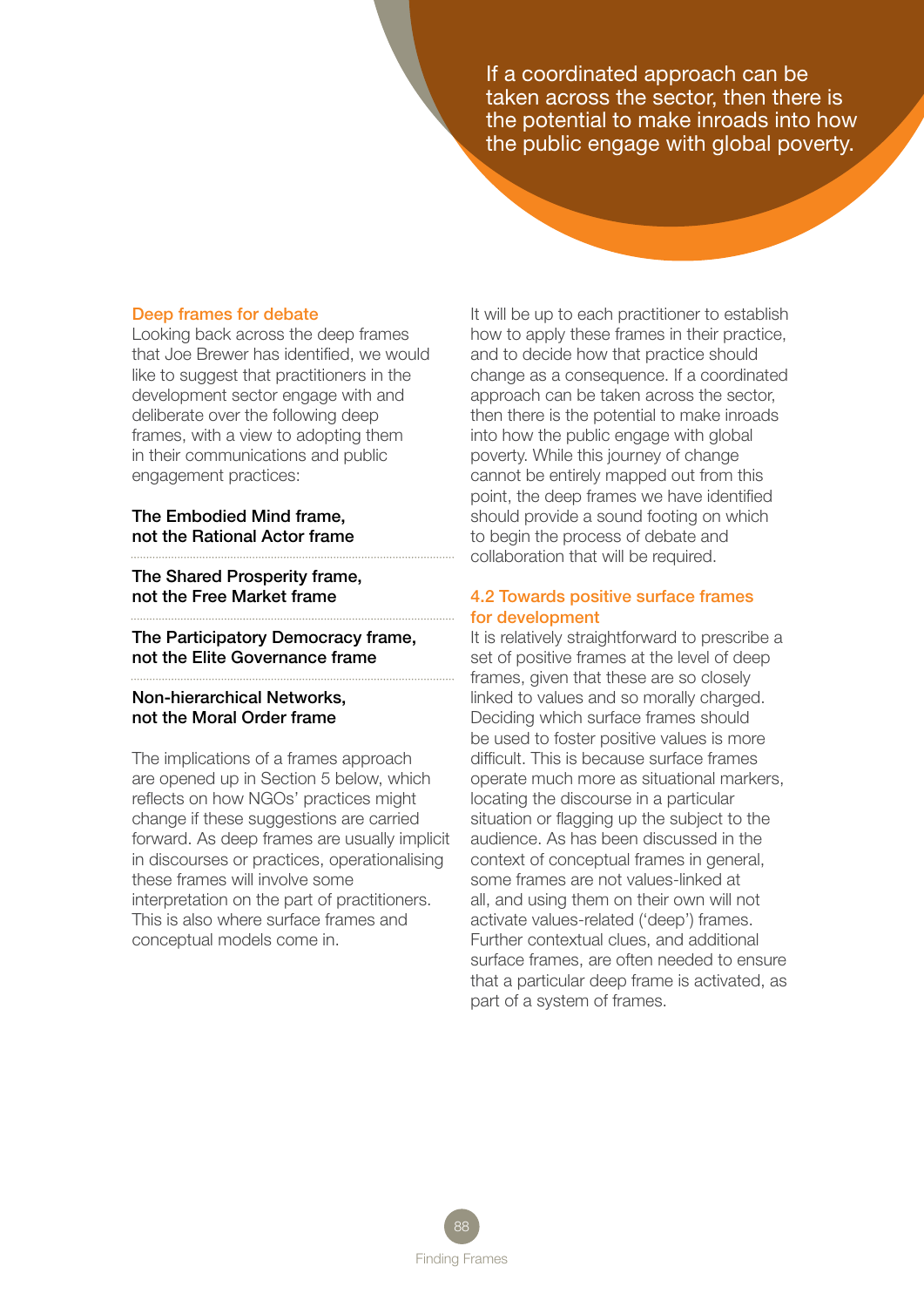Because of this, we cannot recommend that a particular surface frame be used in place of another, as a means of reinforcing particular positive values. But we can say that certain surface frames are likely to trigger particular deep frames (alone or in combination). We can also say, on the basis of the 'do no harm' principle, that those surface frames that link to negative deep frames should be used only where they cannot be avoided.

## Avoiding, not denying, negative frames

Lakoff's work makes clear that challenging harmful frames, by tackling them head on and attempting to refute them, only serves to activate and reinforce the frame. This is the point made in the title of *Don't Think of An Elephant!* – when exhorted not to, the images and associations of an elephant come straight to mind (Lakoff 2004:3). On a more serious level, Lakoff frequently quotes the example of then President Nixon saying 'I am not a crook!'; the US public heard, not for the first time, the frame 'crook' and Nixon was stuck in it (eg ibid).

Accordingly frames theory suggests that practitioners should avoid using negative frames, rather than challenging or repeating them. Again, we see that practitioners need to be wise to the impacts of the frames they are reproducing. There will also be times, however, when it is possible (and indeed desirable) to open these contested concepts up to structured debate. We will argue for such an approach at several points below.

Some of the surface frames that we consider to have more negative associations are outlined here; many more will be apparent to practitioners as they proceed with the task of applying the recommended deep frames to their communications and engagement strategies. We have provided a summary table that suggests some alternative ways of framing particular topics.

## Work in progress

We are hesitant about specifying positive frames, for two reasons. First, we are not best placed to do so: practitioners must work out solutions that suit the audiences and contexts they are working with and align with the positive values and deep frames we have identified. Second, the development sector must evolve its own new frames in partnership, and then apply them through collaborative working. Changing values and frames is an ambitious endeavour and can only be achieved collectively.

At no point should this programme of work be top-down. Instead the audiences we are trying to reach should be engaged in a bottom-up process of strategy development using deliberative methods, wherever possible. It is important to stress that different surface frames will work better for different audiences, who will be starting with different perceptions and frames of their own.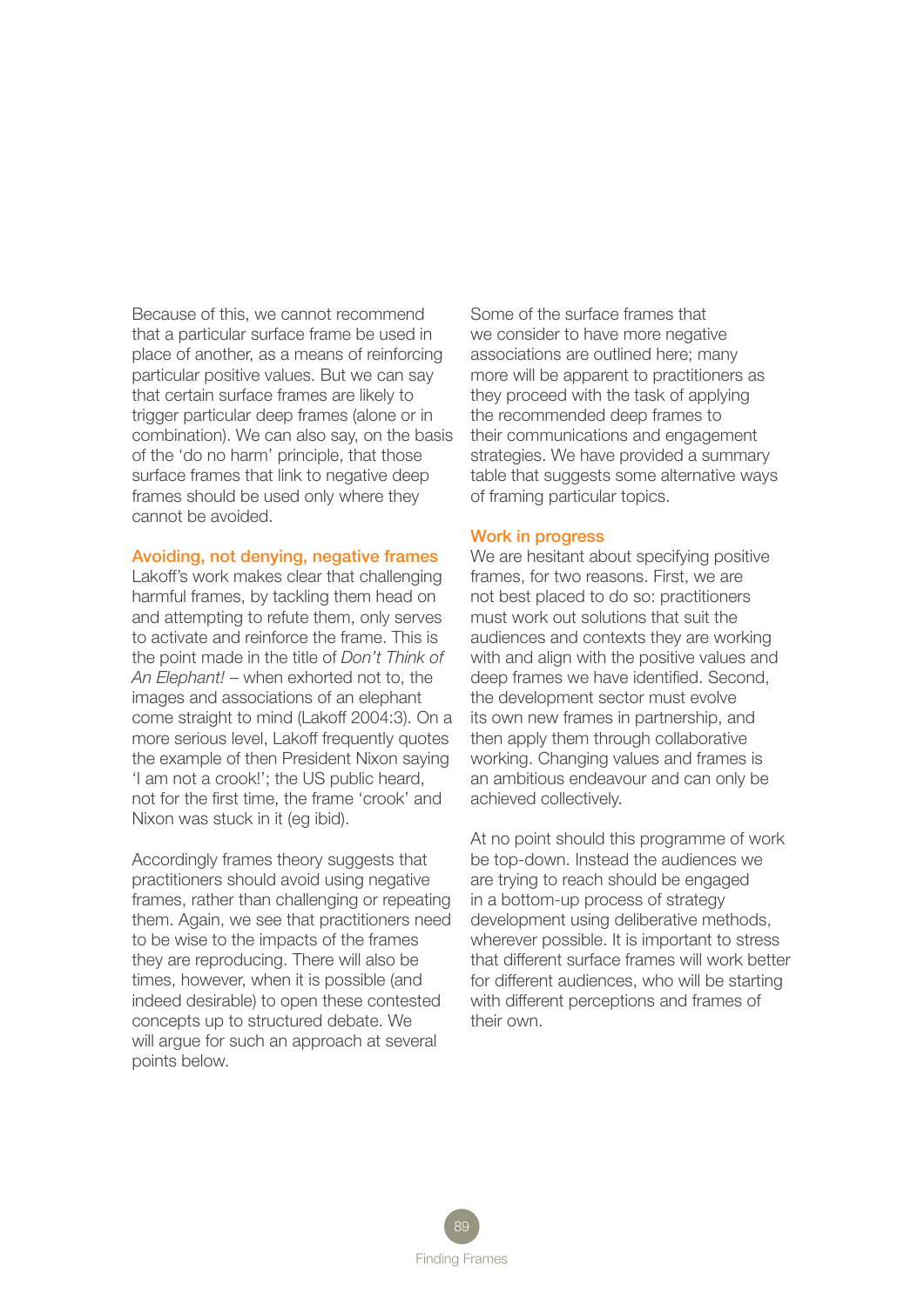Despite these caveats, however, we offer some alternative frames as a starting point for the sector's work on positive frames. Our suggestions are supported by arguments based in frames theory, but also draw on other disciplines. It is hoped that readers may use these arguments in debates about adopting a frames-based approach to public engagement that they will pursue beyond the bounds of this paper.

## • 'Charity'

The surface frame that the word 'charity' presents is problematic if seen from a frames perspective. It may evoke the moral order deep frame, with its connotations of unequal power relations (powerful giver, grateful receiver) – hence MPH's core call to action of 'justice not charity'.

'Charity' is also problematic as a way to describe organisations whose goal is social or global justice. It taps into the moral context of the moral order frame, and the transactional context of the free market frame, both of which reinforce the extrinsic goals related to Social Dominance Orientation.

As we have seen above, this reading is consistent with thinking from development studies, most notably that of Marcel Mauss (see section 2.4). Mauss argues that the unreciprocated or 'negative' gift sustains unequal power balances and renders the recipient inferior. This plays out in the development economics literature about aid dependency. Mauss sums up the impact thus:

*"Charity is still wounding for him who has to accept it..."* (Mauss 1954:65)

The public's limited understanding of what 'charities' do should be taken as an opportunity to reframe the work of these organisations. Note that other words that link together in the frames system around 'charity' – such as 'donate' and 'donation' – are also likely to activate the moral order frame.

# • 'Aid'

As the object at the centre of the charitable transaction, 'aid' is perhaps the most problematic surface frame in our analysis. As the research data show, the public only tend to understand it as 'emergency aid in response to disasters' (eg Creative 2006; McDonnell et al 2003). Because of this, to use 'aid' more widely threatens to reduce the work of the sector simply to providing a conduit for aid, with the assumption that providing aid is the best (or only) way to tackle poverty.

The aid frame is also likely to activate the moral order deep frame, as well as presenting a transactional or monetised model of engagement, grounded in the free market frame. The word 'aid' is best used solely for describing emergency supplies in response to disasters – broadly the work of the Disasters Emergency Committee (DEC) and UKAid – leaving NGOs and other civil society stakeholders (potentially including DFID) to pursue broader objectives.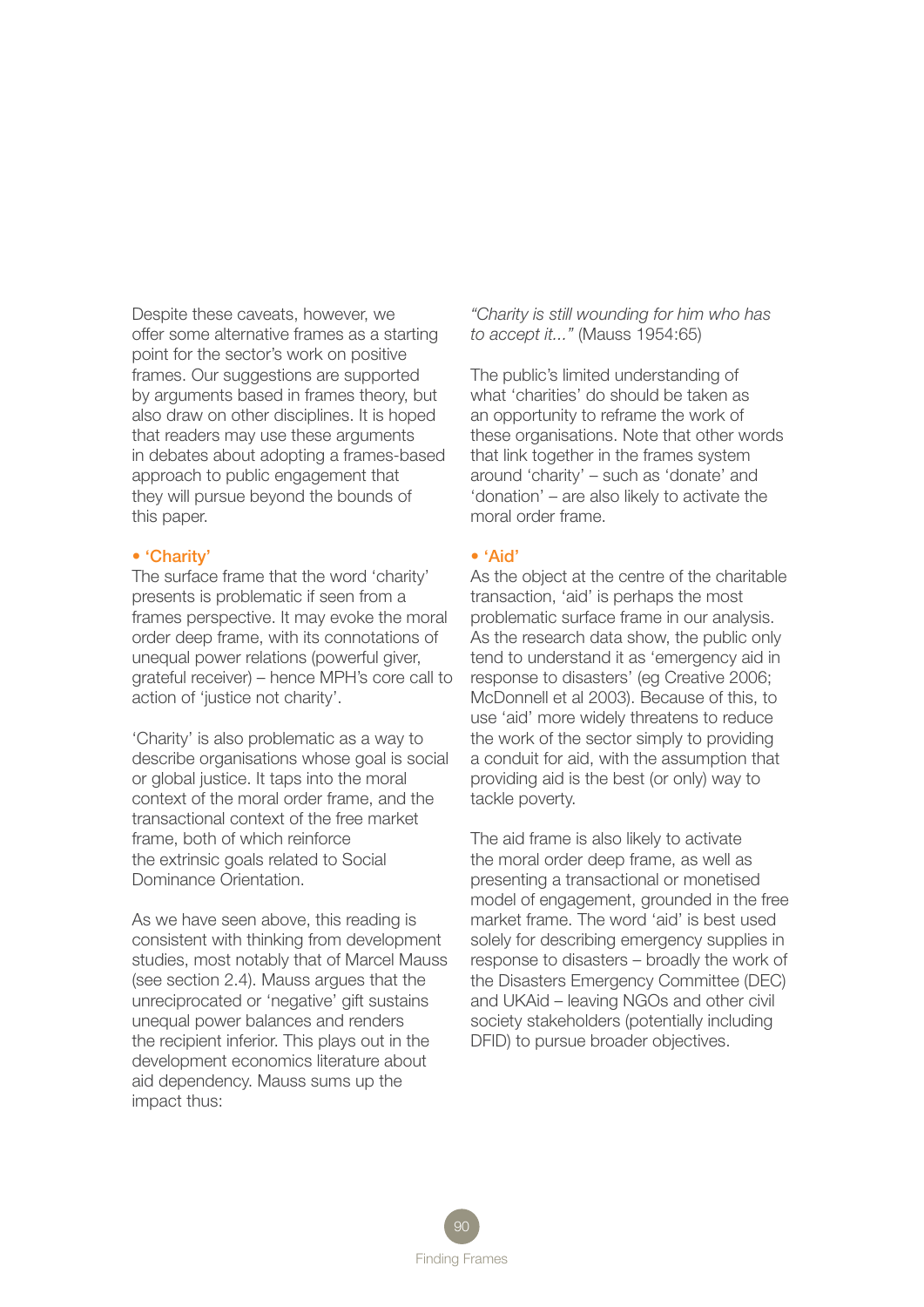## • 'Development'

The concept of development is problematic because it could potentially activate the moral order frame – especially among those audiences who are not development sector professionals. Lakoff cites 'development' as one of the prominent frames that link into the moral order deep frame.

The way this frame works in people's consciousness can be explained via a metaphor in which each country is a person and industrialisation is understood as adulthood. 'Developing' or 'undeveloped' nations are represented as children, and are therefore backward. The only way they will be able to progress to maturity is by learning lessons from those higher up the moral order (2004:11).

As suggested earlier, some academics working in development studies are troubled by the term. We have already discussed the 'othering' effect of 'development as charity' (based in universal values – see Baillie Smith 2008). In a paper on the history of UK development NGOs in Africa, Firoze Manji describes how 'development' was introduced as a corrective to discourses around 'civilisation'. This was at a time when UK NGOs were trying to adapt in order to move with the spirit of independence in African states.

The problems with the term are explained in the language of frames as follows (Manji and O'Coill 2002:574):

*"The real problem was that the dominant discourse of development was framed not in the language of emancipation or justice, but with the vocabulary of charity, technical expertise, neutrality and a deep paternalism…. The discourse of development...reproduced the social hierarchies that had prevailed between both groups under colonialism. On this basis, the so-called 'developing world' and its inhabitants were (and still are) only described in terms of what they are not."*

As well as picking out the 'othering' effect of the development frame, Manji suggests some alternative frames, including justice and emancipation. 'Development as freedom' is the conclusion of Amartya Sen's celebrated analysis of development issues from an economics perspective (Sen 1999). 'Freedom' as an organising structure for development work is consistent with the wider literature on development studies; it also echoes our thinking on deep frames, where ideas of non-hierarchical networks offer an alternative to the moral order.

Recent work in development studies has gone beyond Sen's model. AK Giri, a professor of development studies in India, has written that 'development as responsibility' should replace 'development as freedom' – *"because freedom discourse...is still incapable of undertaking the suffering that the self needs to undertake in order to fulfil its responsibility to others"* (Giri 2005:342). We are reminded of the debate (at 2.4 above) on the status of universal values in the context of development, where the purity of Universalism might only represent a weak call to action (or worse, an othering device for sustaining inequalities).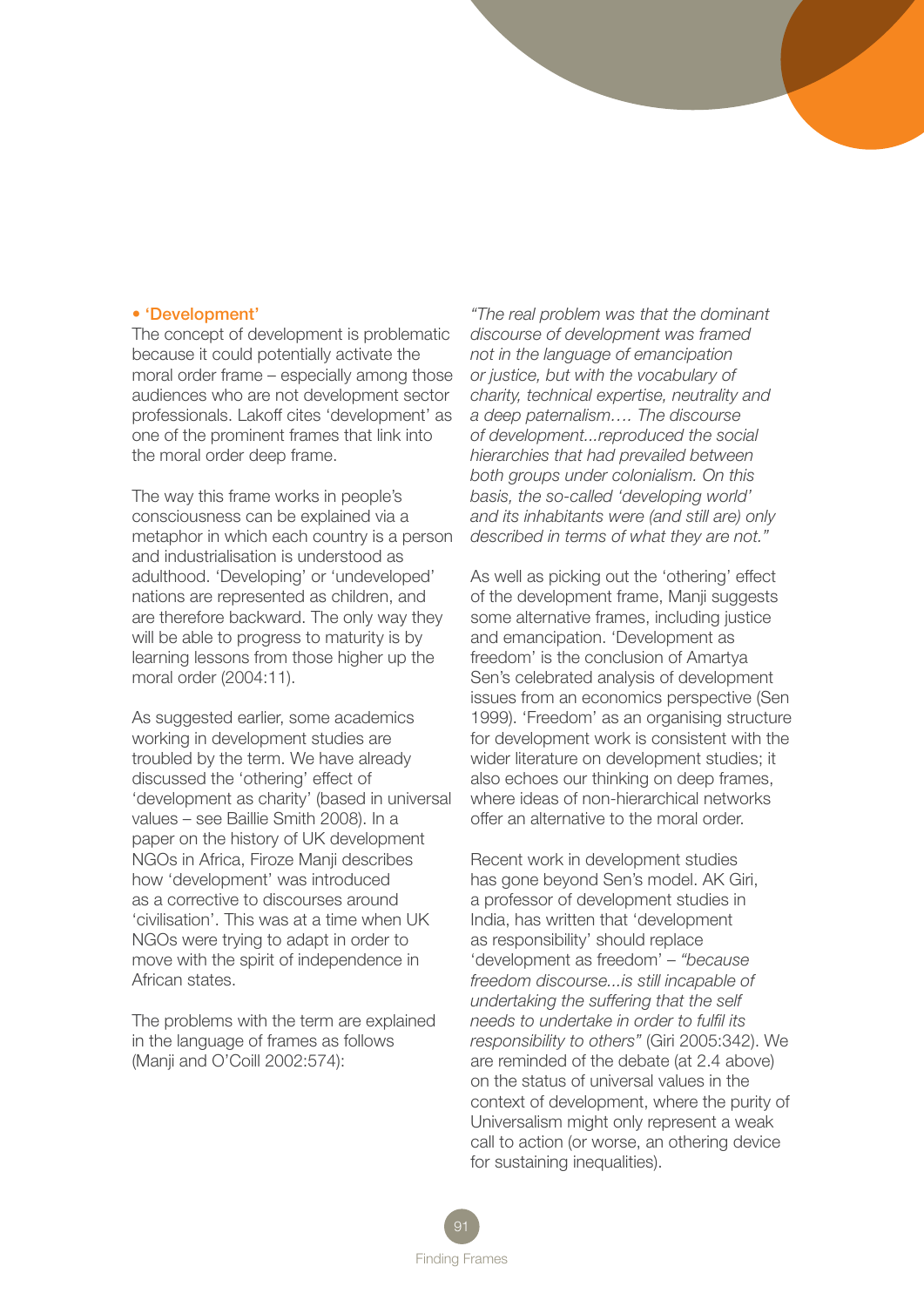It is worth recalling here that the specific 'Responsible' value item is allocated to the Benevolence value type, adjacent to Universalism. This could strengthen the argument for including Benevolence values in engagement strategies – see 2.3 above.

It should be emphasised that Giri (unlike Sen) still teaches in India. His framing can be understood in the context of 'horizontal development' models based on South-South partnerships. Accordingly, Giri makes space for values of self-interest, on the grounds that care for the self is a prerequisite for care for others (Giri and van Ufford 2003:254, in Baillie Smith 2008:15):

*"There is a need to rethink development as an initiative in self-development on the part of both the subjects and objects of development, and ethics not only as an engagement in care of the other but also as an engagement in care of the self. Such a redefinition and reconstruction of both ethics and development is a crucial starting point for a new understanding and reconstitution of development as a shared human responsibility, and as a shared human possibility."*

#### • 'Corruption' and 'aid effectiveness'

This review has cited recent research that shows that corruption is the only aspect of global poverty that all segments of the public are keen to talk about. This means that the resulting conversations need to be handled carefully. Work on frames strongly suggests that 'corruption' should not be tackled head on, on the 'don't think of an elephant' principle. It is a word that readily activates both the moral order and free market frames, reinforcing the insoluble nature of the problem of poverty thus defined.

We contend that 'aid effectiveness' isn't much better than 'corruption' because it sits within the aid frame, and links to the negative deep frames already identified with 'corruption'. With its talk of effectiveness, it also reinforces 'rational actor' models of policymaking. In fact, 'aid effectiveness' could be deemed a good example of the kind of superficial 'spinning' that George Lakoff is keen to expose: simply turning a phrase around to make it sound positive, without tackling the underlying frames it activates.

There is no doubt that attitudes to corruption need to be tackled: it has become a universally acknowledged impediment to addressing poverty and to engaging the public. We would suggest, however, that taking practical steps to tackle corruption (and financial iniquities of all kinds such as profiteering by banks in developing countries) is a better course of action than just talking to the public about tackling corruption. Out of such practical activity, and deliberative work with the public to develop and communicate it, new frames should emerge.

#### • 'Communications'

'Communications' may not be a phrase much used when talking to the public, but it could be deemed to be an unhelpful frame for internal audiences and sector partners. In the right context 'communications' could be positive, if the terms were understood to mean 'dialogue' or 'two-way communication'. As it is, 'communications' can often be associated with a range of tools, most probably used for marketing purposes, through which an organisation 'gets its message across'.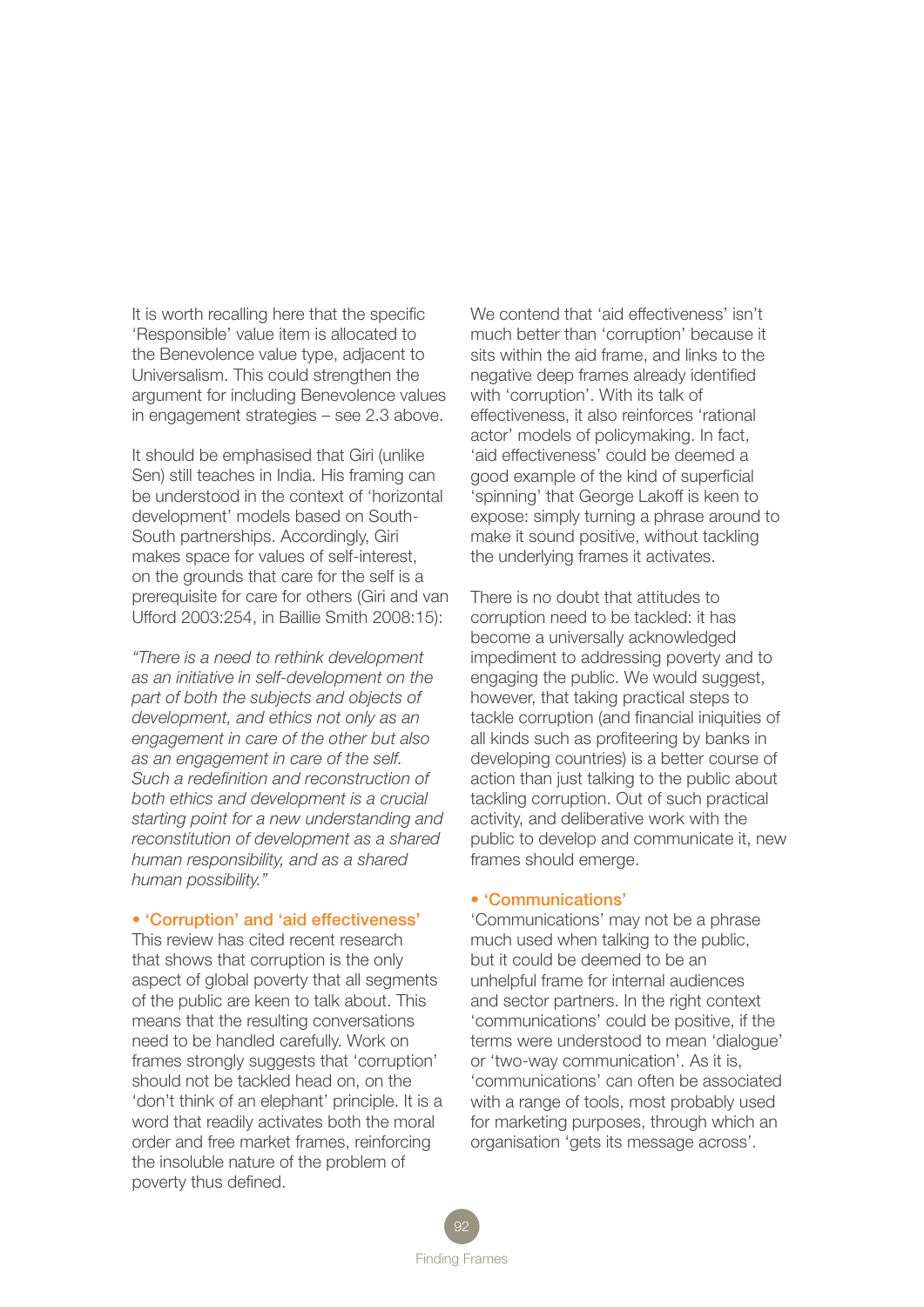The inadequate 'conduit model' of communication ... is one-sided and hierarchical: the sender does the work and the recipient is disempowered.

> Phrases such as this are revealing of the conceptual model of communication that is dominant in our culture and so many of our organisations. This model has been described in terms of a 'conduit metaphor' (Reddy 1979); it is an encoding-decoding model in which a message is sent from a sender to a receiver. The message contains a meaning, which the receiver unwraps or decodes.

> Part of the conceptual problem here is that the folk model of communication assumes that words are like vessels that contain meaning - they have a fixed 'content'. Thanks not least to work in cognitive linguistics, we can now see this model as inadequate. Communication is a cooperative process, one that involves not explicit coding but a good deal of taken-forgranted background and active inferencing (which may be more or less unconscious).

> Instead of having fixed content, the meaning of communications is emergent. It takes shape in the course of communicating, rather than having been pro-formulated. The reason why NGO practitioners should worry about the inadequate 'conduit model' of communication is that it is one-sided and hierarchical: the sender does the work and the recipient is disempowered. This kind of one-way model of communication can activate the negative deep frames of moral order, the free market and the rational actor

(based on the power of information). If we are to talk about 'communications' then we must be sure that the context needs to be carefully managed in order to generate genuine dialogue.

## • 'Campaigns'

In the development NGO context, 'campaigns' (like 'communications') is a frame that we should have certain reservations about. The main risk is that a 'campaign' frame activates a certain understanding of NGOs as 'charities', which brings with it assumptions about the role of superior Northern supporters and inferior Southern recipients. If campaigns have short timescales, and prescribed roles for 'activists' (also potentially problematic), then they are in danger of reinforcing negative deep frames. Once again, careful management of the term is required.

Having identified some surface frames that are potentially problematic, we tentatively suggest some alternatives in the summary table below. These alternative frames should be regarded as range finders, suggested to help others find positive ways of framing their messages.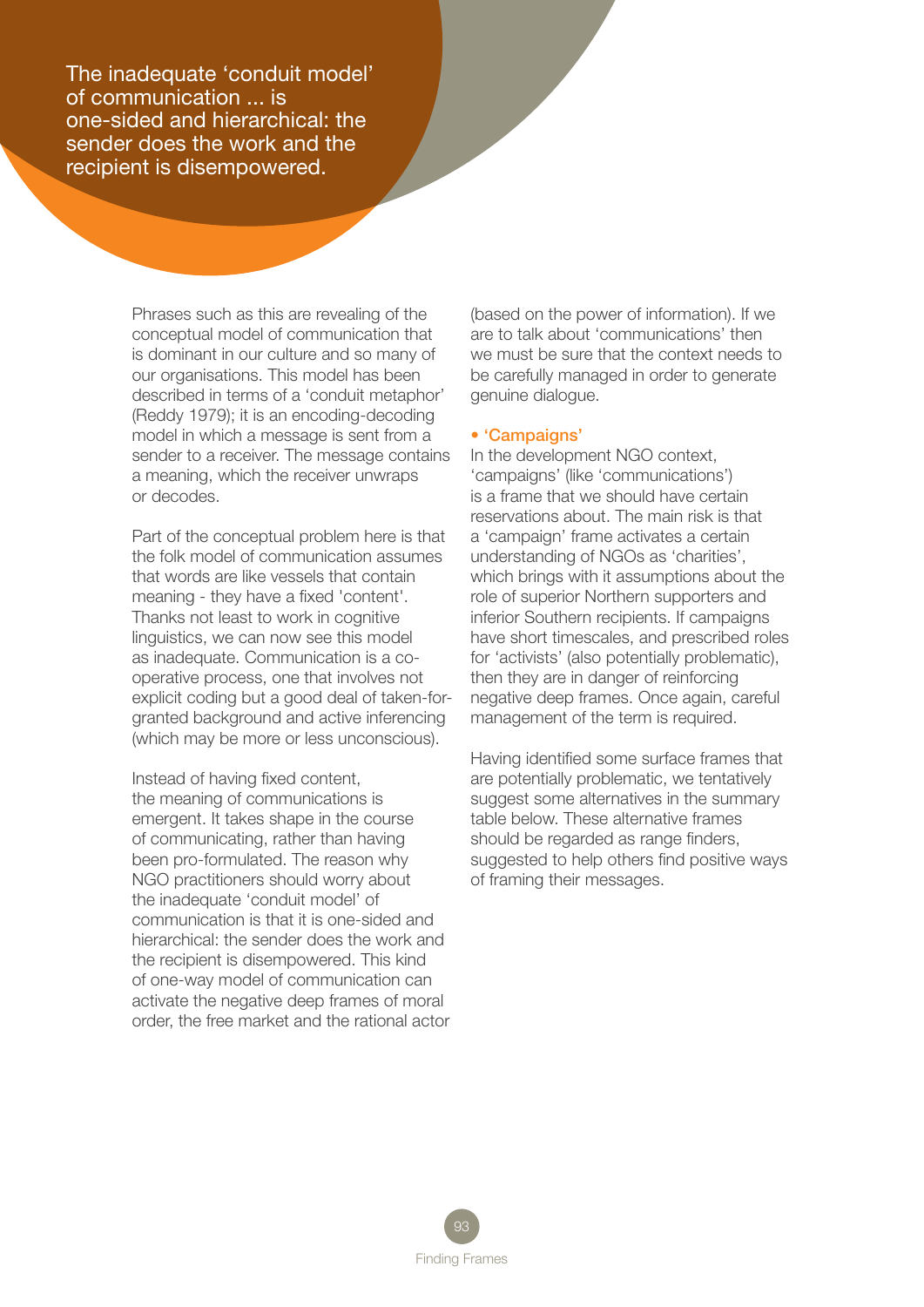| <b>Current (negative) frame</b>      | <b>Alternative (Positive) Frames?</b> |
|--------------------------------------|---------------------------------------|
| Charity                              | <b>Justice</b> ; Fairness             |
| <b>Charities</b>                     | <b>Movements; NGOs</b>                |
| Aid                                  | <b>Mutual support; Partnership</b>    |
| Development                          | Well-being; freedom; Responsibility   |
| <b>Corruption: Aid effectiveness</b> | Good/bad governance; Fraud            |
| Communications                       | Conversations                         |
| Campaigns                            | <b>Engagements; Dialogues</b>         |

The exercise of finding positive frames is far from simple: each alternative comes with its own frame system, and activates other frames that may not be as positive. Additional research is required to explore questions such as 'Can these new frames 'stretch' across different subgroups?', 'Can they 'travel' from their current contexts to development applications?' and 'What associated frames do they bring with them?'.

Once new frames are arrived at, they will need careful testing with different audience groups. Such testing is needed to establish which deep frames and which values are being activated. Terms such as 'governance' and 'NGO' are already linked to other frame systems and may well bring problems of their own.

As well as research with the public, discussion and debate will be required. If consensus can be reached on some of the alternative frames, the process of values change will be a smoother one. Rather than being viewed as an expert task, the process of finding frames should be understood as a journey of debate and deliberation, involving a range of stakeholders and audience groups. New frames should emerge from these stakeholders talking and thinking together.

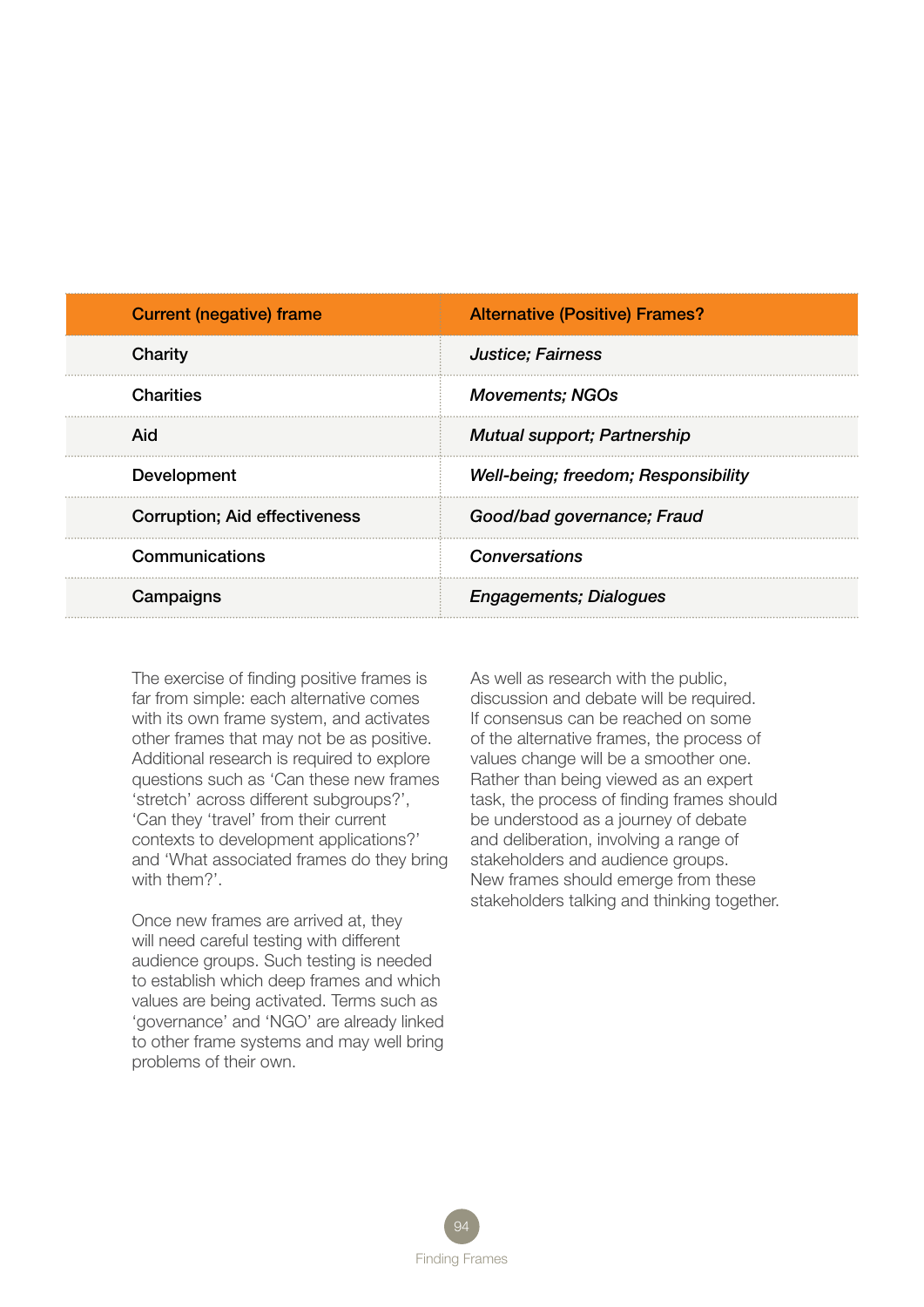Formal discourse analysis should now be undertaken using source material both from the development sector and about development issues.

## A participative approach

Our proposed methodology for frame development is more participative than empirical; it bears a closer resemblance to development education work than to market research. The capacity of development education to evolve new frames has already been spotted by Matt Smith, who recommends that *"a more reflexive approach is suggested which goes beyond the instrumentality of 'frame changing' and brings constituencies into the development process"* (Baillie Smith 2008:15).

In addition to the negative and alternative surface frames suggested above, a full list of the 21 surface frames identified in our stakeholder conversation is given in Annex A, described in Joe Brewer's words. It will be noted that these surface frames are not divided into positive and negative; in some instances they appear to be bivalent, or neutral. This is in keeping with the theoretical point that some conceptual frames are not values-linked. In practical terms it underlines that there is further analytical and deliberative work to be undertaken by those in the sector before a working list of new frames for different contexts can be drawn up.

In effect, the frames we have developed so far are hypothetical. Formal discourse analysis should now be undertaken using source material both from the development sector and about development issues. This is needed to validate and refine our frames, and also to identify any additional surface frames not included in our conversation.

The work on frames that we have undertaken is only in its preliminary stages, so it will be evident that the methodologies used for operationalising frames analysis as a tool for change are in the early stages of development. The next section of this report sketches out how sector practices might look if redesigned around positive values and frames.

Beyond this paper, we propose taking our draft frames out to practitioners in the sector, to engage and dispute with them. We want to encourage reflection about how sector practices might look if reconfigured around these frames. That is one element of a programme of work that we envisage carrying forward in collaboration. Our goal is to embed new frames not only in development NGOs but also within DFID, among stakeholders across the wider NGO community, and in society as a whole (see Section 6 below for next steps).

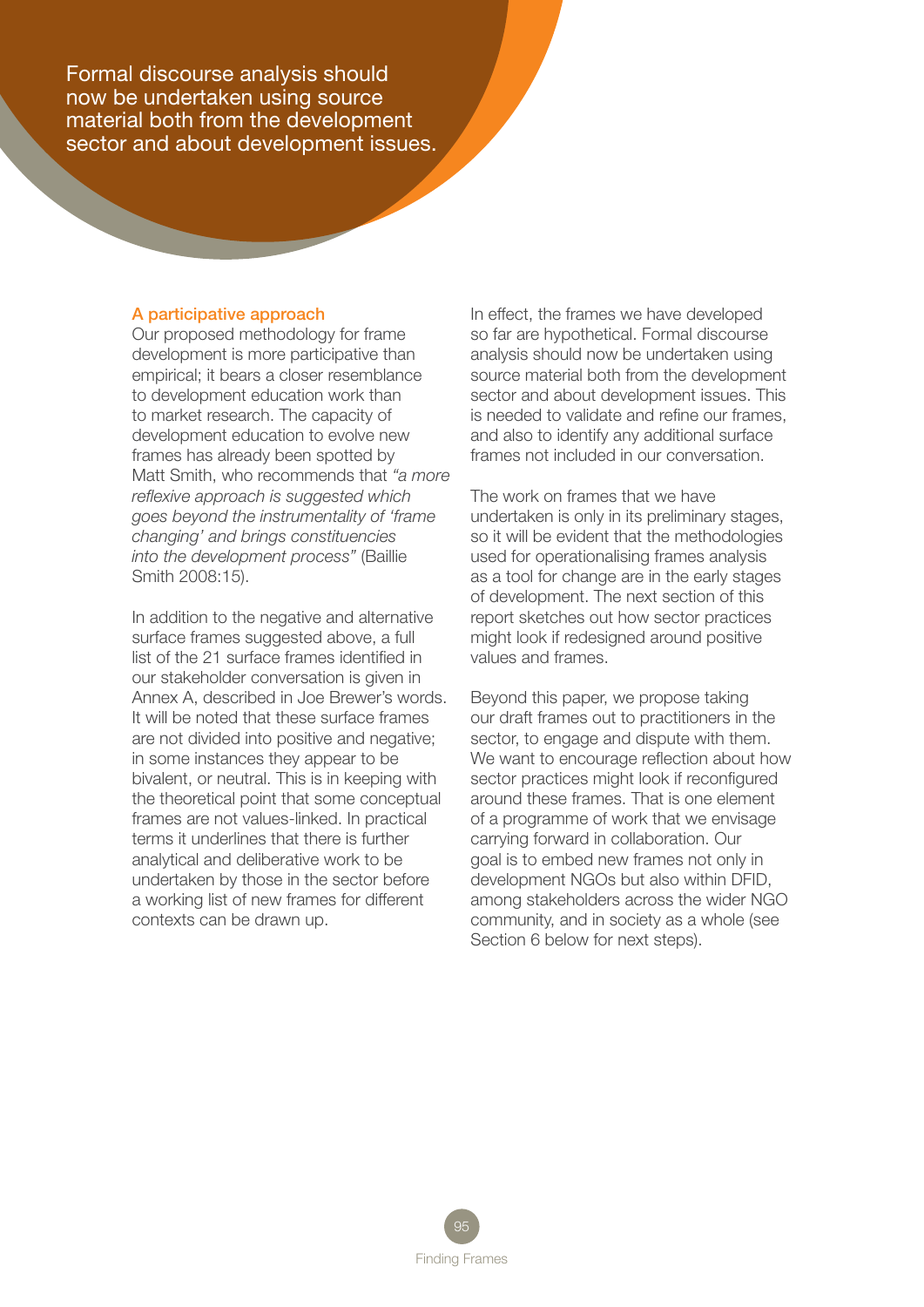# 5.Implications for practice

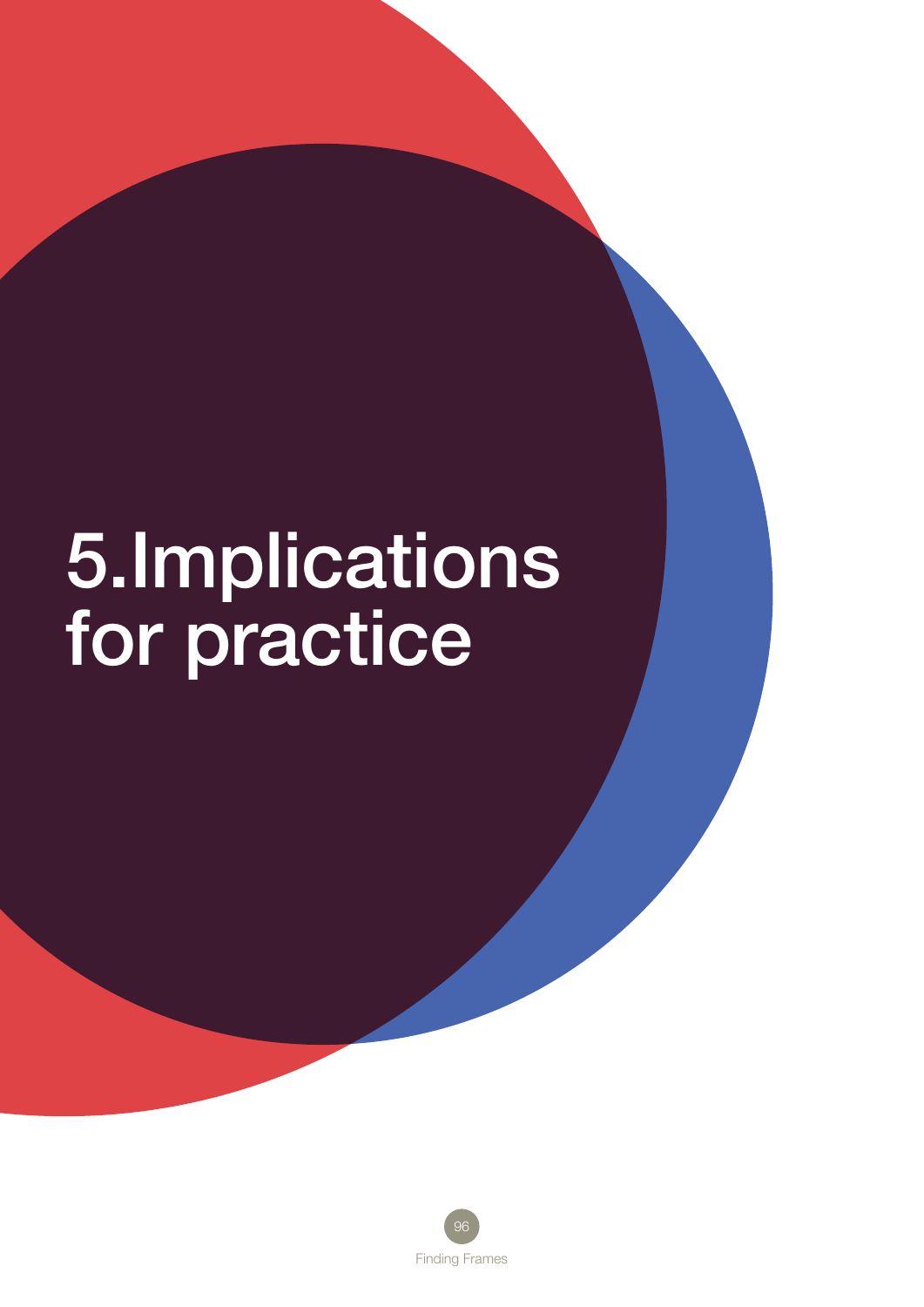# This section...

• Applies the thinking in the paper to date on positive values and frames, setting out some implications for what development NGOs' practices might look like if values and frames theory were applied across their work. These implications are intended as inputs into the urgent debate required within and beyond the sector; they are intended also to demonstrate the transformative potential of adopting a values and frames approach.

• Sets out implications as they relate both to development NGOs internally and to their work in collaboration with one another and with the wider third sector. Specific implications are described for development NGOs' campaigns, fundraising and charity shop teams.

• Identifies implications for the UK government, including the possibility of a wider convening role across the loose collaborative and deliberative networks that will be required.

So far, this report has identified that the UK public's engagement with global poverty is shallow and limited. It has also proposed some potential routes to addressing this problem, based in values theory and frames theory. Now, in this penultimate section, we explore the transformative effects such theories could have on the practices of development sector bodies.

The implications set out in this section represent challenging ideas that could be taken up across the sector. In the context of this report, they also represent concrete illustrations of how frames thinking can result in practical changes with the potential both to cut across everything NGOs do and to ripple outwards to re-engage the public.

## Models for behaviour change

Engaging the public in global poverty can be seen as a behaviour change task, in which the purpose is to encourage supportive actions for tackling global poverty. Those actions can be developed through direct approaches to the public (such as communications or fundraising), or by providing people with a supporting 'infrastructure' (such as shops, campaigns, and opening up fairtrade markets).

Behaviour change as a practical approach starts with an understanding of behaviour – or ideally multiple ways of understanding behaviour (just as in this paper we have used both values and frames theories). In recent guidance on behaviour change produced for the UK government (drafted by one of the co-authors of this paper) it is stressed that there is no one winning model for delivering behaviour change (Darnton 2008).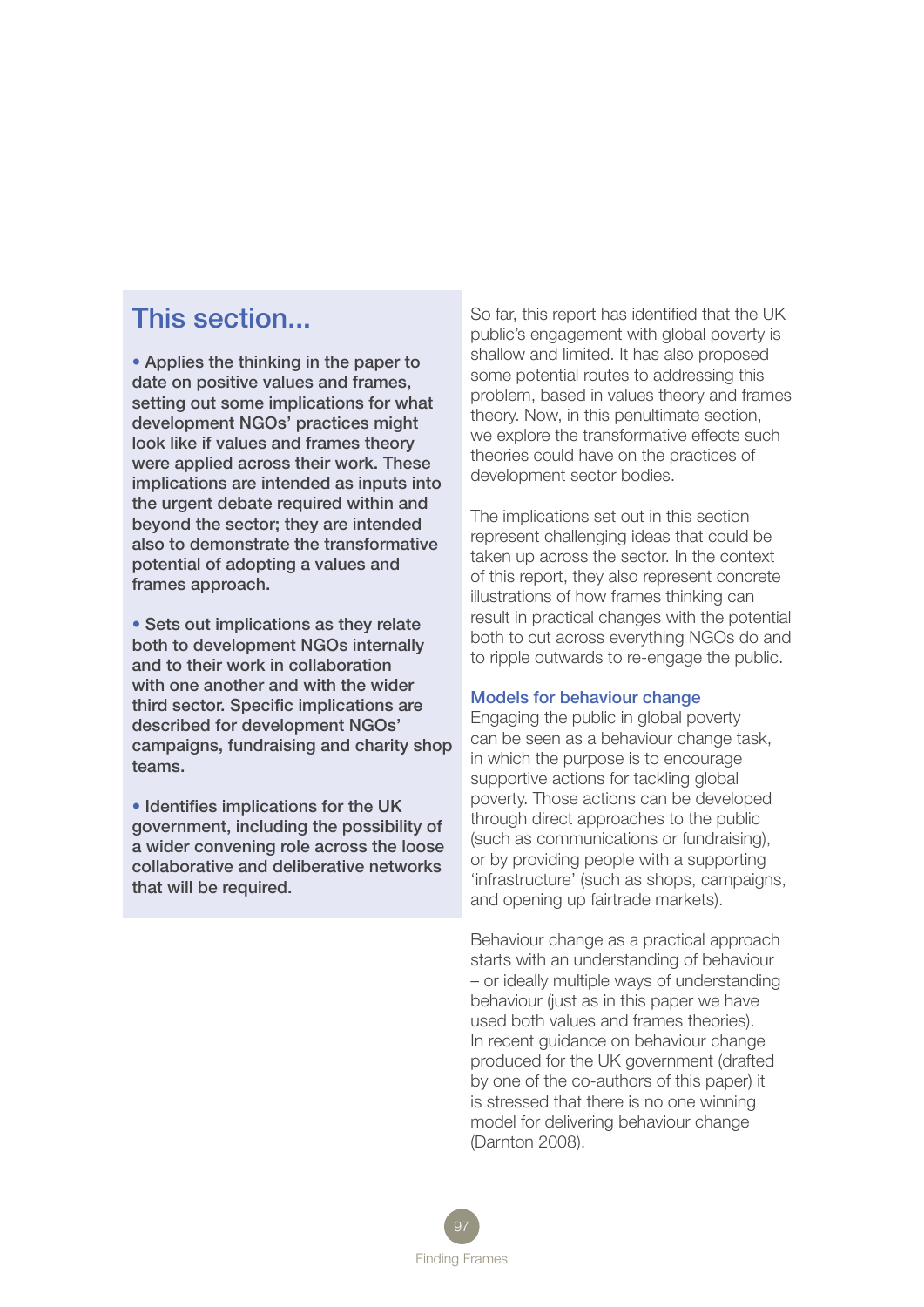This approach is not about experts in one discipline (even a loosely bounded one like behavioural economics) having all the answers, and everyone else following.

Instead we need to look at myriad models and theories that have something to say about human behaviour. In so doing, the practitioner will ask different questions, identify different problems, and suggest different interventions. In this kind of approach, doing behaviour change is about opening up safe spaces for thinking about behaviour, deliberating together with other stakeholders in the problem, and trialling multi-stranded interventions – which can then be monitored and refined, or abandoned. This approach is not about experts in one discipline (even a loosely bounded one like behavioural economics) having all the answers, and everyone else following.

# Models from psychology, sociology and development studies

Such an approach to behaviour change resonates with the themes of this paper, and specifically ties in to the multiple disciplinary approaches which we have adopted here. These include:

## • Social psychological approaches

In presenting his Theory of Interpersonal Behaviour in 1977, US social psychologist Harry Triandis wrote about models as *"concepts that will help people use their heads"* (Triandis 1977:283).

## • Sociological approaches

In presenting the new concept of frames in the context of Artificial Intelligence, Marvin Minsky explains how the slots in a frame effectively determine what questions we should be asking in a given situation. In the children's birthday party frame, for example, the questions might include 'what should I wear?' and 'what should I give as a present?' (Minsky 1974). This idea of frames as frameworks for understanding situations is developed in sociology by Erving Goffman (1974).

# • Development studies approaches

In calling for more deliberative and participative activities to generate new notions of development and build the legitimacy of NGOs, Matt Smith quotes Michael Edwards advocating the setting up of *"safe spaces for dialogue"* as central to the strengthening of global civil society (Edwards 2000 in Baillie Smith 2008).

Each of these approaches resonates with the themes of this paper and provides clues about how to get to grips with the different theories available and how to navigate the tensions between them. If there is no one winning model, then as practitioners we do not need to choose one theoretical approach and rigidly adhere to it. In this context, values and frames become lenses through which to read problems and think through possible solutions. At the same time, the act of thinking through problems becomes an important act of doing; deliberation itself will produce transformational change in sector and public practices.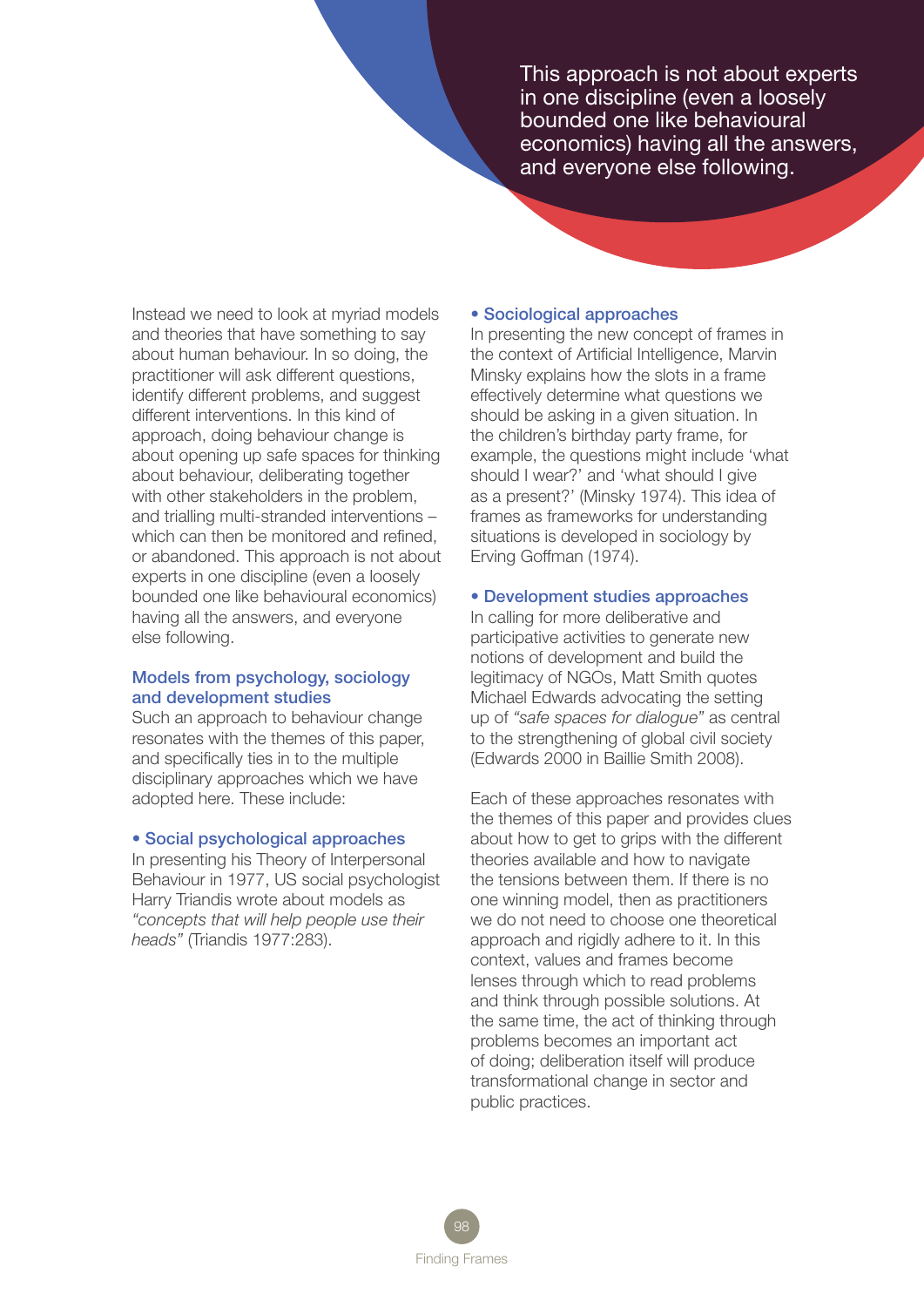Shifting between different theoretical approaches can be difficult. For those accustomed to finding the right answers, it is likely to be a frustrating process. For complex 'bigger than self' problems, however – including those characterised by blurred boundaries, as is the case with international development – multiple perspectives are likely to yield the most fruitful approaches. The capacity to shift between perspectives is key to developing solutions.

Marvin Minsky writes about this as one of the inherent strengths of frames as organising concepts. He argues that 'view changing' (ie shifting perspectives, or the frames through which a situation is viewed) *"is a problem-solving technique important in representing, explaining and predicting"* (Minsky 1974:26).

## No silver bullet

In short, as so many policy papers on behaviour change conclude (eg Defra 2008), there is no 'silver bullet' that we can turn to here. Yet the two theoretical perspectives that we chiefly adopt in this paper – values and frames – come up with a clear prescription of the objectives we should set ourselves in order to extend and deepen public engagement in global poverty. More research needs to be done to refine and validate these assertions. But for the moment they provide sufficient foundations to enable the primary task of deliberating as a sector, and with wider audiences and stakeholders, on how to reframe development, and re-engage the public.

This section opens up the debate by drawing out some clear implications for the sector about how our practices could change if we applied the values and frames prescriptions in their purest form. If we begin by reiterating the recommendation that positive values and frames should drive public engagement with global poverty, then we can identify a series of practical implications. Some cut across the entire third sector, while others apply only to development NGOs and their structures, or to specific public engagement activities. Finally, implications for the role of government are also spelled out.

# 5.1Positive values

This paper has reviewed strong empirical evidence on the role of certain values and goals in motivating pro-social attitudes and behaviours, including actions to tackle global poverty. Activating these intrinsic goals and universalism values should secure public engagement with development for the long term. It should also help to bring about a shift in societal values that should ultimately increase the pool of engaged public supporters. Importantly, the evidence shows that activating conflicting motivations – such as values of power and goals of financial success and image – will diminish the potential for sustained public engagement.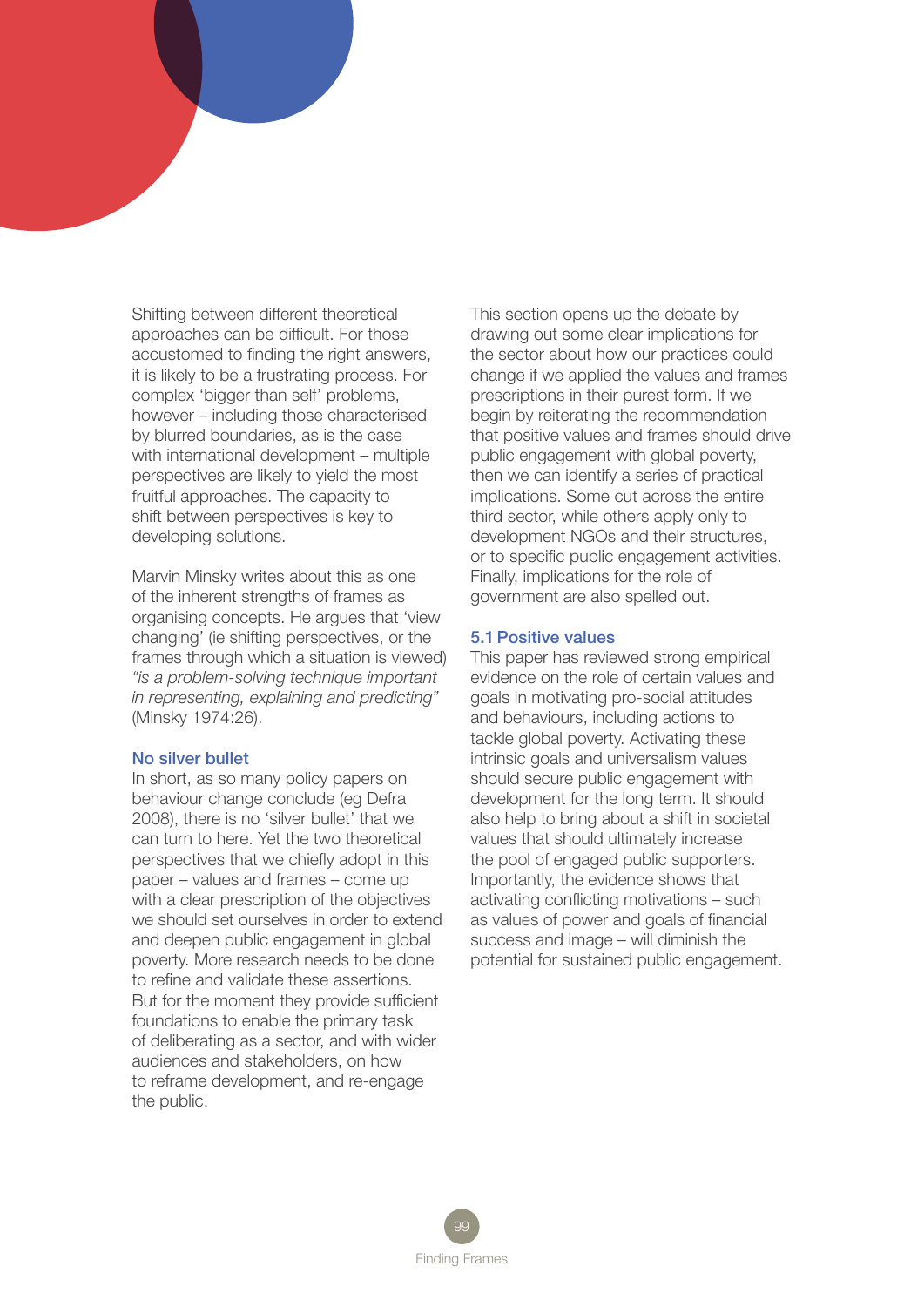The empirical evidence for the causal relationship between values and behaviours is more developed in relation to pro-environmental and other pro-social behaviours than to behaviours linked with global poverty. But global poverty can be seen as one of the 'bigger than self' problems for which positive values can work. Based on such broader evidence, as well as evidence relating to specific development behaviours (eg buying fairtrade), we have identified the following values and goals as either positively contributing to, or negatively detracting from, public engagement with global poverty.

The values and goals we are recommending are not uncontested. For instance, universalist values are seen as problematic by some working in development studies (because of their 'othering' effect). Benevolence values are held by many practitioners to be important ways of engaging the public, although they do not naturally appear to motivate concern for others from whom that public is distant. Self-interest, meanwhile, which is associated with 'negative' selfenhancement values, is seen to be a key driver of development practice on the ground in the global South.

## Positive values to debate

It is vital that debate occurs around these issues. Given the problem of static or falling levels of public engagement in the UK, this report's recommendations for a move to positive values seem timely and necessary. But they must work within the practical limits and tolerances of the sector.

Our proposed approach is to follow the recommendations inherent in values theory, encouraging practitioners in the sector to engage with those values and enter into a collaborative debate. At the same time, we will seek to validate the relationships between these positive values and supportive actions for tackling poverty, through further research.

## 'Positive' values for development,

to be activated and reinforced: the 'Universalism' values of Equality; World at Peace; Social Justice.

## Of secondary importance,

also to be activated and reinforced: the 'Universalism' values of A World of Beauty; Unity with Nature; Protecting the Environment; Broadmindedness; Wisdom.

Of potential importance, and only to be activated for specific purposes as part of a longer-term strategy (especially in order to engage the previously unengaged and the outright sceptical): the 'Benevolence' values of Helpful; Responsible; True Friendship; and Meaning in Life.

# 'Negative' values for development,

to be avoided and diminished: the 'Power' values of Social Power; Wealth; Authority; Preserving my Public Image.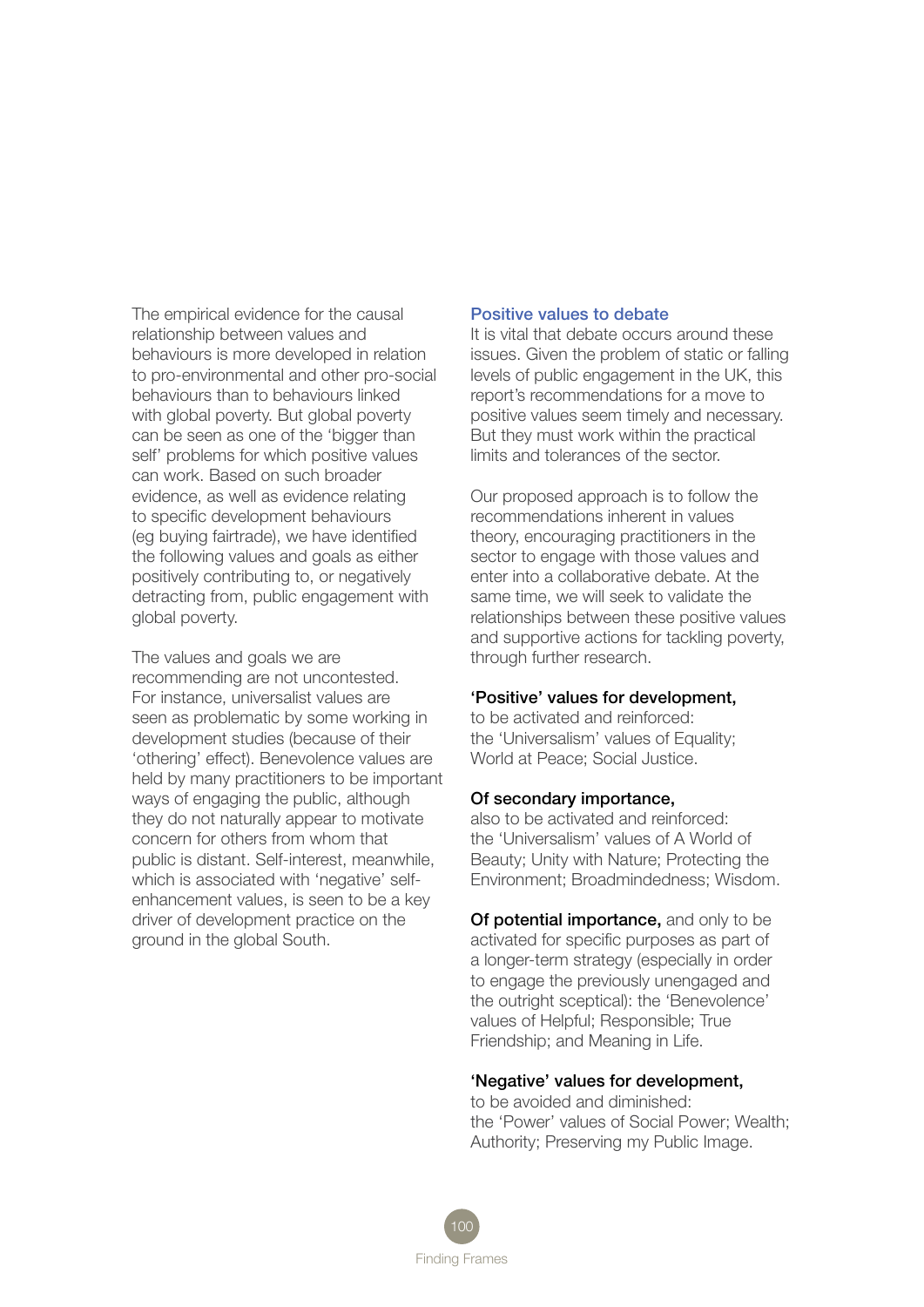# 'Positive' goals for development,

to be activated and reinforced: the 'Intrinsic' goals of Community Feeling; Self Acceptance; and, as part of a longer strategy, Affiliation.

# 'Negative' goals for development,

to be avoided and diminished: the 'Extrinsic' goals of Financial Success; Popularity; Image; Conformity.

# 5.2Positive deep frames

This paper has described how particular deep frames were identified as part of the staged conversation we held with key NGO staff, which was analysed by Joe Brewer. From that set of deep frames, we have identified those that we feel will most strongly tap into positive values for development (see Section 4 above).

Again, these deep frames are not uncontested, and should be opened up to debate across the sector. They should then be refined in response to that debate. It will be interesting, for example, to test how well our frames can respond to the 'blurred boundaries' of some development activity, and whether their simple polarities are sufficient to cope with the complexities of development NGO practices.

Following the process of debate that we are advocating, we intend to validate the deep frames through formal discourse analysis, and also to explore their relationship to specific positive values, through primary research. For the moment the status of these deep frames must be deemed hypothetical, and their primary purpose is to serve as starting points for debate. The deep frames we have suggested can be summed up as follows:

## The 'Embodied Mind' frame (not the 'Rational Actor' frame)

The 'Shared Prosperity' frame (not the 'Free Market' frame)

The 'Participatory Democracy' frame (not the 'Elite Governance' frame)

'Non-hierarchical Networks' (not the 'Moral Order' frame)

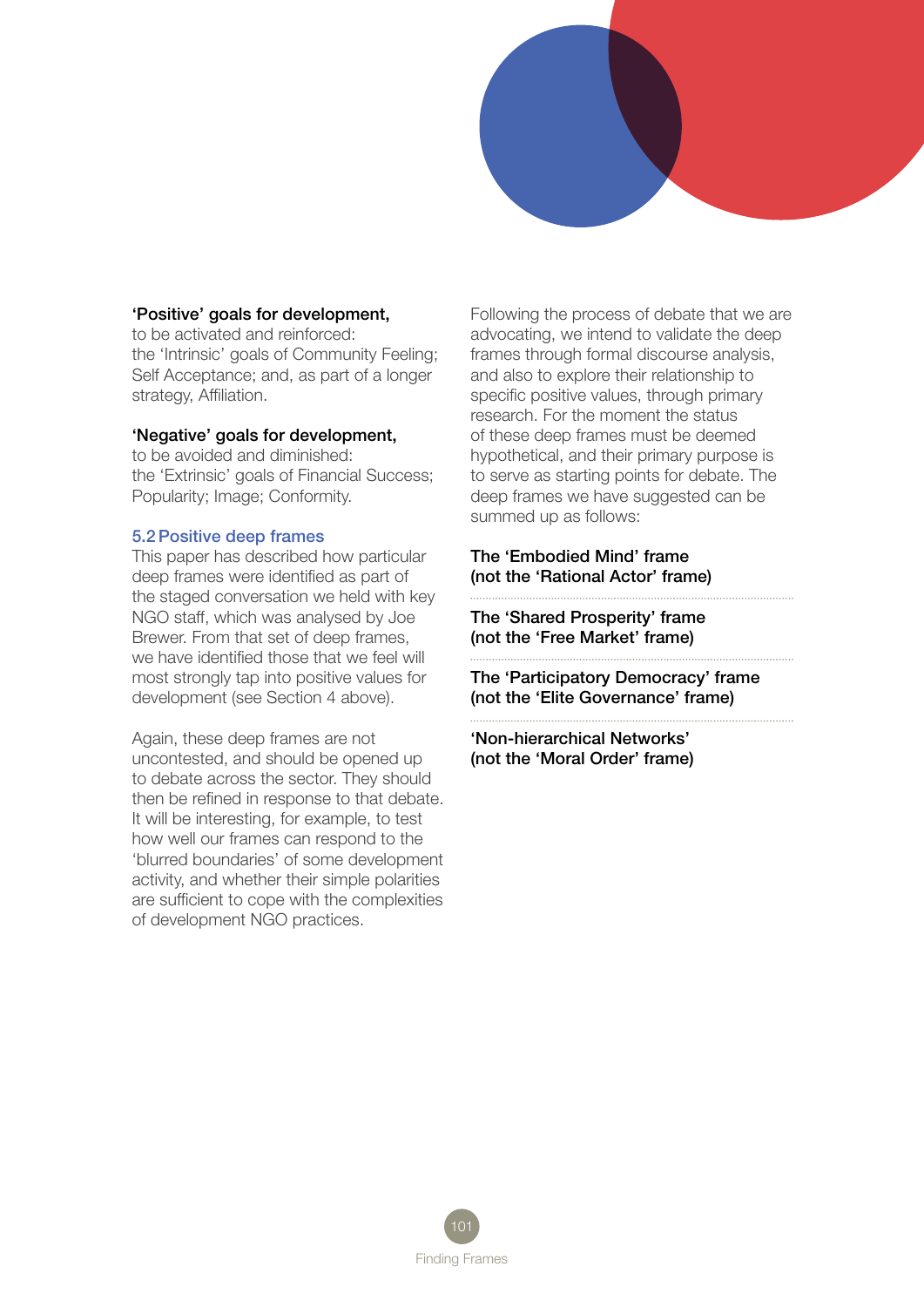## 5.3Positive surface frames

As with the deep frames listed above, so this paper has identified some surface frames that we feel can be supportive, or detrimental, to advancing positive values for development. These surface frames are set out in Section 4 in full. They are necessarily hedged about with considerable caveats about the exercise of identifying them. These reservations are principally methodological: the frames were derived from our subjective reading of Joe Brewer's analysis of our staged conversation, and will need to be validated and refined both through formal discourse analysis and through deliberative research with the public.

It is worth recalling, however, that the identification of negative frames is also supported by points from other disciplinary approaches and by primary research with the public. Because of this we feel confident about identifying certain problematic terms with negative associations, and we believe it is appropriate to regard the deep frames we have identified as significant in a development context.

Our reservations about specifying the positive surface frames are also procedural: practitioners themselves will be best placed to find the surface framing that works for them, and this exercise should be undertaken in collaboration between diverse practitioners. The sector will need to work in concert if a values shift is to be brought about.

Most importantly, these surface frames should be viewed as the logical outcomes of adopting particular positive deep frames. As Lakoff argues, surface frames have nothing to hang from if there are no deep frames in place; they become mere slogans. We recommend that practitioners engage with our deep frames, and explore how to embed them in their organisations and activities. When they have done this, it will then be the right time to consider how they 'surface frame' their messages. As they reach this point, our suggestions for positive surface frames may represent useful range finders for the task.

Our summary table is provided below, with current negative frames set against suggestions for alternative positive frames. We are more confident about the negative frames we have identified than the positive ones we have put forward: our positive frames are necessarily more speculative until practitioners have subjected them to a process of vigorous deliberation and debate. We also need to subject our surface frames to further research, particularly observing differences in context and across different subgroups of the public.

> Practitioners themselves will be best placed to find the surface framing that works for them, and this exercise should be undertaken in collaboration between diverse practitioners.

102 Finding Frames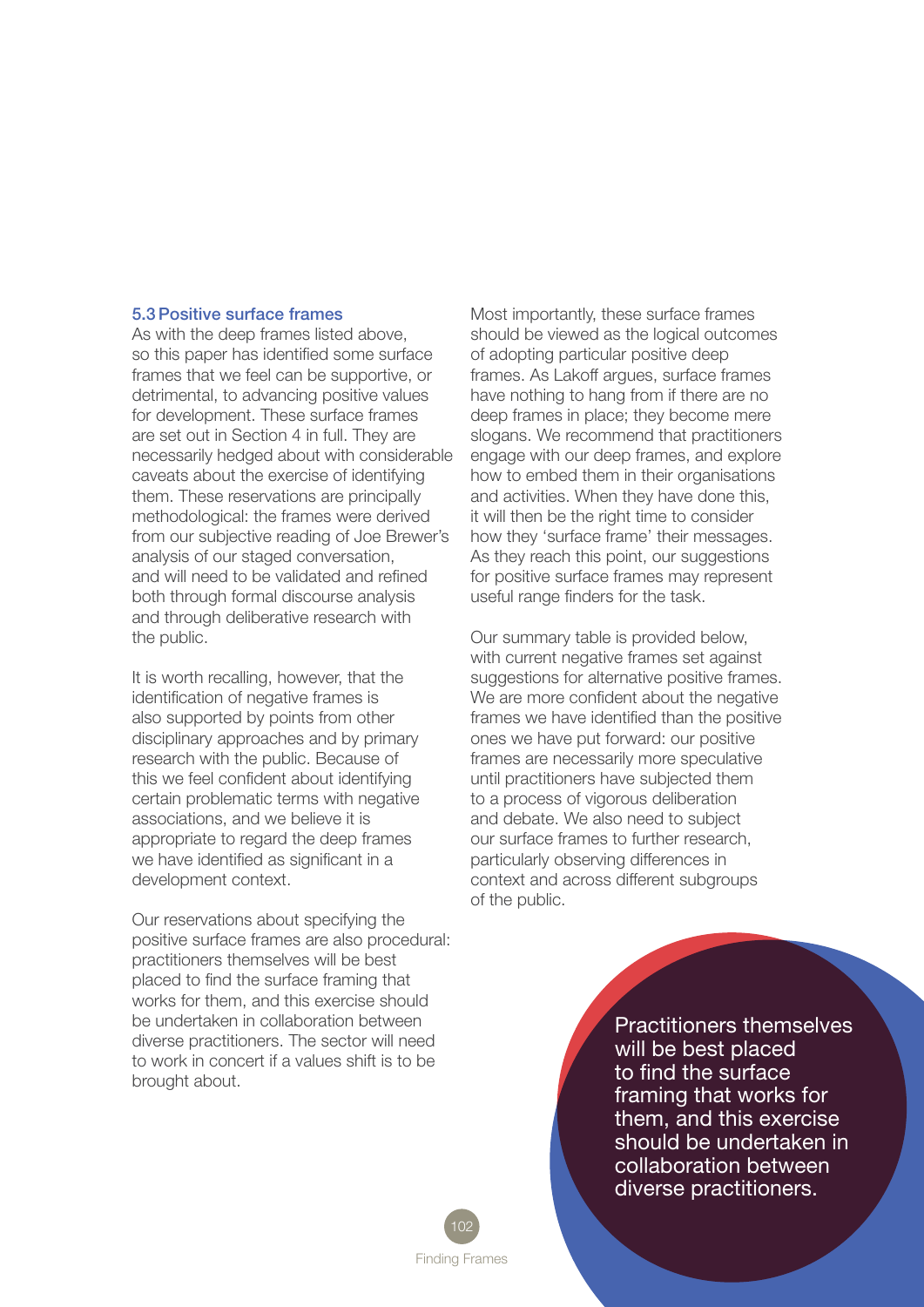| <b>Current (negative) frame</b>       | Alternative (positive) frames?      |
|---------------------------------------|-------------------------------------|
| Charity                               | <b>Justice</b> ; Fairness           |
| <b>Charities</b>                      | <b>Movements; NGOs</b>              |
| Aid                                   | Mutual support; Partnership         |
| Development                           | Well-being; freedom; Responsibility |
| <b>Corruption</b> ; Aid effectiveness | Good/bad governance; Fraud          |
| Communications                        | Conversations                       |
| Campaigns                             | <b>Engagements; Dialogues</b>       |

## 5.4 Implications for development NGOs

If we follow this report's recommendation to use positive values and frames to engage the UK public in global poverty, we arrive at a set of implications for UK development NGOs, and other stakeholders – including the UK government.

# Rebalance campaigns and fundraising approaches

The first, overarching implication is that development NGOs should rebalance their current focus on campaigns and fundraising with a sector-wide set of objectives geared to build deep public engagement with global poverty over time. All the other implications described below can be inferred from this one overarching goal.

This implication may prove challenging to acknowledge, let alone adhere to. A shift away from 'emergency aid' fundraising may diminish public donations in the short term: fundraisers know that showing graphic images of suffering works. Moreover, we do not know what the impact will be on revenue raising if we hold conversations with the public grounded in positive values.

Given the success of the transactional model, and the fact that the most effective fundraising approaches are known to be the most transactional (Sport Relief's Chris Moyles film of a child dying in hospital, for example), it is likely that a complete shift away from such approaches would result in a noticeable drop in income. This means that it is unrealistic to suggest such a total change of tack by development NGOs.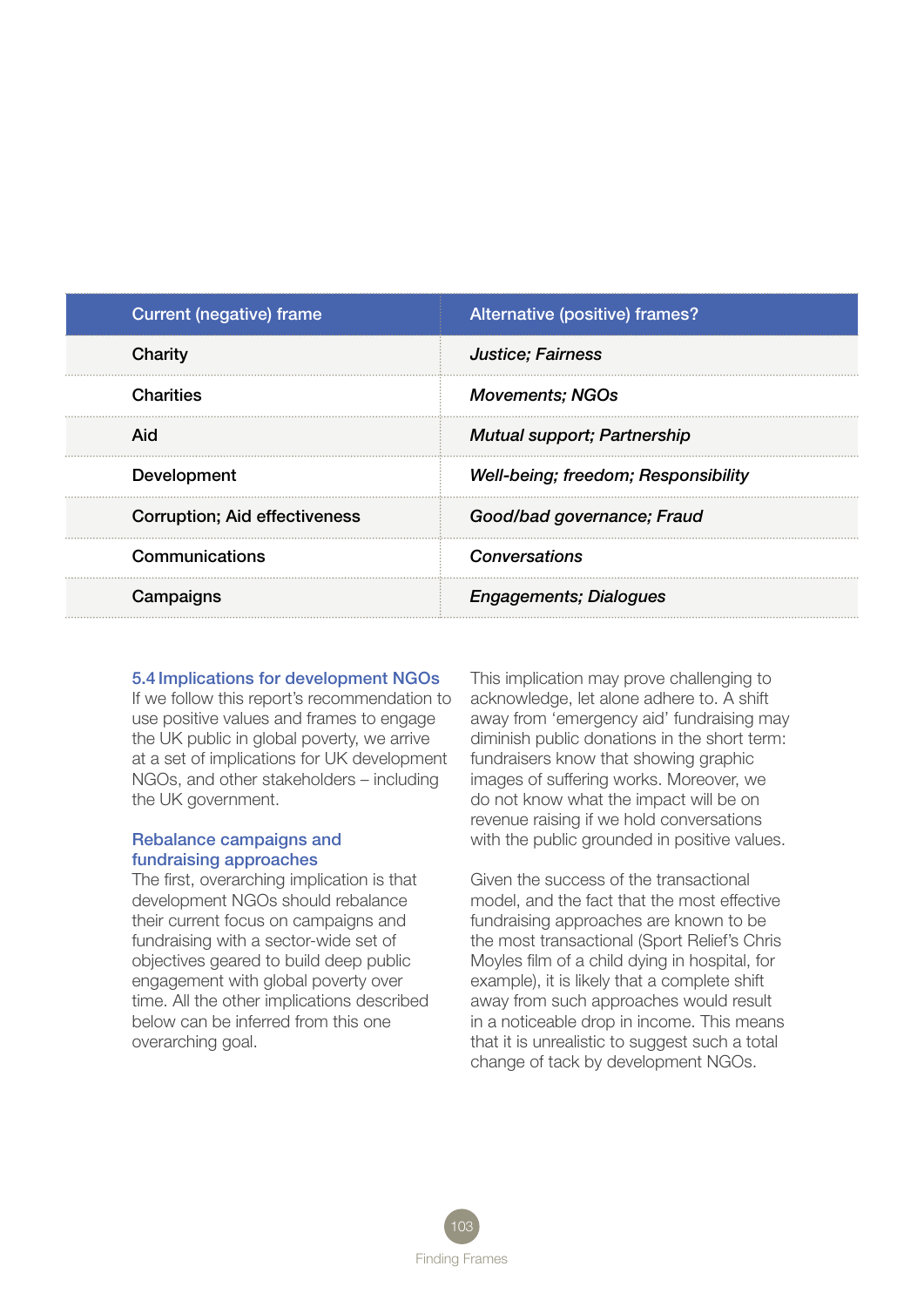We need to get beyond notions of 'charity', as these are bound up in connotations of mission and aid

> A number of commentators who work in and around the sector have argued that it is unrealistic to expect NGOs to step away from the marketplace and overturn their business models (see eg Baillie Smith 2008). But at the very least, adopting positive values as a critical lens or thinking device could enable NGOs to judge both the likely collateral damage of their strategies and their impact on public engagement in the longer term. Our analysis of the problem of public engagement suggests that without a fundamental change of tack, the gradual ebbing away of public support for tackling poverty will continue.

One way of beginning to move away from transactional approaches is to use them more sparingly, as part of longerterm engagement strategies based on positive values. Appeals based on financial transactions or disempowering images of human suffering (both of which tap into extrinsic motivations and negative frames) may prove impossible to give up in the short term. But their negative impacts could be somewhat limited if they were used only to pull in new supporters – supporters who could then be offered only engagement activities based on more positive values and frames.

This strategy builds on current good practice in Customer Relationship Management (CRM), but constructs the 'supporter journey' model around a shift in values and frames. The risk here is obvious: that the mass-market 'front–end' of public engagement will remain essentially unchanged, with values- and framesbased activities reserved for more engaged

subgroups. But ways to move away from such transactional activities may also be developed over time, if new supporterjourney models can be found.

The empirical evidence for the potential of positive values to drive donations is very scarce, but there are clues based on the data showing that universalism values are good predictors of charitable giving (Cohrs et al 2007). If the frames approach does prove less effective for fundraising in the short term, it should provide deeper and wider engagement in the medium term and ultimately broaden the potential supporter base for all development-sector NGOs. The challenge is to work out ways to move to a future model of engagement – as yet undefined – that activates positive values and secures public donations now and for the future. It is vital that fundraisers contribute to the debate about how to operationalise frames theory in their organisations.

## Go beyond the charity approach

A positive frames approach ultimately amounts to a different 'face' for UK development NGOs. We need to get beyond notions of 'charity', as these are bound up in connotations of mission and aid – both of which reinforce negative frames of the free market and the moral order. What we should be moving towards is a 'third sector' status: independent organisations working in partnership with governments North and South (particularly civil society in the South), aligned primarily by their core values. The goals at stake are global development (enhanced well-being) and good governance, not disaster relief.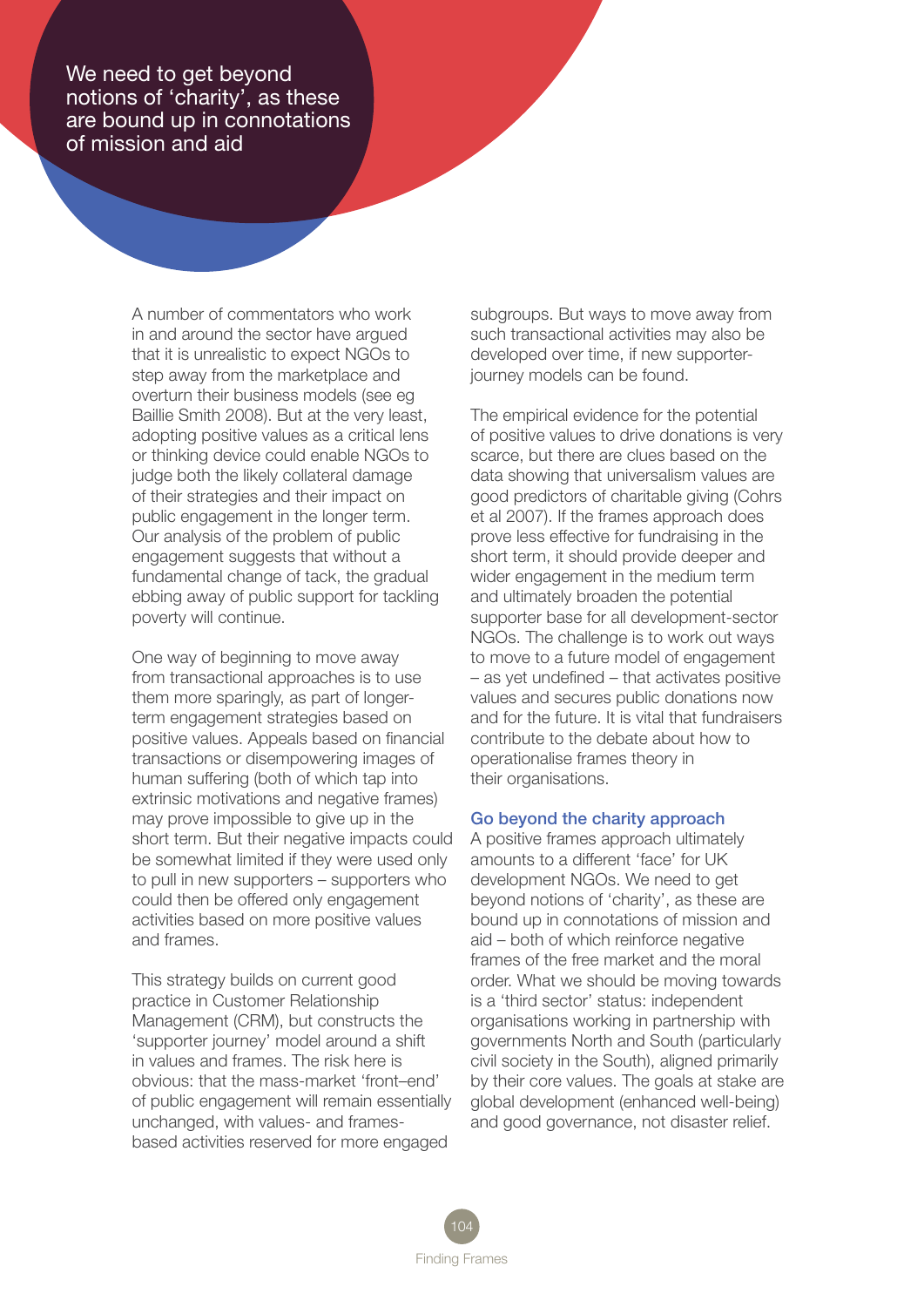Members of the public who support such new-style NGOs are more like change agents than activists; their contacts with an NGO are transformational experiences, not transactions. This implication is in keeping with thinking in development education, concluding that NGOs should regard their range of public engagement activities as *"an opportunity for dialogue and deliberation rather than a one-off purchase"*  (Baillie Smith 2008:14).

## Incorporate all public-facing activities

It follows from this reading of frames theory that NGOs should implement this approach across all their public-facing activities. Frames theory is clear that attempting to embed positive frames solely through campaigns messaging or brand communications is extremely unlikely to have an impact on the frames of core supporters, let alone the wider public.

## Collaborate across the development sector and beyond

NGOs simply do not have the firepower within the public sphere to shift frames by themselves. Their voices and activities are too small amid the din of comment, opinion, advertising, and day- to-day business raging in national life.

Even the biggest – like Oxfam, with its 99% brand recognition and a near ubiquitous high street presence – cannot hope to affect dominant social frames on their own. That said, NGOs are critical contributors in frames that dominate issues of social justice. Unless they lead the way in applying frames theory, it is difficult to imagine who might.

It follows that NGOs should collaborate around their shared values base. This represents a real challenge to the current business model, based on good donor stewardship and inter-agency competition and differentiation. As MPH showed, collaboration is hard to achieve. It may be sensible to build a series of open-ended and non-binding engagements, following the format of thinking spaces. Importantly such a collaboration, based on positive values and deep frames, would logically extend beyond the development sector – responding to the calls made for a shared values platform across the third sector in *Common Cause* (Crompton 2010).

## Stick resolutely to a positive values agenda

Despite the open-ended approach necessary for creating thinking spaces, a thoroughly joined-up strategy and programme of work will be needed if we are to bring about a frames shift in society. Collaborating NGOs will need to hold firm to an agreed agenda around positive values and frames, and not revert to habitual ways of campaigning and fundraising during the period of reframing.

In themselves, sector practices based on collaboration rather than competition would transform the sector. They would activate more positive values, associated with the 'shared prosperity' frame. However, this kind of collaboration will require a new level of focus. It may become desirable to set up a steering group to develop a medium- to long-term strategy for partner NGOs that are looking to ensure a common approach in designing public engagement activities.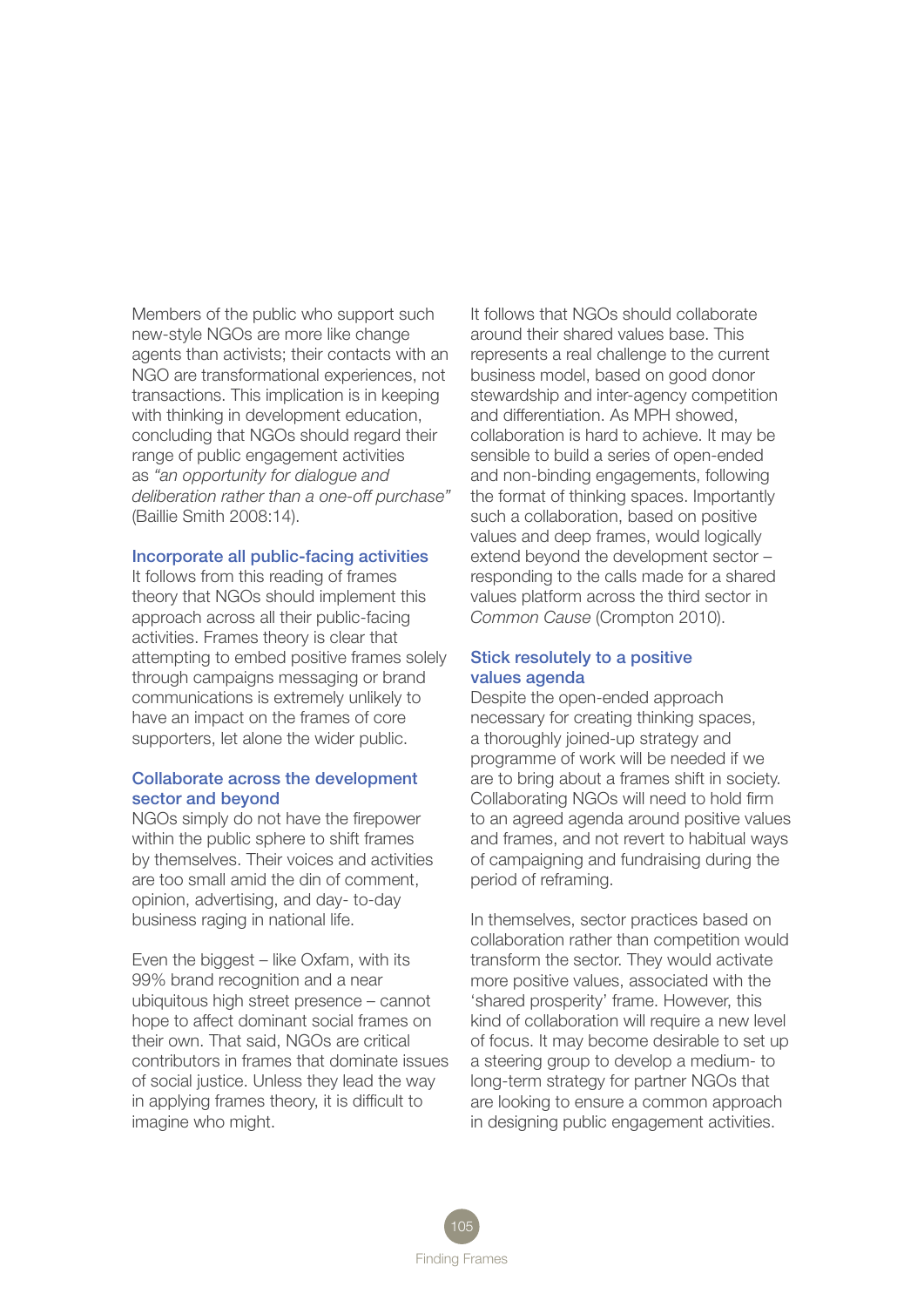Campaigns should be designed to provide opportunities for active participation by supporters

# Identify new indicators to measure success

With new goals of driving public engagement through the instilling and reinforcing of positive values, new success measures will be required. It is suggested that one implication for evaluation methods should be the adoption of formal discourse analysis, to see the extent to which positive frames developed in collaboration by the sector have been enacted in different communications contexts: in NGO materials, in media features and in the public's everyday conversation.

# 5.5 Implications for development NGOs' campaigns

## Enable active participation

If we take the prescription of positive values and frames into the arena of campaigns by development NGOs, there is a clear implication that such campaigns should be designed to provide opportunities for active participation by supporters – including transformational experiences wherever possible. This approach activates the embodied mind frame, and seeks to move the balance away from transactional models of engagement.

Universalism values correlate strongly with civic participation. To tap into this people should be able to do a variety of things in relation to a campaign, including playing an active part in developing the campaign itself. In this way our model of campaigning can be transformed.

Volunteering is an obvious vehicle for such involvement, but many other forms of participation that build agency in the supporter are available. Some of these could arise from the dialogue and deliberations that are called for in the multidisciplinary approach to change advocated in this paper. Such activities give people agency, and they also reinforce the qualities of self-determination that are part of intrinsic motivations.

## Facilitate deeper engagement

Campaigns should place a premium on depth rather than breadth of engagement. Instead of attempting to lower barriers to entry and make taking part more quick and simple – thereby amassing large numbers of shallow actions based on appeals to ease and urgency – campaigns should be designed to encourage deeper, more active participation.

Frames theory suggests that what we should aim for is a networked model of engagement. Supporters should be drawn together to form empowered networks in which they debate and formulate plans of action themselves, in contrast to current models. The current approach is dominated by campaign actions being worked up between individual campaigners and the NGO, or dictated by the NGO to campaigners. There is a need for active networks not only across countries in the global North but also – critically – between North and South.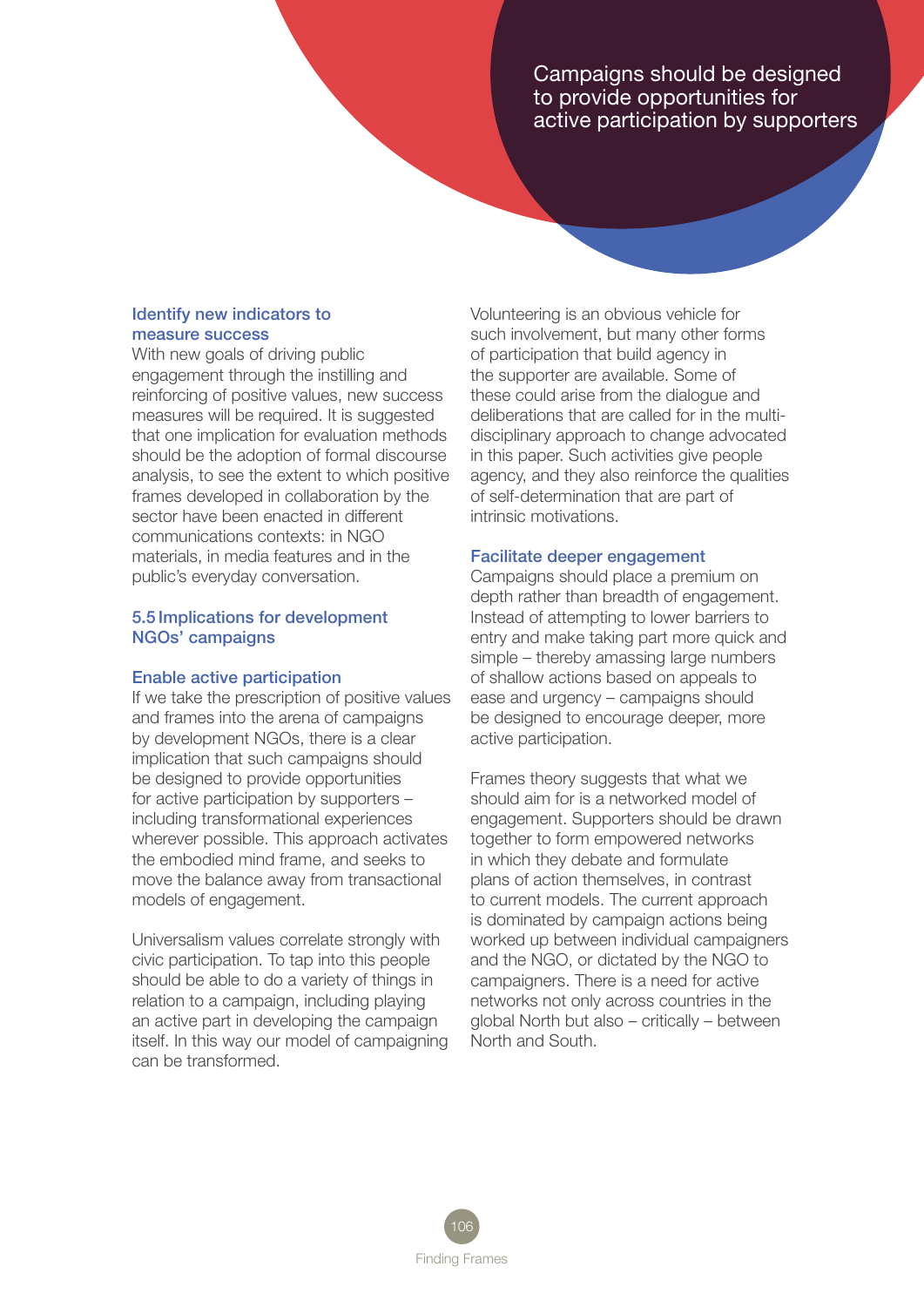By moving to a longer view of engagement based on supporter journeys, tactics that are used to achieve short-term goals may be outweighed by those designed to deepen engagement over the longer term.

## Avoid short-term, simplistic messages

Campaigns should move away from short-termism in messaging, notably anything that suggests complete solutions in short or imminent timescales (eg Stop Climate Chaos, Make Poverty History, End World Hunger) or claims of opportunity ("last chance to…"; "it's now or never"). Such claims too often inject short-term urgency at the expense of longer-term engagement. They also invoke a rational actor frame through the assumption of a linear progression of problem–solution that is rarely accurate, and which suppresses acceptance of the messy nature of change that is inherent within network frames.

There will, of course, be moments when tight timescales must be made explicit – sometimes there is real urgency or a make-or-break moment – but frames theory implies that these should be the exceptions, not the rule. As with fundraising strategies, it is suggested that by moving to a longer view of engagement based on supporter journeys, tactics that are used to achieve short-term goals may be outweighed by those designed to deepen engagement over the longer term.

## Use celebrities sparingly and judiciously

Following on from the above, the evidence from values theory suggests that celebrities should be used extremely judiciously. This is not just the same old point about matching the celebrity to the cause, and not overusing well known figures. From a values and frames perspective there is a fundamental problem in using highly individualistic consumer icons as focal points for a campaign.

The association between the dominant celebrity culture and consumerist values (especially social power and financial success) has been demonstrated above, in the context of Make Poverty History. The involvement of some celebrities is likely to forge unwanted connections to the negative frame of the free market. Using celebrities to generate headlines for a campaign can serve to draw its discourse up to the surface, making it broad, shallow and short, instead of deep, long and rewarding. There may be moments when brevity and a simple and immediate impact are desirable, but again only as part of a longer- term strategy based on positive values and frames.

There may be exceptional cases to this principle. Not all celebrities are the same, and some are regarded less as 'consumer icons' than others. Lenny Henry and David Attenborough, for example, can be seen as people in the public eye who hold some moral authority but are not obviously on the 'celebrity circuit'. In his analysis of Make Poverty History, Graham Harrison singles out Bono and Bob Geldof as two particular (and different) cases. They brought their own frames to the campaign, with different effects (Harrison 2010).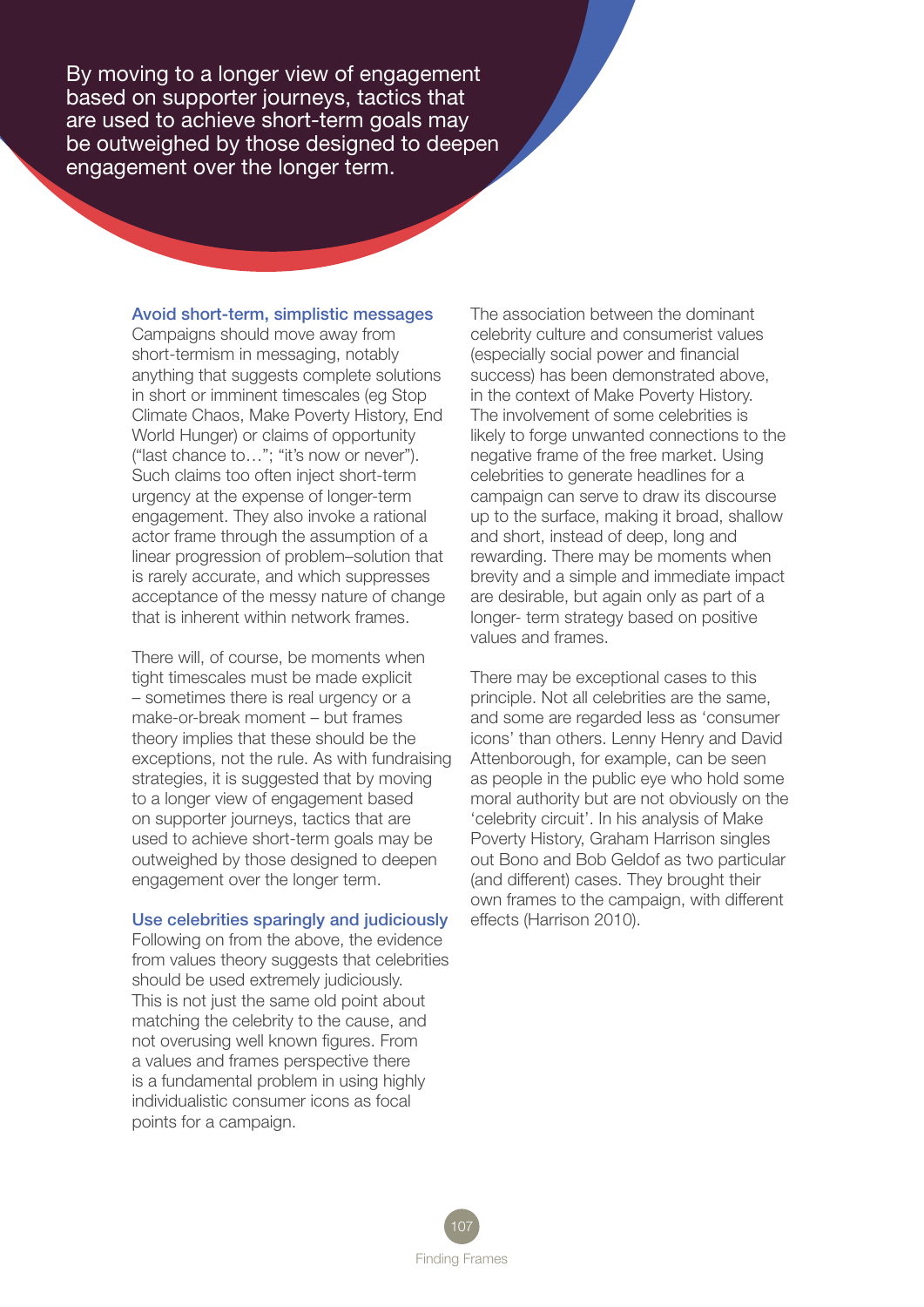As well as differentiating carefully between celebrities, we have to recognise that the impact of deploying a celebrity varies according to the context in which he or she is used. Campaigns can be highly effective when they successfully position the celebrity as the public's 'friend on the ground', acting as a proxy to the full-body experience of witnessing everyday lives in poor countries. Examples of such effective celebrity-based campaigns were found during PPP research into Sport Relief films (Darnton 2007).

Interestingly the successful stories all leveraged a sense of 'common humanity'. This encompassed both the Southern people featured and the Northern celebrities reporting to the television audience back home. These celebrities were able to take up the role of 'someone like me' for viewers if the layers of their celebrity status were peeled back (for instance through a genuine emotional bond to the place and people, or a visceral response to the suffering). In such cases, the potential negative values activated through the use of celebrities may be offset by the activation of more intrinsic motivations, such as affiliation and community feeling – although this is a tricky balancing act to perform (as values theory, and PPP research findings, attest).

# 5.6 Implications for development NGOs' fundraising appeals

## Move away from transactional approaches

As discussed above, modern NGOs are businesses and must operate as much in the marketplace and along financial lines as any other corporation. But if the lessons from values and frames theories are to be followed, new models of fundraising will need to be evolved to shift the balance of engagement away from transactional models.

Using direct appeals as just the opening push in a longer-term and more positive strategy has already been identified as one way to minimise the collateral damage to public engagement. Other ways to redraw fundraising activities so they do not rely so heavily on self-interest/national interest arguments should also be explored. We need to find ways to avoid the free market and moral order frames (eg by avoiding the use of disempowering imagery) and minimising the use of transactional frames such as '£5 buys…' appeals, and child sponsorship drives.

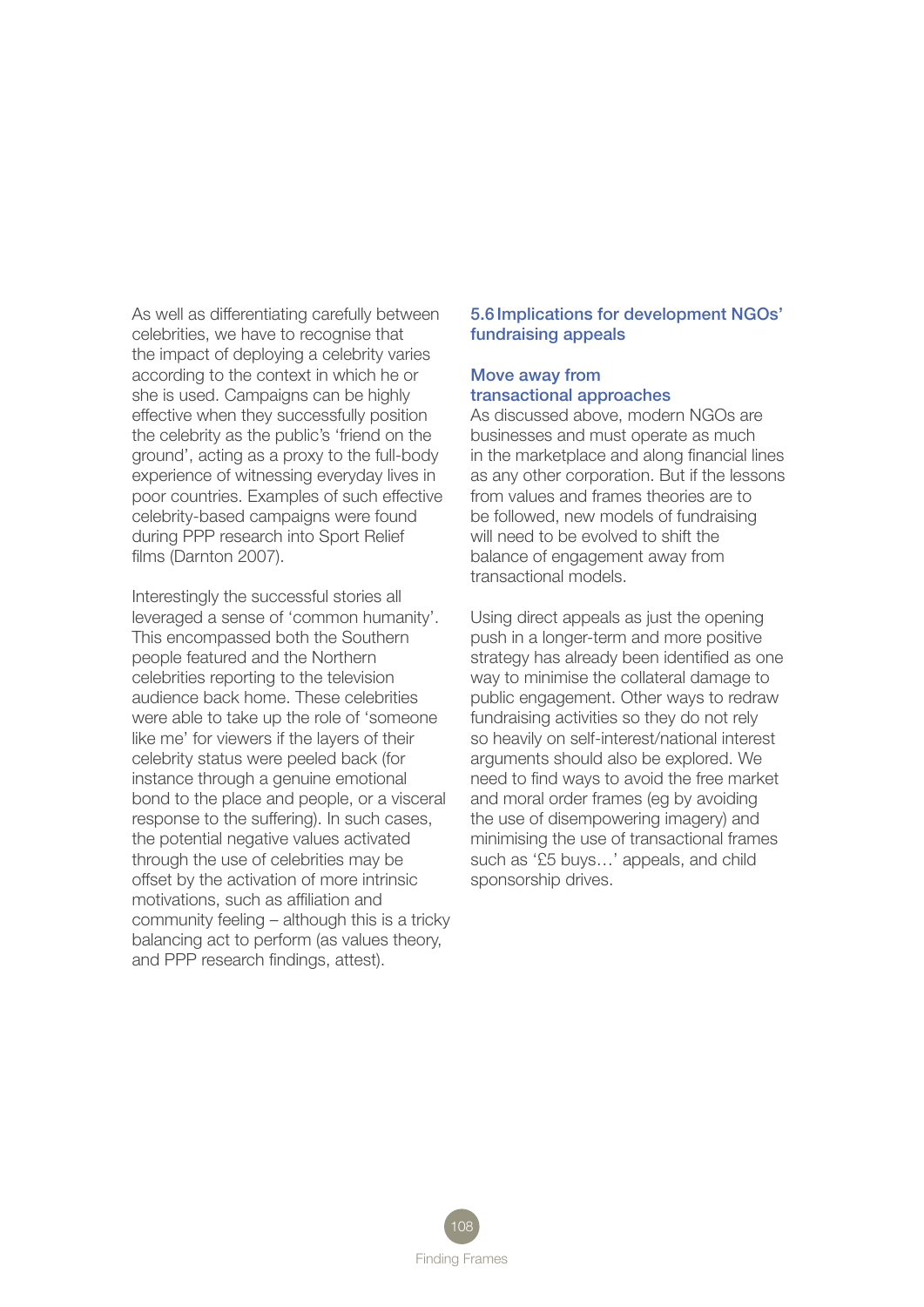Donations could be presented as supportive of an NGO's long-term work, based on partnership working to help recipient countries to develop. This kind of approach could incorporate positive frames such as education and infrastructure projects, and the building of better governance and new institutions. Conventional 'emergency' aid should always be positioned as a part of this bigger picture. Ultimately the aim is enabling development, ideally reframed as advancing well-being, pursuing freedoms, or building a sense of personal and shared responsibility. This case should be argued on the grounds of common humanity, and with reference to positive values wherever possible.

## Expand community fundraising

Further fundraising methodologies that activate the embodied mind and shared prosperity frames should be explored and enhanced, as we currently cannot readily identify fundraising approaches that evoke these deep frames. While it is challenging, we do not think that the quest for new approaches is unachievable.

New strategies could include more community fundraising, where individuals take an active part in activities instead of relying heavily – as many NGOs do – on individual 'chequebook' or direct-debit giving. These more prevalent forms of giving reinforce transactional frames and other problematic frames around 'charity' and 'aid'.

# 5.7 Implications for development NGOs' charity shops

#### Return to your roots

If charity shops' purpose is simply to increase revenues for their organisations, they will present a problem to NGOs trying to break out of the transaction frame. In this particular frame supporters are consumers, while NGOs are seeking to build demand for the products they sell. But supporters are also donors: they give both unwanted items and their own time as volunteers.

From a values and frames perspective, it follows that charity shops should go back to their roots, doing all they can to promote the 'giving' aspects of the shop above the 'buying' ones. Closing up the loop between the two will also provide a strong circular model, one that is consistent with Universalism values and principles of shared prosperity. Reducing the emphasis on the 'selling' side is also important. Not selling new product (as opposed to donated items) is one clear way to differentiate charity shops from other models. In this way, it is hoped that charity shops could become more expressive of the positive values of their NGO owners.

#### Move away from high-street retail norms

As well as exemplifying the values of their parent organisations, charity shops represent a rich resource for embedding positive frames in everyday life. They are the frontline of public engagement, right in the middle of the high street. Our reading of a frames approach suggests that charity shops should explore new ways of being as unlike the rest of the shops on the high street as possible.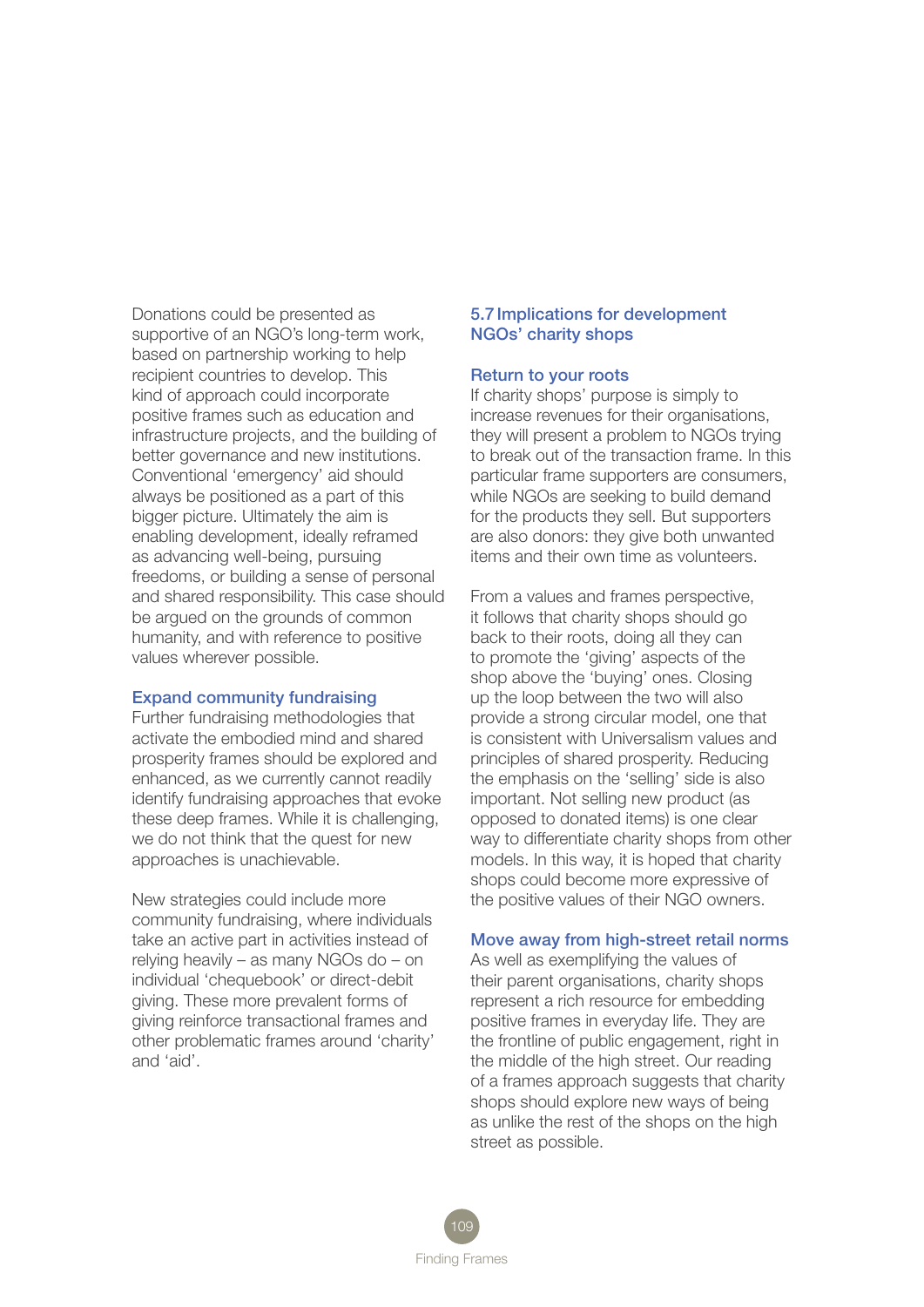The notion of a 'community shop' is in keeping with positive goals around community feeling and self-acceptance.

> Different economic models of transaction could be trialled, such as not pricing items (buyers pay what they think is a fair price in the context) and holding items such as toys or DVDs in a lending library arrangement for a short period, before selling them on. Shops could also be used much more effectively as windows onto the developing world. New ideas such as video links could be used to develop transformative experiences for the supporter-shopper.

#### A new wave of community shops?

Recent work with Oxfam on values and frames has uncovered evidence to suggest that not all shops are as potentially harmful to positive values as others. Across the Oxfam shops network, it is reported that there are certain shops that are highly profitable. But this profitability is not linked to their having the sharpest business practices. It is all about having the strongest links into their communities.

Such shops can be characterised as serving a 'community hub' function, enabling other local networks to flourish. They also benefit from the self-direction and sense of agency of the volunteers who staff and manage them. The notion of a 'community shop' is in keeping with positive goals around community feeling and self-acceptance. It may in time come to represent a new frame for the charity shop.

## 5.8 Implications for DFID

## Play an active role in the debate

DFID potentially has a key role to play in enabling otherwise financially competitive NGOs to debate and plan together using values and frames perspectives. This convenor role would fit well with DFID's position as the body most obviously driven by the need to foster public support for development.

As a government department, DFID does not have to compete for public donations as NGOs do. Because of this it can almost be seen to be non-partisan. It is notable that some development academics identify DFID as having a central role to play in promoting development education (eg Baillie Smith 2008).

There is some idealism in these suggestions, of course: DFID is a highly political entity, and an expression of both domestic and international political intent on behalf of the government. If in the current climate of budgetary restraint DFID cannot actively enable a process of crosssector collaboration, it may be that other neutral cross-sector organisations – most obviously BOND, but also the DEA or IBT – could facilitate the necessary debate across the sector.

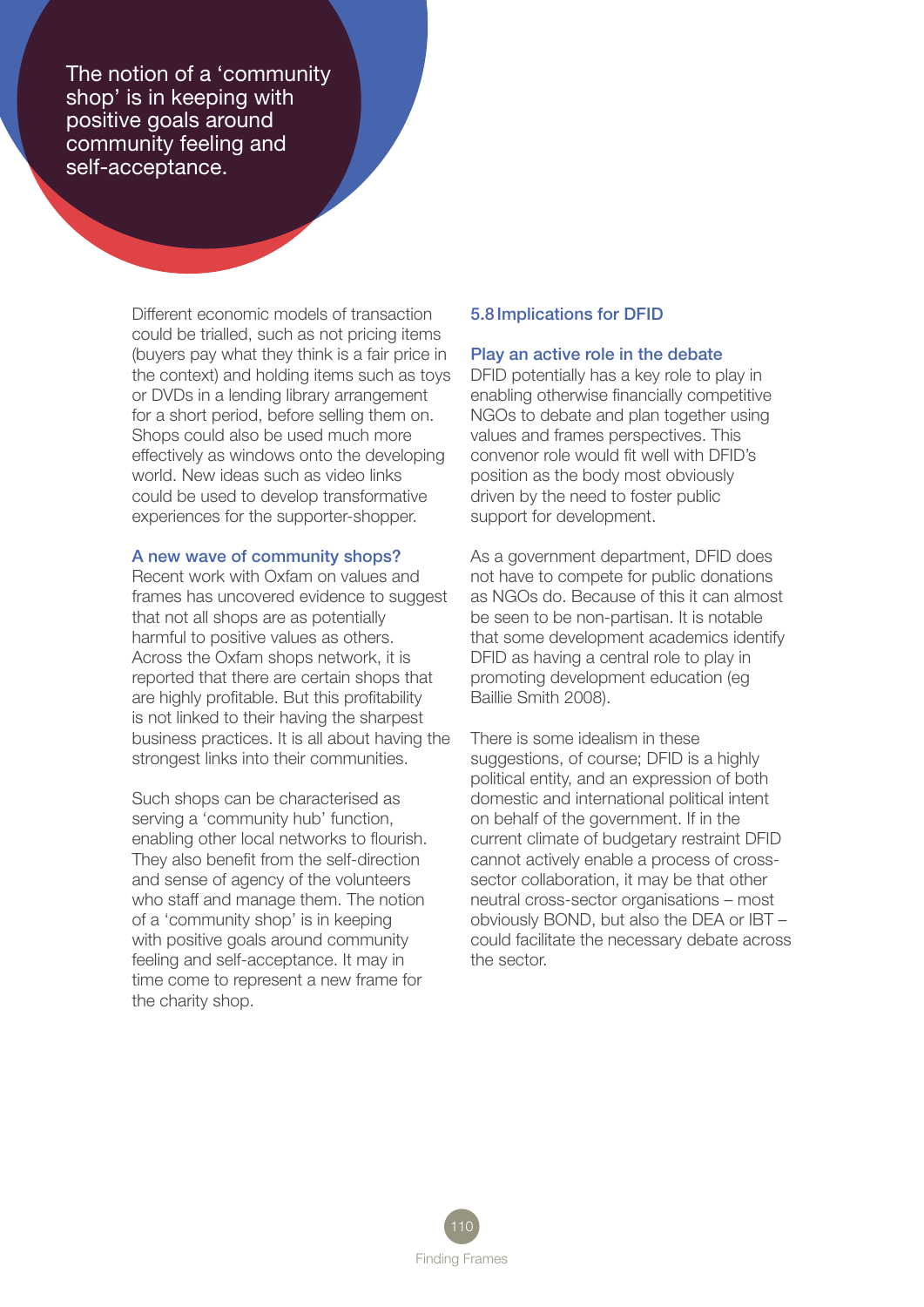If DFID is not to lead, however, it should still play a central part in the process of societywide deliberation that we are advocating. By doing so it would recognise the pivotal role of government policy in determining how the public engage with global poverty. Excluding itself from this programme of dialogue and collaboration is not an option, if there is to be a step change in levels of public engagement with global poverty.

#### Build on the citizen segmentation model

A values-based engagement strategy that involves overlapping networks of NGOs and stakeholders from wider society will represent a challenge to current ways of measuring success. As DFID moves towards a convenor role, so success could be measured in terms of how successful DFID has been in bringing in a wide range of partners.

The ultimate success of public engagement should be measured across the sector as a whole, as well as among the public. We need to be asking what, if anything, is changing in people's attitudes to global poverty and what they are doing about it. DFID's citizen segmentation model, based on a basket of measures, should offer an excellent tool for advancing measurement among different groups of the public. In addition, as suggested above, methodologies should be agreed for tracking the uptake of positive frames in the media and other areas of public discourse – including people's everyday talk.

#### From 'development' to 'well-being'?

The coalition government has recently moved away from announcements based on financial inputs, placing greater emphasis on measurements based on impact. This move has some immediately positive implications from a frames perspective, as it holds the potential to remove a negative transaction frame from the discussion. However, care must still be taken around any remaining language that reinforces charity, aid or the moral order.

Ultimately the very name of the department, activating the 'development' frame, may be problematic (in so far as the public is aware of what DFID stands for). We would tentatively suggest that a Department for International Well-being would pursue a rather different policy agenda from the one that DFID pursues today, while a Department for International Freedom would probably be unrecognisable. Such a suggestion indicates the capacity of a values and frames approach to bring about transformational change – a scale of change that we would argue is needed to meet the scale of the global challenges we are facing.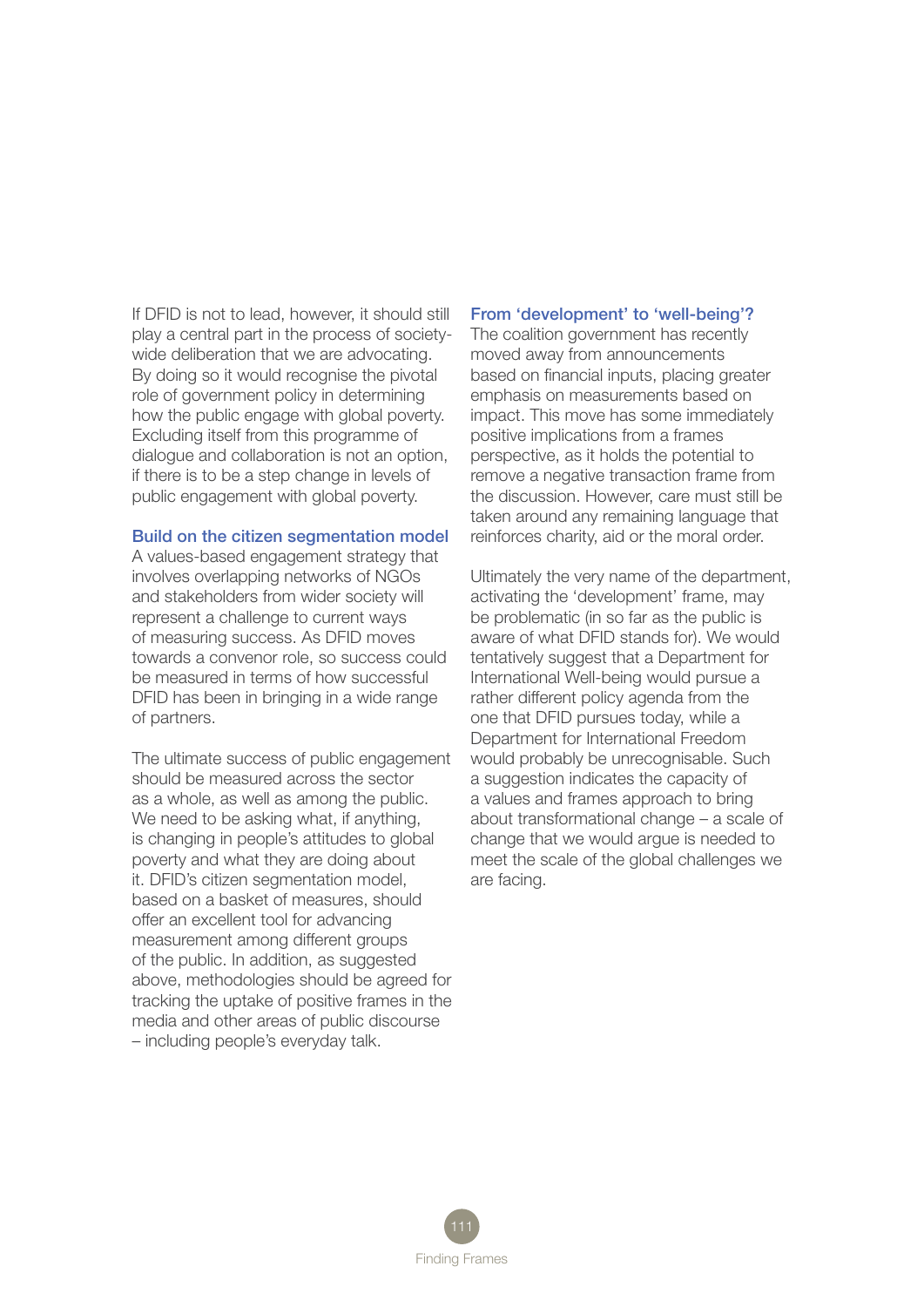# 6.Next steps

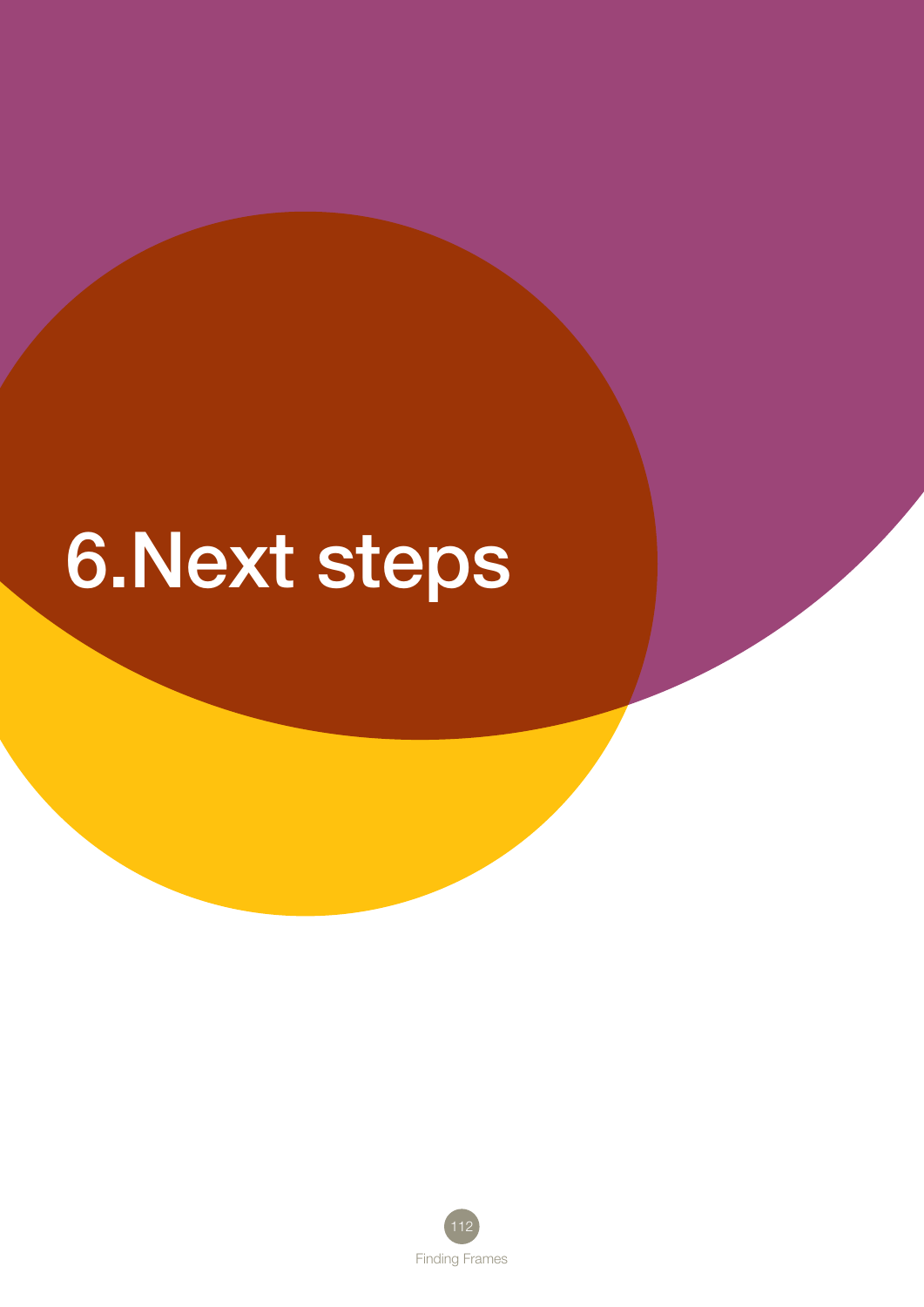The endpoint of this review represents a jumping-off point for the next stage in what we hope will become a long-running programme of work. This report could usefully inform and support a process of dialogue and deliberation designed to change NGO practices, in order ultimately to move the UK public on in relation to global poverty.

We have used values and frames as thinking devices to help examine the problems associated with low public engagement with global poverty (as exemplified in current NGO practices, and in the particular case of Make Poverty History). We have also seen that values and frames hold the potential to serve as useful creative tools for developing solutions to these problems. They are not perfect tools; there are weaknesses within them, and inconsistencies between them. Neither appears to hold all the answers. Yet together they open up possibilities for identifying deep changes in NGO practices that could help catalyse transformational change in public perceptions.

Importantly, the solutions we are seeking are not to be found in their natural state in the theories themselves. Instead solutions are likely to emerge by drawing on values and frames as critical tools in an informed debate.

What we believe is needed is a deliberative process involving multiple 'partners' in and beyond the development sector. Such a process should be instrumental in itself in bringing about a positive shift in sector practices. This way of working is in keeping with the interdisciplinary approach of policy making for behaviour change.

It also echoes well-evolved practices in development education that are based on setting up 'safe spaces' in which to deliberate and shape possible solutions.

There is inevitably some uncertainty over which specific positive values and frames to promote in the context of development, and we are planning research to refine and validate our recommendations. Rather than specifying positive values and frames ourselves at this stage, we believe that the values and frames required should emerge from a sector-wide debate. We all need to work through the challenges of public engagement together, using theoretical lenses to view them and suggest solutions.

However, this does not amount to a vague set of recommendations, or the need for a talking shop. Rather, we would underline that the need for transformative change is urgent, and that doing nothing will only exacerbate the current static or downward trend in terms of public engagement.

If we do not act, then the public will remain stuck in the negative mindset bequeathed by Live Aid. NGOs will compete for supporters ever more aggressively, and campaigns and other public engagement activities will end up at the bottom of the barrel. In this scenario public support and donations will also ultimately decline and the public mandate for ringfenced aid spending could evaporate. If this happens, there will be little chance of the public moving beyond the aid frame to become aware of any other meaningful way of engaging in positive change.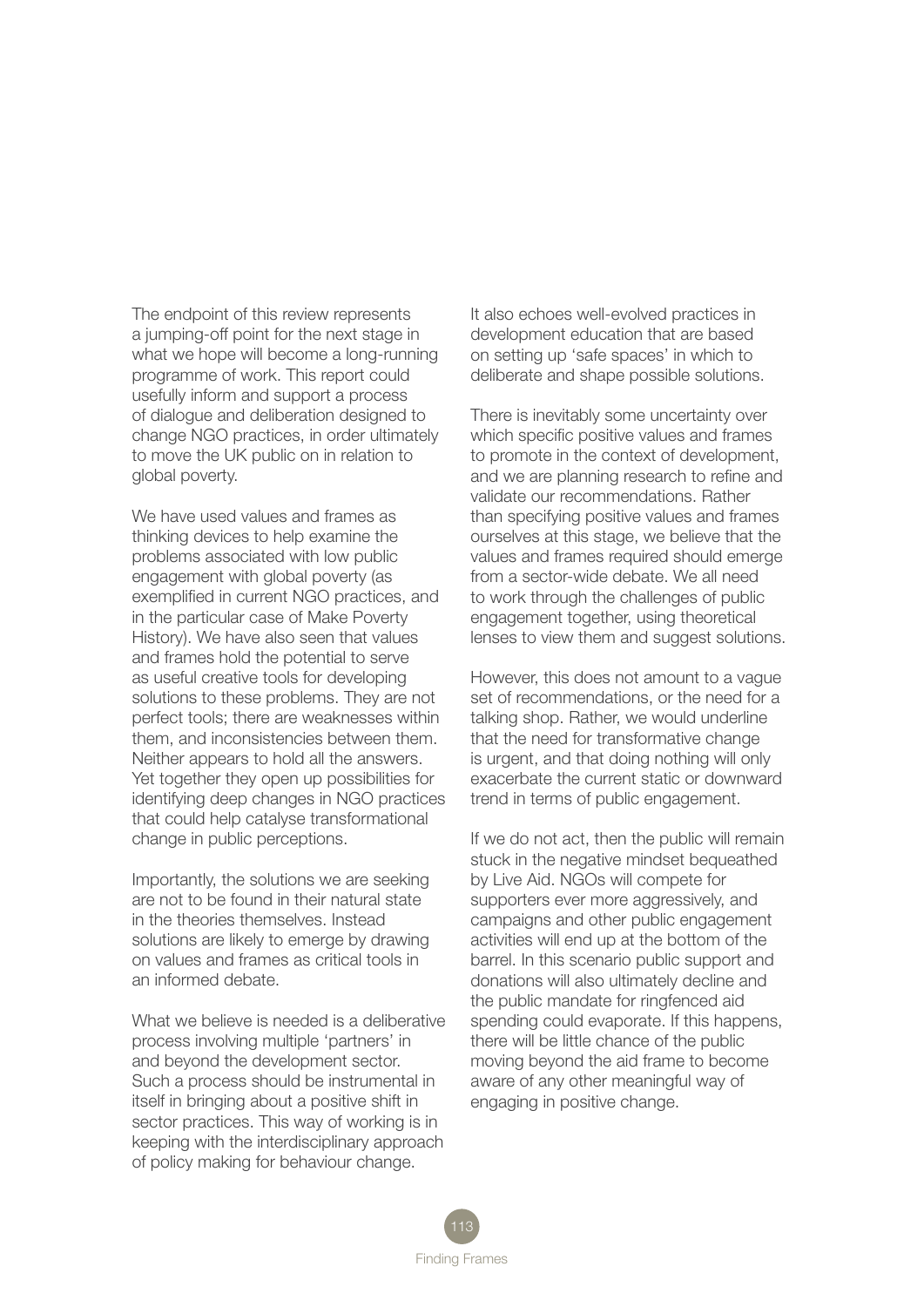There is already evidence that the next generation of potential supporters (aged 14 to 20) have inherited a sense of fatalism and 'development fatigue' from the media and from the Live Aid generation (TW Research 2010). This shows that the negative cycle we are locked into is set to continue unless we do something to take urgent action. What is needed is systemic change – across the sector and up from the roots of the sector – to break that cycle. Values and frames represent tools with which we can work together to deliver that change.

In order to move towards change, we can identify further substantive steps from here, as follows:

If we do not act, then the public will remain stuck in the negative mindset bequeathed by Live Aid.

i) First, we should set up overlapping working groups to debate values and frames approaches, define the problems of public engagement using those tools, and refine a set of positive values and deep and surface frames for driving public engagement. We suggest an open-ended network of overlapping groups, stretching out to cover different facets of society: NGOs, funding bodies, government, the media, academia and so on. Together these groups could develop a joint agenda for driving public engagement with global poverty, using values and frames approaches to define the problem and identify possible solutions. Within NGOs, we particularly look to campaigners, fundraisers and CRM managers, and communications staff to embrace this debate. Fundraisers in particular should share their data on recent fundraising performance and the costs of recruitment and retention; in this way, challenges to the current fundraising model can be better understood. The relationship between fundraising methods and levels of public engagement could then be explored more deeply. This is just one example of how we would like to embed a values and frames approach in sector-wide practices. We invite any interested readers to contact us and enrol their organisations in such a programme of work.

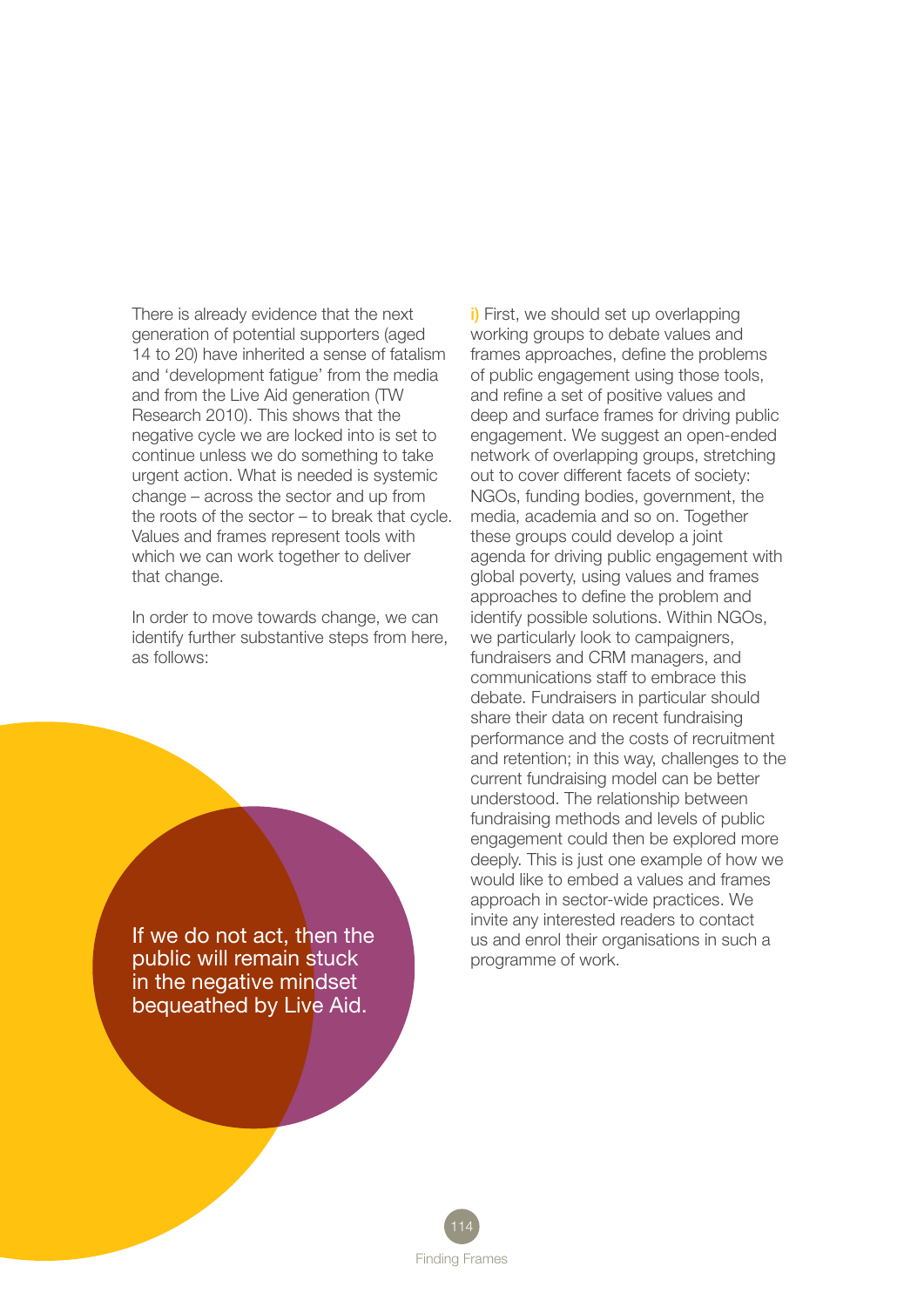ii) We urge interested organisations to look at their own practices through the lenses of values and frames. New ways of working need to be evolved and tested, and specific organisations may be able to do this innovation work alone. For instance, Oxfam has begun the task of embedding values and frames into its long-term strategies, and different teams within the organisation are working out what a values and frames approach means for them. So far the senior management team, the UK campaigns team and the Oxfam shops team have all applied this thinking to their strategy development.

iii) For our part, we plan to engage in a programme of dissemination and debate around this paper. We will pursue a programme of public events, respond to invitations to speak wherever possible, and find opportunities to open up debate to a wider audience. As we do so, we shall refine our thinking, and extend our networks. We would welcome the opportunity to come into individual organisations and open up the themes of this paper to internal audiences.

iv) Finally, we propose undertaking further research, in parallel with a process of dialogue and deliberation. There is a need for primary research to explore the relationships between positive values and supportive development actions. We also intend to engage the public in deliberative research to refine positive surface frames, and to differentiate these across particular subgroups. In addition we wish to undertake formal discourse analysis of development-related communications materials and media stories, in order to track the extent to which positive frames are becoming embedded in daily life.

All these proposed actions involve collaboration. We will need involvement from across the whole sector to carry this area of work forward, and engagement with the whole of society to embed the positive values and frames we wish to foster in the next generation. Only through collaboration will we finally break out of the Live Aid Legacy, and deepen and widen the UK public's engagement with tackling global poverty.

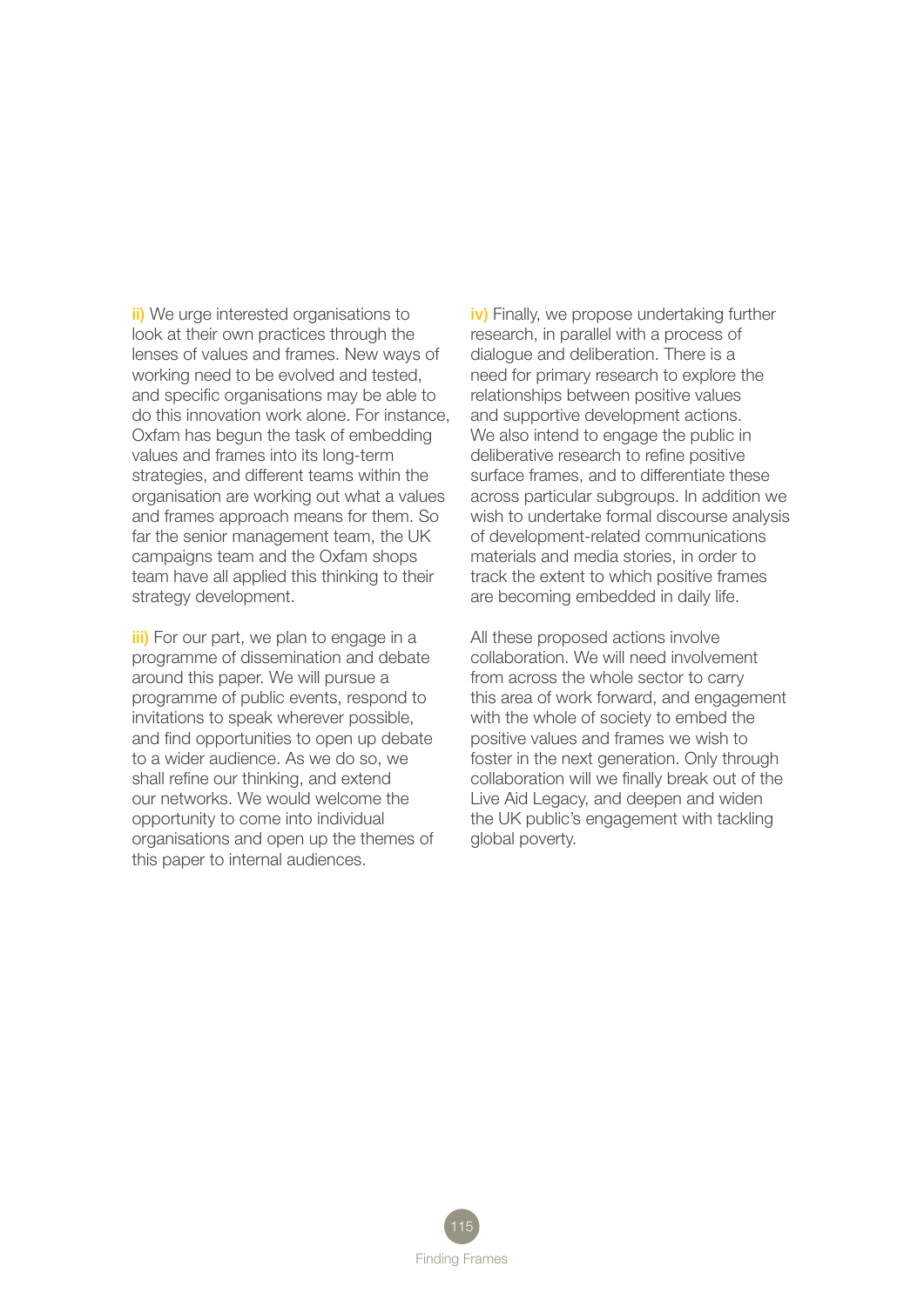1. Activist frame - A person engaged by the NGO is seen as one to be 'activated' around a particular issue or campaign.

2. **Campaign frame –** Actions are constrained to the roles and relationships of a traditional campaign (contrast with Social Movement frame below).

**3. Change the System frame - Effort is** directed toward shifting power structures and reforming institutions in order to alleviate poverty.

4. Charity frame - The NGO is seen as the mechanism for privileged people to share their wealth with the poor.

5. Common Good frame – The underlying value that motivates people to action is a sense of caring for others, with the goal of increasing collective well-being.

6. Corrupt Government (Africa) frame – Aid sent to Africa is like sending buckets of cash to corrupt officials, a pointless and wasteful action.

7. Empathy frame - Underlying value that motivates people to care for the poor, based on feelings of commonality and compassion.

8. Giving Aid frame - The primary activity for reducing poverty is a direct monetary transfer from wealthy nations to poor nations.

9. Help the Poor frame – A description of what NGOs do that emphasises a 'hand outstretched' to help those in need.

10. Human Kindness frame – A belief in the basic goodness of people and a strategy for evoking compassionate response to drive action.

11. Ignorant Public frame - A belief that the reason people don't do more to help is that they are uninformed, which leads to a 'public education' strategy for increasing engagement.

12. Individual Concern frame - Emphasis on altering individual decisions through appeals to core concerns of individuals.

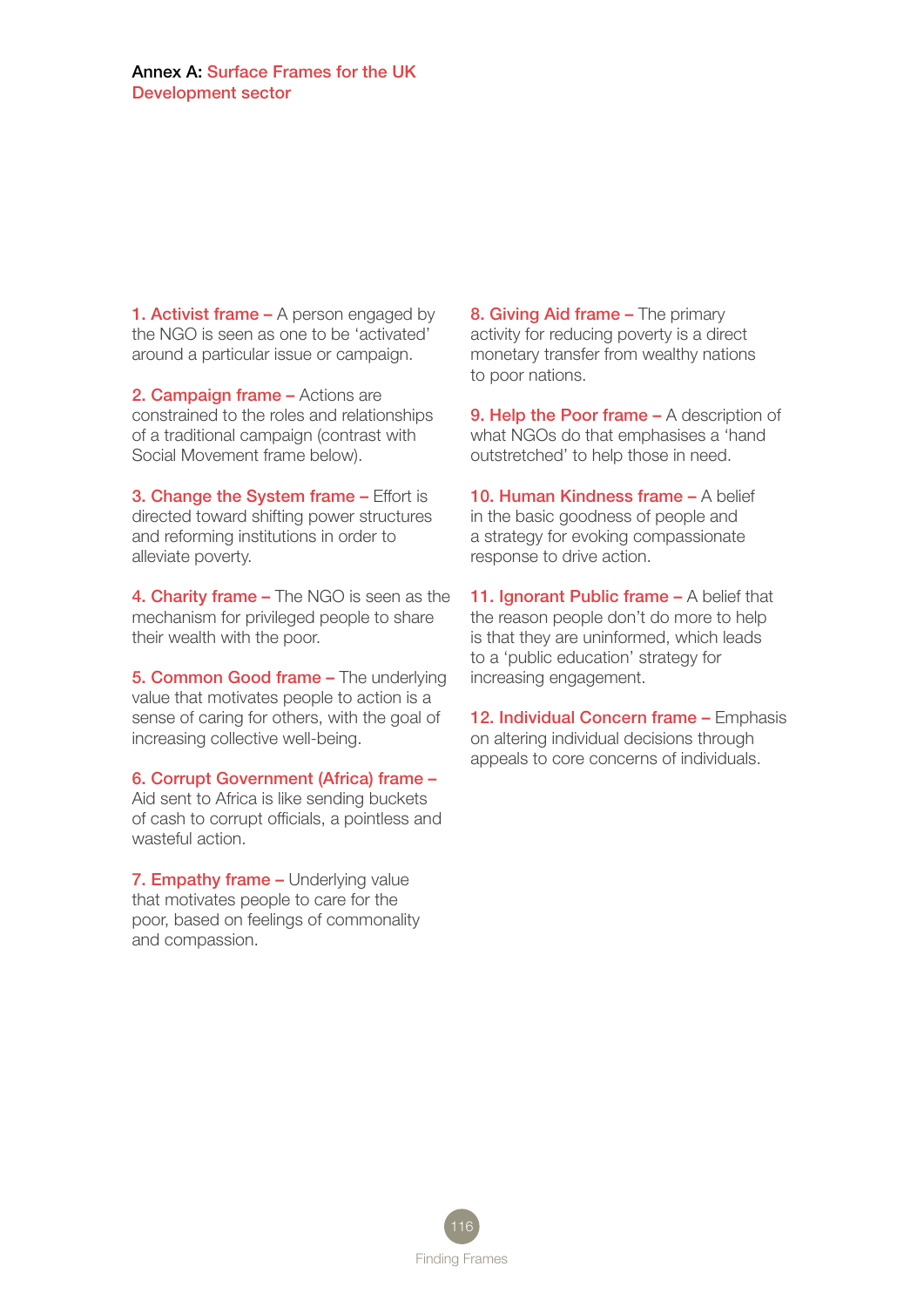## 13. International Solidarity frame –

Sentiment that rich and poor are all part of the same community; what affects some of us impacts us all.

## 14. Invest in Entrepreneurs frame –

Notion that the way to alleviate poverty is to treat the world's poor as entrepreneurs who only need to be given loans (eg microcredit) so they can start their own businesses.

## 15. Market-Driven Fundraising frame –

Treatment of NGO list members as potential customers to engage with marketing strategies.

16. Poverty frame – Defining the issue of concern as poverty, often to the exclusion of interrelated issues like trade, corruption, environment, governing philosophies, etc.

17. Social Justice frame - Drawing attention to race and economic class differences, with emphasis on justice and human dignity.

18. Social Movement frame - Telling story of NGO efforts in context of a movement to remove a moral failing or achieve a freedom or right for a disenfranchised community (contrast with Campaign frame above).

#### 19.Social Responsibility frame –

Underlying value that calls upon people to recognise their role in making society better.

20. Transaction frame – Emphasis placed on an exchange of goods or services between individuals, commonly in the context of an economic exchange.

# 21. Transformational Experience

frame - Exposure to an emotionally powerful experience that results in deep introspection and a persistent change of character.

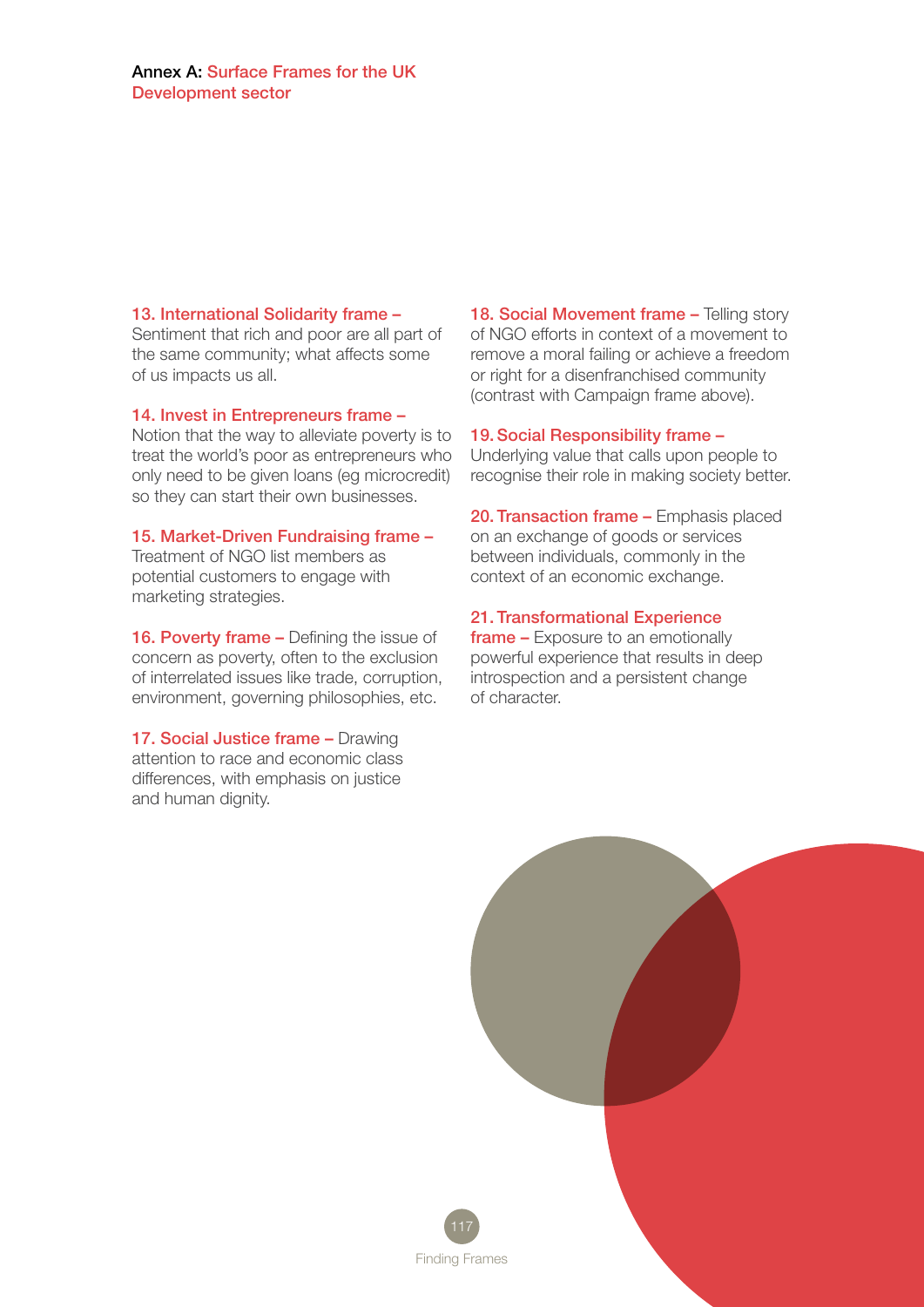Baillie Smith, M 2008. 'International non-governmental development organizations and their Northern constituencies: development education, dialogue and democracy'. Journal of Global Ethics 4(1) 5-18.

**Bartlett, FC 1932.** Remembering: A Study in Experimental and Social Psychology. Cambridge: Cambridge University Press.

**Bourdieu, P 1977.** Outline of a Theory of Practice. (trans R Nice). Cambridge: CUP.

**Brandzel, B 2010.** 'The case for online organising'. Ben Brandzel for Left Foot Forward, 22/08/10, http://www.leftfootforward.org/2010/08/ the-case-for-online-organising/

**Brulle RJ 2010.** 'From environmental campaigns to advancing the public dialog: environmental communication for civic engagement'. Environmental Communication 4 (1) 82-98

**Charity Commission 2010.** Decision Making in Hard Times: Survey of the Impact of the Economic Downturn on Charities. MVA Consultancy for the Charity Commission, March 2010.

#### Charity Commission 2009.

Regional Focus Group Discussions: A Summary. May 2009.

**Chilton, P 1996.** Security Metaphors: Cold War Discourse from Containment to Common European Home. Berne and New York, NY: Peter Lang.

Cohen, S 1995. Denial and Acknowledgement: The Impact of Information About Human Rights Violation. Jerusalem: University of Jerusalem.

Cohrs, JC, Maes, J, Moschner, B and Kielmann, S 2007. 'Determinants of human rights attitudes and behaviour: a comparison and integration of psychological perspectives'. Political Psychology 28, 441-470.

**COI 2009.** DFID Attitudinal Tracking Study (February 2009) COI/TNS for DFID, March 2009.

**Creative 2008.** Segmentation of the General Public in terms of Attitudes to Global Poverty - Findings of Preliminary Qualitative Research. Creative Research for DFID/COI, March 2008.

**Creative 2006.** Public Understanding of Aid Effectiveness, Creative Research for DFID and COI, March 2006.

Crompton, T 2010. Common Cause: The case for working with our cultural values. Tom Crompton at WWF-UK, September 2010.

**Darnton, A 2009.** The Public, DFID and Support for Development – A Rapid Review. Andrew Darnton for DFID, December 2009.

Darnton, A 2008. Behaviour Change Knowledge Review – Practical Guide. Andrew Darnton for the Government Social Research Unit, July 2008.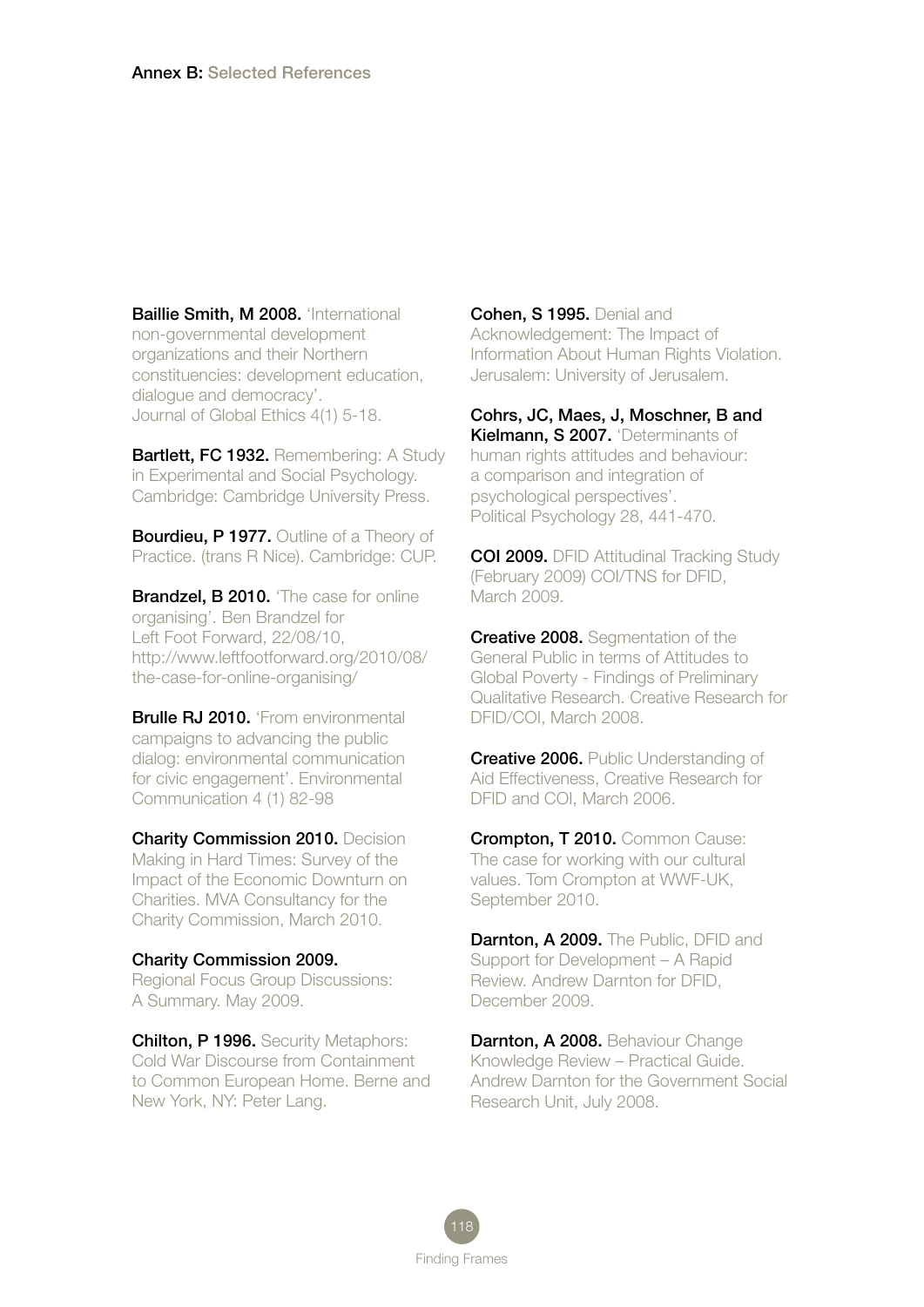Darnton, A 2007. 'Global poverty and the public' desk research. Report 1: Driving Public Engagement in Global Poverty. Andrew Darnton for DFID/COI, October 2007.

**Darnton, A 2006.** 'Mass action and mass education: Make Poverty History in 2005'. Development Education Journal 12 (2), February 2006

**Doran, CJ 2009.** 'The role of personal values in fair trade consumption'. Journal of Business Ethics 84, 549-563.

Dower, N 2005. 'Situating global citizenship'. In The Idea of Global Civil Society: Politics and ethics in a globalising era, RD Germain and M Kenny (eds), pp103-118. Abingdon: Routledge.

Edwards, M 2000. NGO rights and responsibilities: A new deal for global governance. London: The Foreign Policy Centre.

Feather, NT and McKee, IR 2008. Values and prejudice: predictors of attitudes towards Australian Aborigines'. Australian Journal of Psychology 60, 80-90.

**Fillmore, CJ 1975.** 'An alternative to checklist theories of meaning'. In Proceedings of the First Annual Meeting of the Berkeley Linguistics Society, pp 123- 31. Berkeley: Berkeley Linguistics Society.

Giri, AK 2005. Reflections and Mobilizations. Dialogues with movements and voluntary organizations. New Delhi: Sage.

# Giri, AK and van Ufford, PQ 2003.

'Reconstituting development as a shared responsibility. Ethics, aesthetics and a creative shaping of human possibilities'. In PQ van Ufford and AK Giri (eds) A Moral Critique of Development: In search of global responsibilities. London: Routledge.

**Gladwell, M 2010.** 'Small change: why the revolution will not be tweeted'. New Yorker 04/10/2010.

Goffman. E 1974. Frame Analysis. New York, NY: Harper Colophon.

Grouzet FME, Kasser T, Ahuvia A, Fernandez-Dols JM, Kim Y, Lau S, Ryan RM, Saunders S, Schmuck P and Sheldon KM 2005. 'The structure of goal contents across 15 cultures'. Journal of Personality and Social Psychology, 89, 800-816.

Harrison, G 2010. 'The Africanization of poverty: A retrospective on 'Make poverty history'. African Affairs 109(436), 391-408.

Hay, C 2007. Why We Hate Politics. Cambridge: Polity Press.

#### van Heerde, J and Hudson, D 2010.

'The righteous considereth the cause of the poor? Public attitudes towards poverty in developing countries'. Political Studies 58(3) 389-409.

Henson, S and Lindstrom, J 2010. Aid to Developing Countries: Where Does the UK Public Stand? Results and Analysis from the UK Public Opinion Monitor. Spencer Henson and Johanna Lindstrom at the Institute for Development Studies, September 2010.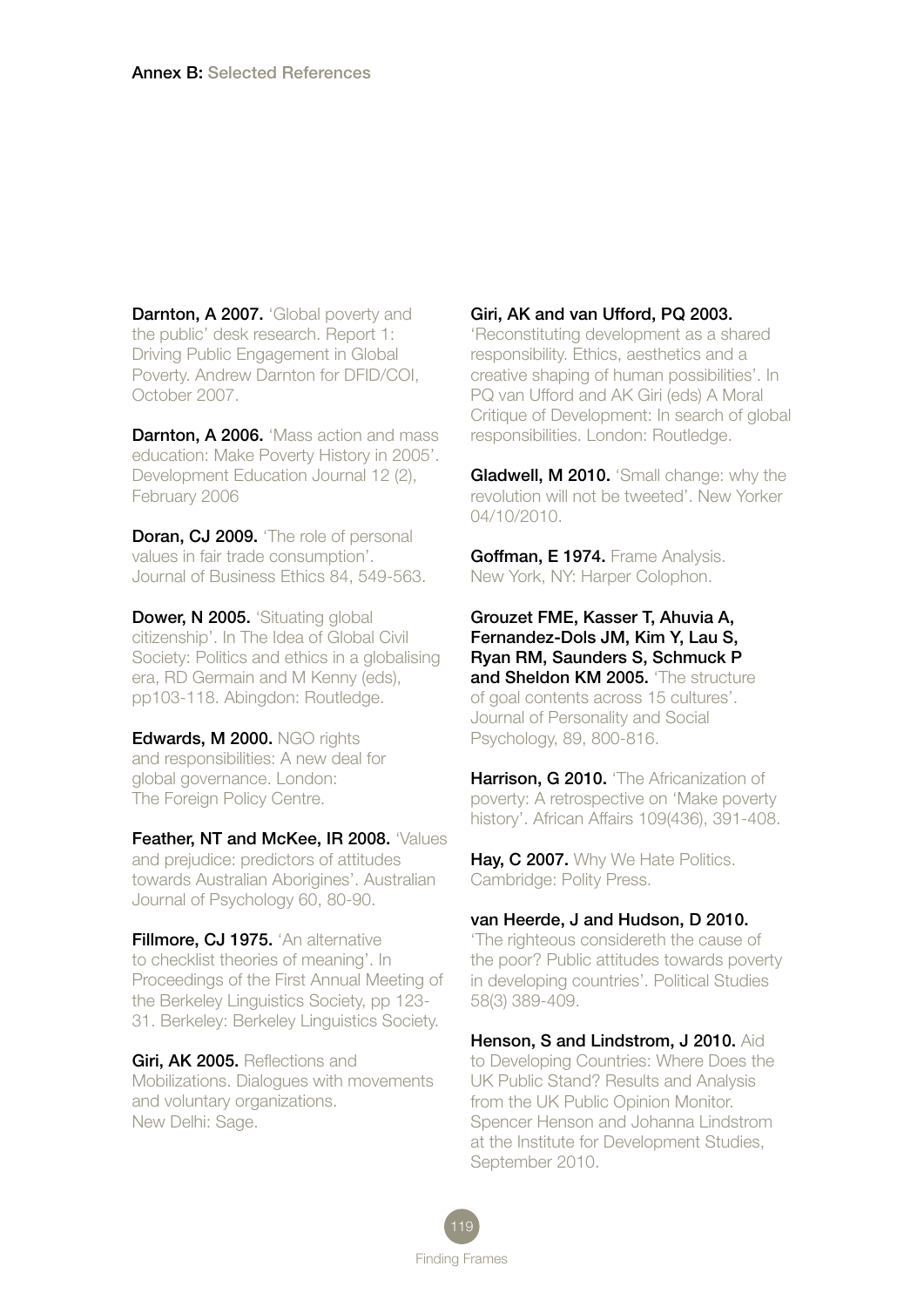Hilder, P, Caulier-Grice, J and Lalor, K 2007. Contentious Citizens: Civil Society's Role in Campaigning for Social Change. Paul Hilder et al for the Young Foundation, May 2007.

Hilton, M, McKay, J, Crowson, N and Mouhot, J-F 2010. 'The Big Society: Civic participation and the state in modern Britain. History and Policy policy paper 103, available at http://www.historyandpolicy. org/papers/policy-paper-103.html

HoC IDC 2009. Aid Under Pressure: Support for development assistance in a global economic downturn, House of Commons international development committee, fourth report of session 2008-9. May 2009.

Hudson, D and van Heerde, J 2010. 'A mile wide and an inch deep: surveys on public attitudes towards development aid'. Development & Change (in press).

**Iacoboni, M 2008.** Mirroring People: The new science of how we connect with others. New York, NY: Farrar, Straus and Giroux.

**Instinct and Reason 2009. Community** Attitudes Study: choice model report. Instinct and Reason for AusAID, June 2009.

Jordan, G and Maloney, W 1997. The Protest Business? Mobilizing campaign groups. Manchester: Manchester University Press.

Kasser, T 2009. 'Oxfam's Values, Materialistic Values and Campaigning'. Working paper for Oxfam, November 2009.

Kasser. T et al 2004. 'Materialistic values: their causes and consequences'. Chapter 2 in T Kasser and AD Kanner (eds.) Psychology and Consumer Culture. Washington, DC: APA.

# Kasser, T and Ryan, RM 1996.

'Further examining the American dream: differential correlates of intrinsic and extrinsic goals'. Journal of Personality and Social Psychology 22(3), 280-287.

Lakoff. G 2010a. 'We are the polar bears: what's wrong with the way that the environment is currently framed'. In From Hot Air to Happy Endings: How to inspire public support for a low carbon society (pp12-15). London: Green Alliance.

Lakoff, G 2010b. 'Why it matters how we frame the environment'. Environmental Communication: A Journal of Nature and Culture, 4 (1), 70-81.

Lakoff, G 2008. The Political Mind. New York, NY: Viking Books.

Lakoff, G 2006. Thinking Points -Communicating our American values and vision. New York, NY: Farrar, Straus and Giroux.

Lakoff, G 2004. Don't Think of an Elephant: Know Your Values and Frame the Debate. White River Junction, VT: Chelsea Green.

Leapfrog 2004. The Psychology of Giving, Leapfrog for Comic Relief, January 2004.

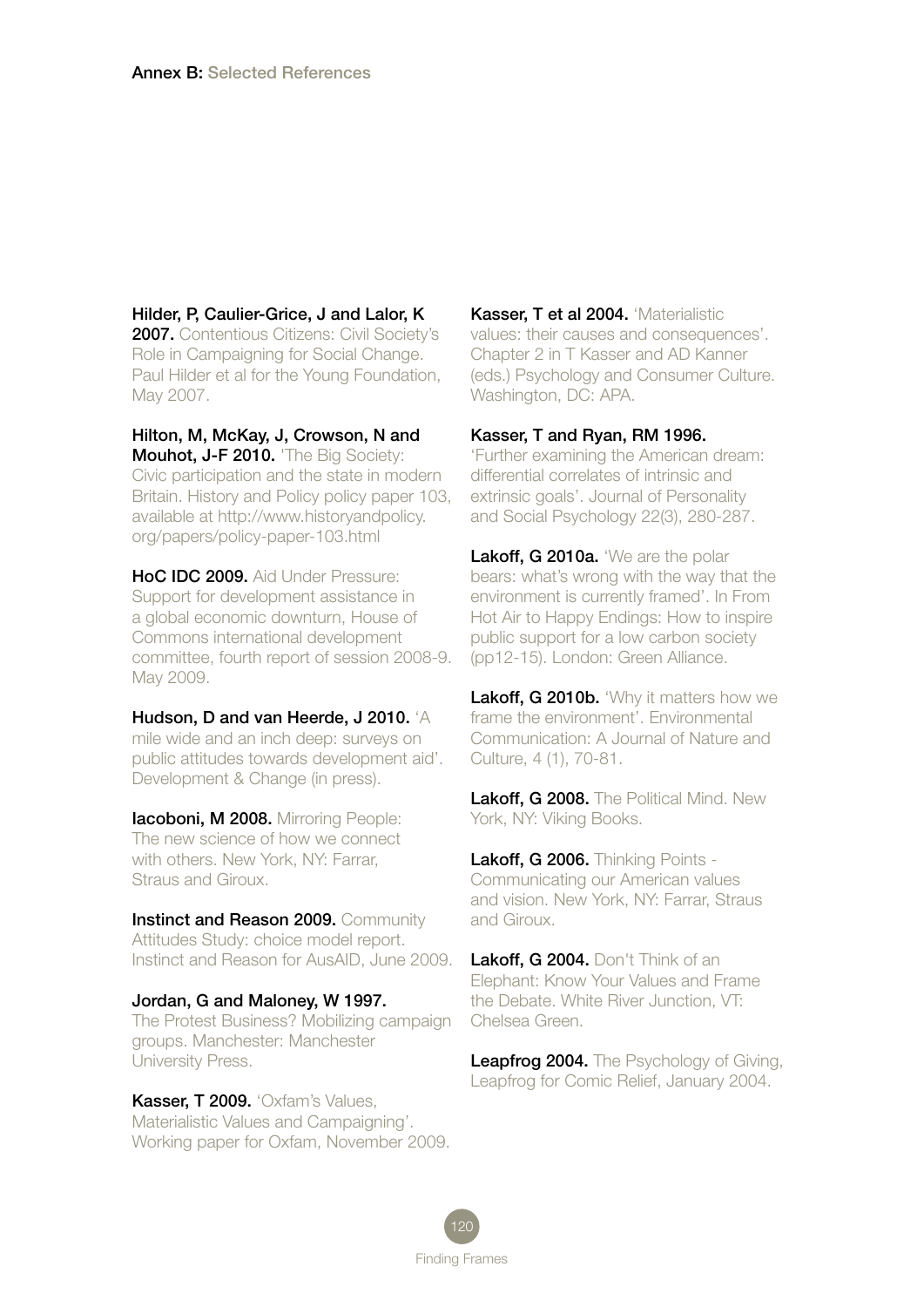Maio, GR, Pakizeh, A, Cheung, W and Rees. KJ 2009. 'Changing, priming, and acting on values: effects via motivational relations in a circular model'. Journal of Personality and Social Psychology, 97, 699-715.

Mango Research 2009. Child Survival Attitudes. Mango Research for Save the Children, September 2009.

Mauss, M 1954. The Gift (trans. FW Halls, foreword by Mary Douglas, 1990). New York, NY: Norton.

Mawdsley, E 2010. 'Postcolonial donors and the changing landscape of foreign aid: contributions from gift theory'. Transactions of the Institute of British Geographers, March 2010 [in press].

McDonnell, I 2006. A Literature Review of Public Perceptions of Aid Effectiveness in OECD and Developing Countries. DFID, December 2006.

McDonnell, I et al (eds) 2003. Public Opinion and the Fight Against Poverty. Paris: OECD Development Centre.

Manji, F and O'Coill, C 2002. 'The missionary position: NGOs and development in Africa'. International Affairs 78 (3), 567-583.

**MORI 2008.** DFID Citizen Segmentation: Segmentation Solution and Survey Report. DFID/COI, October 2008.

Norris. P 2002. Democratic Phoenix: Reinventing political activism. Cambridge: CUP.

Oxfam 2008. 'Mindsets: A New Tool for Understanding our Audiences – Segmentation Overview'. Brainjuicer for Oxfam, December 2008.

PFRA 2010. 'Third year of PFRA's attrition and retention survey reveals doorstep attrition lowest for six years'. Press release, Public Fundraising Regulatory Association, 23/06/2010.

Philo. G 2002. 'Television news and audience understanding of war, conflict and disaster.' Journalism Studies 3 (2), 173-186.

PPP 2005. Public Perceptions of Poverty -Qualitative Study Wave 2,.Alice Fenyoe at Synovate for Comic Relief / DFID, October 2005.

**PPP 2007a.** Public Perceptions of Poverty – Quantitative Survey Wave 6. Andrew Darnton and TNS for Comic Relief / DFID, April 2007.

**PPP 2007b.** Public Perceptions of Poverty – Qualitative Study Wave 4. Alice Fenyoe at TW Research for Comic Relief / DFID, May 2007.

Roccas, S, Sagiv, L, Schwartz, S and Knafo, A 2002. 'The big five personality factors and personal values'. Personality and Social Psychology Bulletin 28 (6), 789-801.

Sawyerr, OO, Strauss, J and Yan, J 2005. 'Individual value structure and diversity attitudes: the moderating effects of age, gender, race, and religiosity'. Journal of Managerial Psychology, 20, 498-521.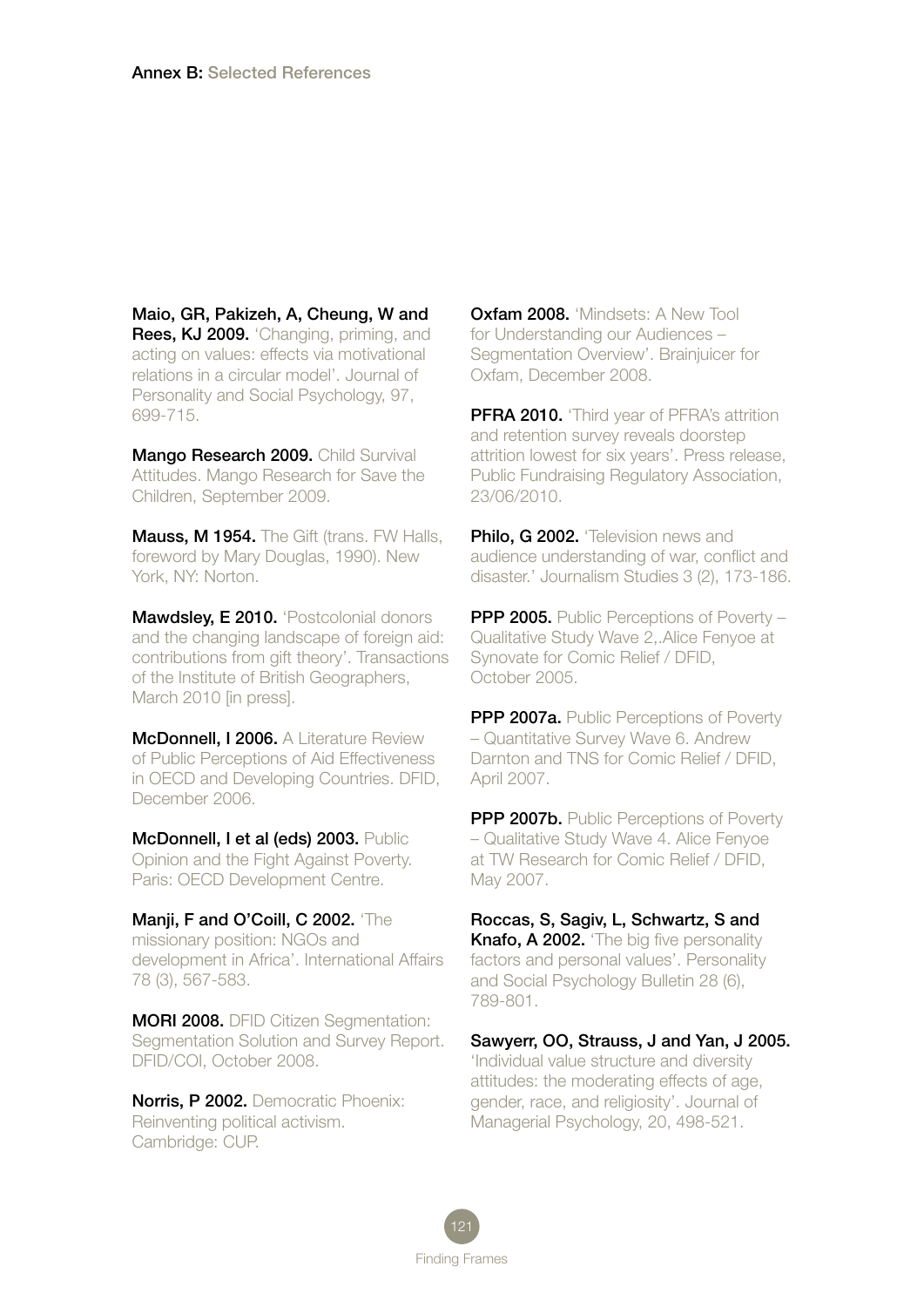Schwartz, S 1992. 'Universals in the content and structure of values: theoretical advances and empirical tests in 20 countries'. In Zanna M (ed) Advances in Experimental Social Psychology (Vol. 25, pp 1-65). Orlando, FL: Academic Press.

Schwartz, S and Boehnke, K 2004.

'Evaluating the structure of human values with confirmatory factor analysis'. Journal of Research in Personality 38, 230-255.

Sen. A 1999. Development as Freedom. Oxford: Oxford University Press.

Sireau, N 2009. Make Poverty History: Political communication in action. Houndmills: Palgrave Macmillan.

**Smillie, I 1996.** 'Mixed messages: public opinion and development assistance in the 1990s' In C Foy and H Helmich (eds) Public Support for International Development, pp27-54. Paris: OECD Development Centre.

Sport Relief 2010. 'TV Show announces £29,323,818 raised so far' Press release, 20/03/2010, http://www.sportrelief.com/ whats-on/news/tv-show-announces- %C2%A329323818-raised-so-far

#### Thaler, RH and Sunstein, CR 2008. Nudge: Improving Decisions about Health,

Wealth and Happiness. New Haven, CT: Yale University Press.

**Tomasello, M 2009.** Why We Cooperate. Cambridge, Mass: MIT Press.

**TNS 2010.** 'UK general public attitudes towards development 2010' Presentation [plus Data Tables], DFID/COI, April 2010.

TNS 2009a. Public Attitudes Towards Development 2009: Tracker dip – data tables. DFID/COI, February 2009.

**TNS 2009b.** UK general public attitudes towards development 2009' Presentation [plus data tables]. DFID/COI, October 2009.

TNS/Kantar 2010. TNS CAPI Omnibus for the Fairtrade Foundation, March 2010.

**TRBi 2004**. Strategic Positioning Development for the Trade Justice Campaign. Alice Fenyoe for Christian Aid, April 2004

**Triandis, H 1977.** Interpersonal Behaviour. Monterey, CA: Brooks/Cole.

**TW Research 2010.** Engaging Young People in Development. Alice Fenyoe and Terry Watkin for IBT, May 2010.

TW Research 2009. *How the Media influences Public Understanding of the Wider World,* Alice Fenyoe and Terry Watkin at TW Research for IBT, April 2009.

VSO 2002. The Live Aid Legacy. Research report by NOP and Directions for VSO, January 2002.

de Waal. F 2009. The Age of Empathy: Nature's Lessons for a Kinder Society, New York, NY: Harmony Books.

White, M 2010. 'Clicktivism is ruining leftist activism', guardian.co.uk, 12/08/10 http:// www.guardian.co.uk/commentisfree/2010/ aug/12/clicktivism-ruining-leftist-activism